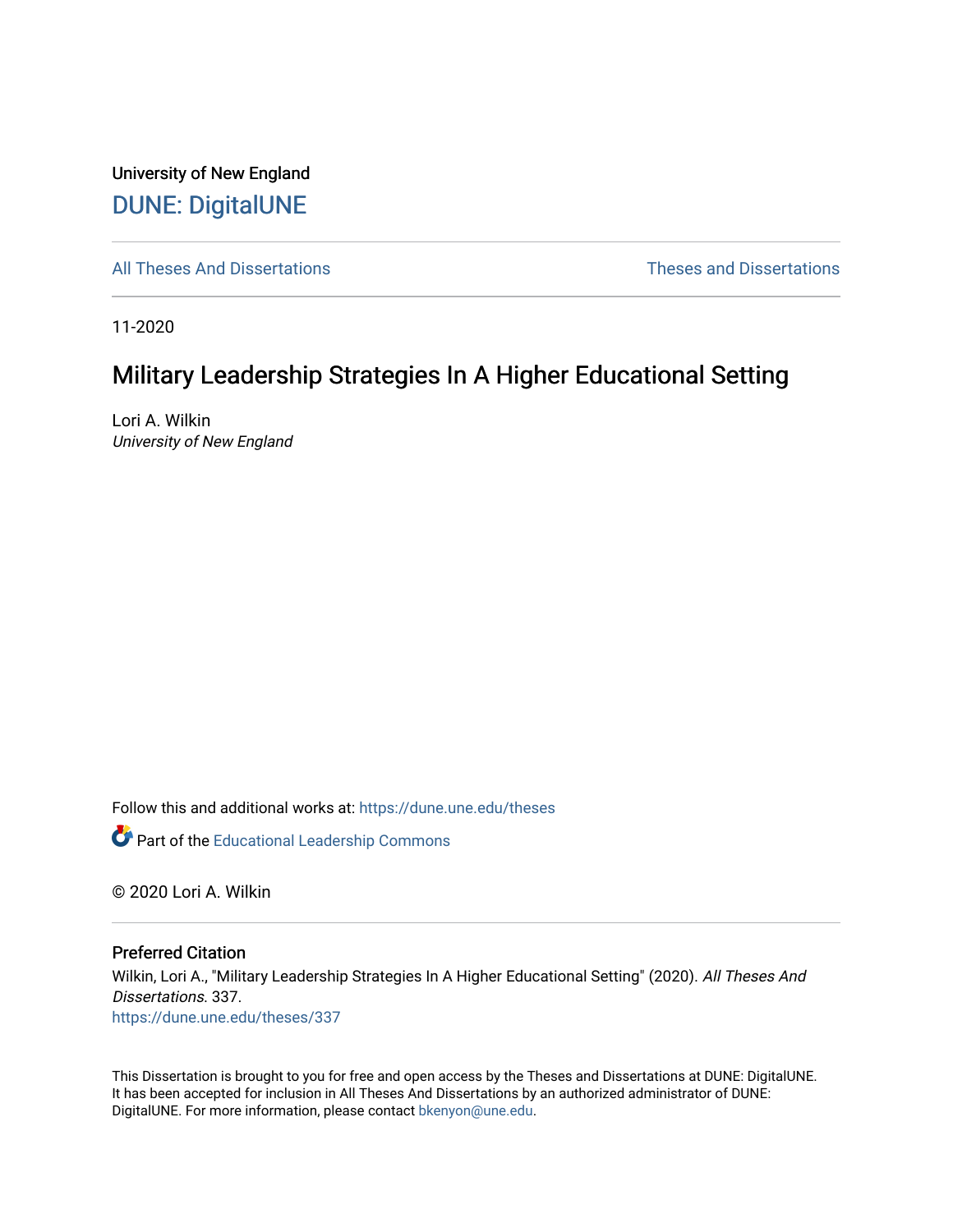## MILITARY LEADERSHIP STRATEGIES IN A HIGHER EDUCATIONAL SETTING

By

Lori A. Wilkin

BS (Saint Joseph's University) 1994 MBA (Georgian Court University) 2009

### A DISSERTATION

Presented to the Affiliated Faculty of

The College of Graduate and Professional Studies

at the University of New England

In Partial Fulfillment of Requirements

For the degree of Doctor of Education

Portland & Biddeford, Maine

November, 2020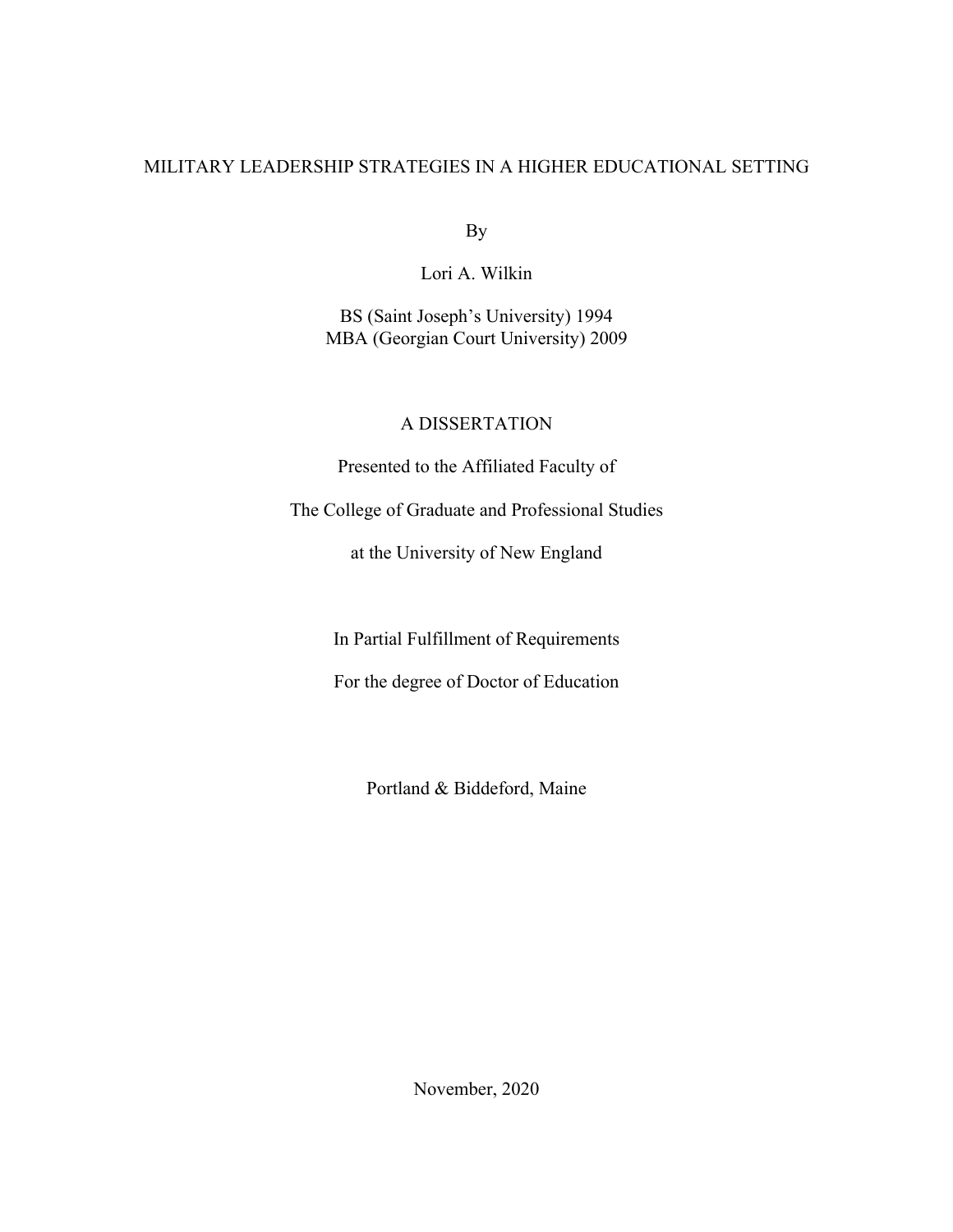Lori A. Wilkin © 2020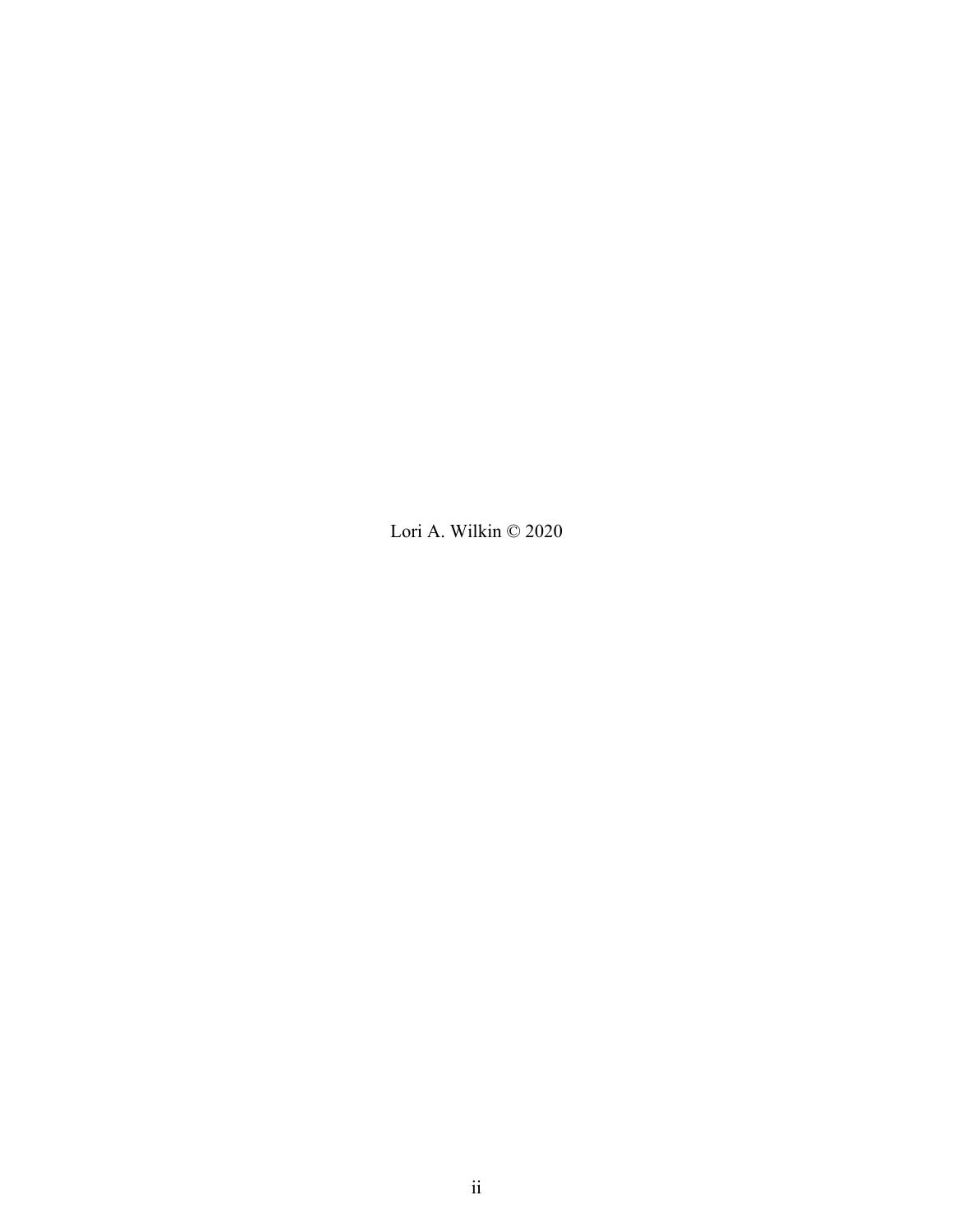Lori Wilkin November 2020 Educational Leadership

#### ABSTRACT

Leaders in higher education must be ready to address the needs of an institution and its stakeholders. The problem addressed in this study is that there is a need for talented leadership in the higher education community. The purpose of this study is to understand what leadership training and skills made a sample of United States Army military leaders successful in their various leadership roles and the potential for those leadership skills and qualities to be transferable to leadership positions in higher education institutions. This qualitative study is focused through the lens of servant leadership with two research questions examined. How do United States Army veterans in higher education leadership roles describe their leadership training? How do United States Army veterans describe the influence of military training on their execution of higher education leadership roles? A formal interview process was developed and conducted. The data gathered through interviews with United States Army veterans were analyzed and the results were documented. The participants of the study provided rich data from which an understanding of military leadership training and skills was obtained. Based upon the shared experiences described by the veterans, they did receive leadership training in the United States Army and their Army experience did influence their execution of leadership in higher educational roles.

This study provided feedback from veterans with experience in higher educational leadership roles that directly connected valuable skillsets developed through military service to their performance in higher education. This connection was not previously suggested in the literature examined. It was also understood that, based upon the shared experiences of the

iii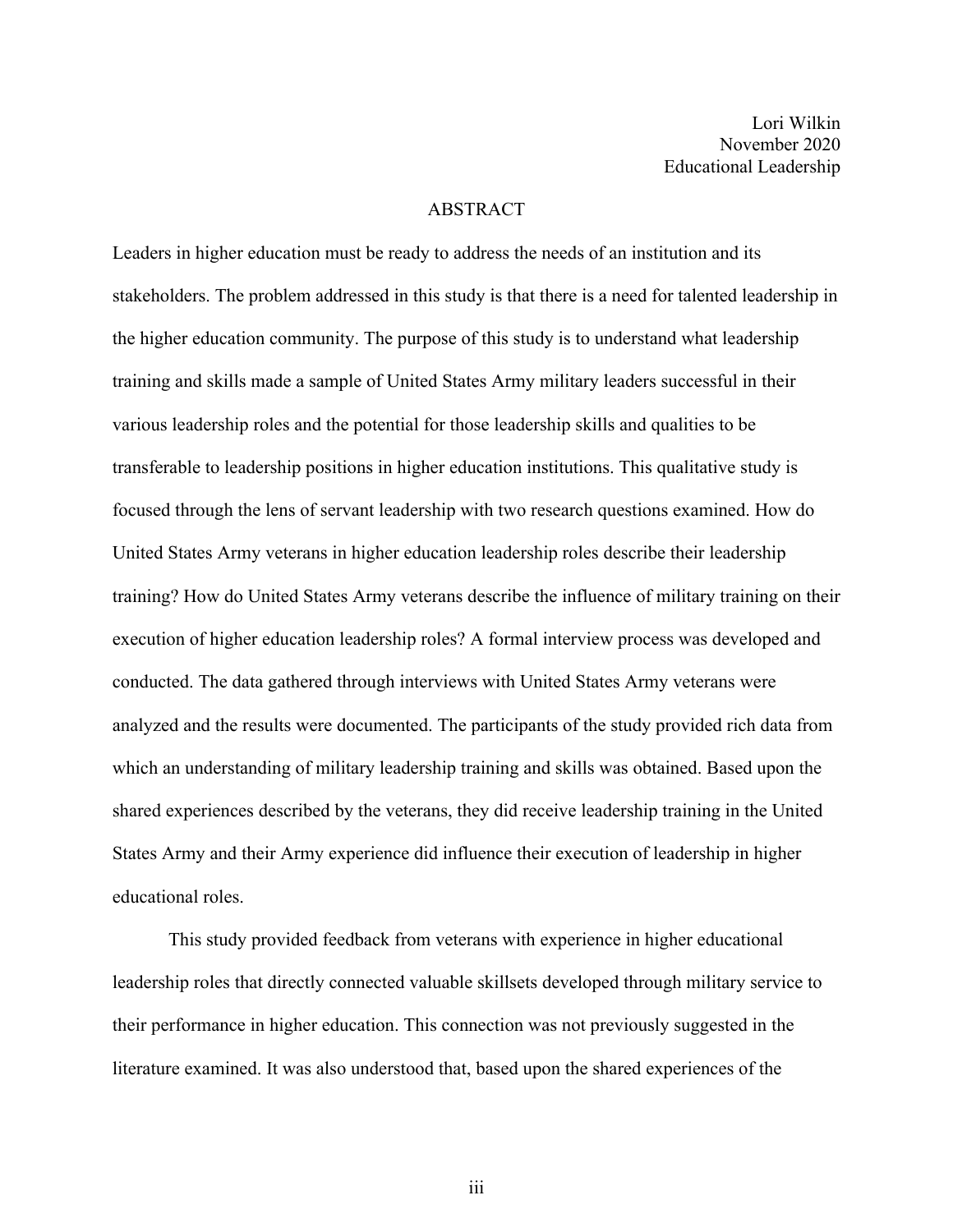veterans, these skills were transferable to their leadership in higher education. Findings suggest there is an opportunity to deliver a leadership program at colleges and universities developed from many of the established United States Army programs with modification for the needs of higher education. The findings from this study also suggest that there is a potential to add employees with leadership knowledge and experience by hiring veterans into key positions of the institution.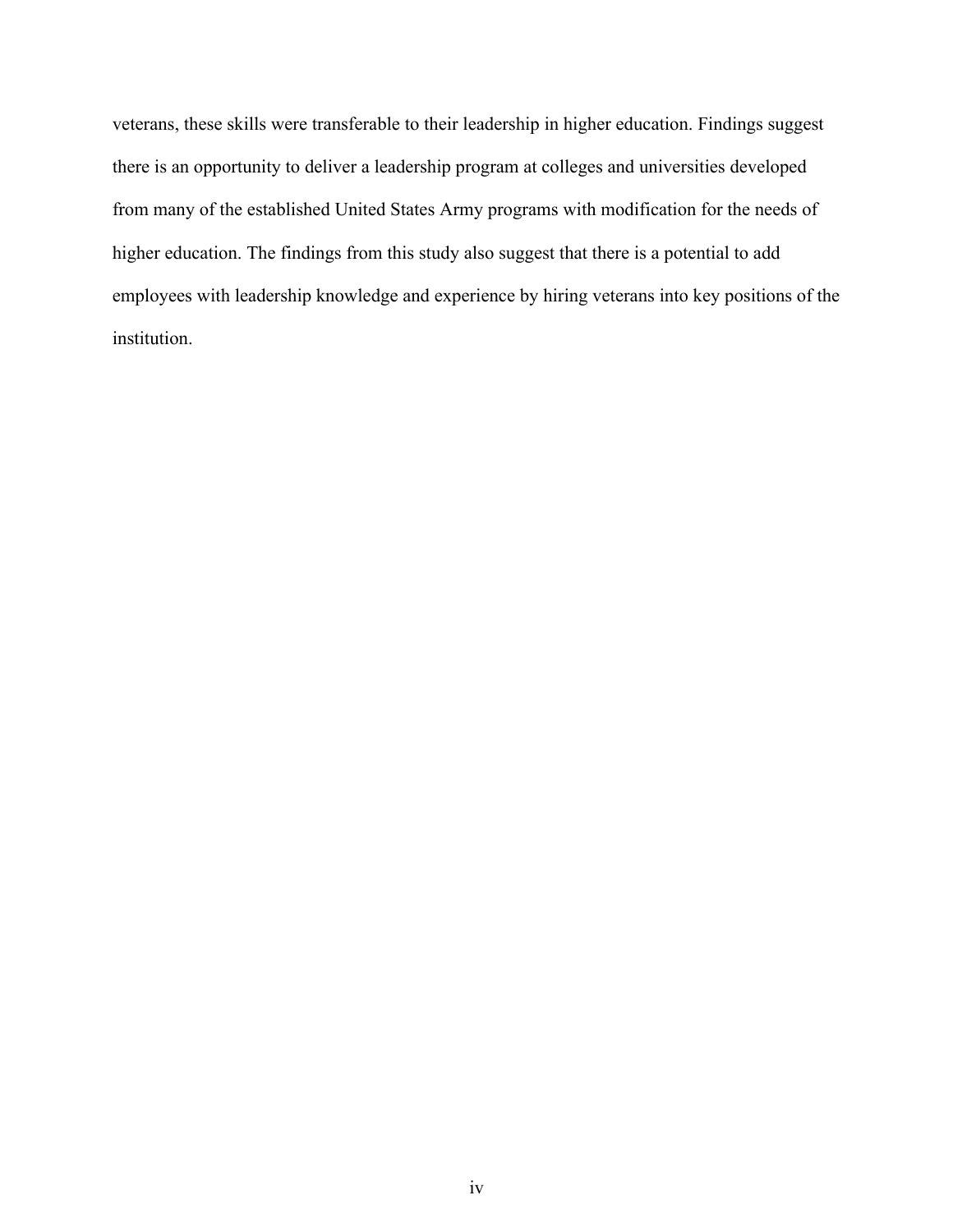University of New England

Doctor of Education Educational Leadership

This dissertation was presented by

Lori A. Wilkin

It was presented on November 13, 2020 and approved by:

Michelle Collay, Ed.D., Lead Advisor University of New England

Ella Benson, Ed.D., Secondary Advisor University of New England

Susan Perkins, Affiliate Committee Member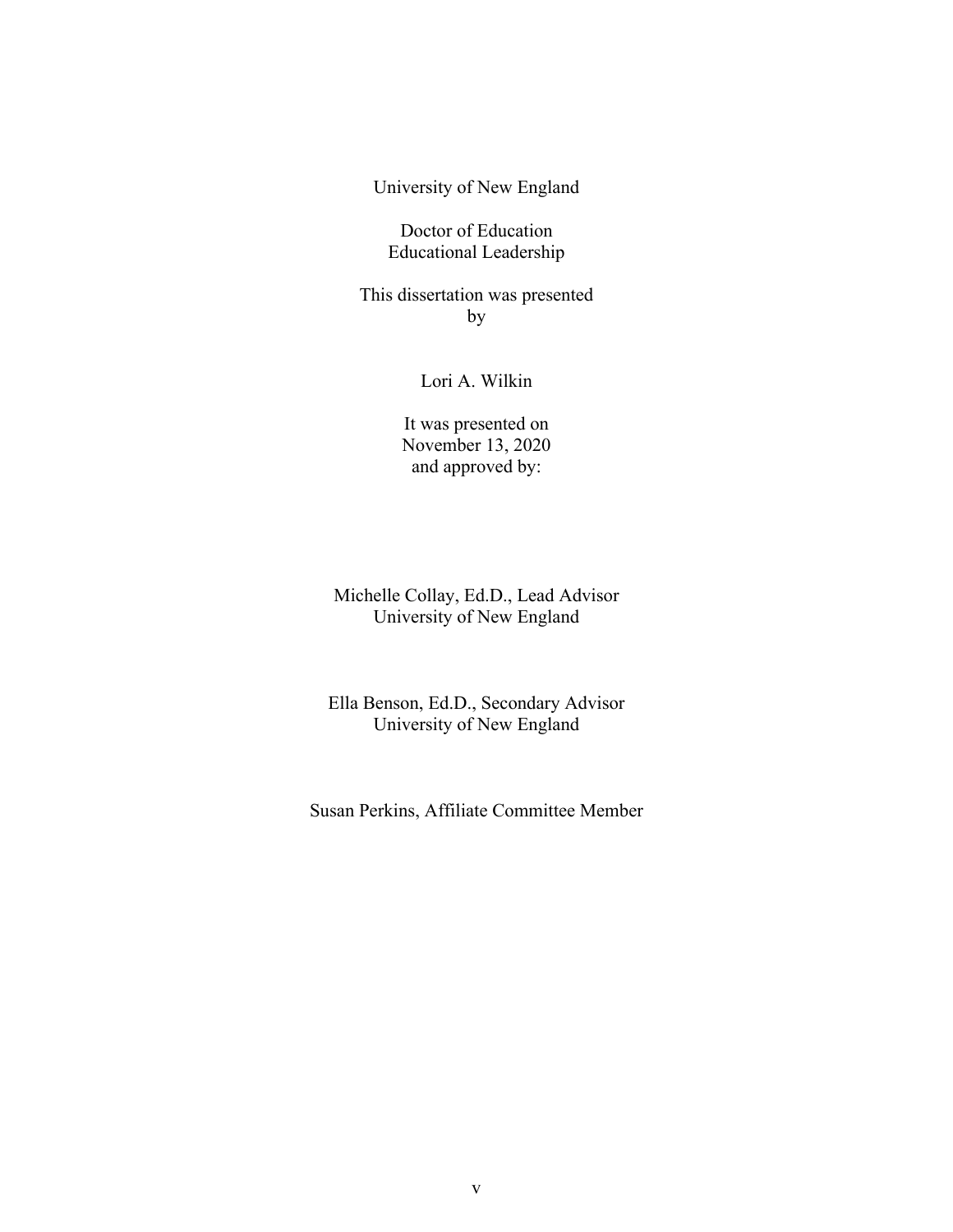## ACKNOWLEDGMENTS

To all those who have supported me academically, professionally, and personally.

I thank and appreciate those that took the time to participate in this study which would not have

been possible without them. I thank all veterans for their service and sacrifice.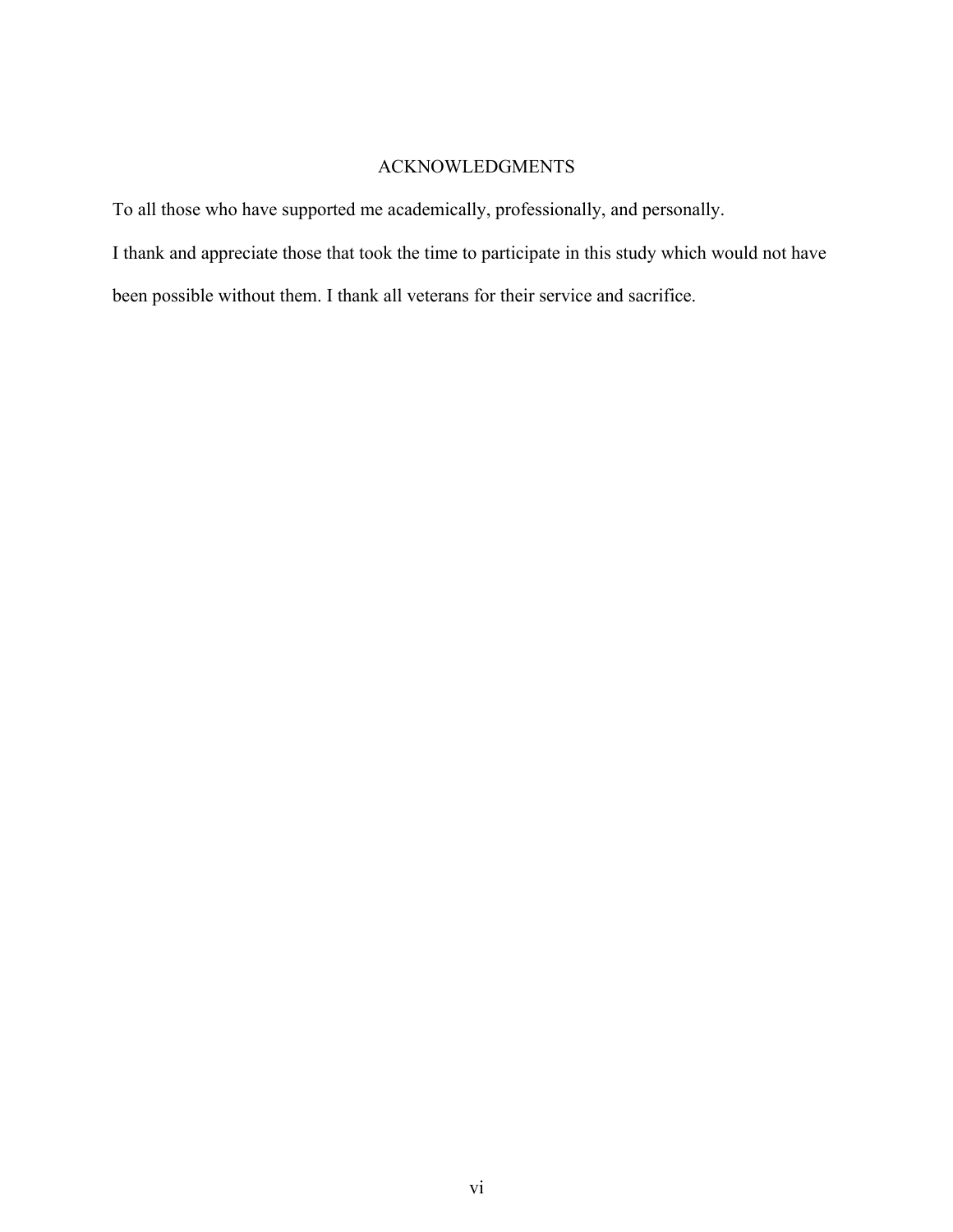## TABLE OF CONTENTS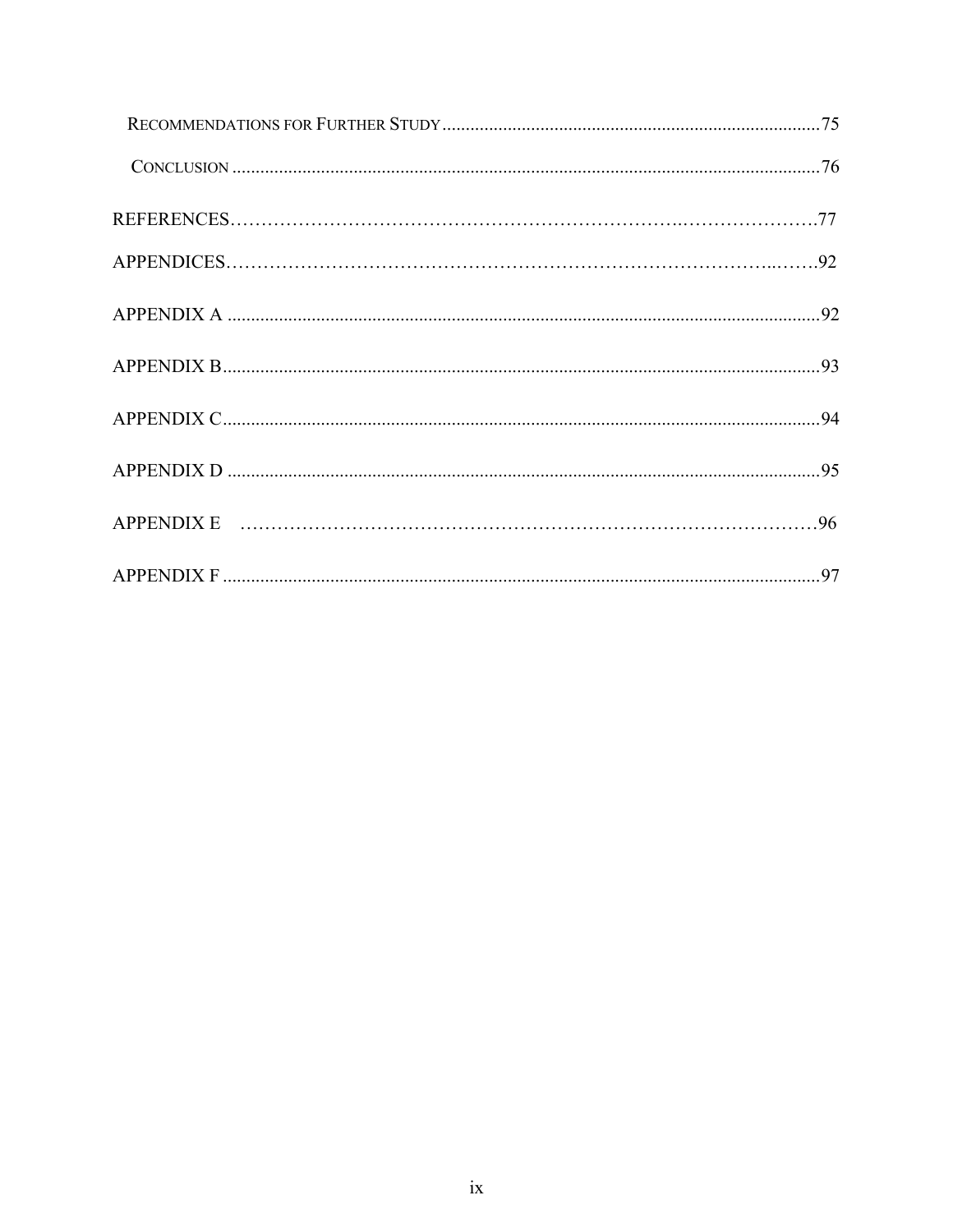## LIST OF TABLES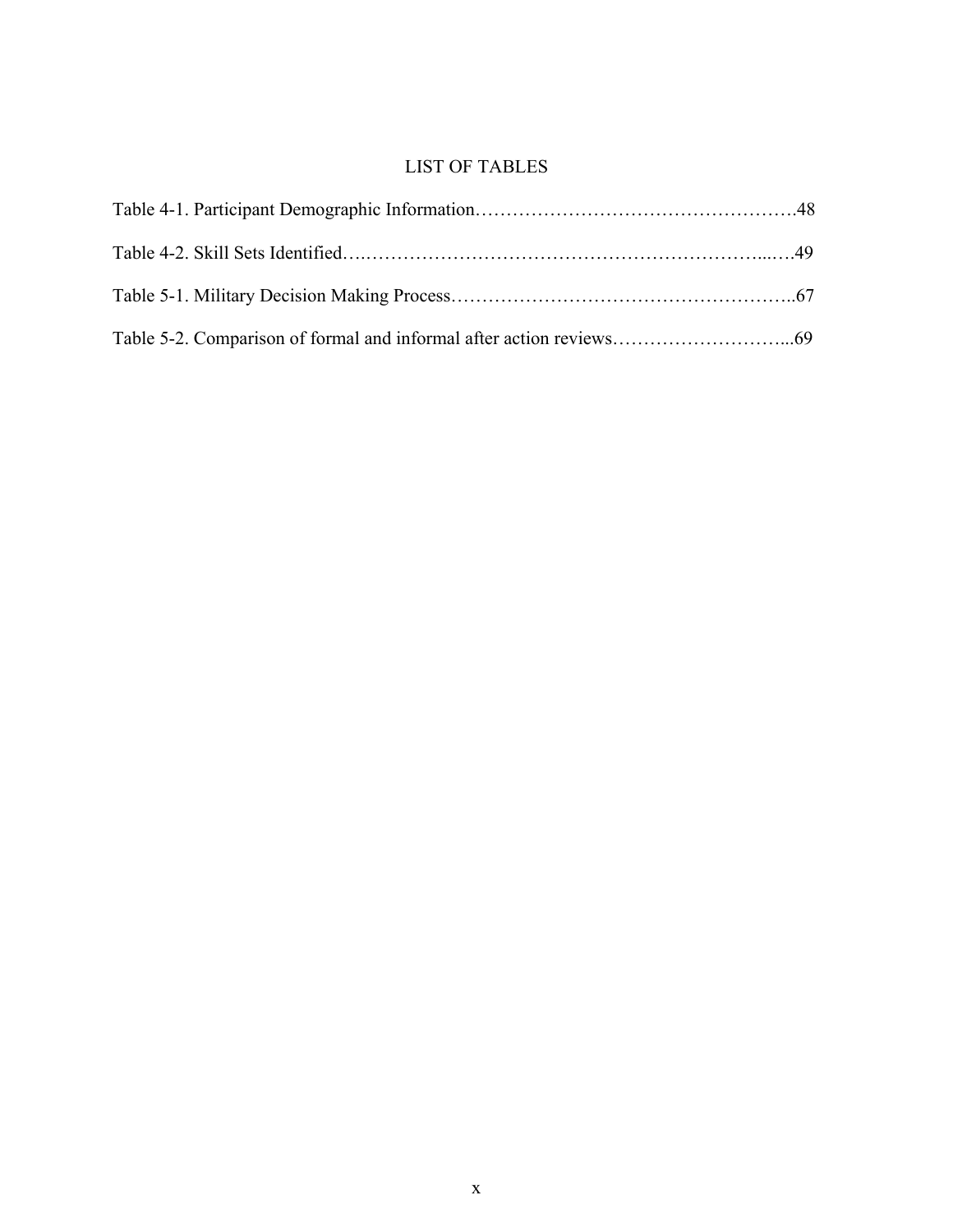#### CHAPTER 1

### **INTRODUCTION**

Higher education leadership is often comprised of experts in their respective fields, but that does not automatically make these experts excellent leaders (Gigliotti & Ruben, 2017). Academic and administrative leaders must be able to guide their institutions and employees through difficult decisions and have the skill sets to work in an increasingly regulated environment (Gigliotti, 2016). Black (2015) discussed the ongoing interest in the development of higher education leaders. He cites both their influence in developing learners who become leaders and the ever-growing global challenges faced. Institutions of higher education can be complicated structures with multiple levels of varying needs (Gigliotti, 2016). While an institution is focused on the educational outcomes of its students it should also focus on the need for excellence in leadership (Ruben et al., 2017). Effective leaders can be created and supported through a training and development process (Gigliotti, 2016).

Black, Groomsbridge, and Jones (2011) determined that the challenges facing leaders are not unique to the higher education community. They compared these with the need for leadership in the world of resource conservation and suggested that many traits were needed in both communities. A successful leader can communicate a clear vision, possess the ability to see and understand both the big and small pictures, while demonstrating a willingness to learn (Black et al., 2011). Leaders in higher education may be called on to participate in the crafting of an institution's mission and goals (Middle States Commission on Higher Education, 2015). This collaborative effort of the leaders is accomplished by their shared vision of the mission and goals of the organization (Bolman & Deal, 1997). People who take on leadership responsibilities in higher education must see the big picture (Ruben, De Lisi, & Gigliotti, 2017). While there is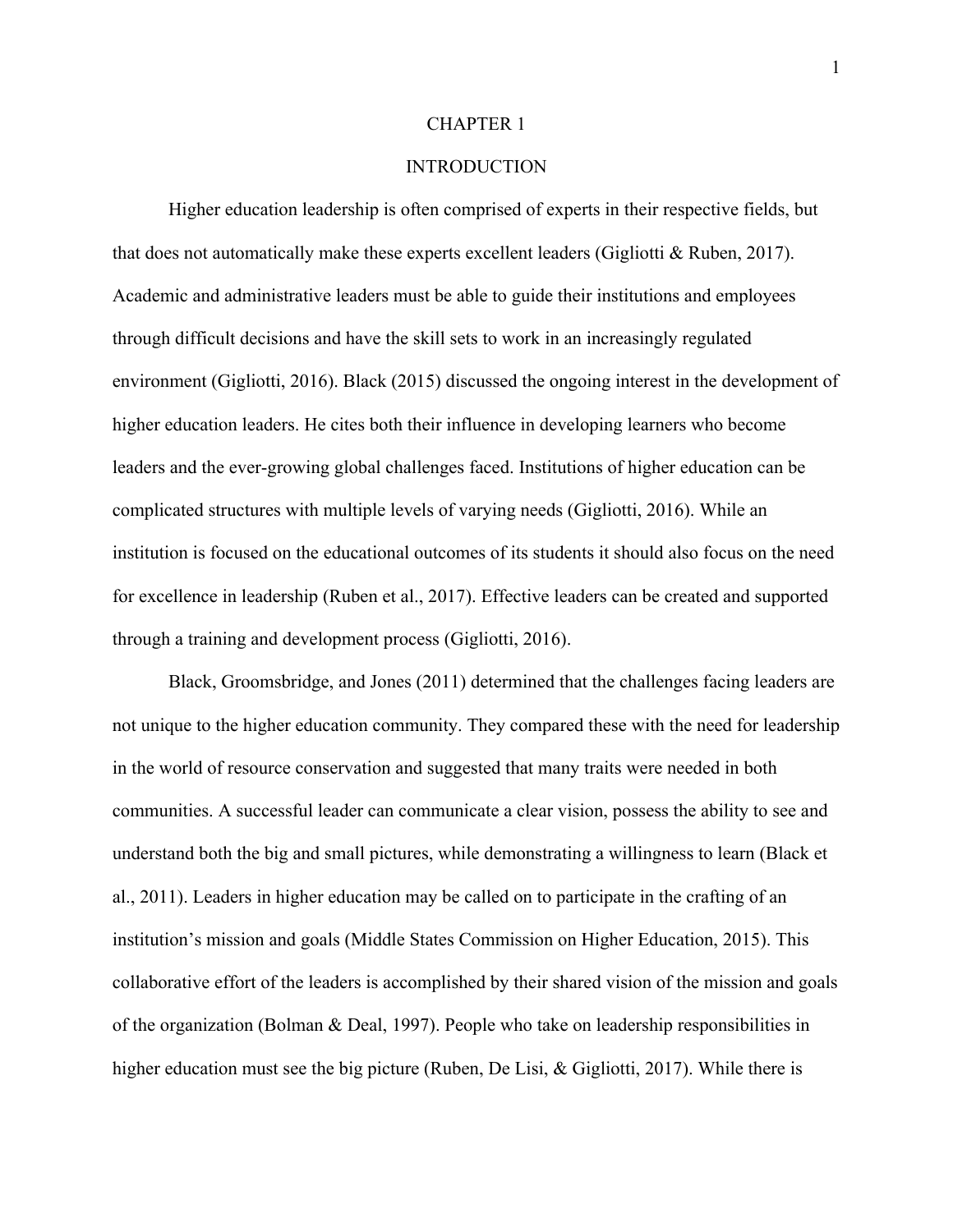limited empirical research on how academic leaders are prepared, there are findings in the literature that few academic leaders have had leadership training prior to taking on a leadership role (Morris & Laipple, 2015). These findings support the need for a willingness in these leaders to learn leadership skills as they will be called on to use skills that they may not have needed in previous responsibilities with the institution. Leaders in higher education need to possess diverse skills in order to address the challenges facing higher education (Gigliotti & Ruben, 2017).

Higher education today is under increased scrutiny on several levels. Universities are facing pressure to reduce costs and improve quality, amid diminished budgets and dropping enrollment numbers at the undergraduate level. They need to work diligently to meet the needs of the most diverse group of students to ever enroll (Beardsley, 2018). There are many principles of effective leadership that are valued in other sectors but receive little emphasis in higher education (Rubenet al., 2017). These include examining leadership styles and determining whether leadership matters in the organization (Silva, 2014). Authentic leadership was a focus of several *Harvard Business Review* articles (George, Sims, McLean, & Mayer, 2007; Useem, 2010).

The focus of the business sector to study and improve leadership principles supports the findings of Ruben et al. (2017). The work of the Stanford Graduate School of Business's Advisory Council determined that a sample of 75 leaders felt that self-awareness was an important capability of leaders (George et al., 2007). Gigliotti's work on the current state of training within the Association of American Universities supports the need for training opportunities for higher education leaders (Gigliotti, 2016). There is a need to increase leadership training for higher education leaders because, without a systematic approach to training, it leaves to chance how the leader will develop (Morris & Laipple, 2015). An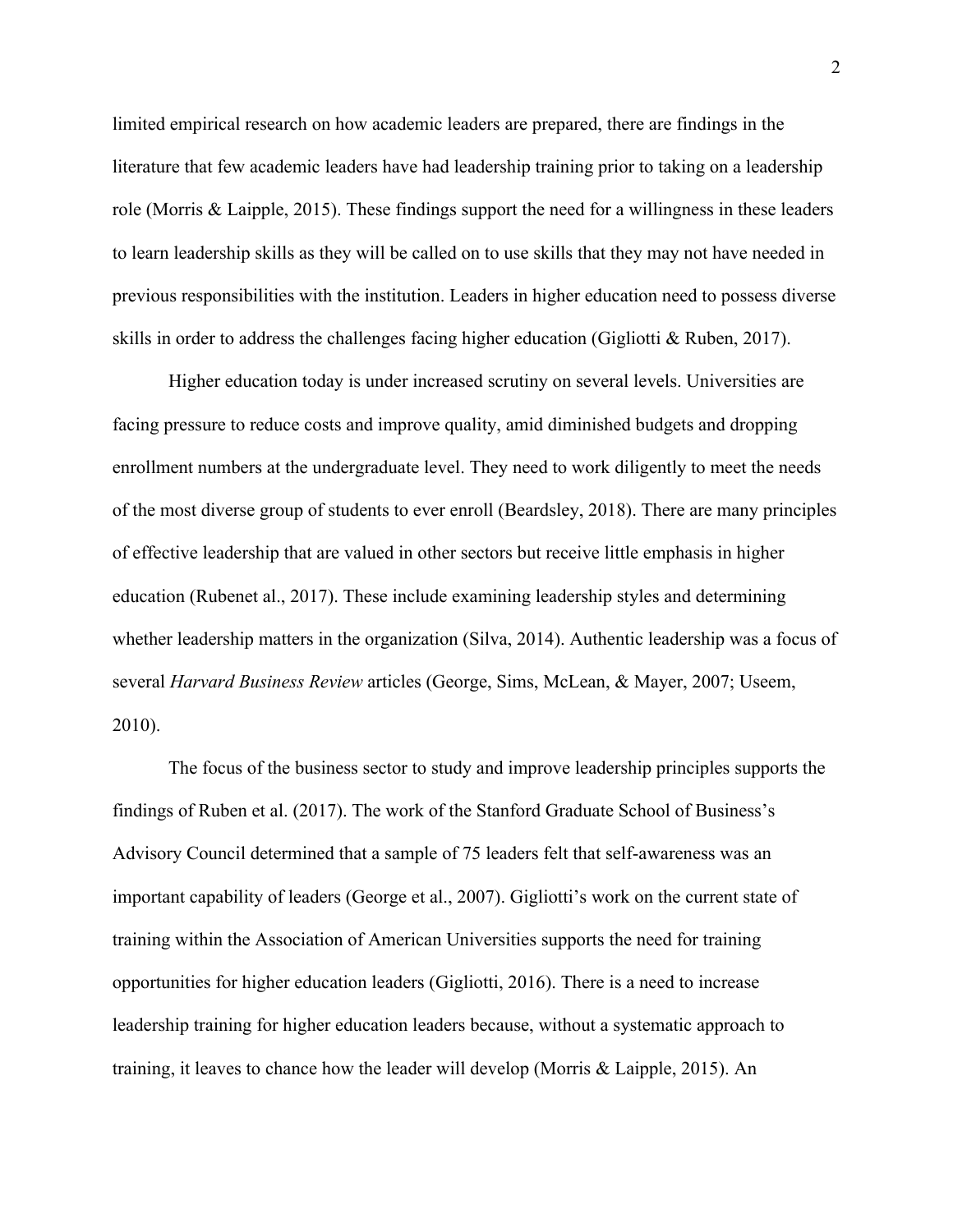unprepared leader can slow progress that an organization could have made and may adversely affect the morale of the institution (Morris & Laipple, 2015). One approach to building such opportunities is to use other industries' programs as examples. Organizations such as the Harvard Business Publishing Corporate Learning Division work with clients to create world-class leadership programs for organizations across the globe (Caprino, 2014). There are multitudes of well-known leadership mentors who can be brought into an institution to provide leadership programs (Haden, 2014).

Leaders in higher education are facing additional pressures in the operational needs of their institutions. Colleges and universities are under the pressures of rising costs, increasing stakeholder needs, revolutionary changes in technology, and increasing competitors in the market. The continual change in demographics requires continual reassessment of the needs of the students who are their "customers" (Beardsley, 2018). Many institutions that rely on public funding have experienced reductions in the resources they receive from their states. In a comparison of state institutions' funding from 2008–2009 and 2012–2013 it was noted that 41 states reduced their funding to higher education while only nine states saw an increase in higher education funding (Barnshaw & Dynietz, 2015). The Center for Budget and Policy Priorities (2018) found the 2017–2018 academic year had an overall decrease in state funding of seven billion dollars as compared to 2008 levels (Bitar, 2018).

Current term enrollment estimates are published twice a year by the National Student Clearinghouse Research Center. A continual trend of decreasing student enrollment has been reported from the years 2016 to 2018, with the overall decrease in fall 2018 reported as 1.7 percent (National Student Clearinghouse Research Center, 2018). The decrease is due to many factors. In some cases, when the economy is good, people are able to obtain work and so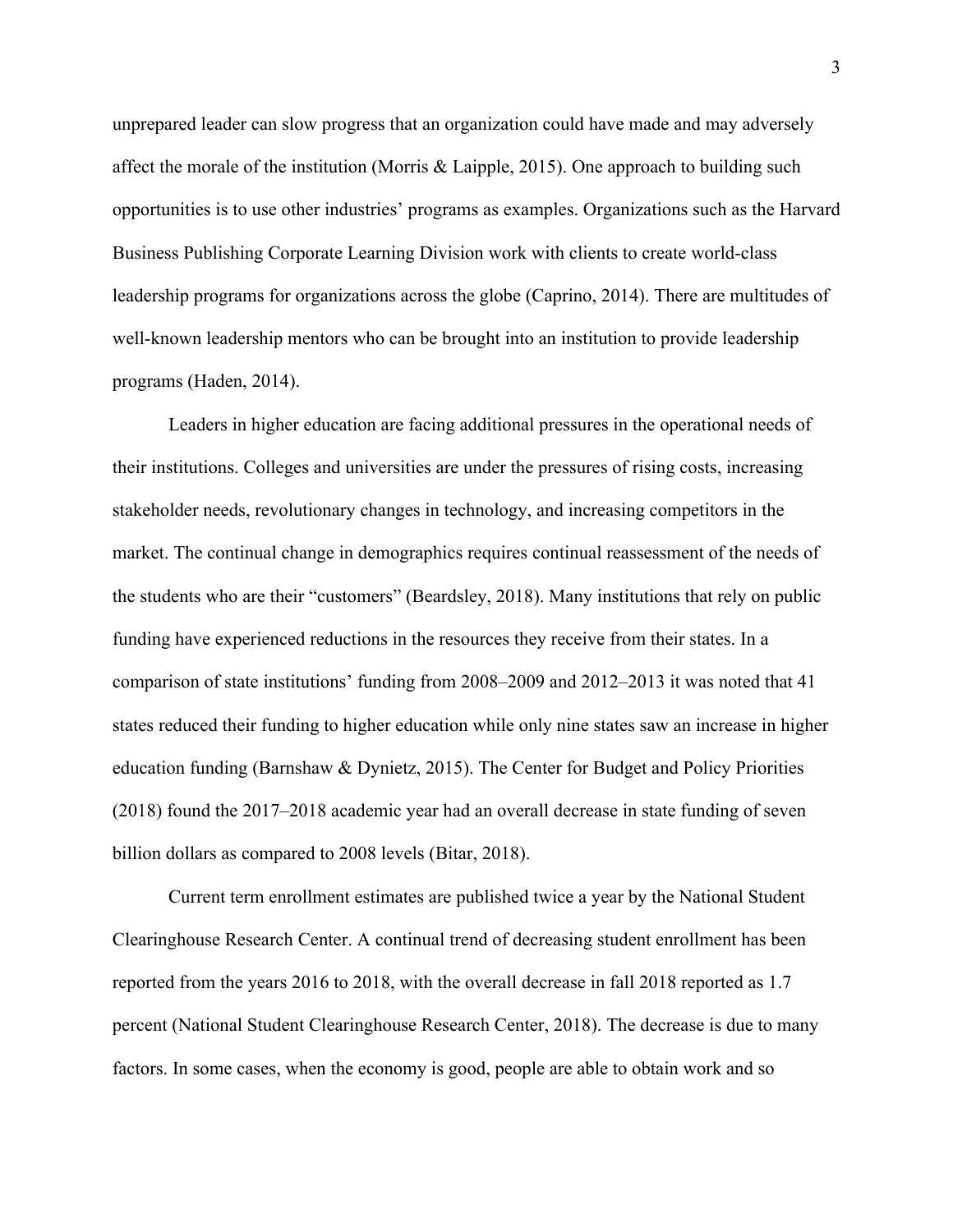education may be put aside. Studies by Charles, Hurst & Notowidigdo (2018) noted that this relationship on lower enrollment in times of a strong economy effected two-year schools more than four-year schools. The demographics of a region also play a role. Grawe predicts that the college age population will drop by 15 percent between 2025 and 2029 (Barshay, 2018), although Grawe notes that this drop in population may not affect the elite schools, defined as the top 50 colleges and universities by US News & World Report, as much as others. The drop in birth rate does not directly affect the adult learners' population that is also served by institutions. This possible decrease in enrollment affects the revenues of institutions of higher education as reflected in reduced tuition income and lower state appropriations. Because of this downward trend, many institutions, large or small, are continually being asked to stretch their resources and to do more with less.

As leaders interact with stakeholders and share the mission and vision of their institutions, effective communication skills are important to their success (Gigliotti, 2016; Ruben et al., 2017). Higher education leaders must use these skills to navigate the various cultures in which the institution exists—external community, political, as well as social. Leaders interact with boards of trustees who are appointed for their various expertise. The boards work with administrations to guide decisions and influence the direction of the institution's mission. A solid relationship between the institutional leader and the institution's governing board, built on mutual respect with good communication, will benefit the institution.

Collaboration is another important skill of a successful leader (Bolman & Deal, 1997). Leaders must build trust with those stakeholders who are responsible for the funding of the institution. This can include federal, state, and county organizations, and the students as well. The need to collaborate with this group cannot be overlooked and relationships must be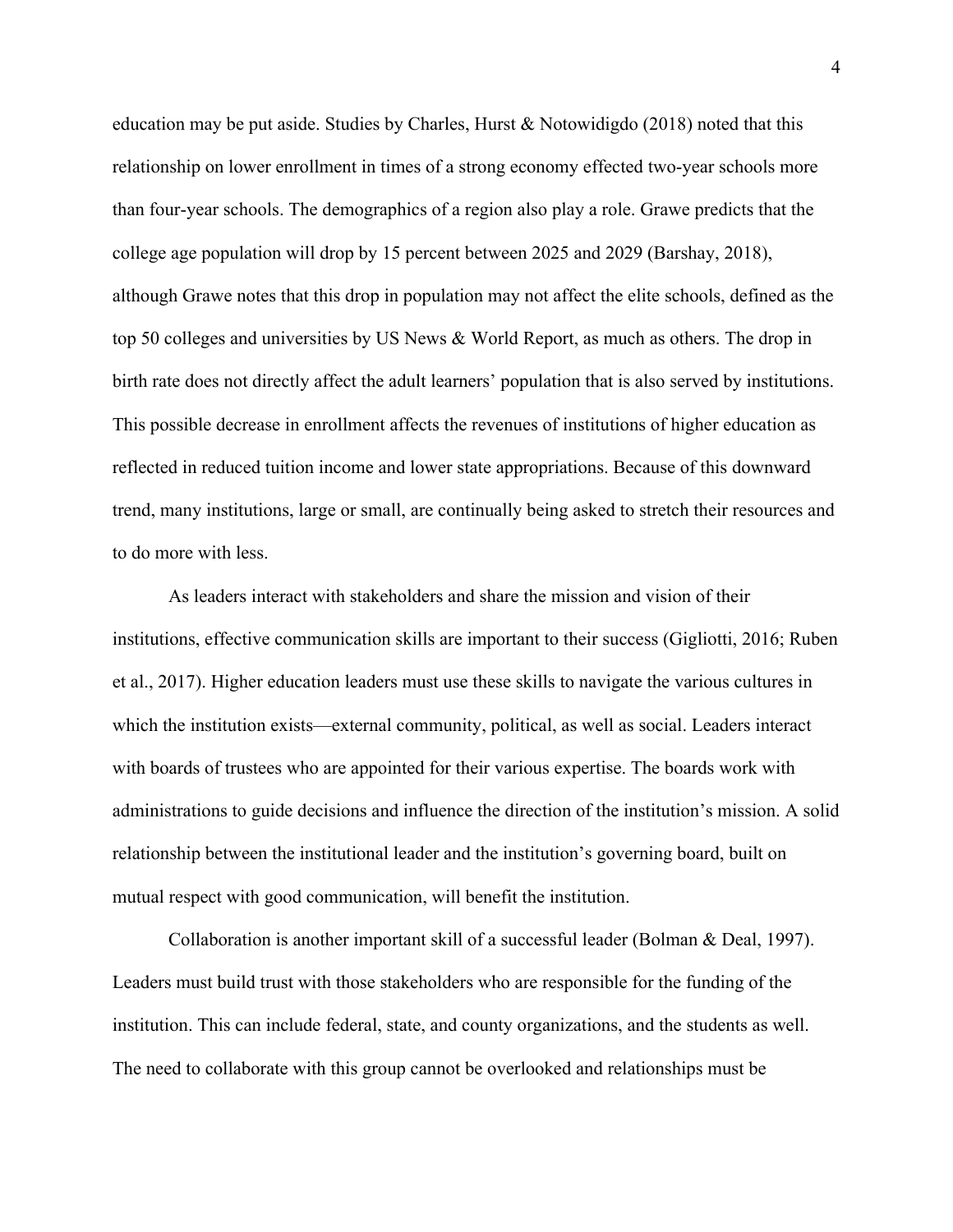cultivated with administrators and this group. In order for an institution to be qualified to participate in Title IV, which constitutes a large portion of federal aid, it must be accredited by one of the six regional accreditation organizations (Middle States Commission on Higher Education, 2015).

Among the skills needed by a successful leader in higher education are effective communication skills, analytical skills, and collaborative or interpersonal skills. There are multiple examples of the complexities that administrators in higher education face (Gigliotti, 2018; Hoff, 1999; Ruben et al., 2017). Individuals that come to higher education from other industries often bring with them some of the skills needed to be successful in these areas, while those who have spent most of their career in higher education may not have benefited from professional development opportunities that may be offered in other professions (Beardsley, 2018). The need for strong leaders and how to best support the current leaders in higher education led to this study.

#### **Statement of the Problem**

Higher education leadership includes individuals who rose to this role from various academic positions, as well as those who came to a leadership position from other professional backgrounds (Beardsley, 2018). Leaders who rise within the academic field may have content expertise but being a successful teacher does not necessarily give one the skills to operate what is essentially a multimillion-dollar business with a diverse array of customers and stakeholders (Morris & Laipple, 2015). The leaders of today must perform at the highest levels in an increasingly complex climate (Morris & Laipple, 2015). The current recruitment and promotion practices do not guarantee that transformative leaders will be in place for higher education institutions, but these are the leaders who can promote the outcomes needed by the organization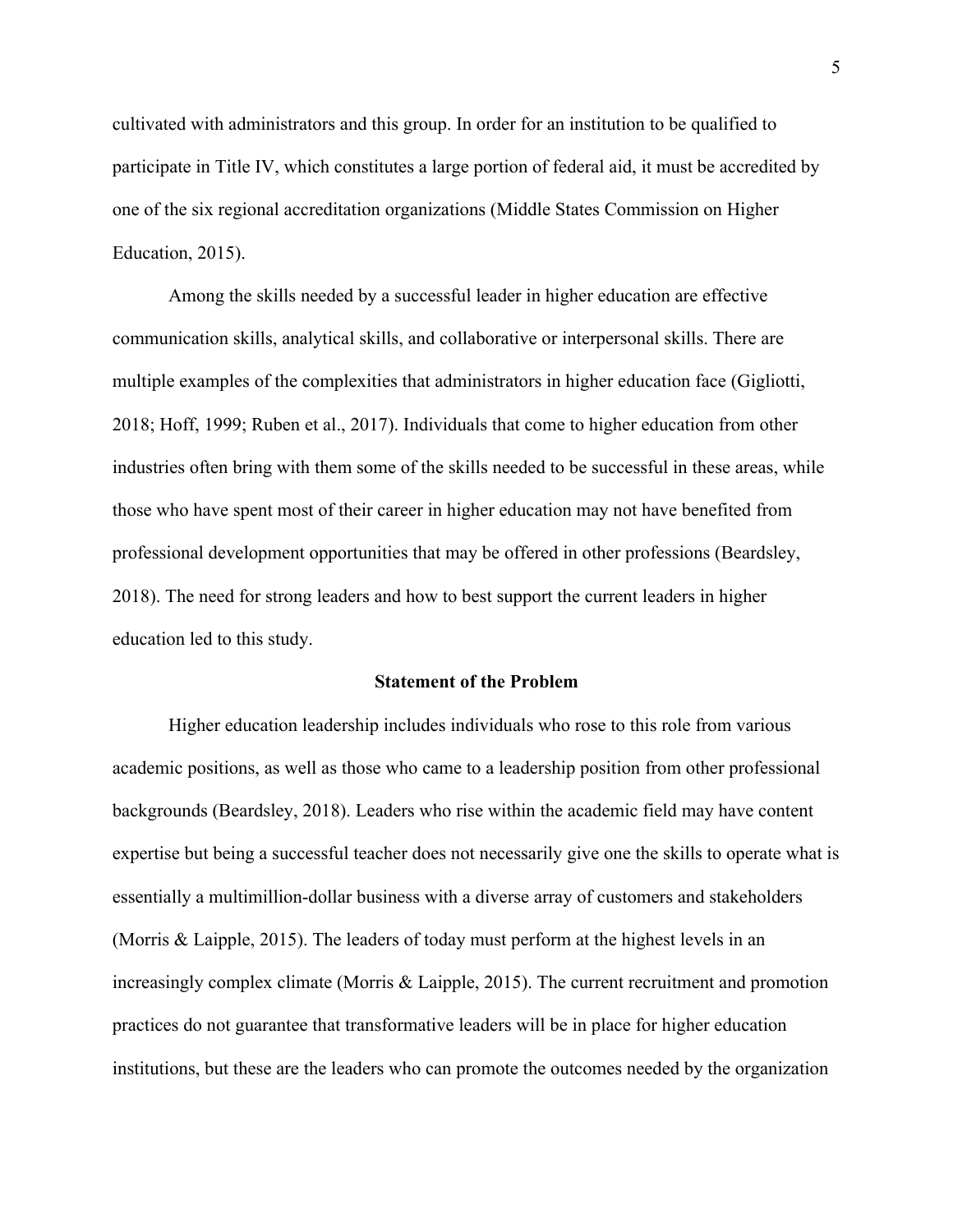by motivating the employees to work toward achieving their mission (Morris & Laipple, 2015). This study examined military leadership training received by veterans to determine if the skills learned in their training are transferable to leadership training in higher education. While those skills are taught and are assumed to be useful in higher education settings, little data is available that describes whether and to what degree military-trained leaders find they can transfer those skills.

In today's environment leaders need broad competencies to run the institution as well as make advancements for their stakeholders. They need expansive and cross-cutting competencies, such as skills in human resources, accreditation and compliance, labor negotiations, business management, and marketing. These are skill sets which have long been valued by other industries. Well-rounded skillful leaders have the best chance to make effective change. There is currently both a lack of formal leadership training and local support to create or sustain transformational leaders in the higher education community (Ruben et al., 2018). The role of a leader in higher education is multi-dimensional and those in positions of authority need to have the best skill sets to provide quality results for the ultimate customer—the students.

There is great potential to provide the institutions of higher learning with such leaders equipped with the necessary skills by exploring the leadership skills of those people who have served in the military and developed their leadership skills while serving. The military provides many training opportunities in all areas of leadership to service members during their military careers. One of these is staff rides, which are exercises that provide the opportunity to obtain an overall knowledge of historical events for a team of current soldiers; with that knowledge they discuss how current events can be understood better through this process. In this same way,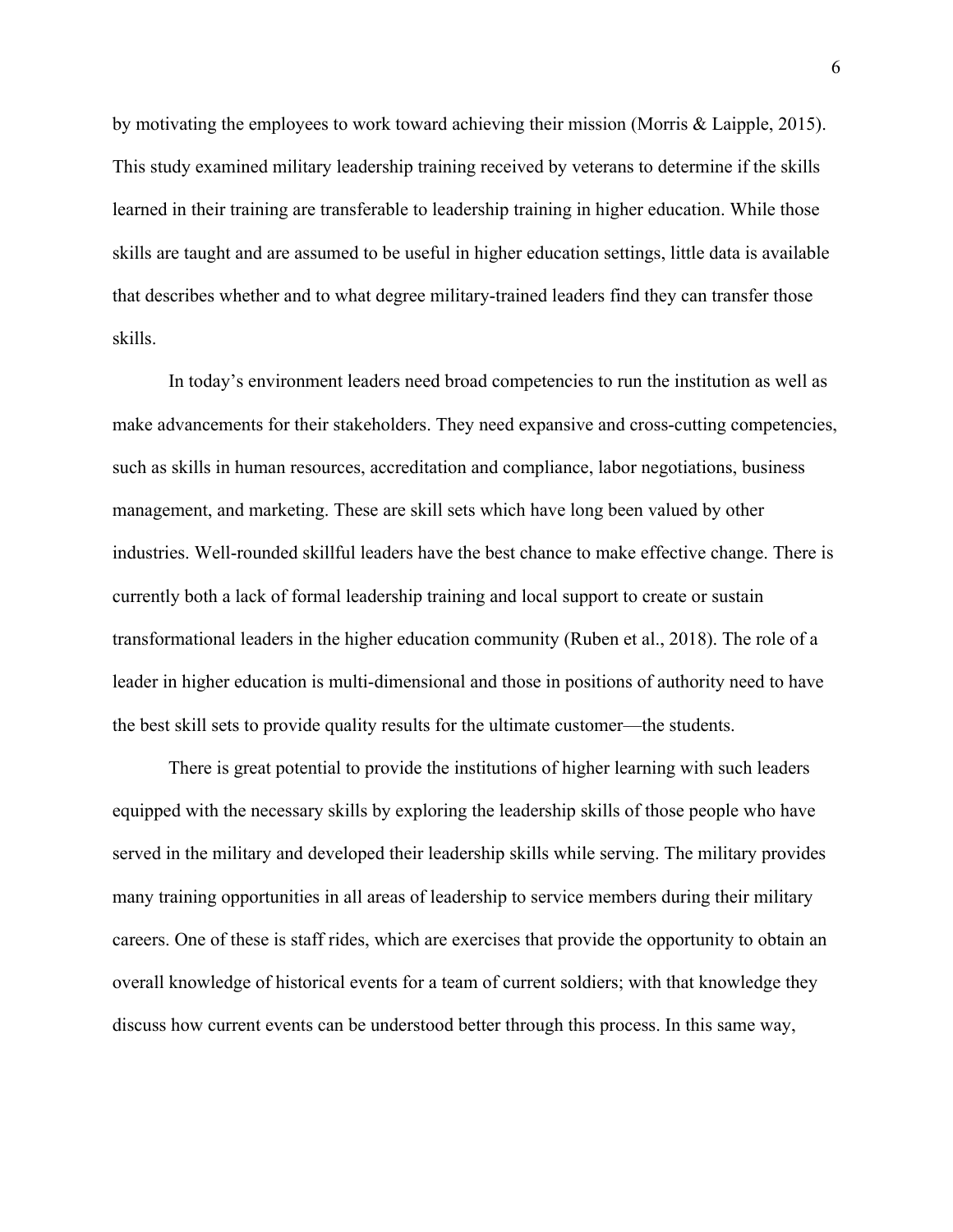higher education leaders could spend time analyzing key changes in the education environment and knowledge base to apply past lessons to current issues.

A current program at the Wharton School of Business at the University of Pennsylvania includes the experiences of military leaders in the curriculum (Useem, 2010). Students are engaging with military leaders, participating in training exercises, and visiting historical sites to gain insights in the decisions and approaches taken by past leaders (Useem, 2010). It is through this same process that the leaders of higher education may gain knowledge and skills that are not provided in their ordinary rise to leadership.

The United States Military commits vast amounts of resources preparing courses and leadership materials to train members of the service to become leaders (Fallesen, Keller-Glaze, & Curnow, 2011; United States Army, 2015). The Army Leadership Strategy (ALDS) was approved in 2013 as a codified formal training approach to leadership building. In this initiative, there is an importance placed on senior leaders to balance three components in the current training efforts: training, education, and experience (United States Army, 2013). It is believed that these three components will help service members develop their leadership skills by focusing the components in three areas, including institutional domain, operational domain, and self-development domain. The institutional domain includes all organizations and activities in the United States Army (United States Army, 2013). This domain represents advanced civil schooling, training with industry, and using the technology that enables individuals to connect with faculty and peers (United States Army, 2013). The operational domain is where much of the leadership development takes place. This relates to the deployable units and their work to have junior leads achieve technical competence, mid-grade leaders further develop their leadership abilities, and to have senior leaders contribute to this process. Examples of activities in this area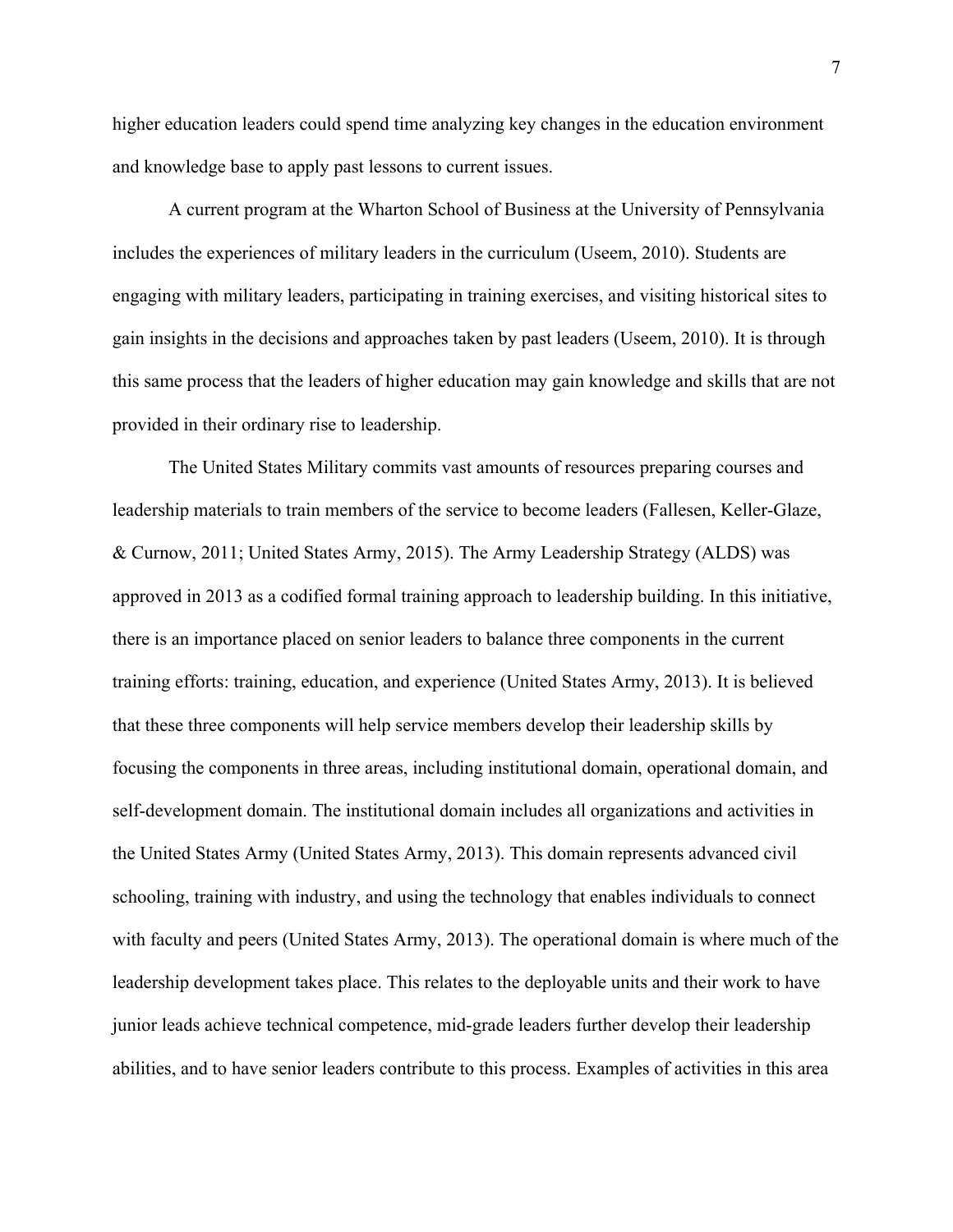include after-action reviews, coaching, counseling, sharing, and mentoring with the aim to develop leaders (United States Army, 2013). The final domain of self-development includes planned and goal-oriented learning to reinforce an individual's knowledge base and selfawareness (United States Army, 2013). Building leadership exercises and creating opportunities for self-reflection are displayed by the military (Allen, 2015).

#### **Purpose of the Study**

Chunoo and Osteen (2016) state that higher education institutions are called to develop a learning environment that creates leaders. Beyond Chunoo and Osteen's concern for the students' learning environment is one regarding the need for an environment to create leaders among the higher education leadership teams (Ruben et al., 2017). Colleges and universities are at the precipice of great change and need better prepared academic leaders to address it (Gigliotti, 2016). There are several programs being developed to respond to the lack of formal leadership training and development found by scholars (Ruben et al., 2018). This study focused on the experiences of United States Army veterans and how their military leadership training influenced their roles in higher education. The purpose of this study is to understand what leadership training and skills made a sample of United States Army military leaders successful in their various leadership roles and the potential for those leadership skills and qualities to be transferable to leadership positions in higher education institutions.

#### **Research Questions**

The research questions examined in this study are:

1. How do United States Army veterans in higher education leadership roles describe their leadership training?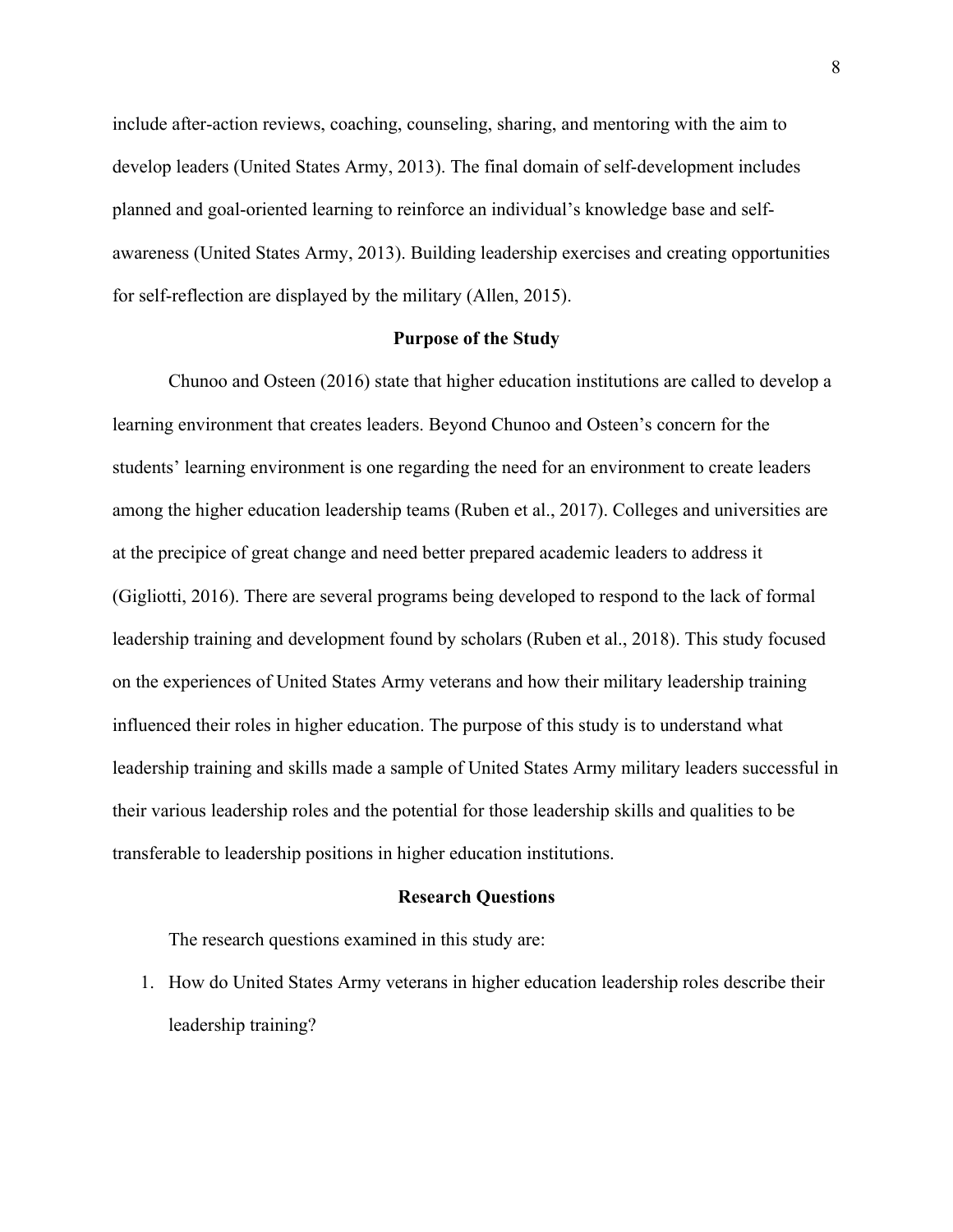2. How do United States Army veterans describe the influence of military training on their execution of higher education leadership roles?

#### **Conceptual Framework**

Servant leadership theory serves as a framework for this study. Greenleaf (1970) explored the need for leaders to focus beyond self-interest as a core characteristic of servant leadership (van Dierendonck, 2011). This theory is threaded through some of the core beliefs documented in military leadership guides. The work of Greenleaf can be seen throughout the Oath of Enlistment and the Soldiers' Creed (Wesson, 2013). Federal law requires everyone who enlists or reenlists in the United States Armed Forces to take the oath of enlistment. In the Oath of the Enlistment and the Soldiers' Creed, the soldiers become servants first. Then when they choose a career path with varying leadership responsibilities, they do not place their needs above the followers (Wesson, 2013). Wesson shares his 27-year leader experience in the Army and notes that good leaders are good followers first. As the soldiers grow in their ranks they learn to care for other soldiers and display the philosophy of servant leadership (Wesson, 2013).

Greenleaf tied servant leadership theory to higher education. He cited that institutional leaders would find greater joy in their lives if they practiced a more servant leadership approach and in turn would then build more serving institutions (Greenleaf, 2002). It is those leaders who blend their need to serve their constituents with their personal leadership approach that truly display servant leadership (van Dierendonck, 2011). Greenleaf's (1970) *Servant Leadership* text identified many challenges in both higher education and business that are still true today. This supports the use of this theory as part of this study's conceptual framework.

The application of servant leadership in both the military and higher education is appropriate. Greenleaf supports the need to produce leadership from within an organization, as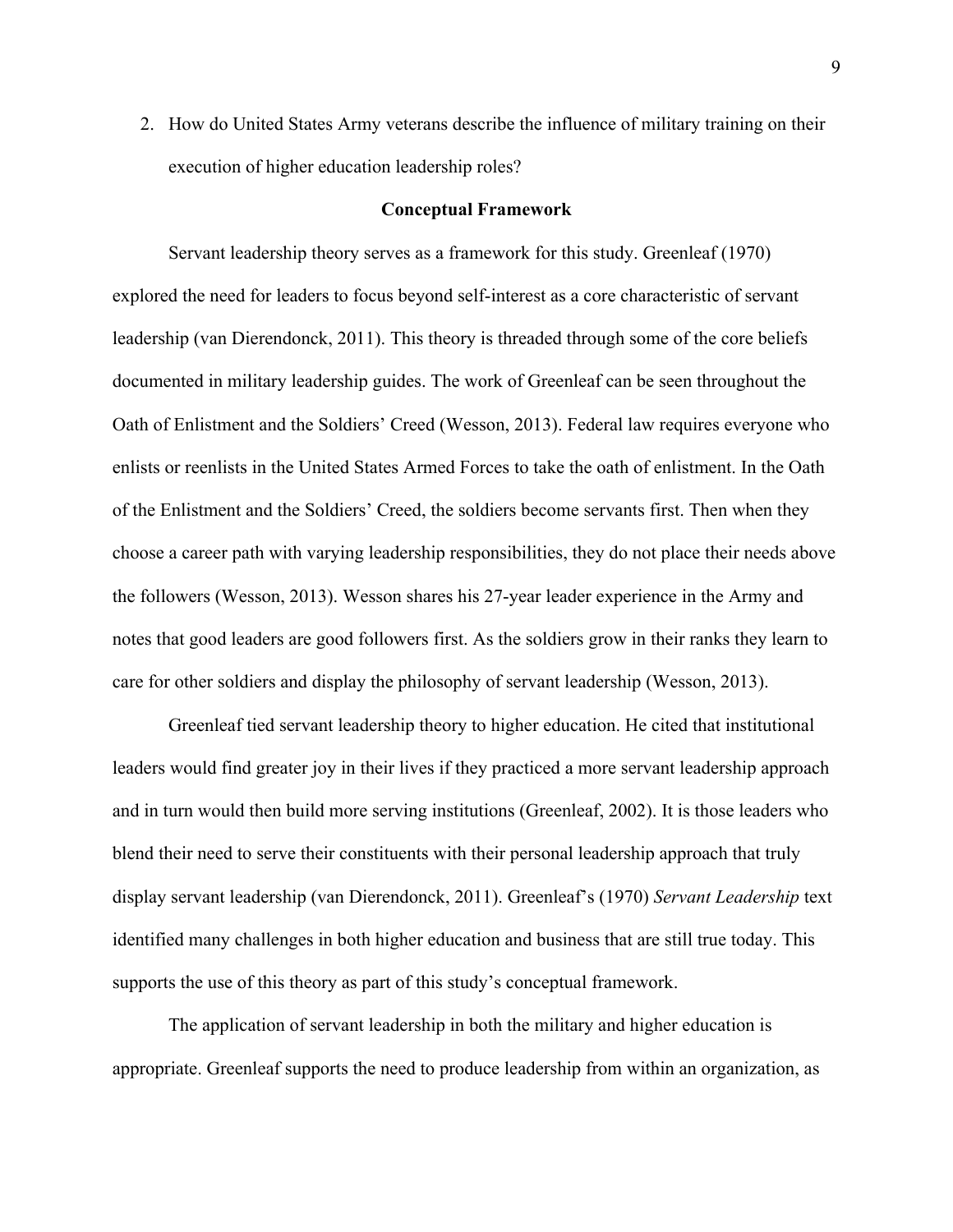well as from other areas (Greenleaf, 2002). He then articulates one of the major weaknesses this researcher has experienced. He stated that administrators can become preoccupied with tasks and neglect the needs of building the overall organization and investing the attention that they deserve (Greenleaf, 2002). This attention may not be focused because the leaders have not been trained to keep it foremost in their minds. The study explores how the military provides reinforcement training of such skills. The military exists to serve the nation and an institution of higher education exists to serve the students. It is this need to provide a service to others that calls for the use of this leadership style. Therefore, the servant leadership theory is appropriate to this study.

#### **Assumptions, Limitations and Scope**

There is an assumption of honesty in the responses of the participants. This group of individuals will be providing personal experiences as they remember them. There was little opportunity to individually validate answers to the questions with those who had the very same experiences. Participants chose to be a part of the study with an interest in helping the researcher complete a dissertation requirement. The veterans who participated brought their experiences and personal biases to the conversation.

Limitations of this study include the time period, size of the sample, and the memories and experiences of those sampled. The study is limited to the participants' perceptions of their military experiences. As all the participants are from a military background, which this researcher is not, there may have been some resistance to sharing some of the experiences with one who could be looked at as an outsider. It was the researcher's responsibility to put the participants at ease by sharing her respect for the military service they have completed.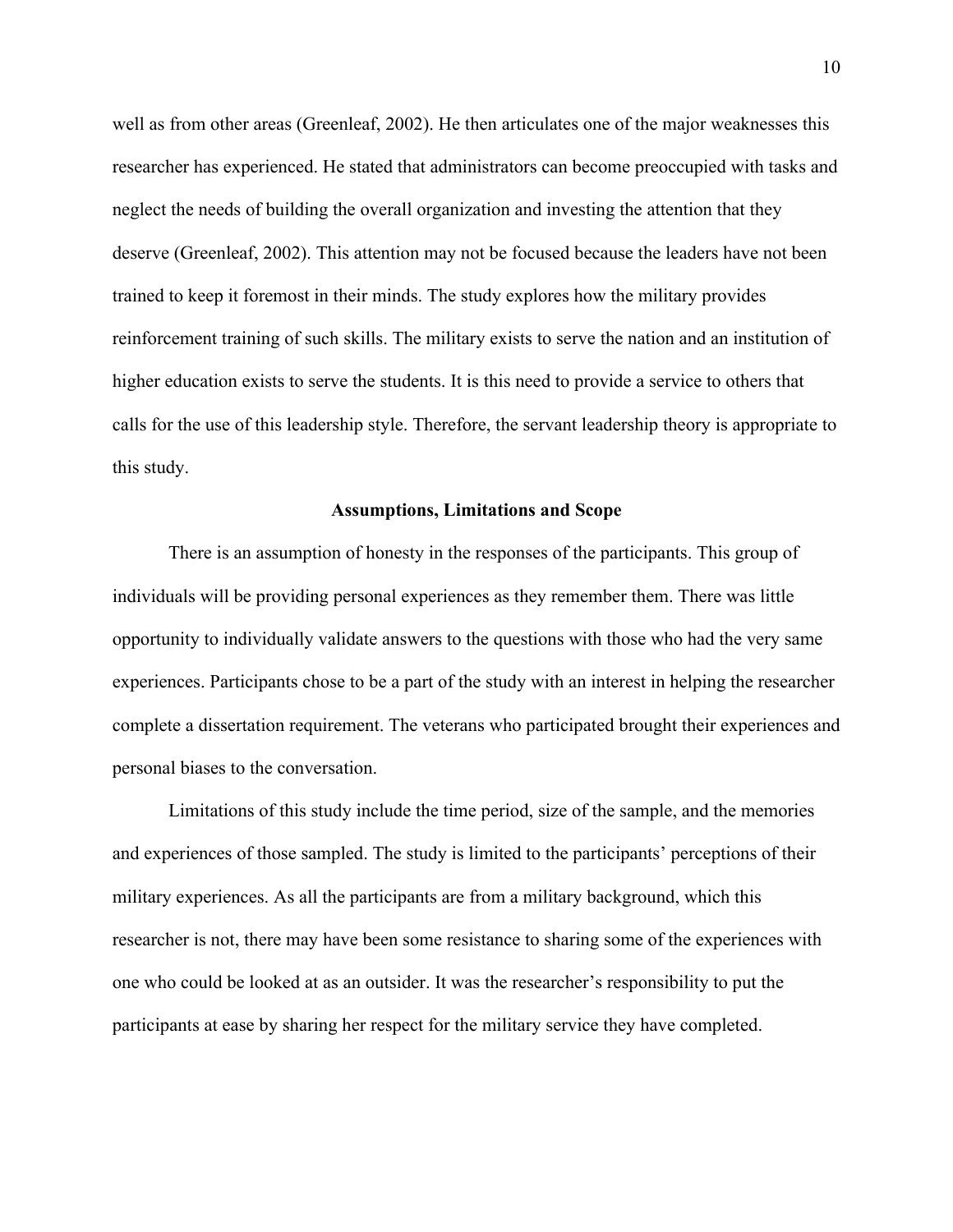The scope of the study involved delving into the lived experiences of leaders in higher education who were also leaders during their time in the United States Army. These leaders were interviewed with the goal of learning how their military leadership training informed their suitability for leadership roles in higher education. The interview questions were designed to address only this aspect of the participants' military career. The perceptions of the participants informed the results of the study.

#### **Significance and Rationale of the Study**

Per the results published by the National Student Clearinghouse Research Center, the higher education system is in a time of reduced enrollment (National Student Clearinghouse Research Center, 2018). There continues to be increased fiscal constraints in many public and private institutions. There is increased federal scrutiny and some smaller institutions struggle to keep their doors open, their programs in operation, and maintain the high quality that generations of students and alumni expect. School leaders are looking for ways to realign and modernize their programs, construct and renovate their facilities, and improve their technology. It is imperative that those in leadership positions make the right decisions for the institutions they serve. Many leaders who rose through the faculty path were focused on their individual success and learning, but not the institution as a whole (Ruben et al., 2017).

Critical thinkers are needed in all areas of leadership; however, higher education leaders should have skills in other areas, such as business, human resources, contract negotiation, marketing, program development, and compliance with accreditors and federal and state regulations. Both in the military and higher education leaders are expected to make decisions that require in-depth analysis. Some examples of analysis and business acumen involve higher education leaders being able to study expected enrollment levels and how they impact the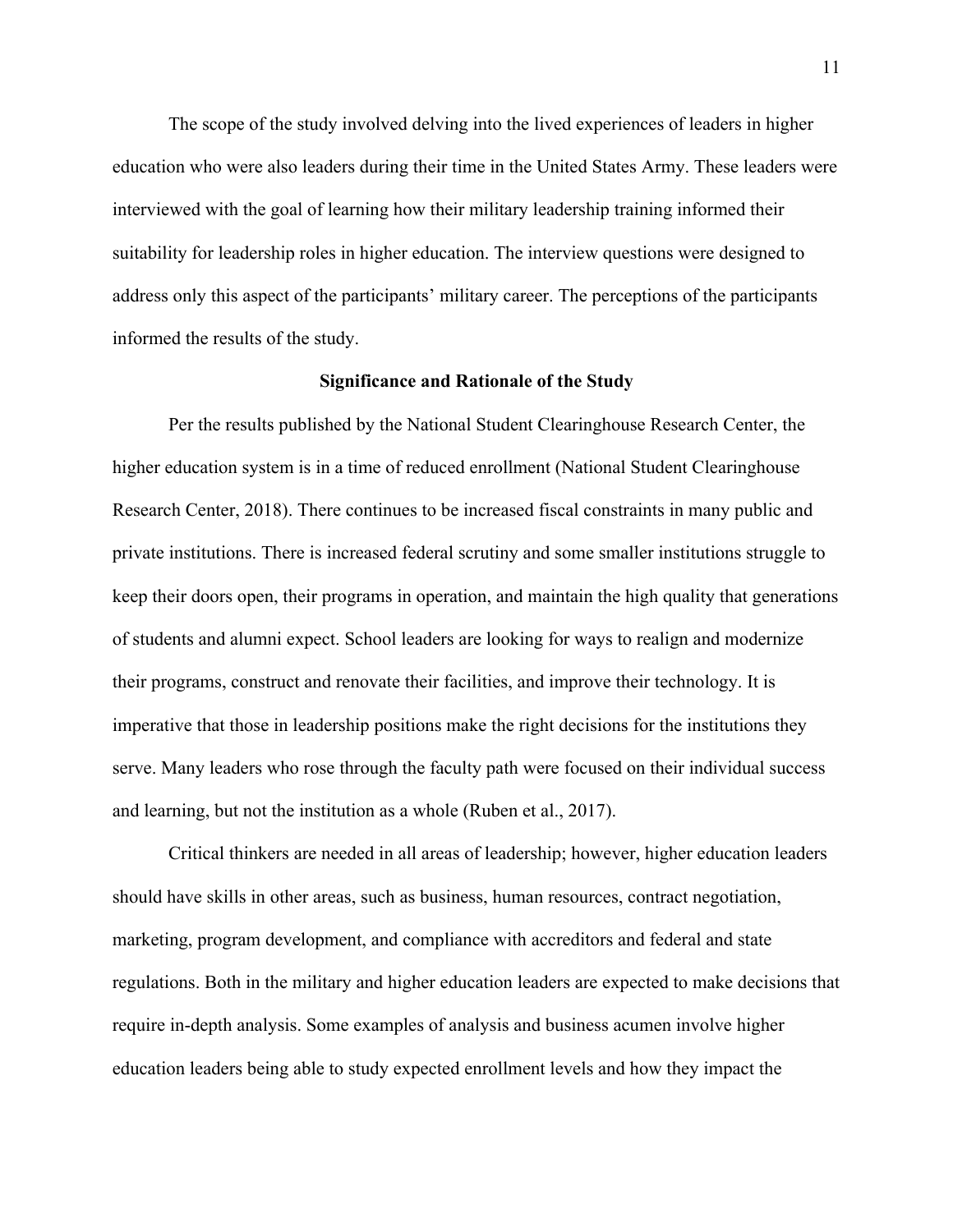staffing needs of the organization, or to make a determination as to the appropriate investment of money in a physical facility versus on-line resources (Gigliotti, 2016).

A strong leader needs to be able to make decisions. The continual changes in the demographics of the "average" student and the scholastic, remedial, and personal skill needs of the students must be addressed by knowledgeable, capable leaders. The need for succession planning and leadership training is actively managed in many business environments but most institutions of higher education do not have such programs in place. The lack of easily accessible programs in the higher education industry to develop and support its leaders creates the need for this study (Ruben et al., 2018).

#### **Definition of Terms**

**College enrollment**—The enrollment in college of students who graduate from high school consistent with 34 CFR 200.19(b)(1) and who enroll in an institution of higher education (as defined in section 101 of the Higher Education Act, P.L. 105-244, 20 U.S.C. 1001) within 16 months of high school graduation (US Department of Education, 2017).

**Contract negotiation**—Collective bargaining is a contract negotiation process using joint decision making in which employment related issues between employers and employees are resolved. It takes place between an employer and a group of employees (Ahmad & Lambert, 2019).

**Emotional intelligence**—A term that denotes a person's ability to identify emotions and generate emotions by accurate perception of others as well as self. This understanding of emotions and emotional knowledge is used to promote emotional and intellectual growth (Mayer, Salovey, & Caruso, 2004).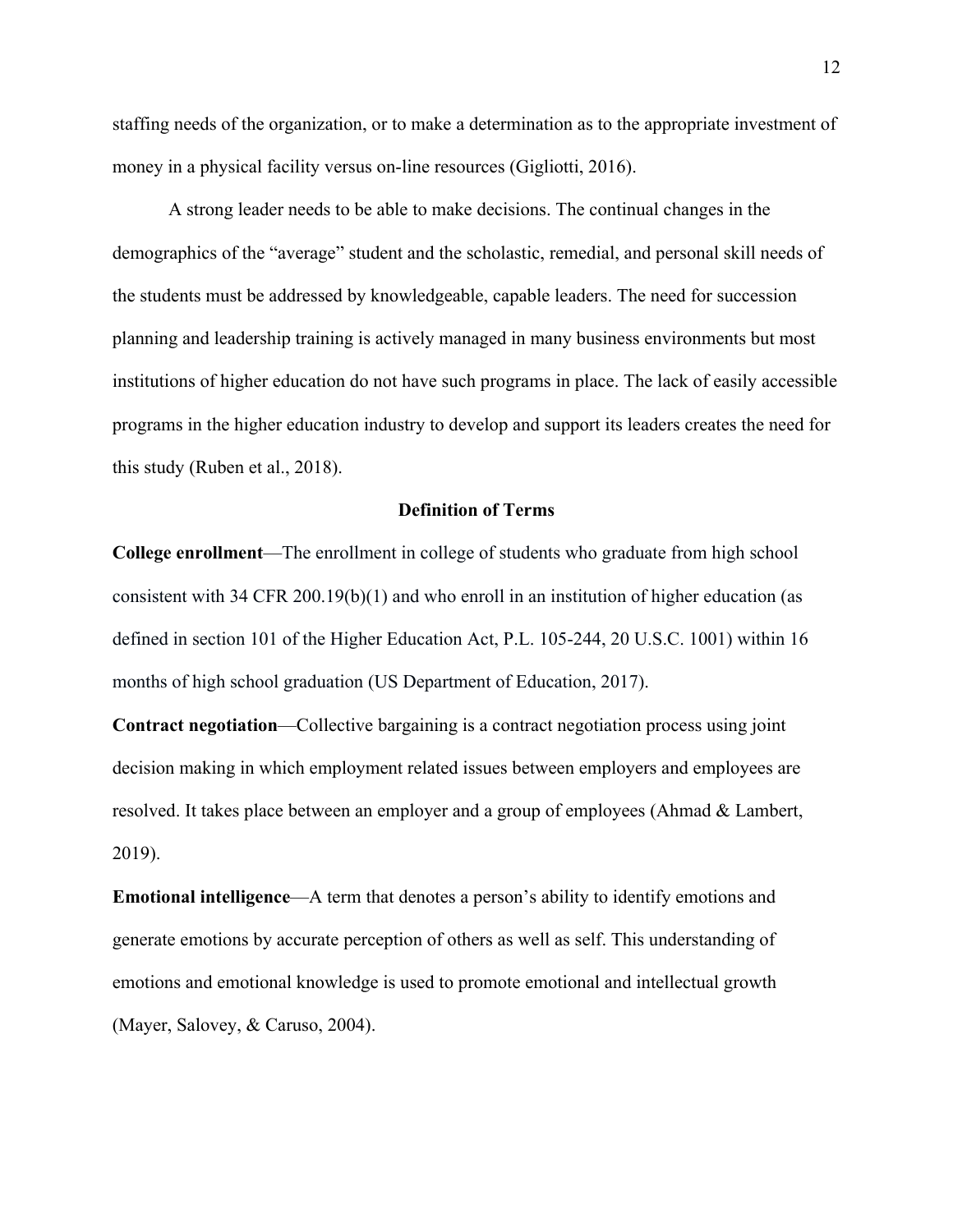**Fiscal management**—The process of forecasting, building, and managing the finances of an institution (Barr & McClellan, 2018).

**Human resource function**—This function is a set of activities concerning people, aimed at achieving an organization's objectives and satisfying the needs of both the employer and employees, including personal development (Golembski, 2015).

**Institution of higher education—**An institution of higher education admits students with a secondary education; is legally authorized to provide programs beyond secondary education; provides an educational program for which a degree is conferred; can be public or private in nature; and is accredited by a nationally recognized accrediting agency (US Department of Education, 2017).

**Leadership**—A process that influences a group or individuals to achieve a common goal (Northouse, 2015).

**Leadership training—**A formal process to inform leaders' abilities to develop skills that benefit their organizations. These skills include assessment of organizational, corresponding leadership needs at a point in time, as well as creating effective succession planning (Ruben et al., 2017). **Military leader—**As defined by the Unites States Army, a leader is anyone who by virtue of assumed role or assigned responsibly inspires and influences people to accomplish organizational goals (United States Army, 2015).

**Servant leadership—**The leader starts with a need to serve and then makes a conscious choice to become a leader (Greenleaf, 2002).

**Transformational leadership**—A process in which leaders and followers work together to achieve a higher level of morale and motivation (Burns, 1978).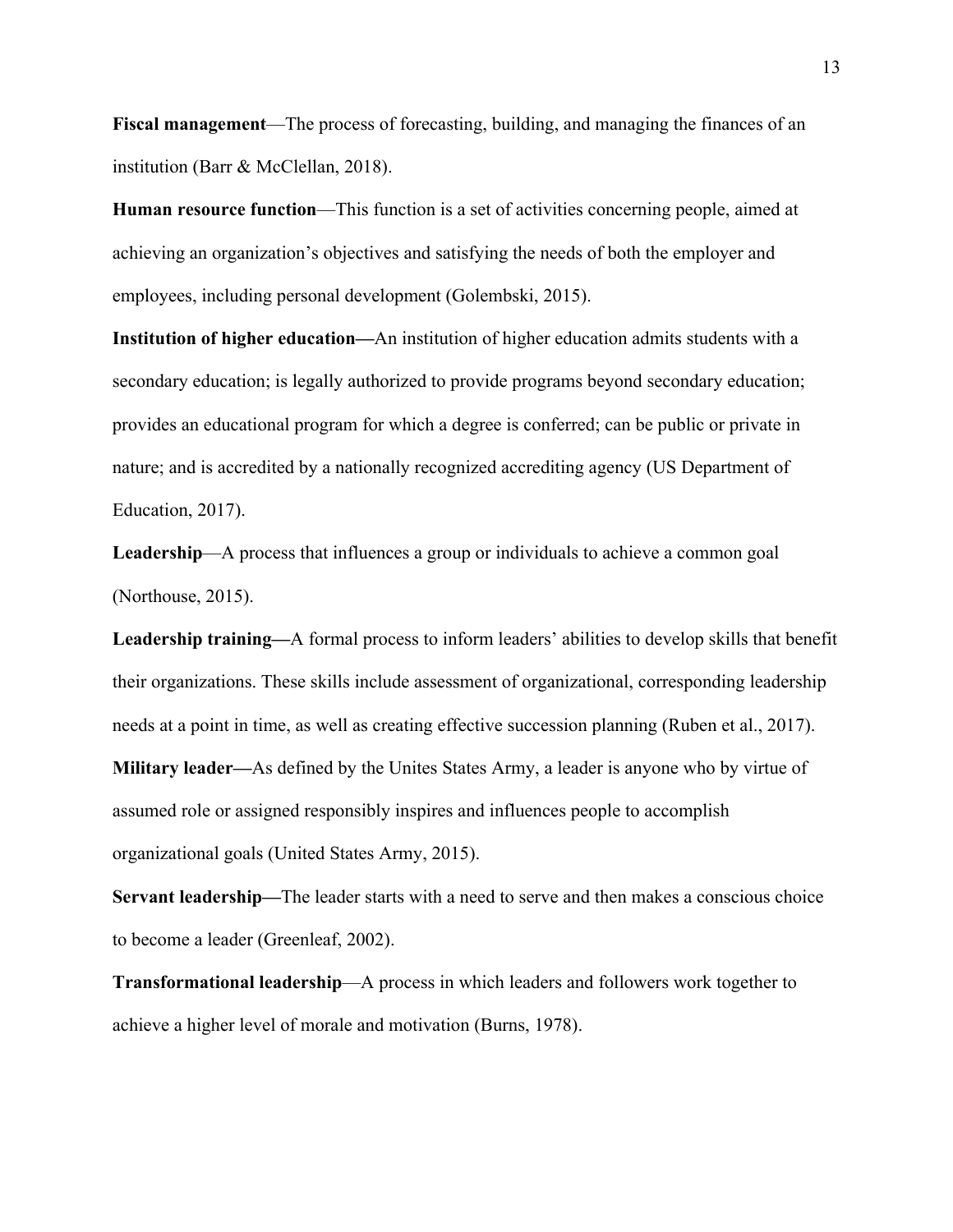**Veteran—**A person who served in the active military and who was discharged or released under conditions other than dishonorable (38 U.S.C. § 101 (2), 2012).

#### **Conclusion**

This study focused on developing an understanding of how United States Army veterans perceive how the leadership training they received while serving in the military has informed their higher education leadership. There are two research questions crafted to gain this understanding. How do United States Army veterans in higher education leadership roles describe their leadership training? How do United States Army veterans describe the influence of military training on their execution of higher education leadership roles? Through interviews with a sample of higher education leaders who were leaders in the United States Army it was determined if whether those leadership skills and qualities are transferable to leadership positions in higher education institutions. The interviews provided data to determine whether these leaders have been able to leverage some of the leadership training they received while serving to make meaningful differences to the institutions where they are employed. Data gathered in this study can be shared with higher education institutions looking for potential ways to add to their pool of qualified leadership applicants.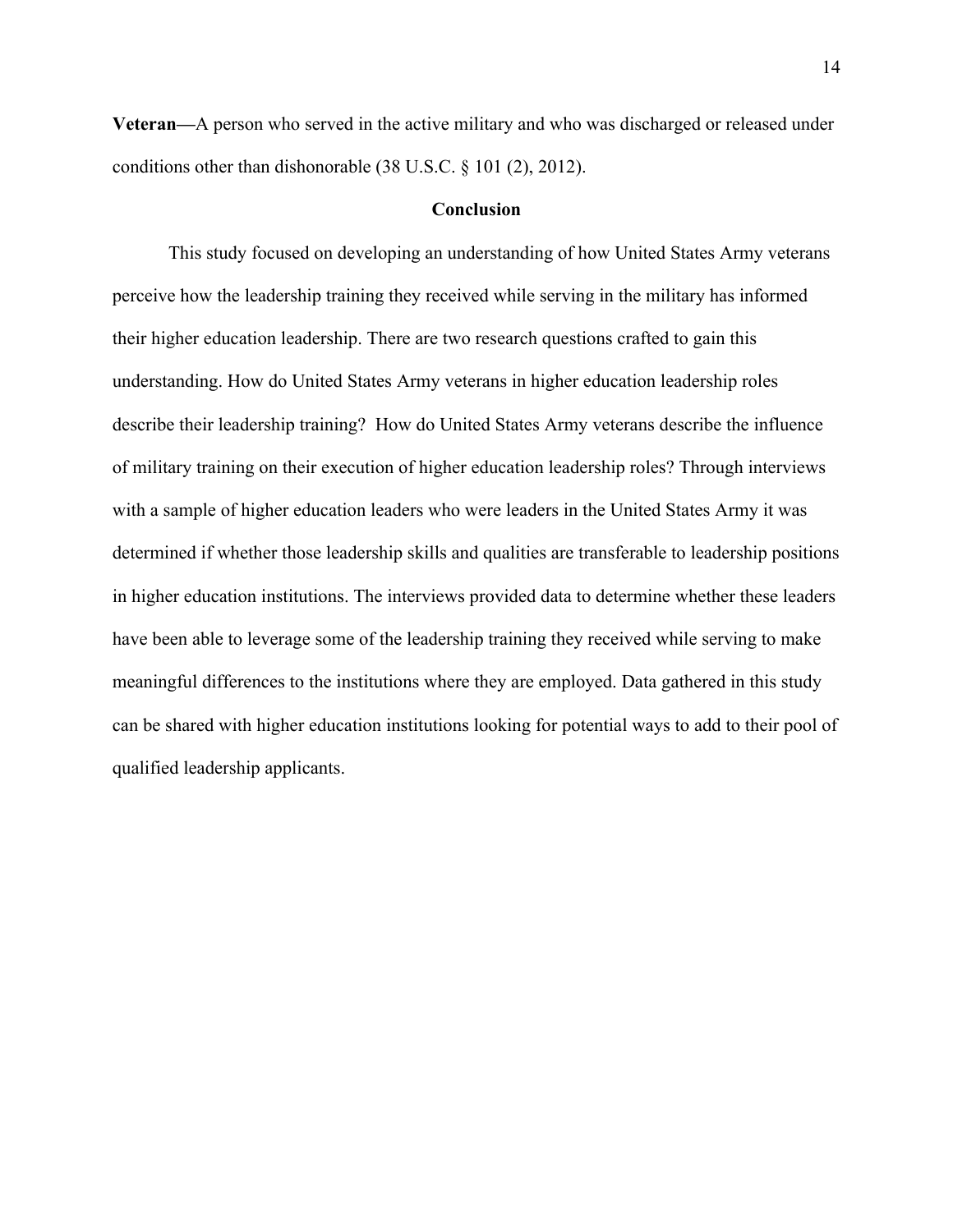#### CHAPTER 2

#### REVIEW OF THE LITERATURE

To begin to answer the research questions presented in Chapter 1 a review of the available literature was performed. This chapter will examine a selection of literature regarding leadership. The review will be built on extensive research of scholarly, peer reviewed materials, and primary sources. Many resources were obtained throughout the coursework completed for this leadership degree with an emphasis on transformational leadership. Others were the result of searches performed through the University of New England's library system.

The searches included terms such as transformational leadership, leadership theories, military and higher education leadership, and trends in leadership. As articles were read, reference lists were reviewed to identify additional resources not found in the original search. This chapter strives to provide a concise background on leadership as studied by previous scholars. The chapter reviews the current environment in higher education and some of the needs of this industry's leadership. The content relates to higher education and the challenges therein, as well as a review of the methods used by the military in their development of its leaders. The military's approach to leadership building and support will be introduced.

The intention of research, such as this, is to add to the communal knowledge of the topic. While there were many examples throughout Chapter 2 of higher education and military leaders there was not a substantial amount of literature that specifically compared or contrasted the two. The outcomes of this study therefore may present a case for more focused research that would be a valuable pursuit for subsequent researchers.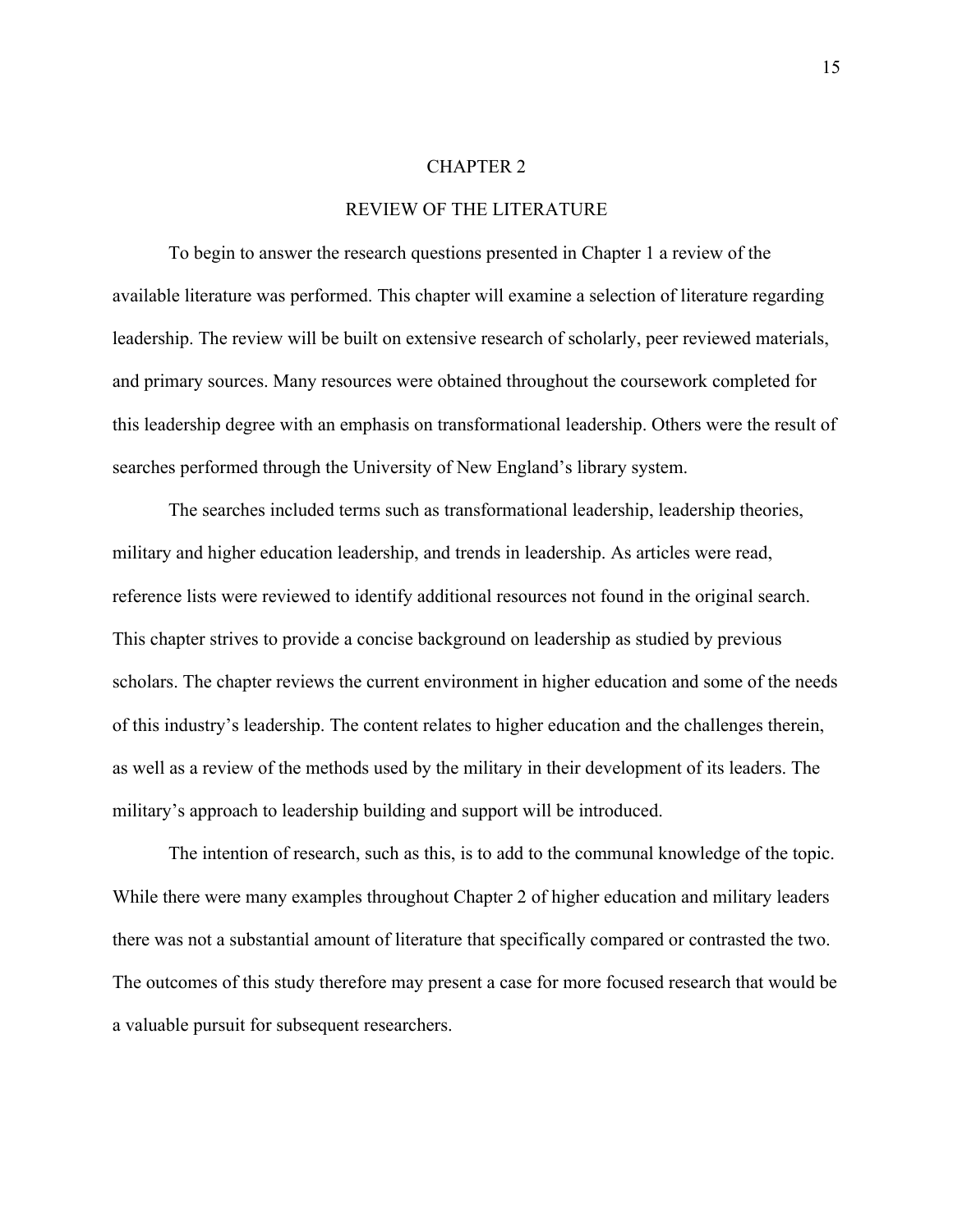#### **Conceptual Framework**

Ravitch and Riggan (2017) referred to the conceptual framework as a reason that the topic of study matters and why the method of study is appropriate and rigorous. The conceptual framework incorporates multiple leadership theories including servant leadership, transactional and transformational theories. Transactional and transformational are concepts that have been discussed throughout the chapter. Servant leadership was introduced by Greenleaf in 1970. Greenleaf explored the need of leaders to focus beyond self-interest as a core characteristic of servant leadership (van Dierendonck, 2011). This theory is threaded through some of the core beliefs of military personnel. The work of Greenleaf can be seen throughout the Oath of Enlistment and the Soldiers' Creed (Wesson, 2013). Federal law requires everyone who enlists or reenlists in the United States Armed Forces to take the oath of enlistment. In the Oath of the Enlistment and the Soldiers' Creed, the soldiers become servants first. Then when they choose a career path with varying leadership responsibilities, they do not place their needs above the followers (Wesson, 2013). Wesson shares his 27-year leader experience in the Army and notes that good leaders are good followers first. As the soldiers grow in their ranks they learn to care for other soldiers and display the philosophy of servant leadership (Wesson, 2013). The military focuses on the unit and not the soldier. It is important that the mission of the group is attained. Higher education leadership is also focused on others, the students. Faculty and staff work together to support the goals of the students, whether it be a degree or employment.

Greenleaf tied this servant leadership theory to higher education by suggesting that institutional leaders would find greater joy in their lives if they practiced a more servant leadership approach and in turn would then build more serving institutions (Greenleaf, 2002). It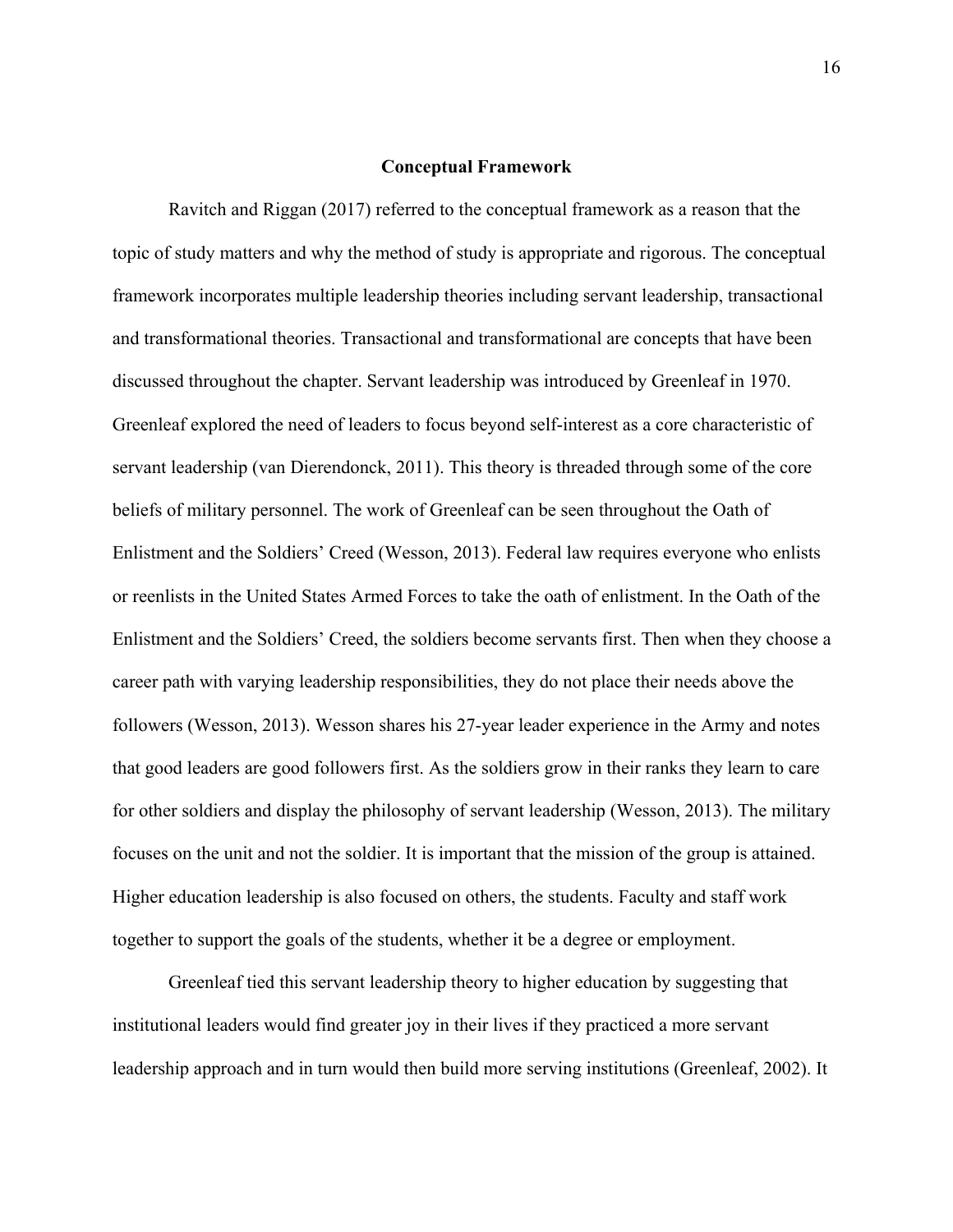is those leaders who blend their need to serve their constituents with their personal leadership approach that truly display servant leadership (van Dierendonck, 2011). Greenleaf (1970) identified many challenges in both higher education and business that are still true today. Greenleaf supported the need for producing leadership from within an organization, as well as importing leaders from other areas (Greenleaf, 2002). He stated that administration can become preoccupied with tasks and neglect the needs of building the overall organization by not investing the attention that it deserves (Greenleaf, 2002).

#### **Challenges in Higher Education**

Gigliotti and Ruben (2017) described the challenges in higher education to be such that they can jeopardize a school's ability to survive. There is a long list of disruptors, some of which include rising costs, greater accountability, shifting competitors, and decreasing student enrollment (Beardsley, 2018; Gigliotti & Ruben, 2017). Higher education is now forced to redefine its mission and measurement practices to meet the needs of its citizens in the twentyfirst century (Basham, 2012a). The complexities of economic pressure and digital disruption are contributing to universities looking to outside leaders to fill their top jobs (Beardsley, 2018). Institutions may struggle with these challenges and have little reputation for strong leadership to address them (Portney, 2011). Many leaders in higher education, such as university presidents, provosts, deans, and departments heads, had career paths that were isolated and focused on specific knowledge and the demonstration of that knowledge in teaching and scholarship, which does not directly support leadership roles across a university (Portney, 2011). Many educational administrators, often former faculty members, have had little direct leadership experience or formal preparation and skill development to be successful (Kalargyrou, Pescosolido, & Kalargiros, 2012). Leadership training is an important component of business and military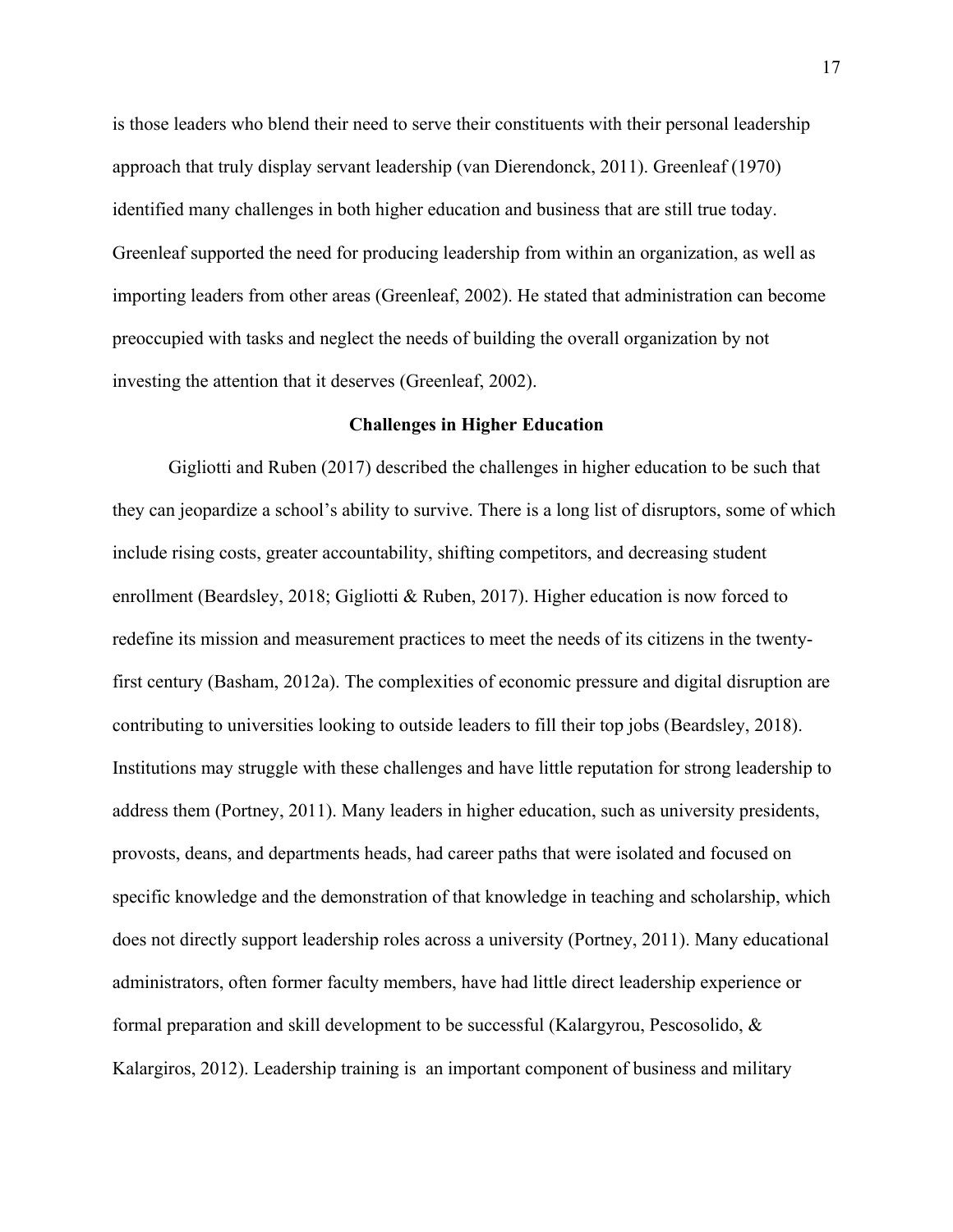success but is all but absent from universities, whereas based on the various constituencies they serve and the complexity of the industry, it would be a value-added component of any university focus (Portney, 2011).

#### **Leadership**

Northouse (2015) writes that the definition of leadership has evolved over many years. He referred to Rost (1991) as having analyzed materials on the topic published from 1900 to 1990 and determined 200 different definitions of leadership. In 1927, leadership was defined by Moore as the ability of the leader to significantly influence those under its leadership by instituting obedience, respect, loyalty, and cooperation (Northouse, 2016). In the 1930s, the focus of study turned to traits of the leaders and how their specific personality traits may influence those around them while the domination aspect diminished in the studies. In the 1940s the focus was on group dynamics (Northouse, 2016).

Hemphill looked to see how leadership was now defined by group activities as directed by those in leadership roles (Hemphill 1949, as cited in Northouse, 2016). The 1950s approach to leadership continued the focus on group theory but also began to investigate a shared goals approach, which was based on behavior studies, and how effectiveness mattered (Northouse, 2016). The 1960s leadership focused on behaviors and how they influenced people toward a common goal. The 1970s moved away from the group approach to a more organizational behavioral approach (Northouse, 2016).

In 1978, Burns' definition of transformational leadership was an emerging concept. He noted that leadership was reciprocal with various motives, values, and resources used to achieve goals held individually or by both the leader and the followers (Northouse, 2016). Burns went as far as to say that there was a crisis of leadership and that it was the lack of knowledge of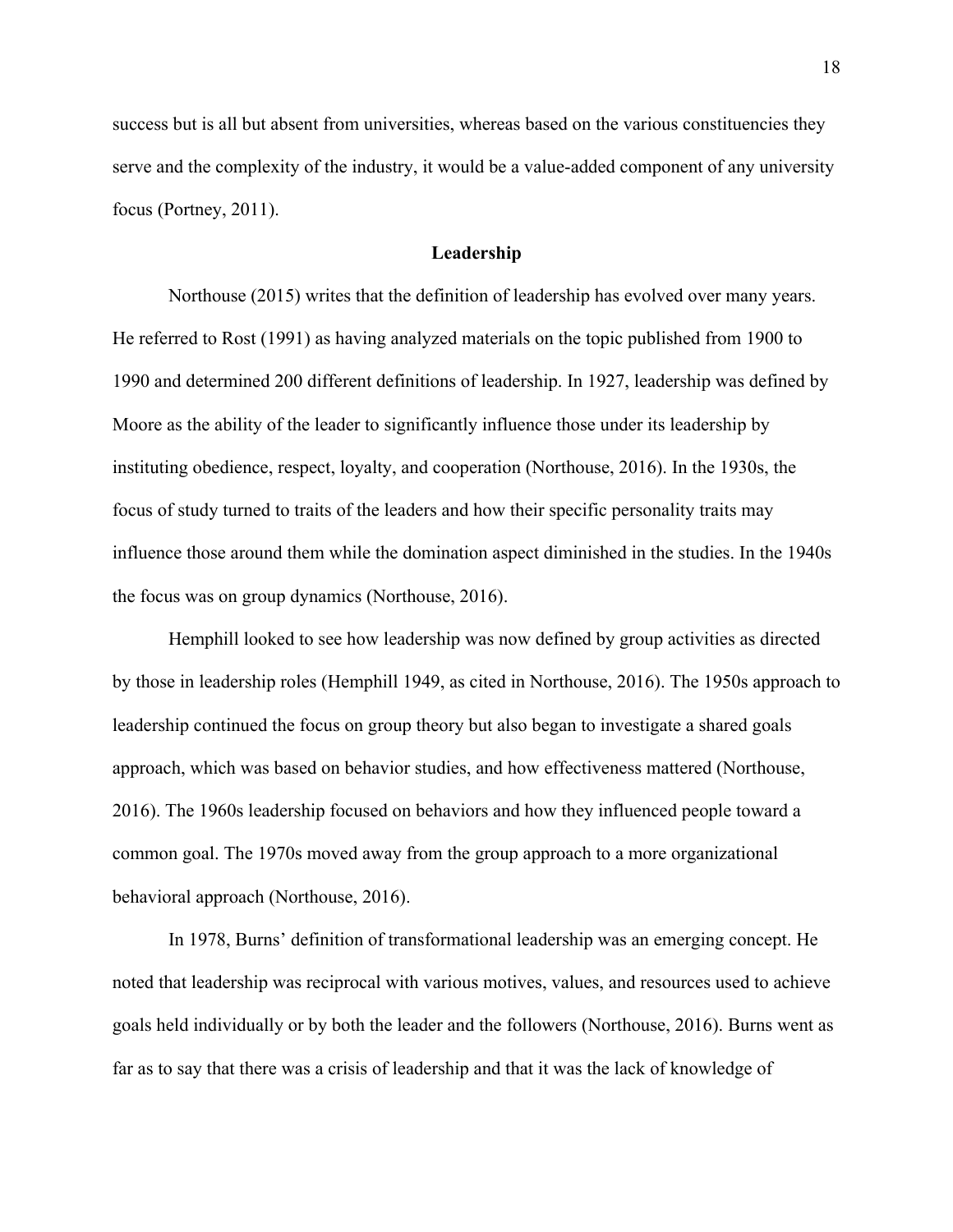leadership itself that was the problem (Burns, 1978). He stated that the lack of understanding the essence of leadership was why there were no standards created with which to measure individuals or groups on leadership (Burns, 1978). In his opinion, leadership was one of the most observed but least understood concepts (Burns, 1978).

#### **Theories of Leadership**

Northouse (2016) noted that many academic institutions across the country began responding with programs in leadership studies. The 1980s continued to build on Burns' theory and the transformational leadership movement was created. Since that time many other leadership scholars have continued the work of those before them. Leadership theories were developed, for example, authentic, spiritual, servant and adaptive (Northouse, 2016). Other known theories include transactional, situational, autocratic and charismatic. This introduction to how leadership studies have evolved sets the tone for more in-depth study. After a thorough review by this researcher of various leadership types, three were determined to be substantially beneficial to the needs of those in higher education and therefore more examination was undertaken of these three.

#### **Transformational Leadership**

Bass (1985) looked at the transformational theory introduced by Burns (1978) as explaining the unique variance between outcomes of transformational and transactional leaders (Breevaart et al., 2014). Transactional leaders make sure expectations are met, which is needed as a platform for transformational leaders to motivate their followers to exceed expectations (Breevaart et al., 2014). The transactional leaders can motivate followers to efficient completion of tasks. It is the transformational leaders that are more successful overall (Breevaart et al., 2014). Transformational leaders look to build relationships that are created through shared values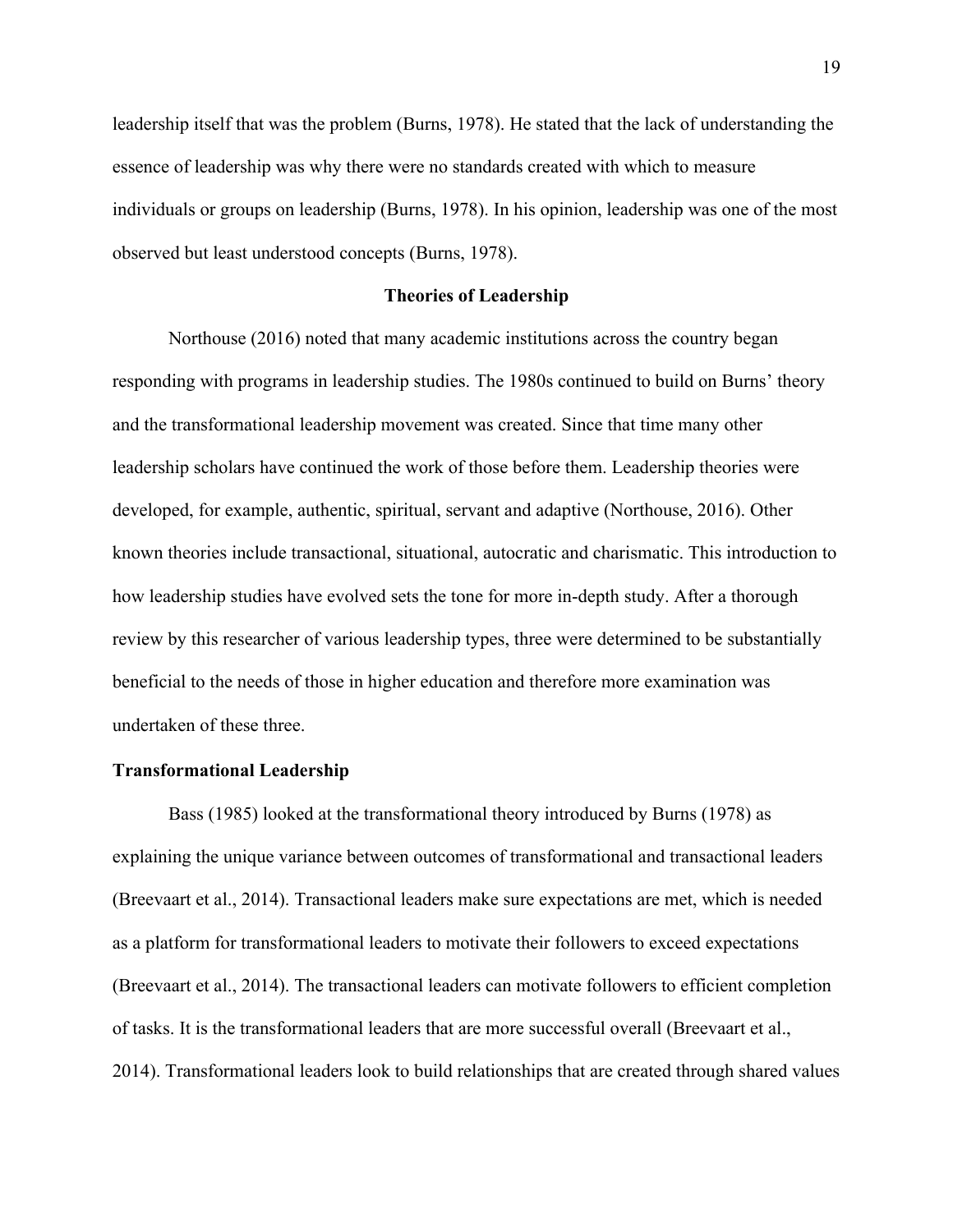(Giddens, 2017). This leadership style has been described as motivating and inspiring followers to reach lofty goals and it is the transformation of the followers' attitudes, beliefs, values, and behaviors that make the difference (To, Tse, & Ashkanasy, 2015). Transformational leaders' primary focus is on the organization and collective goals, but the needs of the followers are identified and addressed (Allen et al., 2016). Giddens (2017) identified four concepts relative to transformational leadership: idealized influence, inspirational motivation, intellectual stimulation, and individual consideration.

**Idealized influence**. This is a term used to captivate the charismatic approach to building confidence, trust, admiration, respect, and optimism among the followers (Giddens, 2017). The leader will focus on the needs of others and serve as a role model that instills trust and respect. This leader displays an understanding of what the shared purpose is and aligns resources with it, and also displays high ethical and moral standards for followers to emulate (Allen et al., 2016).

**Inspirational motivation**. Inspirational motivation is provided to followers by the leader's ability to present a clear vision for the group that they can follow (Giddens, 2018). The leader will present an enthusiastic approach to organizational vision and goals. This sincere and passionate commitment to the vision is evident to the followers (Allen et al., 2016). In an academic environment this sharing of vision and personal commitment to meet the institutional goals supports the needs of shared governance (Giddens, 2018).

**Intellectual stimulation**. This provides the followers an avenue to question old practices or assumptions. The leader practicing this approach will be willing to take risks and abandon outdated systems even if they were long standing traditions (Giddens, 2018). Followers are encouraged to use creativity, innovation, and risk-taking in the search for improvements to the organization (Allen et al., 2016).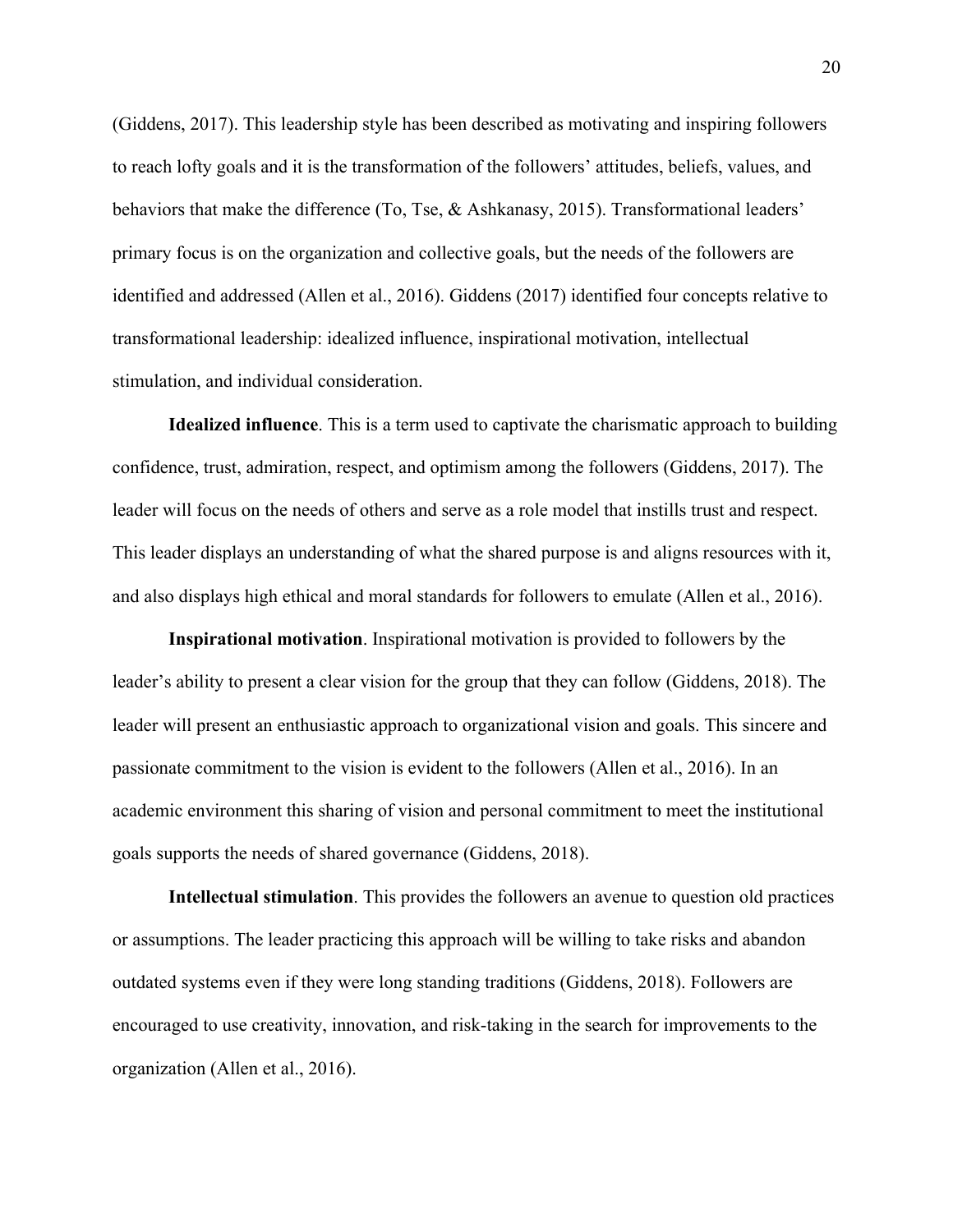**Individual consideration**. Here the transformational leader evaluates and considers the individual needs of the followers (Allen et al., 2016). Through this work, a supportive environment with continuous feedback focusing on the followers' achievement and growth with a model of mentorship can develop with principles such as coaching (Allen et al., 2016). The result of this work can be that the followers' efforts are acknowledged and an environment of collaboration is born (Giddens, 2018).

#### **Authentic Leadership**

This leadership theory is based on the premise that authentic leaders are self-aware and true to themselves as they perform the role of leader (Authentic Leadership, 2015). This theory has been studied by leaders in various disciplines. From the world of higher education Gunderman (2014) demonstrates that an authentic leader would strive to contribute as much as possible and help others do to the same instead of focusing on achieving the next rung on an administrative ladder. In the business world, George's (2003) *Authentic Leadership: Rediscovering the Secrets to Creating Lasting Value* challenged people to begin to work toward this authentic behavior. The authentic leader will have a passion for what they are doing and as they interact with others, they are consistent in purpose and display their intrinsic values (George et al., 2007). Many leaders point to a difficult period in their life as a trigger to make use of these experiences and self-reflect on how they will reframe them to offer support (George et al., 2007).

The struggle researchers face in building this leadership theory is how to draw the distinction between authentic and inauthentic leaders. If authentic leadership is to be seen as a moral basis from which to lead others, it will be necessary to distinguish between those who are true to themselves and those who sacrifice their true selves for other means (Johnsen, 2018).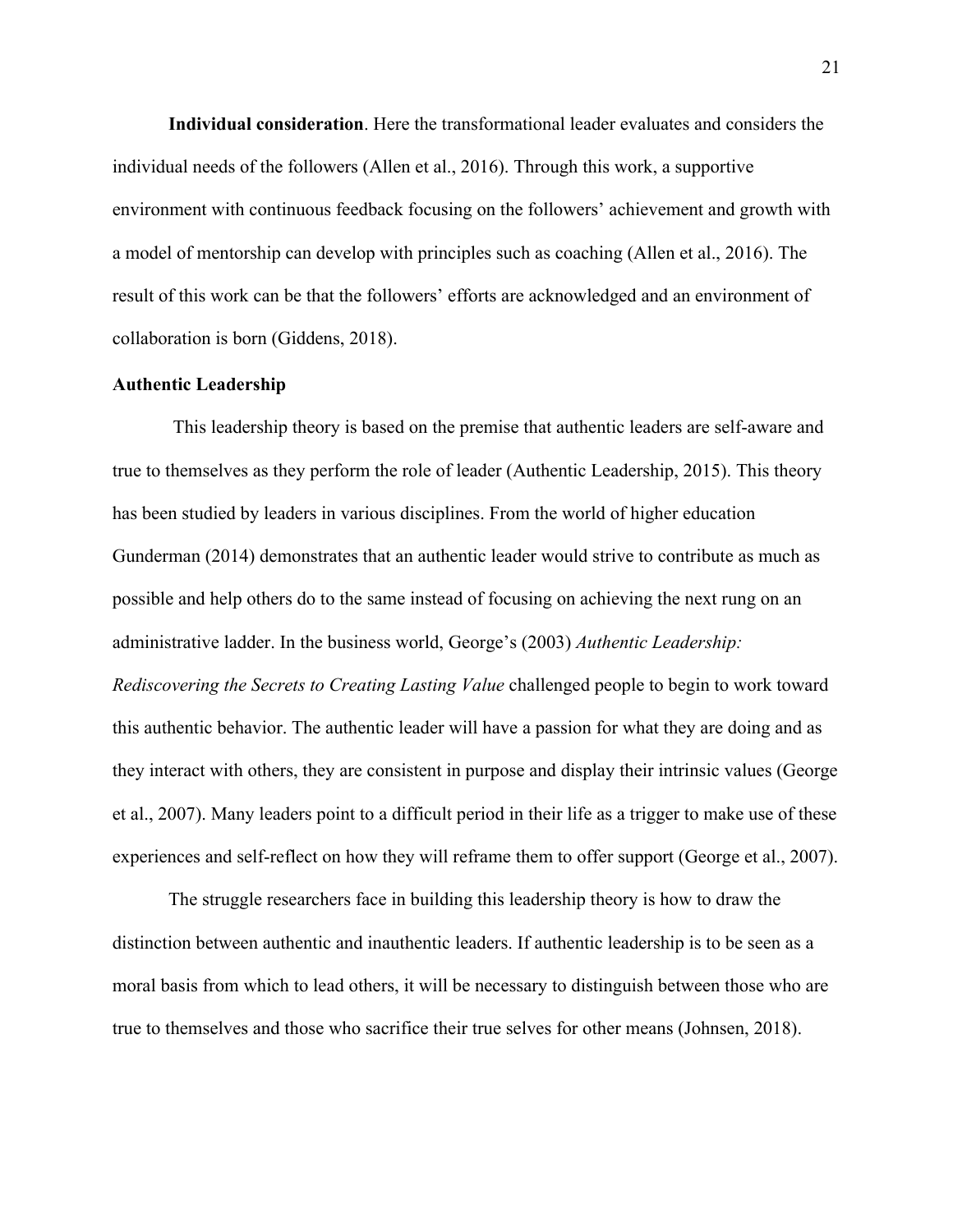There are various studies that have looked to authenticate true leaders, but as was contemplated by Plato, it is difficult to do so (Johnsen, 2018).

There is limited empirical research on this topic, which makes accurately assessing the theory difficult for scholars (Gardner, Cogliser, Davis, & Dickens, 2011). The work that has been done has been based on the theoretical model of positive organizational behavior (Gardner et al., 2011). While the research is ongoing there is value in reflecting on what it can provide to leaders of today. An authentic leader will lead in a way that celebrates the leader's core principles and honors both their strengths and weaknesses (Gardner et al., 2011).

#### **Servant Leadership**

Servant leadership theory was born in a 1970 essay by Greenleaf and the theory continues to develop through scholarly analysis (van Dierendonck, 2011). There was a movement of empirical scientific investigation in this area after Ehrhart's 2004 publication (Liden, et al., 2015). This work involved the study of organizational citizenship behavior and led to renewed interest in how leadership is not one-directional (Ehrhart, 2004). Servant leadership is a multidimensional approach that involves followers in various ways (Eva, Mulyadi, Sendjaya, van Dierendonck, & Liden, 2019). Servant leaders combine their need to serve with their desire to lead (van Dierendonck, 2011). The needs of the followers are addressed in this servant leadership theory as they are not in transformational theory. Transformational leaders are focused on the organizational goals and will inspire their followers to higher performances in an effort to meet the goal (van Dierendock, 2011).

Greenleaf interchanges the word servant with steward. The exchange of terms allows readers to understand that this leadership theory is concerned with balancing the needs of all interconnected stakeholders within the educational community (McBath, 2018). In the higher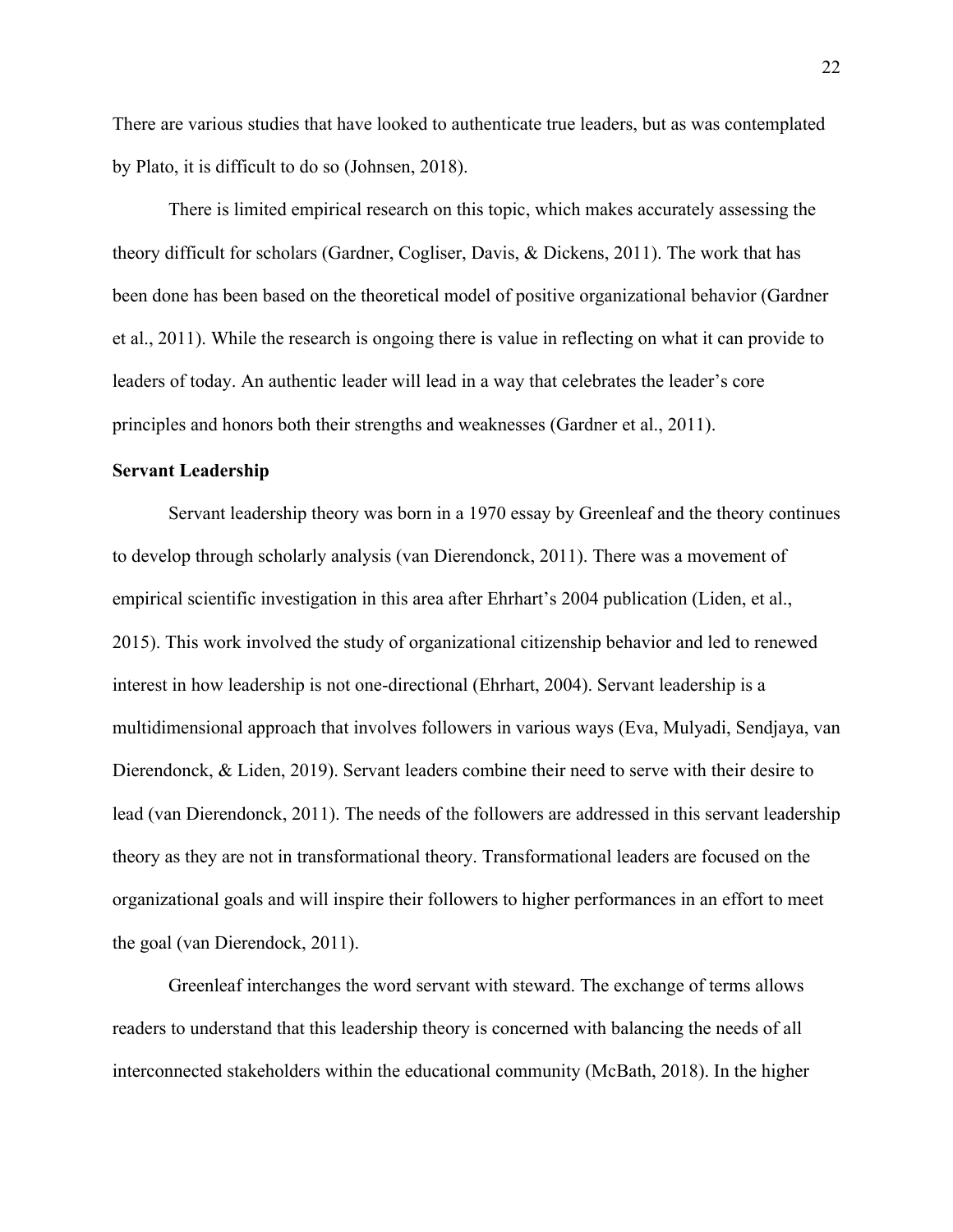education environment this consists of administrators, board members, faculty, students, and community members and all are important to the institutions in various ways (McBath, 2018). Servant leadership implies that stewardship is essential to effective leadership (Eva, et al., 2019). Although Greenleaf introduced the academic world to the formalized concept of servant leadership, he did not provide an operational definition of it and a way to measure it.

Van Dierendock (2011) provided the key characteristics based on the measurement instruments that have been developed and refined by many researchers in the past 10 years. While Greenleaf left the community with the concept that a servant leader is a servant first, makes a conscious choice to work towards being a leader, and looks to ensure that those served are benefited by some type of personal growth, he did not define what this looks like (Greenleaf, 2002). Greenleaf's protégé Spears (1995) provided 10 characteristics of the servant leader based on his extensive knowledge of Greenleaf's work (van Dierendock, 2011). Many scholars have refined these characteristics over the years: Laub's (1999) six clusters, Russel and Stone's (2002) nine functional characteristics and 11 additional ones, and Patterson's (2003) seven dimensions (van Dierendock, 2011). The six key characteristics of servant leadership that Van Dierendock created are from his differentiation among antecedents, behavior, mediating processes, and outcomes, and by combining the various models with empirical evidence (van Dierendock, 2011). He noted that servant leaders empower and develop followers; they are humble and authentic, accept people for who they are, and provide direction while embodying the role of a steward who is concerned about the good of the whole. Servant leadership is described as capturing the honest leaders who put the needs of the followers first and have the larger community in mind, while possessing the technical skills to provide needed feedback to the followers (Liden et al., 2015).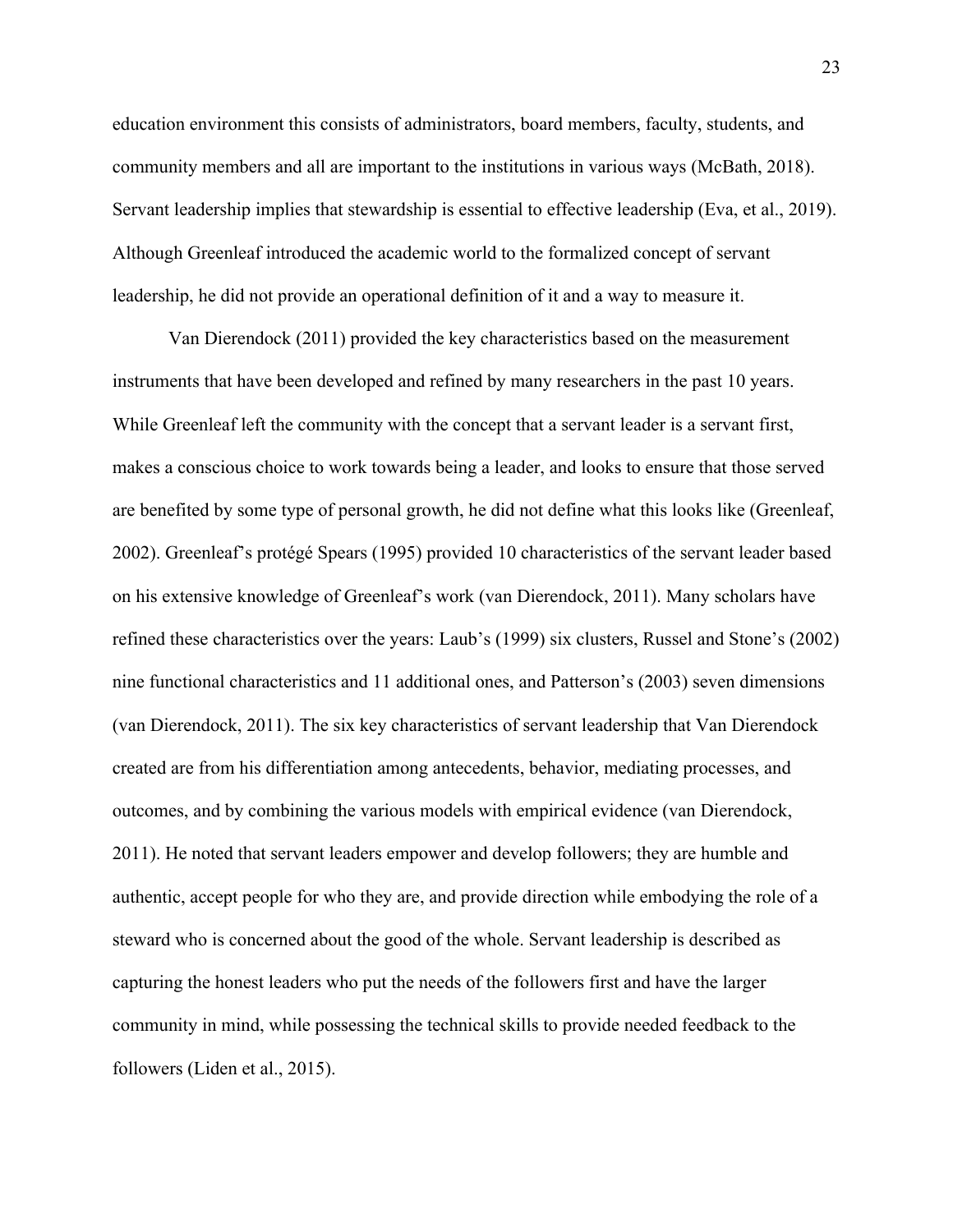#### **Leadership in Higher Education**

It is becoming more evident that leaders in the twenty-first century are required to navigate an increasingly complex landscape (Beardsley, 2018). In this environment, higher education institutions can, and perhaps should, be at the forefront of leading change (Hempsall, 2014). Today, organizations are looking for individuals who have vision and good decisionmaking skills and are adaptable, innovative, and demonstrate the skill of collaboration (Fisher, 2014). While the importance of good leadership is evident, the extent to which it has been studied, documented, and tested in the higher education sector has not been well addressed (Hassan, Gallear, & Sivarajah, 2018). Addressing this need, Hassan et al. (2018) studied factors that affected leadership in the area of business schools. This was to address the perceived failures noticed in this sector that were attributed to poor leadership. The study found that, regardless of the organization, leadership effectiveness was dependent on how the followers accepted the leader (Hassan et al., 2018). Building successful leaders then includes more than just a focus on the actions of the leader but on the effects on those around them. While limited studies regarding leadership development focus on an understanding of knowledge skills and capabilities of the leaders they tend to focus on what must be achieved and not how it is to be achieved (Hassan et al., 2018).

Basham (2012a) studied the role of presidents in the higher education institution. In this study he focused on two types of leadership: transformational leadership and transactional leadership. The transactional leader will perform the necessary management functions that keep the institution on track, but the transformational leader will do that while empowering and delegating to its teams (Basham, 2012a). The transformational leader uses a personal value system to draw from and bring followers together to obtain the desired outcomes beyond what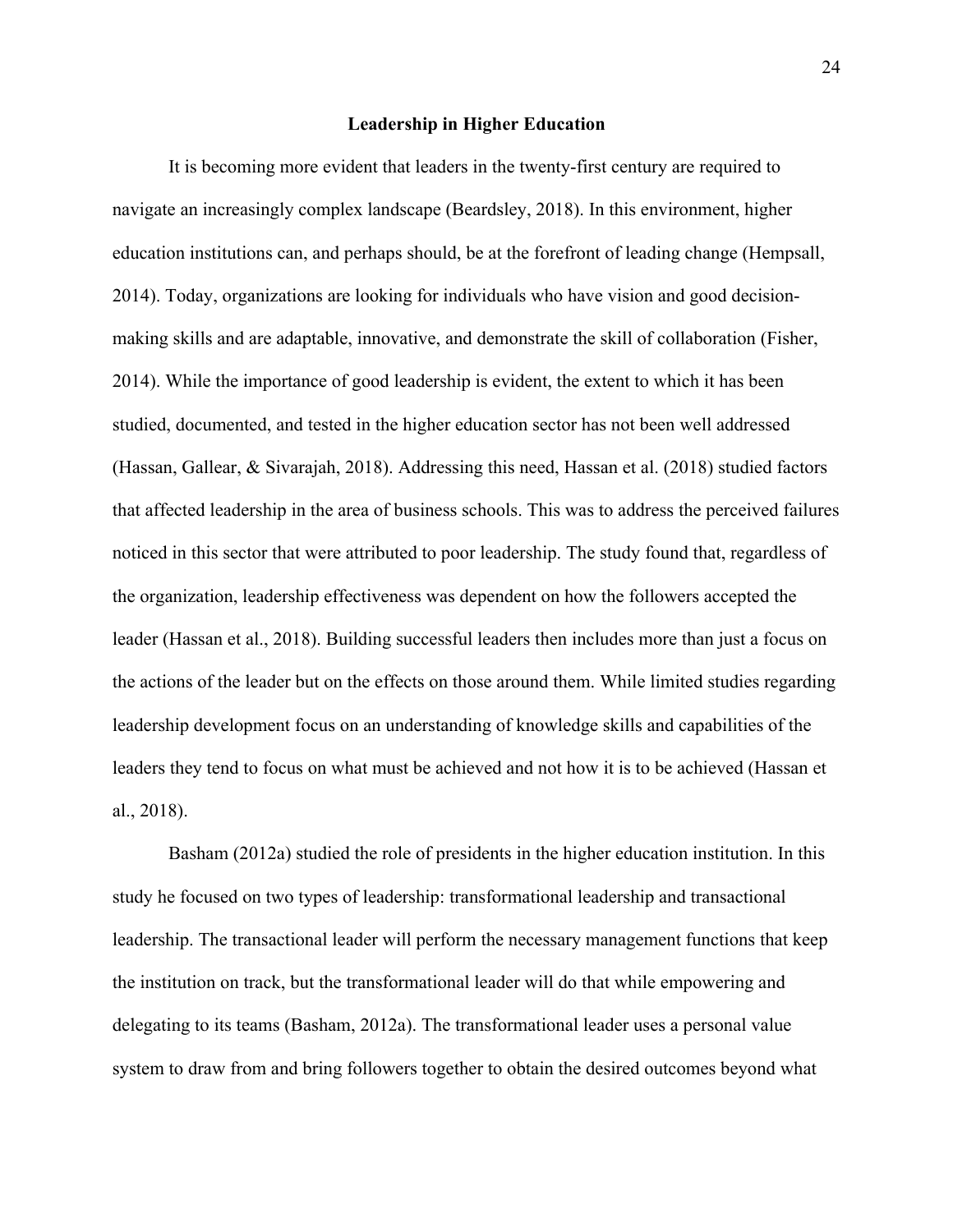was expected (Basham, 2012a). Burns (1978) introduced transformational leadership theory. Basham's (2012b) study directly asked the presidents questions regarding these two types of leadership practices and, as they were aware of them, they were able to participate in the discussion. Among the findings of the study was the concept that the presidents felt they must show authenticity in their actions to instill the principles of transformational leadership on campus (Basham, 2012b).

Leaders in higher education must be in tune with the institution's strategic plan. This plan must drive decisions and actions if it is to be successfully implemented. Academic planning is vital to institutions of higher education and leadership strategies need to be created to successfully navigate the challenges facing administrators in this area. Lattuca and Stark determined that an academic plan at the curriculum level is influenced by external forces, accreditation organizations, and market needs (Lattuca & Stark, 2009, as cited in Freeman, Chambers, & Newton, 2016). A macro level of institutional mission must be addressed to incorporate the academic and support resources, as well as the governance in place (Freeman et al., 2016). The need for the institution to measure and quantify institutional effectiveness is increasing and institutions must ensure that these institutional needs are met. (Freeman et al., 2016).

#### **Effective Leadership in Higher Education**

Chunoo and Osteen (2016) stated that higher education institutions are called to develop a learning environment that creates leaders. Higher education has held a place in American society as early as the 1630s, when the Puritans began to form their version of Cambridge University, an endeavor that would become Harvard University (Rossi, 2014). During this time of new discovery, lectures were structured like sermons and the goal of the institution was to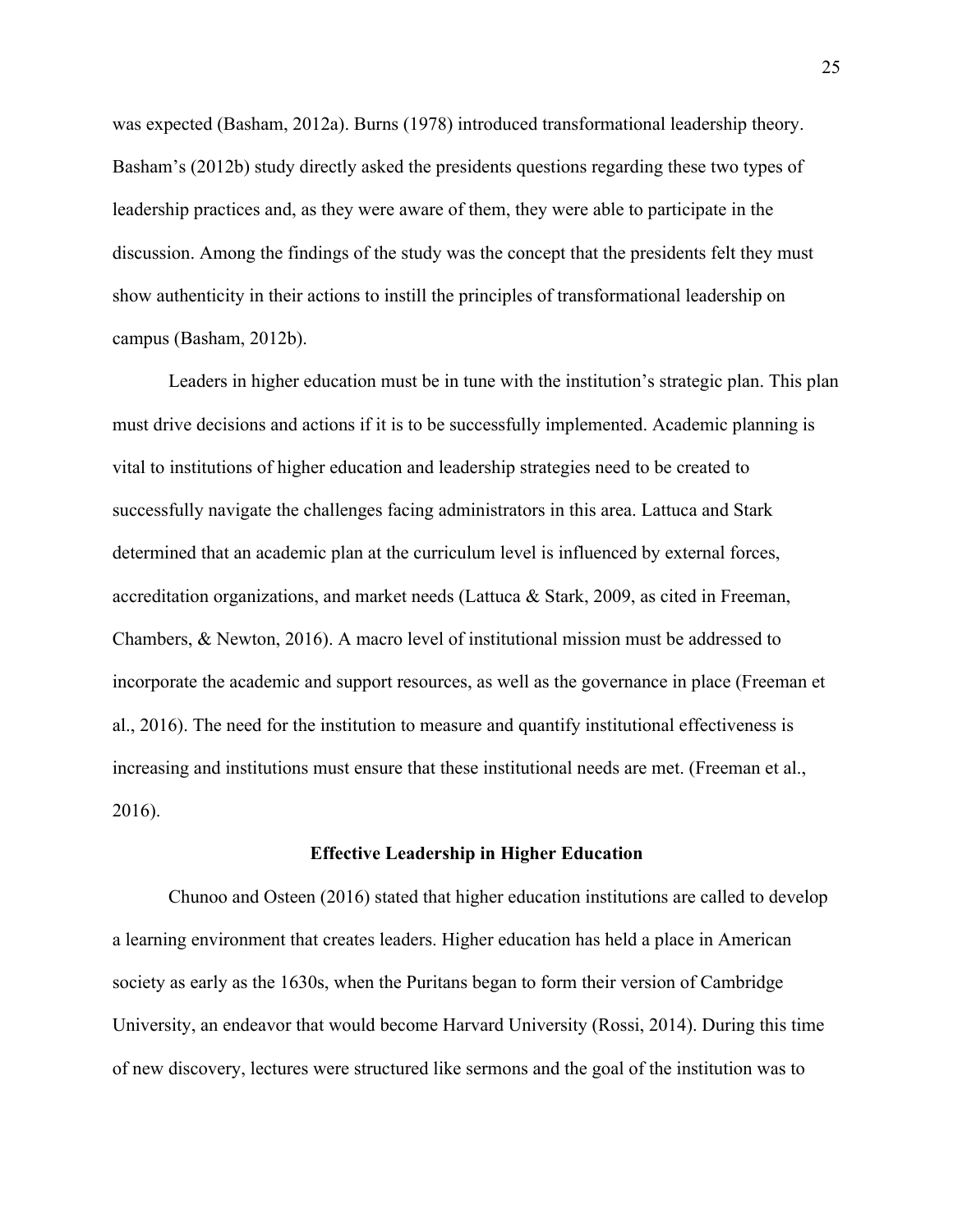transform lives to be led with meaning and purpose (Rossi, 2014). The role of education in America has changed over time. From the 1630s to the gilded age, society desired more of the population to be educated. There was a notion that a democracy needed educated citizenry and that mass education was a basic human right (Rossi, 2014). Since the origins of higher education, the complexities have grown; student numbers, changes in funding, increased globalization, and competition are just a few of the factors that must be considered by today's institutions (Black, 2015). In an environment that needs its leaders to efficiently and effectively manage its resources there is a growing need to develop a more managerial approach in higher education (Black, 2015). Black (2015) studied this issue and determined that the current framework used by many in higher education does not include behaviors associated with effective leadership documented in established leadership literature. The need for some academic leaders to take the role of learner can be challenging and so the need for guiding leadership training is apparent and will enhance the effectiveness of the institution (Black, 2015).

#### **Higher Education Leadership Development**

In an effort to develop and support university leaders, Rutgers University created the Organizational Development and Leadership group (ODL) to study leadership patterns. The university's staff benefits from the work of this team through training and scholarship (Gigliotti & Ruben, 2017). ODL created a leadership portfolio that includes four fundamental precepts: blending knowledge and skills, integrating vertical and horizontal competencies, building bridges between faculty and staff, and fostering collaborative engagement and sponsorship (Gigliotti & Ruben, 2017). Translating knowledge into practice shows a command of the learned concept, as well as the effectiveness of the leader's skill (Gigliotti & Ruben, 2017).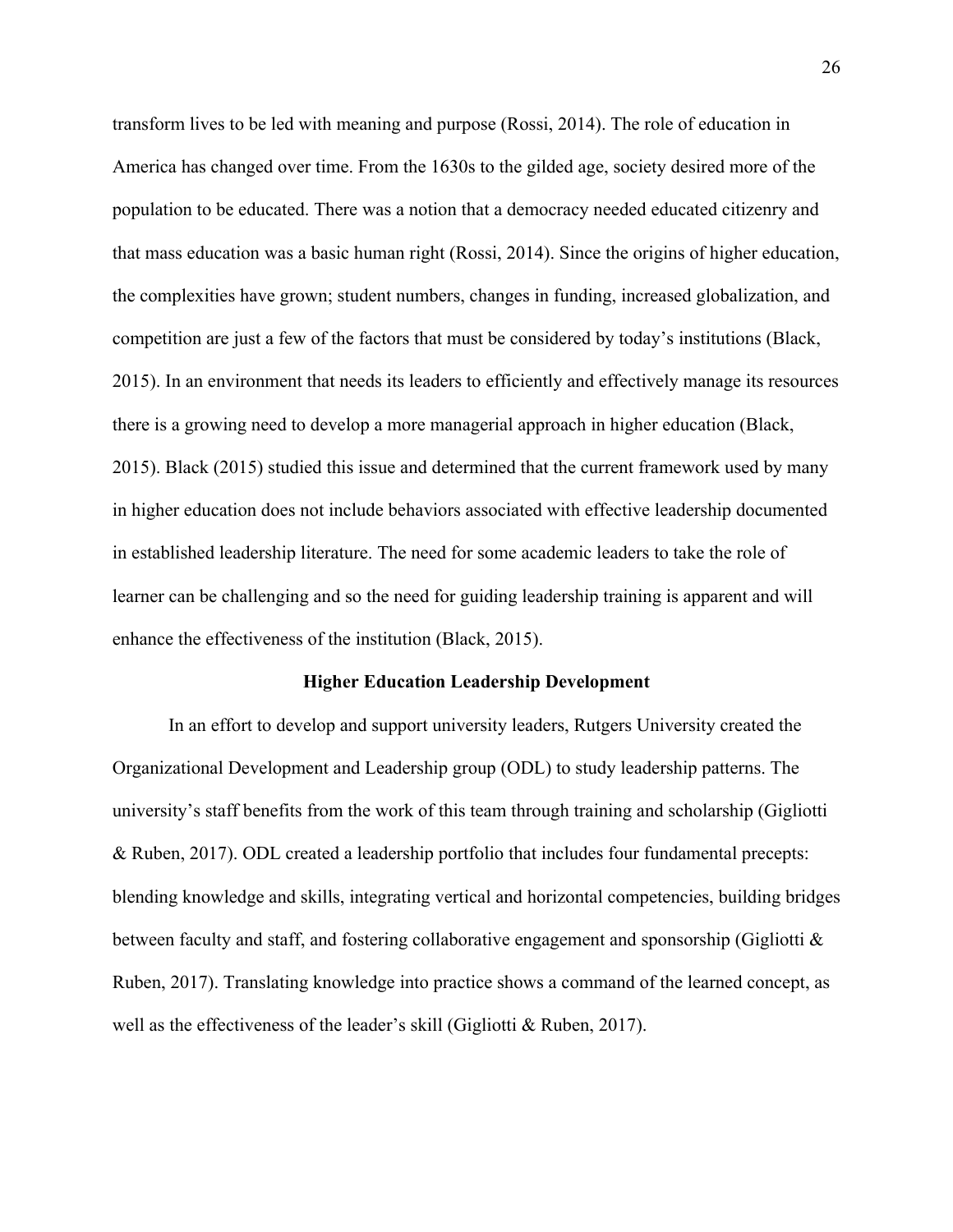While the employees of Rutgers have the ODL's work available to them, there is limited empirical research done on how prepared academic administrators are to effectively perform their duties (Morris & Laipple, 2015). The literature suggests that few academic administrators have had any leadership training before taking on the leadership role. In a corporate environment, the balance sheets and income statements may rule, but a good leader is considered an asset (Morris & Laipple, 2015).

Other organizations provide seminars and support for leaders in higher education. The Council of Independent Colleges and the American Academic Leadership Institute both have an executive leadership academy that is a yearlong program to develop university cabinet members for additional responsibilities. Cabinet members report to the president and are representatives of the institution in many ways. They interact with board members and community leaders. The National Association of College and University Business Officers has an annual meeting that includes a day for future business officers. This daylong seminar is designed to build leadership skills and organizational perceptions for the new business officer.

# **United States Military Leadership**

The United States' Army invests time, effort, and resources to actively develop its leaders. The military is intentional in their selection of their leaders and how they are trained and progressively promoted (Hamad, 2015). Unlike corporations or higher education institutions who can hire talent from outside the organization, the Army's leadership comes from within and is why time and effort are placed at all levels to develop the skills needed to be an effective leader. This effort is demonstrated in the various leadership manuals, training exercises, and coursework provided to Army members.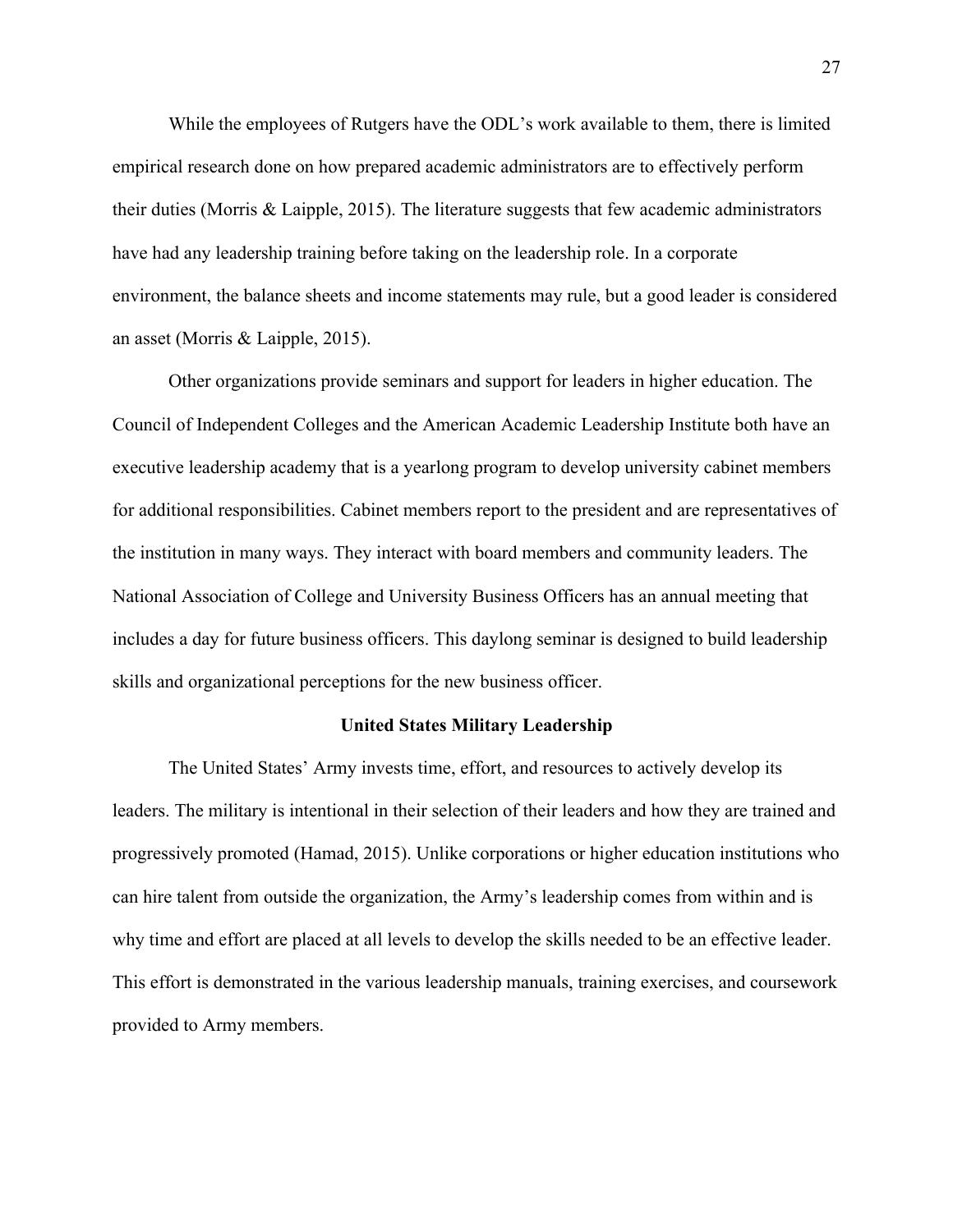The Army has long been known for its effective leadership abilities at all levels of the organization. The Army is made up of men and women who have varied backgrounds and abilities. They are molded in the established ways of the military to build the units and unity that are needed to run such an organization. It has been over 40 years that the Army has been a fully volunteer-based organization. People join the armed forces in many ways and for many reasons. The leaders in this profession face unique situations such that the right decision at the right time could avoid a catastrophe (Hamad, 2015).

## **Leadership Referenced in Military Materials of the United States Army**

The Army Leadership Handbook is known as ADRP 6-22. It provides clear examples of what the Army determines to be important characterizations of leadership in the command. The handbook is a continued example of the expressiveness of the military to codify their needs for their leaders and what the Army is willing to do to support those needs. Throughout the eleven chapters and various figures and tables of supporting information, the message remains clear: Leadership is the process of influencing people by providing purpose, direction, and motivation to accomplish the mission and improve the organization (United States Army, 2015).

Part one provides the reader a basis of leadership and specific definitions to be explored within the chapters. Part two is focused on the character, presence, and intellect of the Army leader. It provides sound direction for the reader to critically think about where they fall in the subject and how improvements, if necessary, can be made. Parts three and four focus the reader on the need to develop and achieve results. There is an important emphasis on helping others to learn—something that leadership in higher education may not currently provide enough of to their subordinates. Learning from experience is not always possible as leaders cannot have every experience in training (United States Army, 2015). Leaders should share their experiences with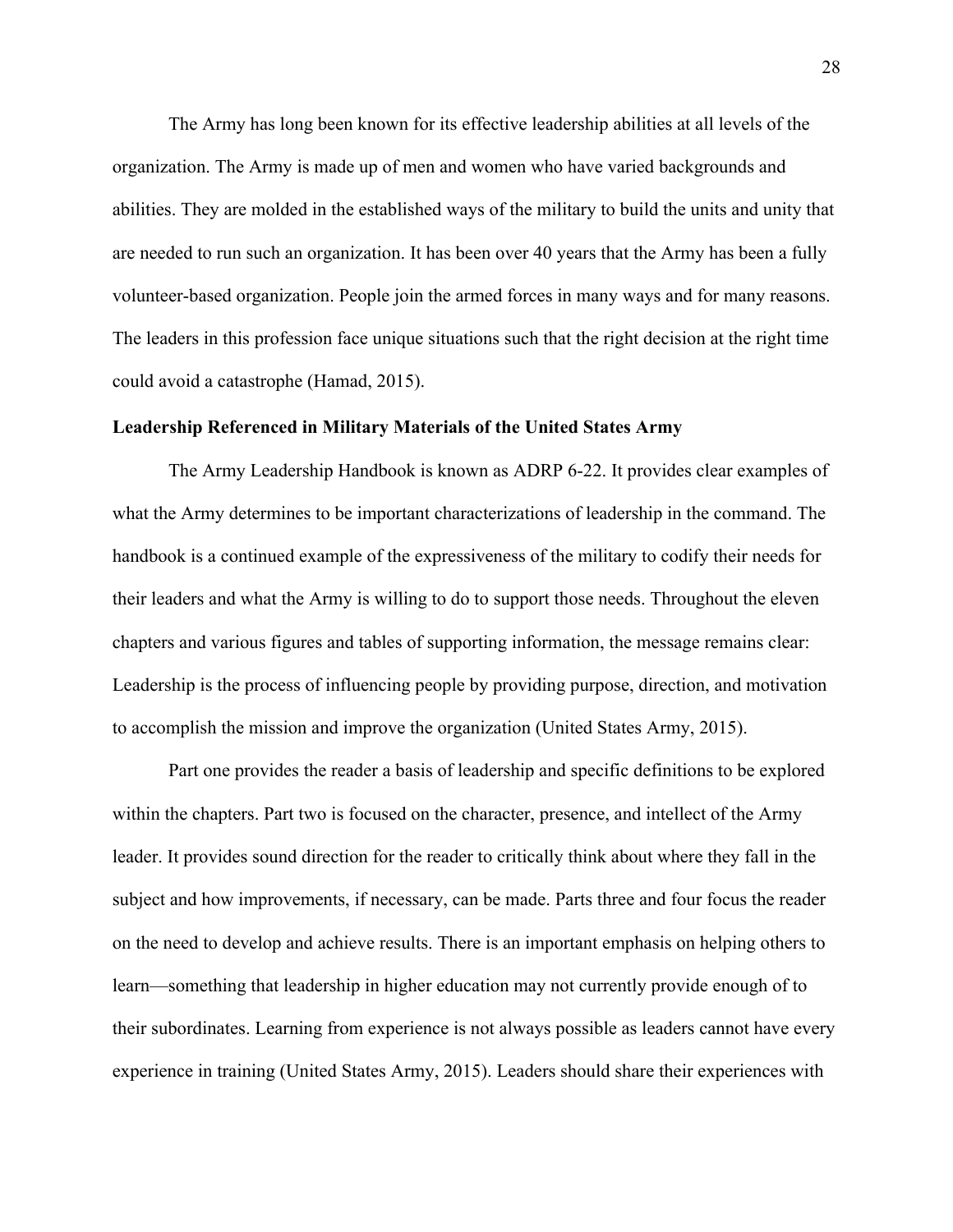subordinates through counseling, coaching, and mentoring, such as combat veterans sharing experiences with soldiers who have not been in combat (United States Army, 2015). Throughout the materials there are summaries of the various attributes and competencies that are in demand. The reader can clearly see the intent of the goals. In the military, understanding the leader's intent is extremely important. This message also translates to those in the United States Army Medical Corps. The fundamental premise of the Army Medical Corps Leadership Program is that the most basic definition of leadership, the ability of one individual to influence the behavior of other individuals, applies broadly to every physician in every aspect of professional life (Moores, 2013).

## **Building Leader Exercises Used in the United States Army**

The United States Army provides group training and team leadership opportunities through a program called Staff Rides. The United States Army Center for Military History prepares what are known as *Staff Ride Guides*. The intention of these guides is to provide participants with the overall knowledge of a historic encounter of the United States Army. Examples of such guides relate to the battles of Gettysburg and Antietam. In the *Staff Ride Guide* for Gettysburg, there are biographical sketches of both leaderships, Union and Confederate. There are other background items such as maps of the period and selected report and communications of those involved. The book is used to prepare current day soldiers to attend a staff ride and work together as a team to dissect and learn from some of the key decisions made during the battle of Gettysburg. Accordingly, the purpose of a Gettysburg staff ride is to visit these and other locations on the battlefield and analyze the battle through the eyes of the men who were there, both leaders and rank-and-file soldiers (United States Army, 2015). The training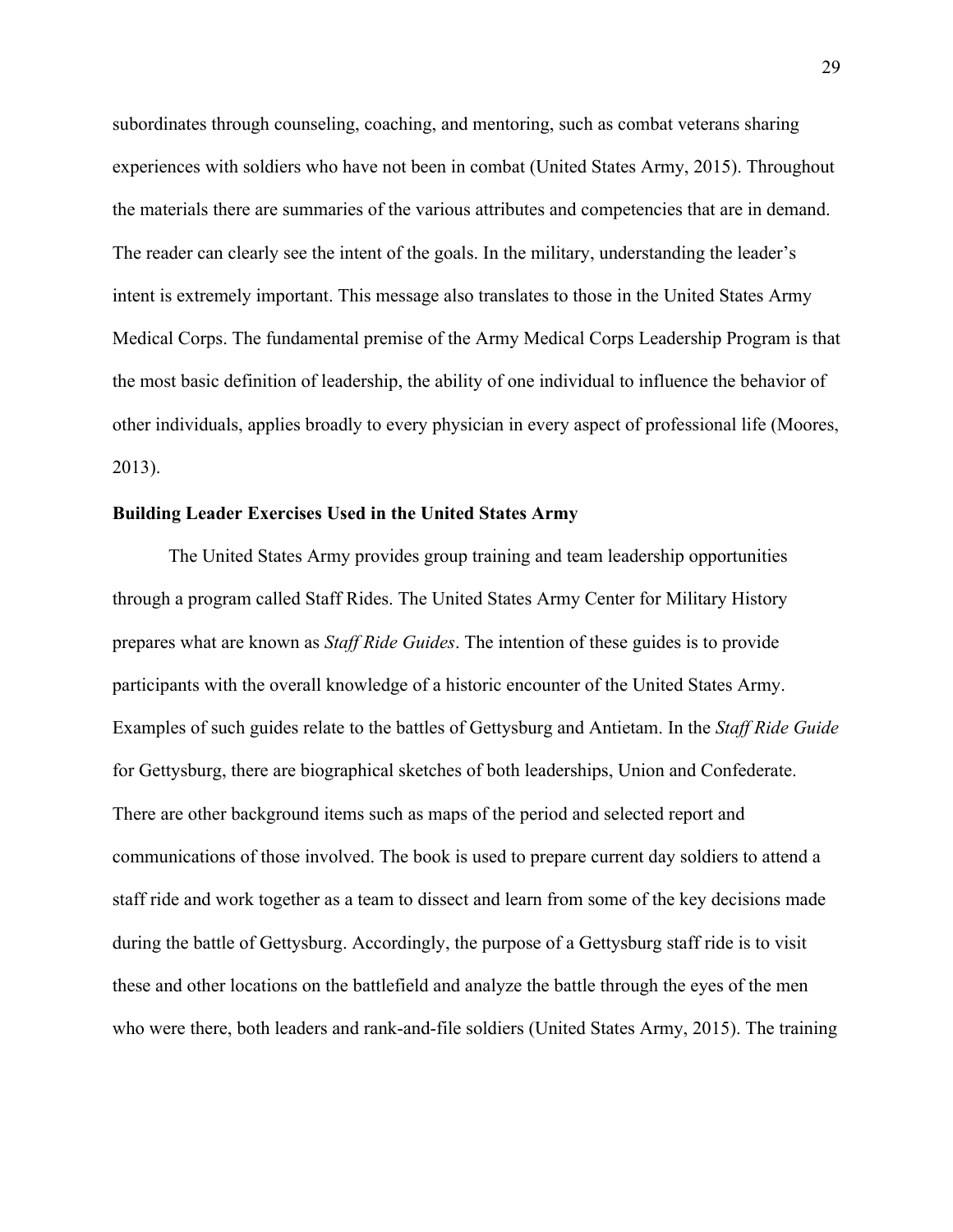exercise will provide the background for discussions of comparative positions and potential decisions that could have been made.

## **Self-reflection Analysis by the United States Army**

The Army consistently gathers data and next are several examples of data collection that support the overall understanding of leadership building and modeling in the Army. The first discussion is about the role of the climate a leader is in and how their actions are affected. Organizational scholar Edgar Schein defines culture as a group's shared basic assumptions that are taught to future members to know how to react or reason through similar issues (Allen, 2015). This understanding of culture provides insight and understanding as to what the leadership of any organization thinks is valid and to better understand their actions. In 2012 and 2013, a review of general officer ethics was completed, which included a survey of compliance with various military policies and procedures. While there were individual findings of noncompliance it did not provide the true cause of the problem. It was then, in 2014, that there was an appointment of a Rear Admiral to organize several areas of the service to refocus on ethics, character, and competence as a top priority for the Department of Defense's senior leadership (Allen, 2015).

During this time, there were reviews of senior-leader training and it was determined not to be a systematic problem of a lack of character. This process of identifying and addressing concerns can be applied to leaders in all industries. Many professional military education programs provide instruction on the philosophies of ethics (teleology, deontology, and consequentialism) and moral reasoning. Concepts introduced include "ethical fading" and "moral blind spots" into the military's awareness (Allen, 2015). It is this kind of self-evaluation that the Army appears to do with its leadership, which is not readily seen in the leadership of higher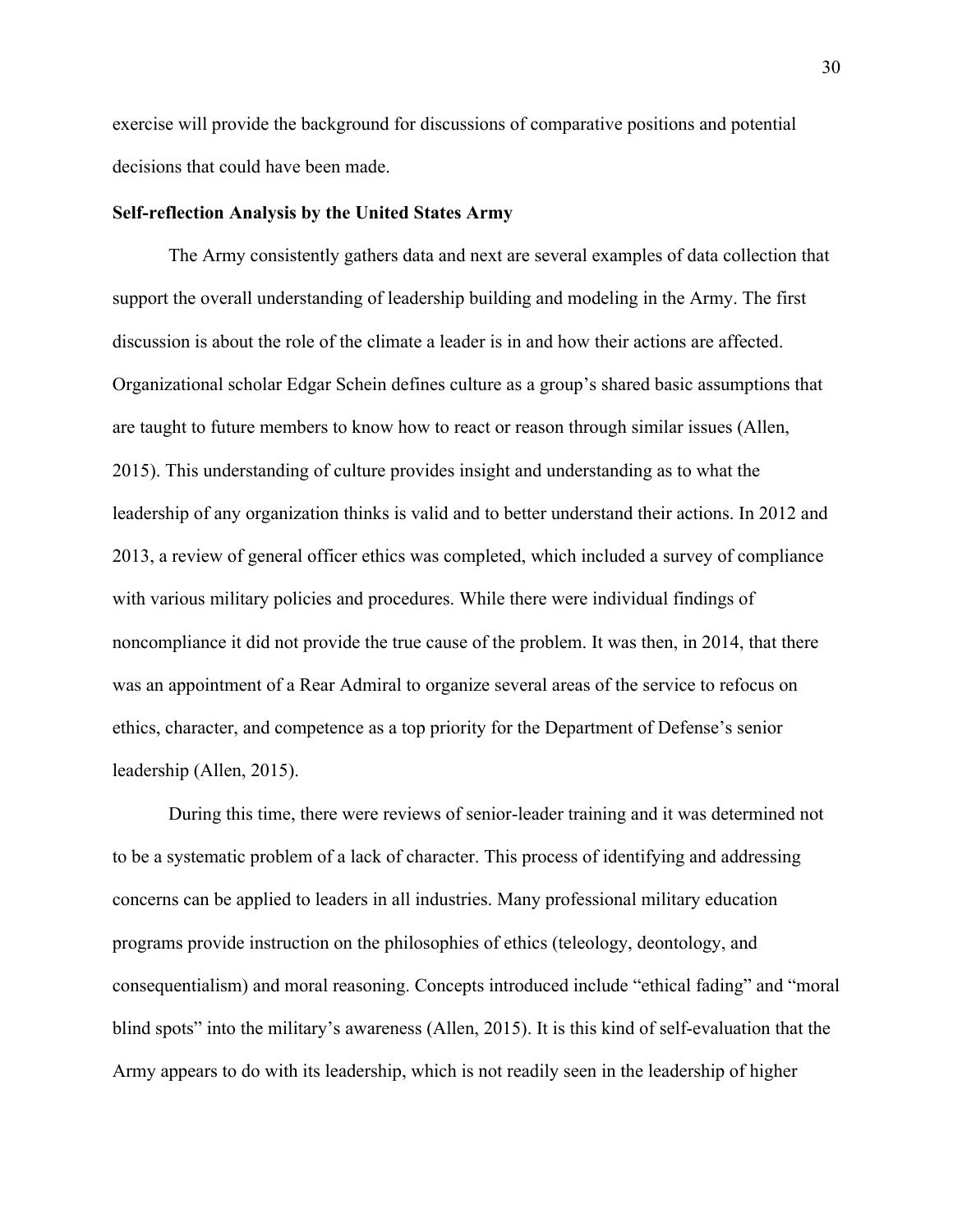education. Self-reflection, as well as entity level reflection, is strongly practiced in the United States Army.

There is an understanding through this material that the Army believes that leadership can be taught and created and is not gifted to a only a few at birth. Therefore, they continue to build and document their training in leadership. There is a brief comparison of the definition of leadership from the 1946 *Army Field Manual* to the current version *Army Field Manual* 6-22 as previously noted in this review. The study revealed that the Army has changed direction from a job-analytic approach to a more competency-based approach. Advantages and disadvantages are associated with both approaches. Competency modeling can potentially align leader competencies with Army strategies. Information gained from job-analytic approaches may be better suited to highly technical jobs or jobs that are more operational in nature (Fallesen et al., 2011). This begins a long and detailed approach to providing feedback to the leaders. There was a summary of a 1984 study of soldiers that provided an understanding of what the leaders actually did, but as the author points out, it does not go beyond a snapshot of behaviors that were needed. It was the competency-based approach that the authors felt provided what the leaders should be expected to do and what capabilities are needed in the present and the future. It was the further work of the Army Training and Leader Development Panel (ATLDO) and the Leader Development and Education (LDE) Task Force that enforced the development of what these leadership capabilities should be and how to include them in future leaders' reviews. It is the work of these researchers that led to detailed review for incorporation into the needs for the higher education leadership. There is a need to determine what the core capabilities are for those various positions in higher education and that may be a challenge. There are many different organizational structures and missions of the higher education institutions that may not provide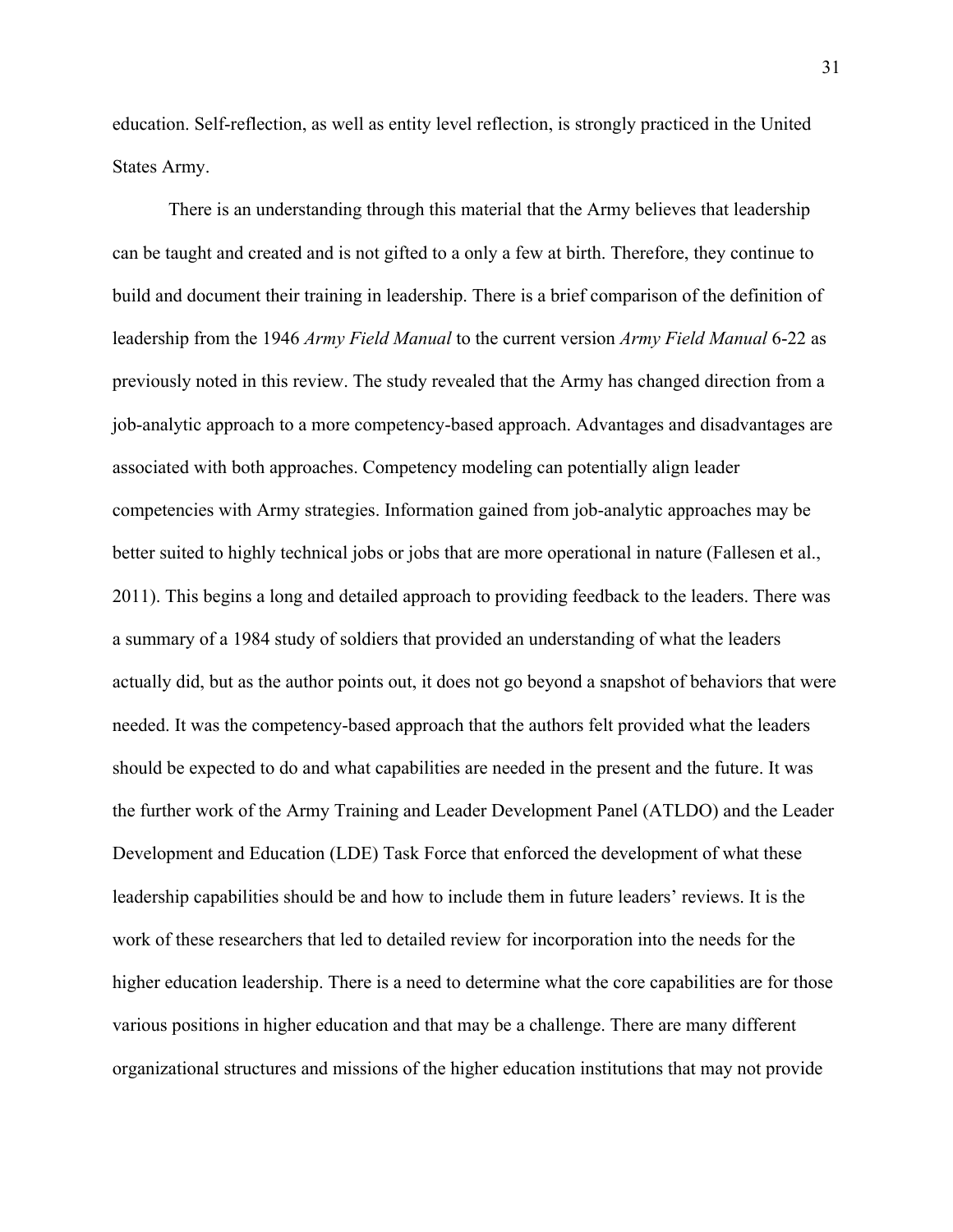the uniformity that the Army positions do. Educators are working through the competency-based education approach as well. The need to provide a path to success inclusive of the skillsets of individuals in conjunction with class time is becoming more apparent in the industry. Again, a review of how the military has begun to orchestrate this approach may prove helpful to those responsible for leadership development in higher education.

This second discussion also introduces the concept of a 360-degree assessment. Coaching systems and 360-degree assessments are particularly powerful, as they provide well-rounded feedback based on input from peers, supervisors, and subordinates that are coupled with support tailored to each individual (Fallesen et al., 2011). There is an annual survey prepared by the Center for Army Leadership, called CASAL. The results of the 2010 CASAL are summarized here in three main sections: leadership development, effects of character and climate on leadership, and professional military education (PME) in leader development (Hinds & Steele, 2012). The data used in this survey were collected online from a sample of over 22,000 participants. The trend at that time was the need to improve the development of subordinates for future roles. This rings true for both an Army environment and higher education. Those leaders who are currently not being properly developed by their superiors will not know how to properly develop others in the future (Hinds & Steele, 2012). One fix alluded to in the research is that more time should be dedicated to mentorship in the current leadership structure. Perhaps the needs of this training could be tied to the leader's individual performance evaluation. If leader development is a requirement for promotion, an assessment through observation should be created for each leader (Hinds & Steele, 2012). A second concern raised in this study was the need to address toxic leadership. As would be expected in a military environment, the soldiers find it difficult to speak out about leaders who behave in this manner. This is where the 360-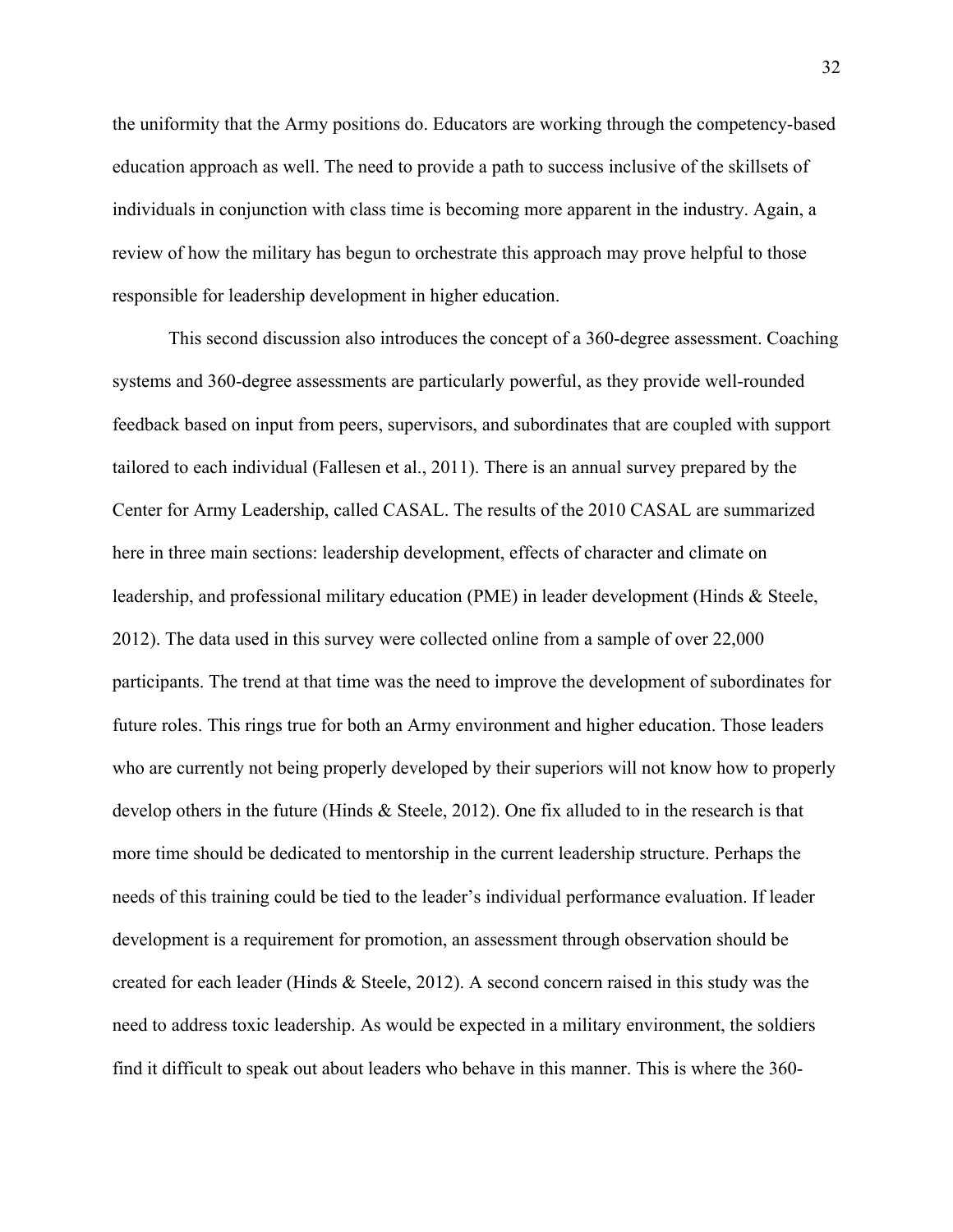degree evaluations can be helpful if the participants feel safe in using them. There would still be the fear that the words chosen would be self-identifying and so the format of the form would need to be carefully crafted. This use of feedback would be beneficial to various levels of leadership and can be well instituted among the leaders in higher education. Higher education has similar concerns and in some cases unionization and tenure can impede this honest sharing of information.

Fischer and Garn's (2014) qualitative study assessed the relationship of physical training success and the perceived transformational style of such participants. The study was of the Reserve Officers' Training Corps (ROTC) program and the Ranger Challenge (RC). While all ROTC participants are expected to participate in physical activities, they do not all rise to the challenge of the Ranger Challenge (RC), which is a competitive and highly challenging physical environment opportunity (Fischer & Garn, 2014). Often the individuals in the RC are perceived by the rest of the battalion as successful in both PT and leadership roles (Fischer & Garn, 2014). After the researchers interviewed various participants in the two programs it was their conclusion that there did seem to be a correlation between the two elements. It was noted that the cadets who were exceptional in physical activities were often chosen for important leadership positions. This study was included in this literature review to examine what would be the related attribute used as an indication to the leadership potential in the higher education sector. Among many college campuses there has been an increased interest by administrations to provide health and wellness programs to support their employees. Whether this is for the employee's strict benefit or a program to entice lower health care premiums is not yet identified. Is there a perception across industries that if the person appears fit and ready for duty, that they are more in command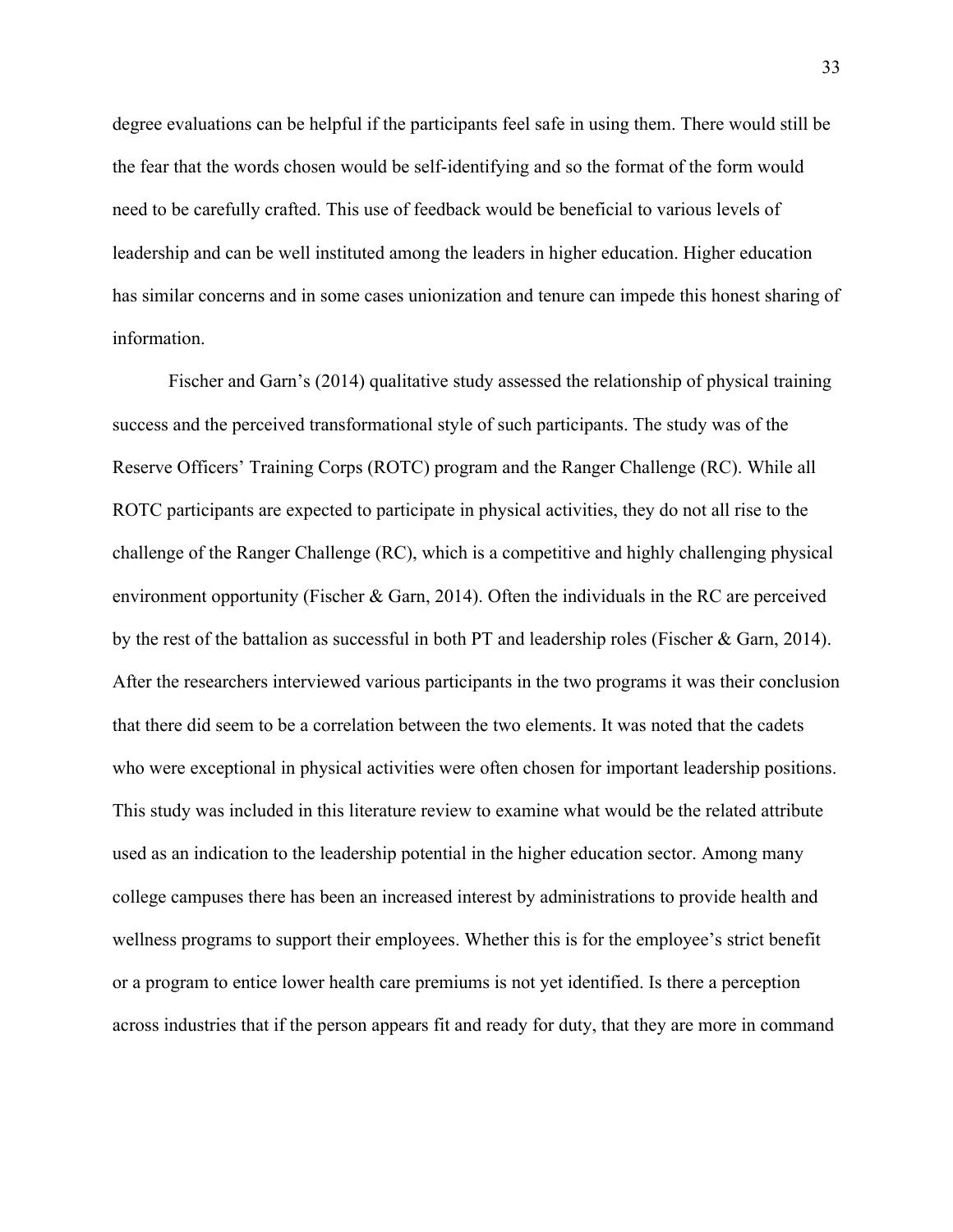of leadership qualities? Further study is needed to make any critical assessments of this assumption.

## **Leadership Challenges Testing Army Personnel**

There are fiscal challenges in many areas of managing leadership responsibilities. With a need to be streamlined and do more with less, many governmental agencies are examining ways to better evaluate their leaders based on potential and not past performance. In this analysis, there are three features to review in spotting leadership potential. Muller-Hanson (2013) asks a question and then provides an answer. How do we spot leadership potential? It's a matter of assessing ability, agility, and aspiration (Muller-Hanson, 2013). Muller-Hanson (2013) defines ability as the intellectual capacity to solve problems, make well-reasoned decisions, and the interpersonal and communication skills needed to get the work done through others (Muller-Hanson, 2013). Agility is defined as the willingness and ability to learn from experience, admit mistakes, experiment with new approaches, and rapidly adapt to change (Muller-Hanson, 2013). Finally, aspiration is the motive to lead others, the courage to take risks when needed, and the persistence to keep driving for success in face of challenges (Muller-Hanson, 2013). These three words can be found in both the Army and higher education fields. The intention of this review is to incorporate those things that may strengthen the current leadership and structure in place in higher education. Incorporating this review in a person's overall performance review would be very useful. As the feedback was exchanged there would be a great deal of understanding as to the perceptions of both parties.

Another forum to measure a leader's skills is with a simulated leadership challenge. The United States Army has a web-based peer-to-peer professional forum, which is multimodal, distributed, asynchronous education deployed to troops in combat environments (Miller, Self,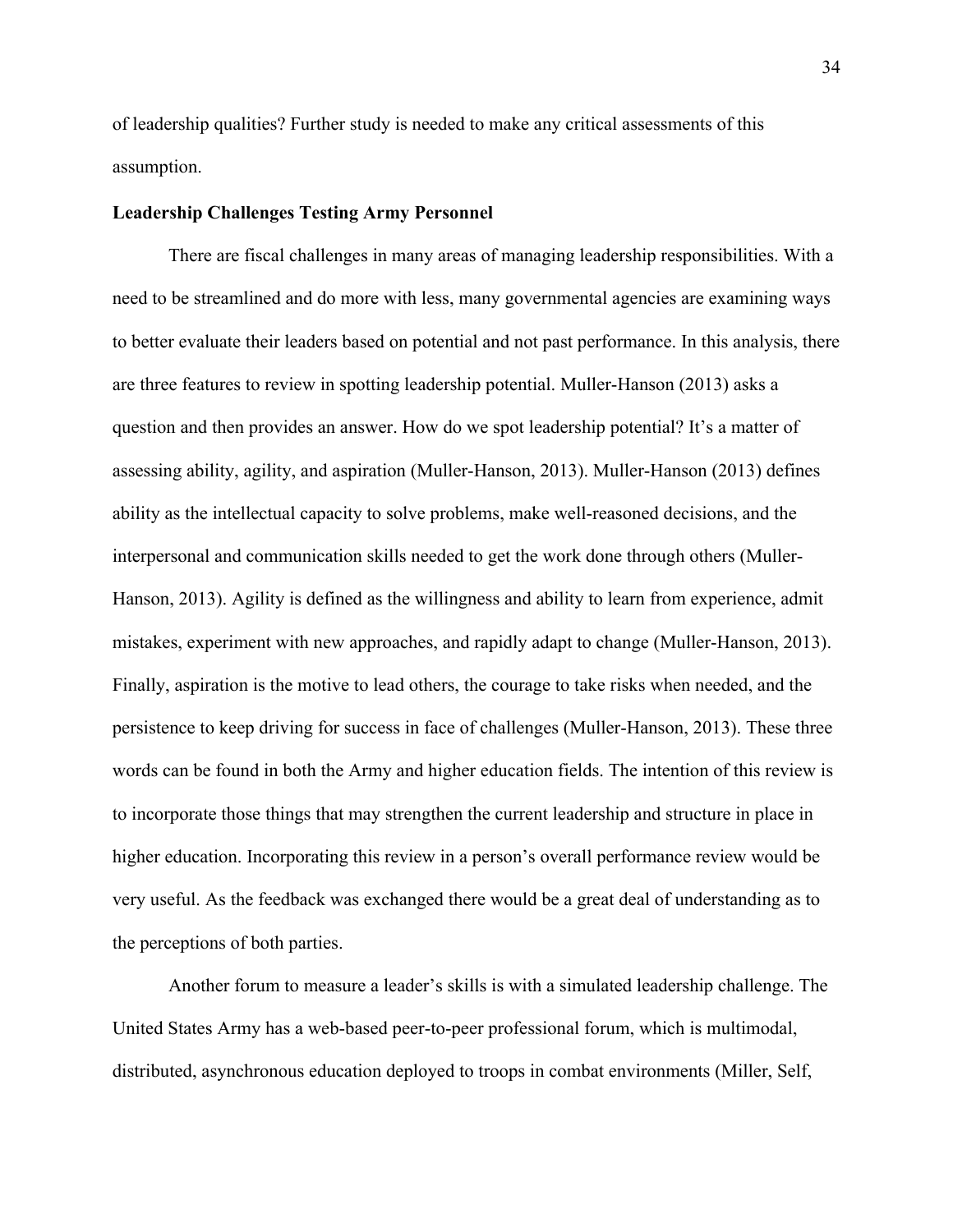Garven, & Allen, 2011). In a study of over 3,200 participants and overall, the researchers found the time spent worthwhile. It has been reported in various materials throughout this literature review that there is less time spent in training individuals when there are many tasks at hand. This method of training provides access to a wide group of individuals who do have many other tasks at hand. The ability to train a large group of individuals at a potentially reduced cost could be of benefit to higher education institutions. As was reflected earlier, many institutions may not have the complete ability to perform formal training in person. A computer program for this purpose may be beneficial.

There are three primary pillars in the Army's traditional leadership education: training, education, and experience (Miller et al., 2011). The same can be said in many cases for leadership in higher education. This web-based program was built on grounded research and surveys were conducted with leaders in the field. The level of research done by multi-units in the Army was substantial to provide the appropriate environment and learning outcomes from the simulated experiences. It would be a challenge to incorporate this level of detail into a structured program for leaders in higher education as many will not have similar experiences or tasks as perhaps many of the Army participants had. It is an interesting potential tool for more selfdirected education on the subject of leadership and the practiced skills that are needed to be successful.

There are challenges faced by the Army in preparing the leadership for the twenty-first century. To support the Army's leadership development in this area, there have been systemic adjustments to the educational system. There was a reintroduction of the need to see how people learn compared to what they learn. Curriculum changes at the Army War College and the Industrial College of the Armed Forces lately have focused more attention on "thinking skills" in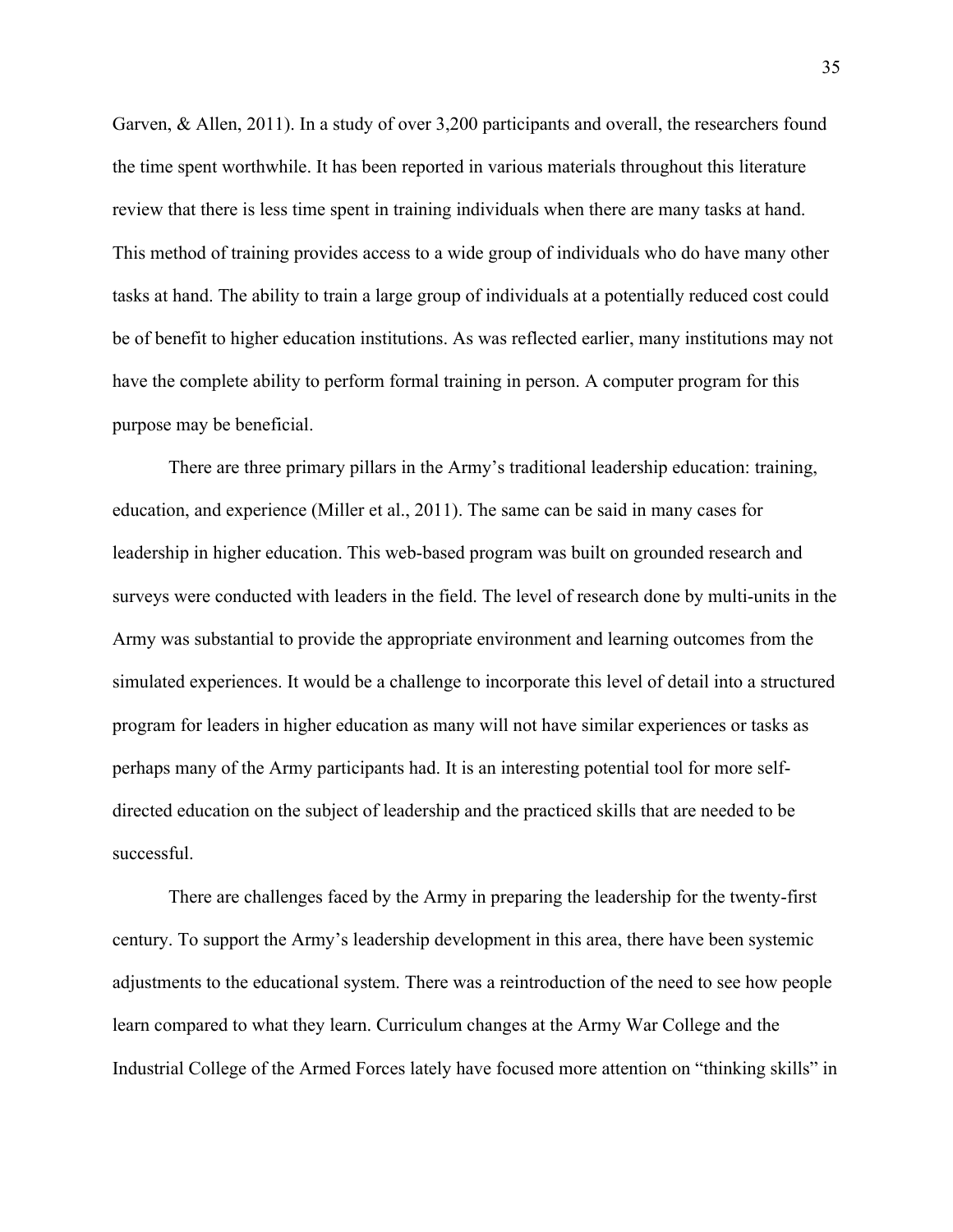their introductory courses (Ulmer, 2010). This may currently be in place in higher education as leaders work toward supporting students in that way, but self-improvement does not appear to be a constant focus of the staff and faculty. Case studies in leadership and management need to substitute for some of the repetitious tactical scenarios found in the Army program (Ulmer, 2010). The second change under consideration is a more focused look at the competency achieved by the participant rather than the set time spent in the class. The performance measures would be tailored to the participants and their individual success would determine when they are competent enough in the subject of study to earn a completion. As previously mentioned, this is also beginning to be under review in some academic scenarios but has not yet been in practice in the personal and professional development plans of leaders.

There was also an adjustment relating to how people learn on the job and what feedback, if any, people get. It should come from two sources: a formal mentoring program and a supplement to the Officer Evaluation Report (Ulmer, 2010). This adjustment will include having each field-grade and general officer select two formal mentors. There will be a professional education system in place to demonstrate what the mentoring relationship should be and provide the techniques for giving and receiving feedback. This formal method of feedback along with the 360-degree method, noted earlier, are key pieces in development to measure the success of a leader. There is a need to develop more effective ways of measurement (Ulmer, 2010). This is an important point to include in this overall study of leadership. If we are not able to systematically measure what it is that we value and determine if a person is displaying it, we will never be able to materially improve our organizations.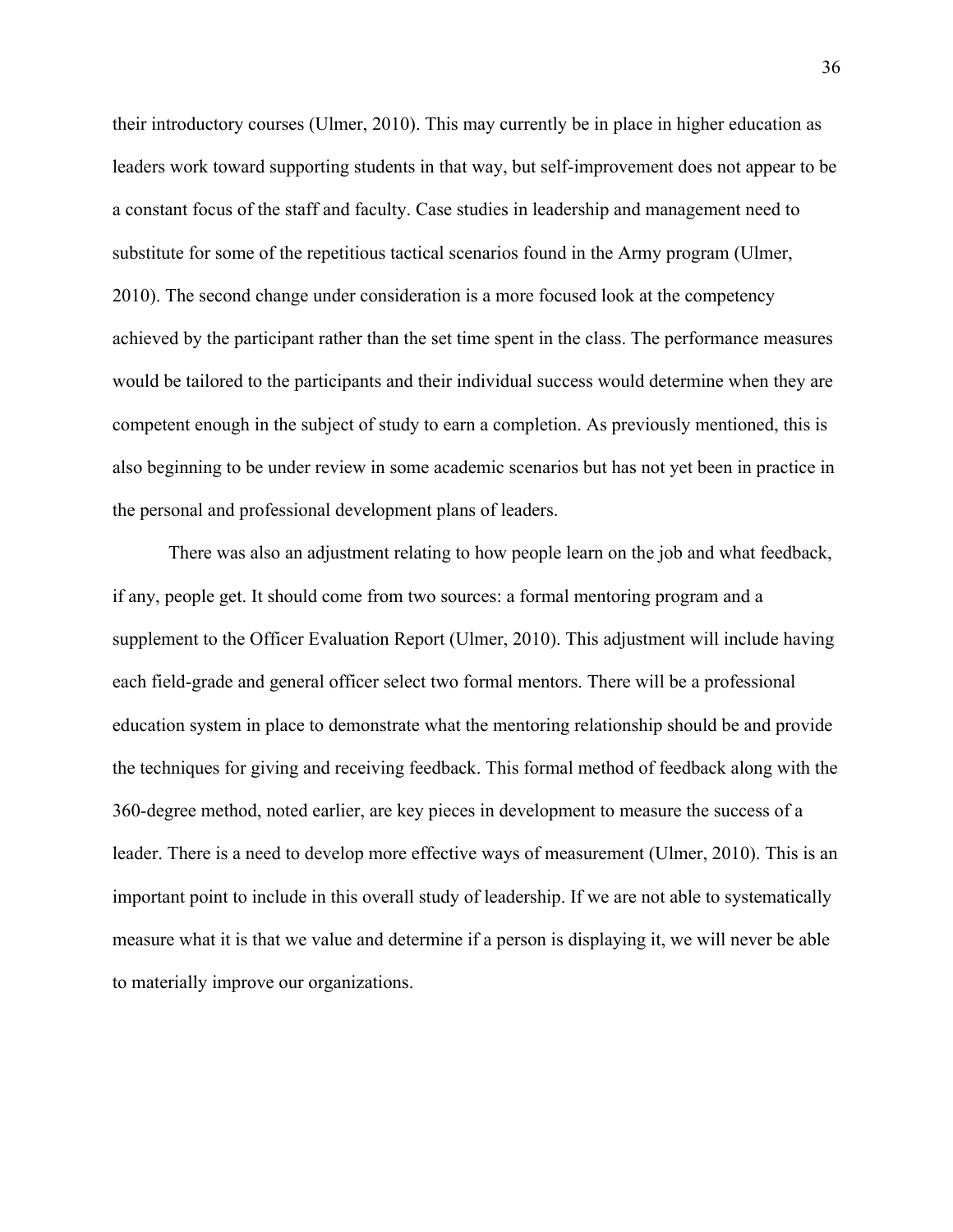#### **Lessons Learned and Shared by Veterans**

There are many ways that military leadership lessons are regularly suggested for implementation in the business world (Shinseki & Hesselbein, 2004). This sharing of ideas can also be explored in the world of higher education. There are multiple schools that provide specific training to the United States Army leaders. Among them are the School of Advanced Military Studies, the Army War College, and the United States Military Academy. There is also potential to work with the Center for Army Leadership. Their mission statement is: The Center for Army Leadership (CAL) conducts leadership and leader development research, providing the Army leadership and leader development doctrine, as well as products and services to develop and maintain the Army Leader Development Strategy within the Army Leader Development Program.

#### **Veterans Serving in Higher Education**

There are various examples of highly successful veterans bringing their talents and expertise to institutions of higher learning. The historical figure General Robert E. Lee was a West Point graduate who applied his scholarly training to his various appointments including his contributions to the American victory in the Mexican American War. His ability to achieve results and lead his charges warranted his election to be General of the Army of the Potomac. While he did not accept the role and chose to lend his efforts and skills to the Confederate Army, there is no denying his leadership abilities. Upon surrender, General Lee retired from military service and became the president of Washington College. Under his leadership the college incorporated the Lexington Law School, as well as founded the School of Commerce and the School of Journalism. These disciplines of commerce and journalism were offered here first,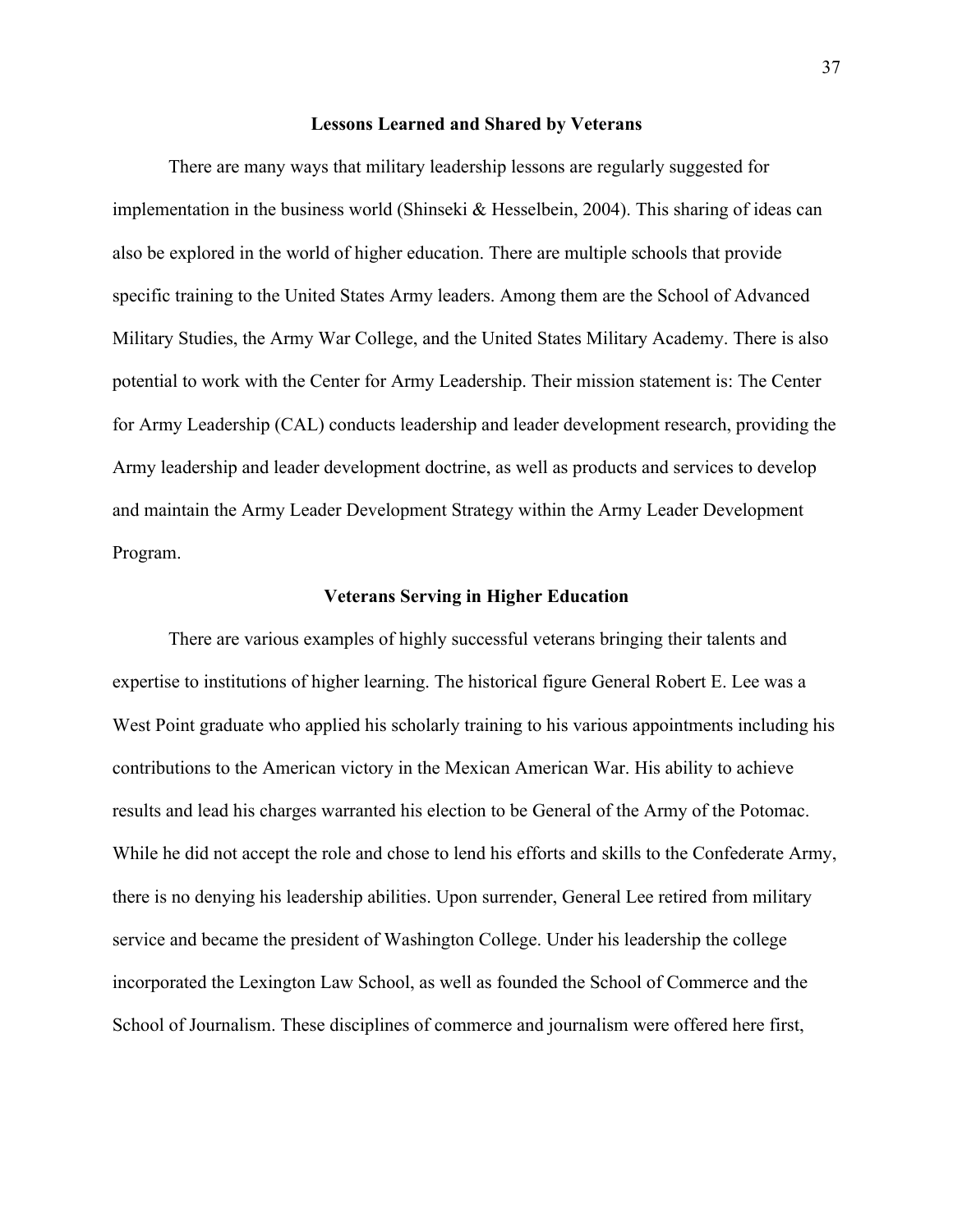before any other college in the U.S. (Washington and Lee University, 2019) The skills gained from a life of military service were valuable to this institution of higher education.

General Dwight D. Eisenhower was a West Point graduate who held many distinguished titles in his military career. He received the Distinguished Service Medal for his training of solders in the newly formed Tank Corp in 1918 and served as Supreme Commander of the Allied Forces in World War II. He worked his way up the chain of command to become the author of the military engagement plan called Operation Overlord. Under his leadership the United States Forces defeated Nazism. His leadership strategies combined with his deep understanding of personal responsibility and honor are some of what he is remembered for. There are many opportunities to display such understanding but none so poignant as his known letter in case of failure.

As he was successful in this endeavor, the letter was not needed and serves only as a reminder of the honor of this leader. His career was in the United States Army and so it can be concluded that the training and experience he received molded his given abilities in very effective ways. Upon his retirement from the military he became the President of Columbia University for six years. Under his leadership, the school founded the Center for Oral History, as well as the Lamont Geological Observatory (Columbia University, 2019). During his tenure as President of Columbia, he took a sabbatical to become the first supreme commander of the North Atlantic Treaty Organization (NATO). He went on to serve as the 34th President of the United States.

The path to higher education leadership may not predominantly come through a time of military service, but those who take this route bring a vast group of beneficial skills that were honed by the training received in the military. An article was published by Arnett (2017) that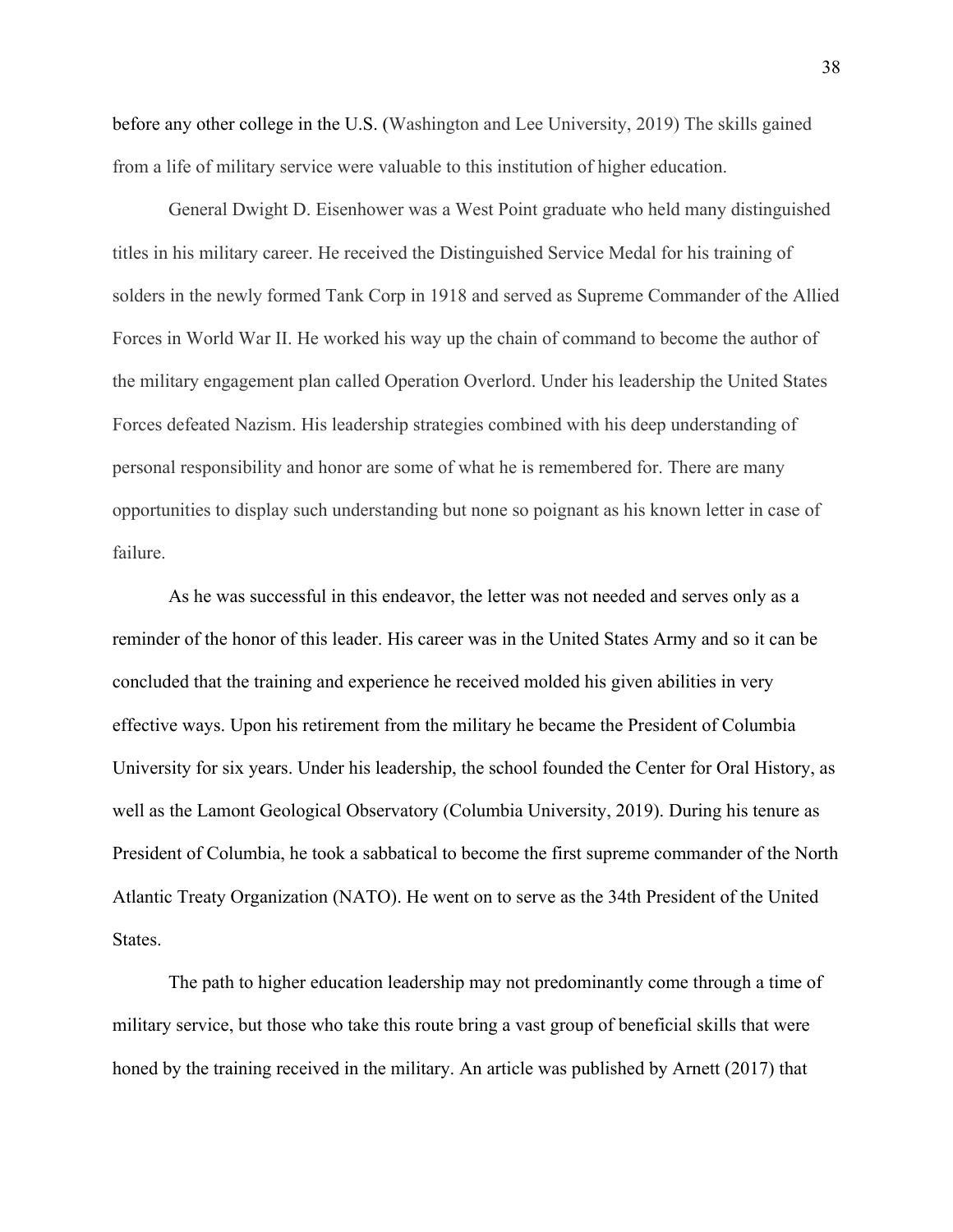listed thirteen sitting college presidents as veterans. There are some who believe that the military is an unlikely route to the college presidency (Arnett, 2017), but it is the discipline and balance that make a successful serviceman or servicewoman exactly the kind of leader needed to guide an academic institution (Arnett, 2017). The list continues to grow with the recent appointment of Seth Bodnar as the 18th president of the University of Montana. He was described as a nontraditional candidate for the role (University of Montana, 2017).

#### **Shared Challenges**

Many of the challenges faced by leadership in both the military and higher education are similar in nature. Among them are the need to have people who are accountable for their actions and responsibly accountable for their staff (Useem, 2010). The training that the military offers includes a phrase, "Be, Know, Do," which is also part of the work introduced by the ODL group at Rutgers. They shared that there can be a knowledge gap when the person is not able to put into practice the knowledge that they have. An introduction to the Army's phrase and philosophy may help bridge that gap.

The Center for Creative Leadership (2016) found that there are many shared challenges between the civilian and military world. Their study showed that of the request to name their top three challenges the group was able to sort the answers into 17 categories that all overlapped the two institutions in material ways. This study highlights that many challenges and opportunities in these two areas are similar and what may make one leader successful in one area could be supportive to a leader in another environment.

The phrase "Be, Know, Do" was made accessible to others outside of the military world. A book by that title was published by General Erick K. Shinseki and Frances Hesselbein. The general is a West Point graduate who retired with four stars and at that time held the respected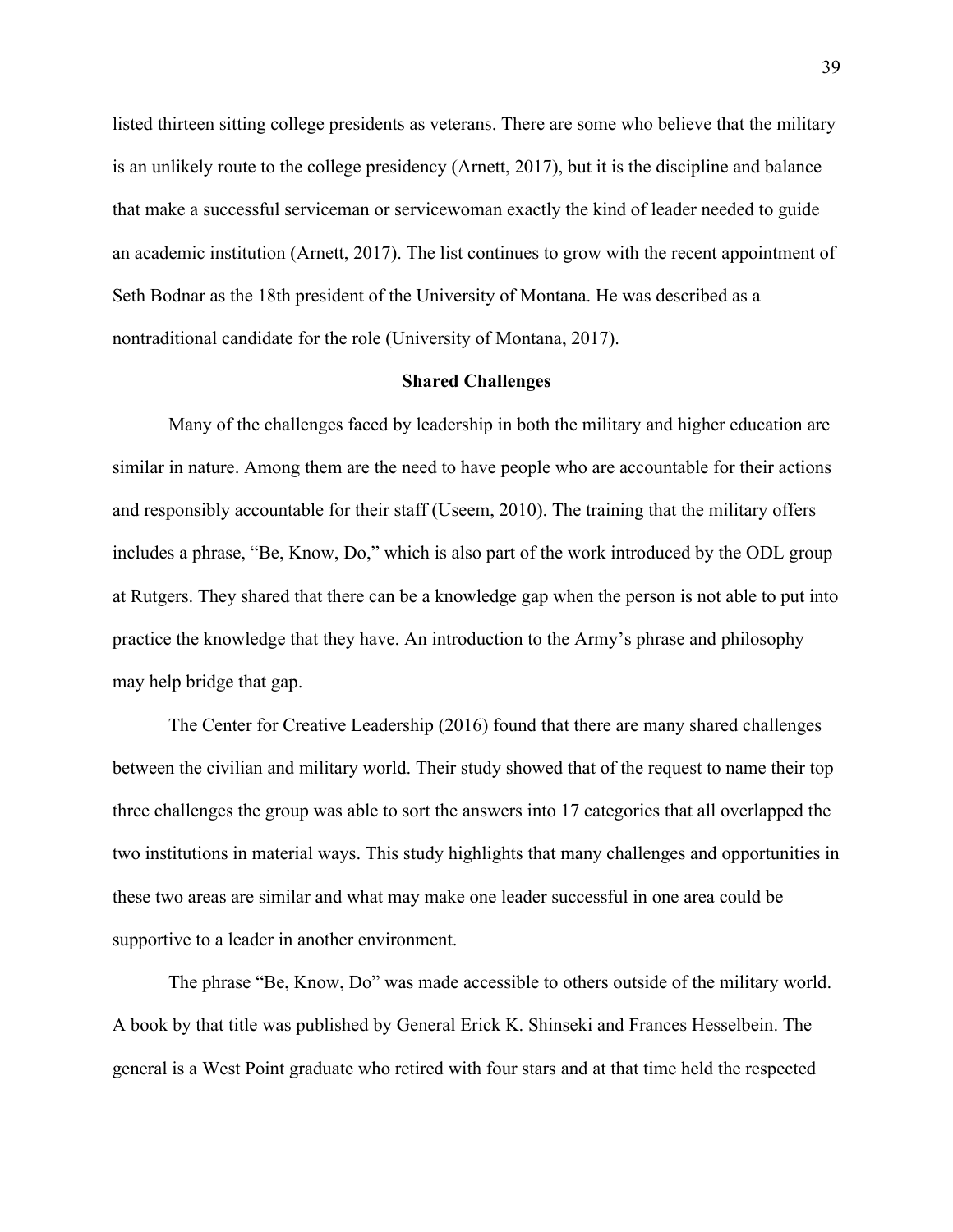title of Army Chief of Staff. Ms. Hesselbein rose from a volunteer troop leader in the Girl Scouts of America to be the CEO for fourteen years. There are many examples that these authors explicitly share of a direct application of the military approaches to the nonprofit arena (Shinseki & Hesselbein, 2004). While the lay student of management studies may not easily correlate the Girl Scouts of America to the United States Army these two successful leaders did. This is the type of crossover work that this study can bring to the attention of leaders in higher education.

## **Conclusion**

Many United States Army veterans continue their careers as leaders in higher education. A study of those individuals who are successfully bridging these fields would assist in gaining insight into what components of their background were most valuable in these new roles. For a leadership program based on the military's training of leaders to be created it will need to explore the experiences of those who have served both the citizens of the United States in a military capacity and the students for whom higher education must be focused. The understanding of various leadership theories is necessary to identify and provide the broad knowledge necessary to assess various leadership practices. There is a potential opportunity to be gained by performing interviews and surveys of these key leaders. A selection of materials, training exercises, or processes that the military uses for training and creating leaders can be reviewed for modification and use in higher education.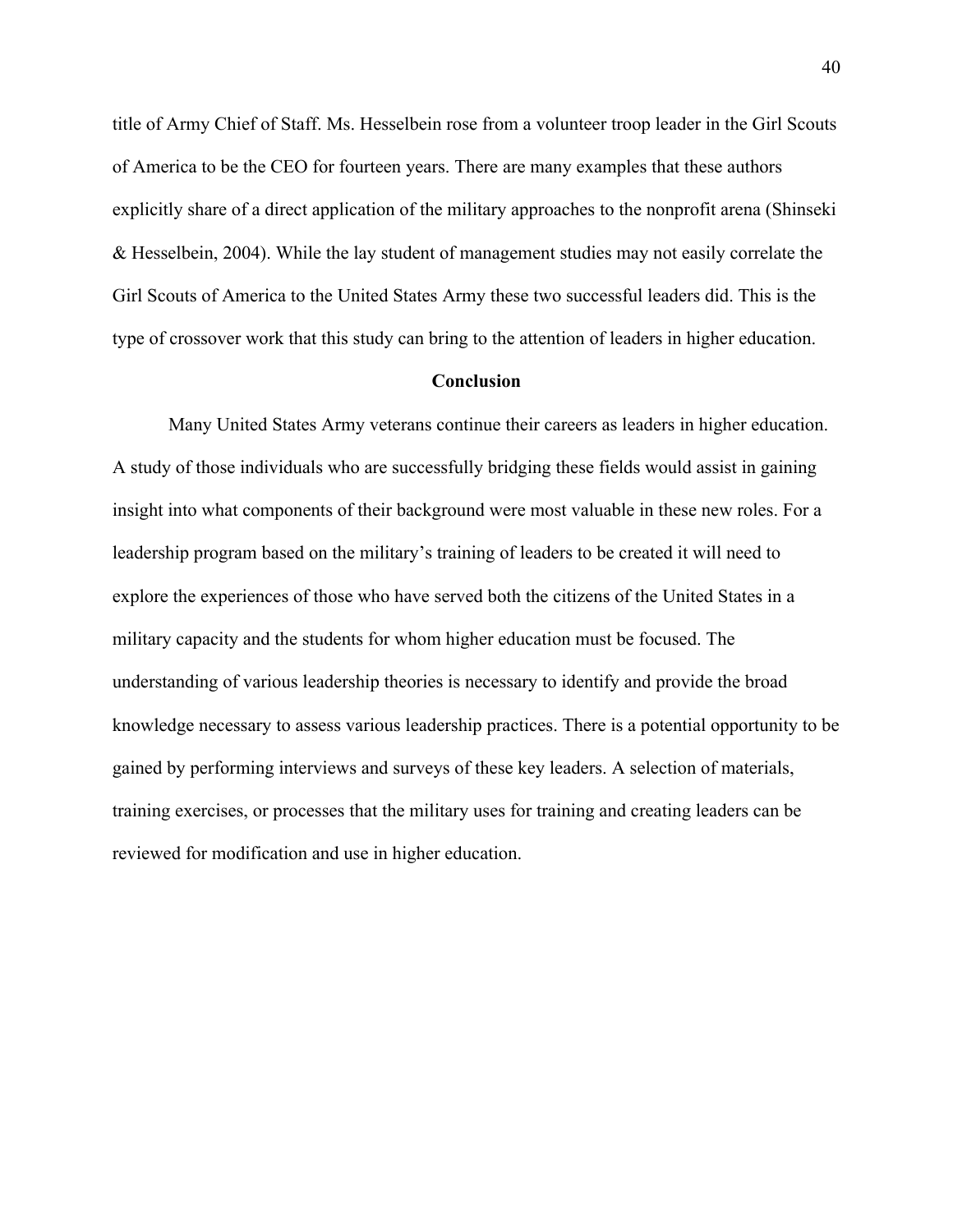### CHAPTER 3

# METHODOLOGY

This study focused on developing an understanding of how United States Army veterans perceive that the leadership training they received while serving in the military has informed their higher education leadership roles. This chapter includes the setting of the study, the participants and why they were selected, the methods of analysis, the participants rights, and the potential for limitations of the study.

Higher education leaders engage in many aspects of the institutional activities (Gigliotti & Ruben, 2017). The leaders are called to perform at the highest levels of the increasingly complete climate (Morris & Laipple, 2015). There is a potential to enhance the skills of the leaders in higher education by identifying whether the leadership skills obtained by the United States Army veterans are transferable. During the literature review of scholarly, peer reviewed and primary sources, it was noted that the United States Army is intentional in their selection of their leader and how they are trained (Hamad, 2015). It was also noted that often higher education leadership were experts in their respective fields but that this does not automatically make them excellent leaders (Gigliotti & Ruben, 2017).

#### **Research Questions**

- 1. How do United States Army veterans in higher education leadership roles describe their leadership training?
- 2. How do United States Army veterans describe the influence of military training on their execution of higher education leadership roles?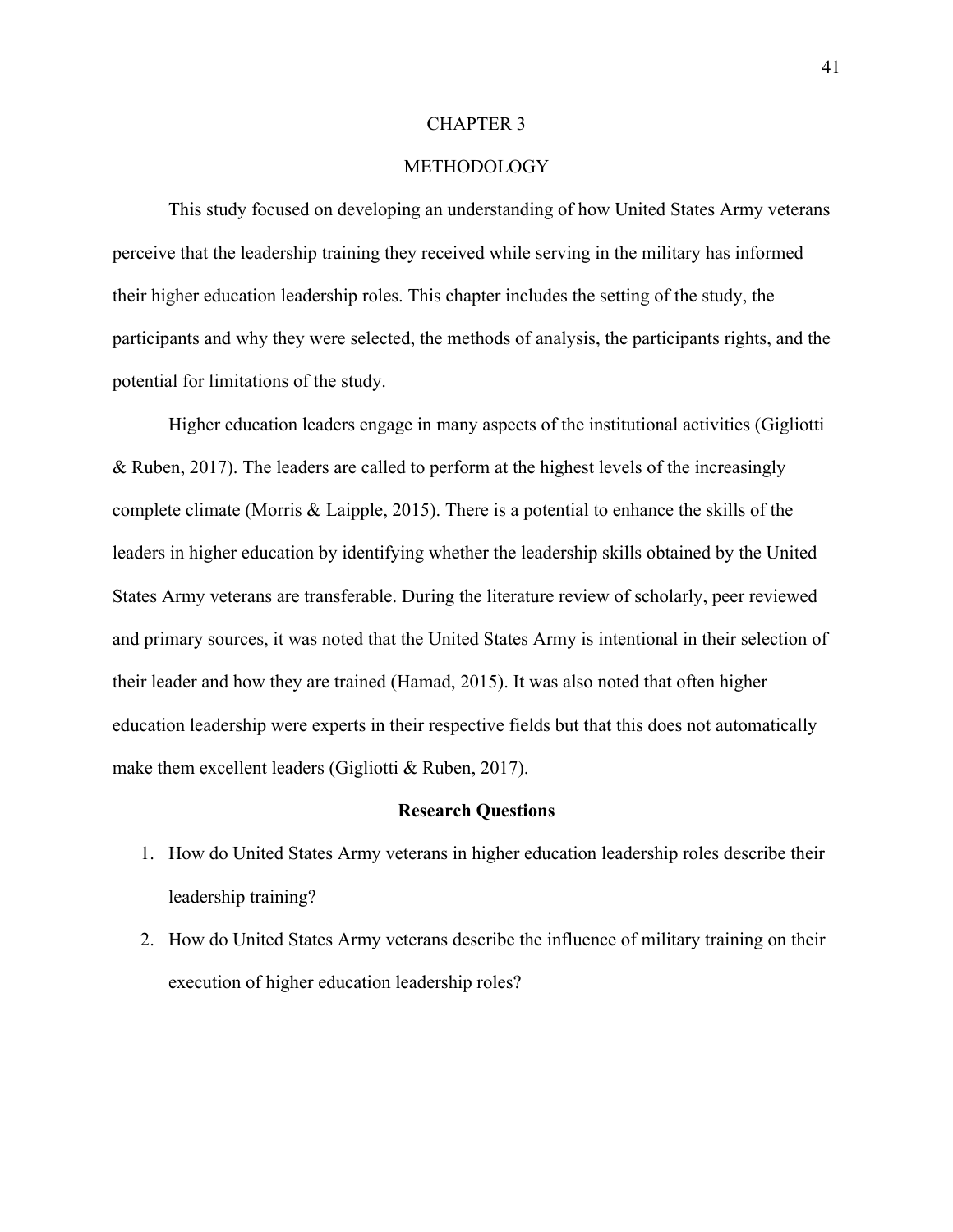#### **Design of the Study**

To gain the knowledge needed to answer these questions, a basic qualitative study was designed. The research gathered was based upon semi structured interviews with a sample of United States Army veterans who also have experience as higher education leaders. This study is focused through the lens of servant leadership. Greenleaf's original 1970 theory has been republished in a 25th anniversary format and is very relevant to today's leaders. A leader's need to go beyond one's self-interest was reflected as a core characteristic of servant leadership by van Dierendock (2011). As Greenleaf discussed in his work, the servant can be the leader and servant leadership can be found in education. As mentioned in chapter one, the Army exists to serve the nation and an institution of higher education exists to serve the students. Both organizations will be supported by practicing this approach (Shinsecki & Hesselbein, 2004).

### **Research Setting**

The study is limited to those United States Army veterans located in the United States who have also had higher education leadership experience. These leaders have higher education experience with institutions ranging from public to private and large to small organizations. The interviews themselves were conducted via Zoom and scheduled at the convenience of the participants.

## **Participants**

United States Army veterans with various leadership experiences in higher education were interviewed to determine how they believe that their leadership training has informed their higher education leadership roles. Participants are employed in or retired from different leadership positions such as faculty, department chair, dean, director, provost, vice president or president. There are a few articles in the literature (e.g. Arnett, 2017; Lilley, 2017; University of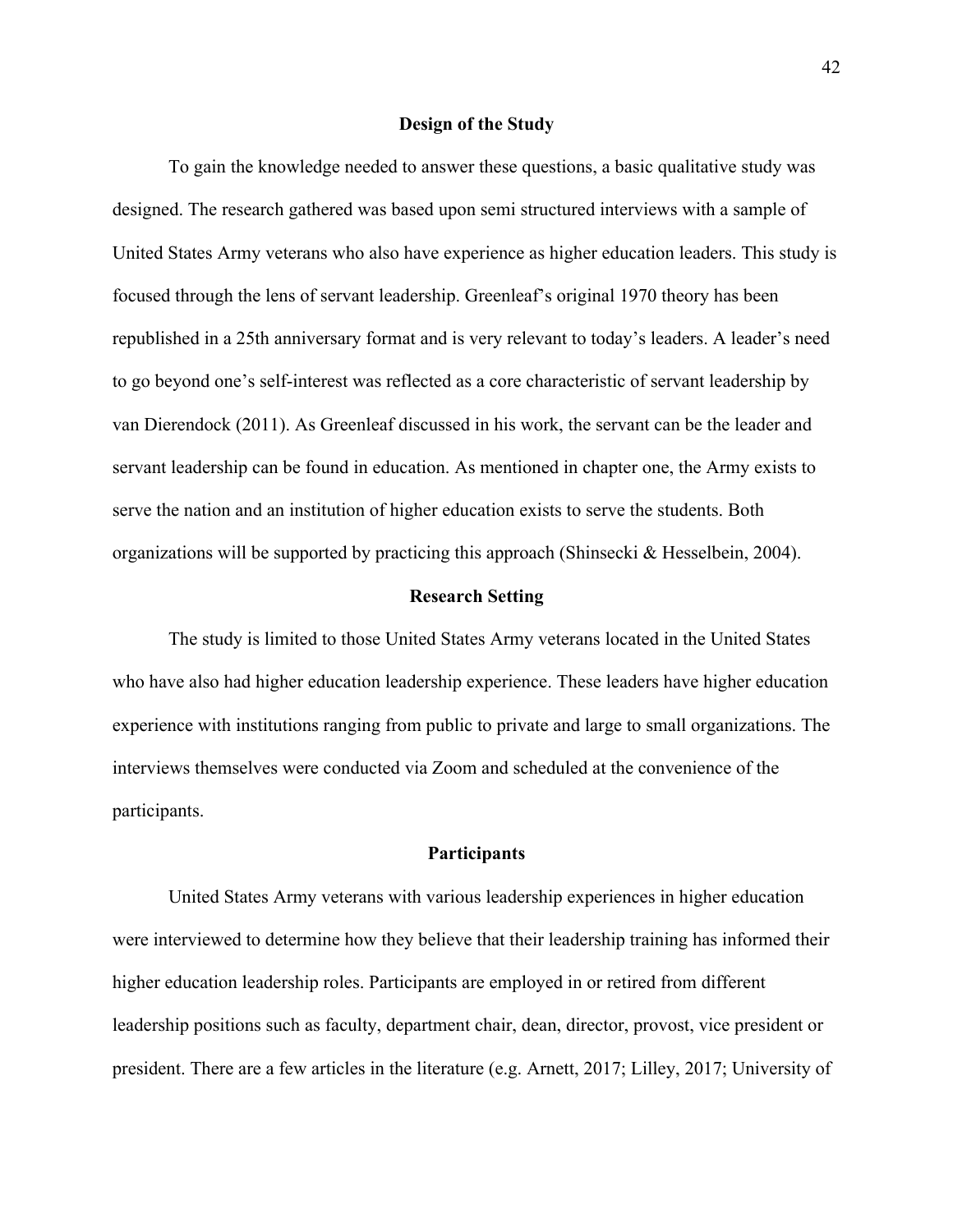Montana, 2017) that distinguish some presidents of higher education institutions as military veterans. These leaders in Arnett (2017) article were contacted to solicit participation in the study. The study engaged in purposive sampling, which is a sample chosen based on meeting specific criteria (Terrell, 2016). The initial intended participant pool from Arnett's (2017) article proved limited, so to obtain a sufficient number of participants, snowball sampling was employed. Snowball sampling is a type of purposive sampling that looks to the chosen sample for suggestions of additional participants based upon their connections (Terrell, 2016). In this way, the sampling approach is both criterion—those that meet the criteria established—and snowball or chain; people who refer others who meet the set criteria (Creswell, 2013).

#### **Data**

To gather the data needed to answer the two research questions crafted, phone interviews were conducted using the interview protocol outlined in Appendix B. In preparation to design the instrument used in this study the literature of chapter 2 was reviewed. The questions in appendix F were crafted to obtain the participants' perception of leadership training received and how it related to their positions in higher education. An initial survey in appendix E was intended to provide the researcher with some general background about the participant before interacting with them.

The interviews were conducted in a semi structured manner. This semi structure used a set of questions but allowed for some open-ended ones for information that might be obtained by that approach (Terrell, 2016). The participants were asked for permission to record the interviews to provide additional support for the complete reporting of the information gained. Upon completion of the digitally recorded interviews a transcription service was engaged. During this process the content of the discussion was reviewed for similarities and differences, as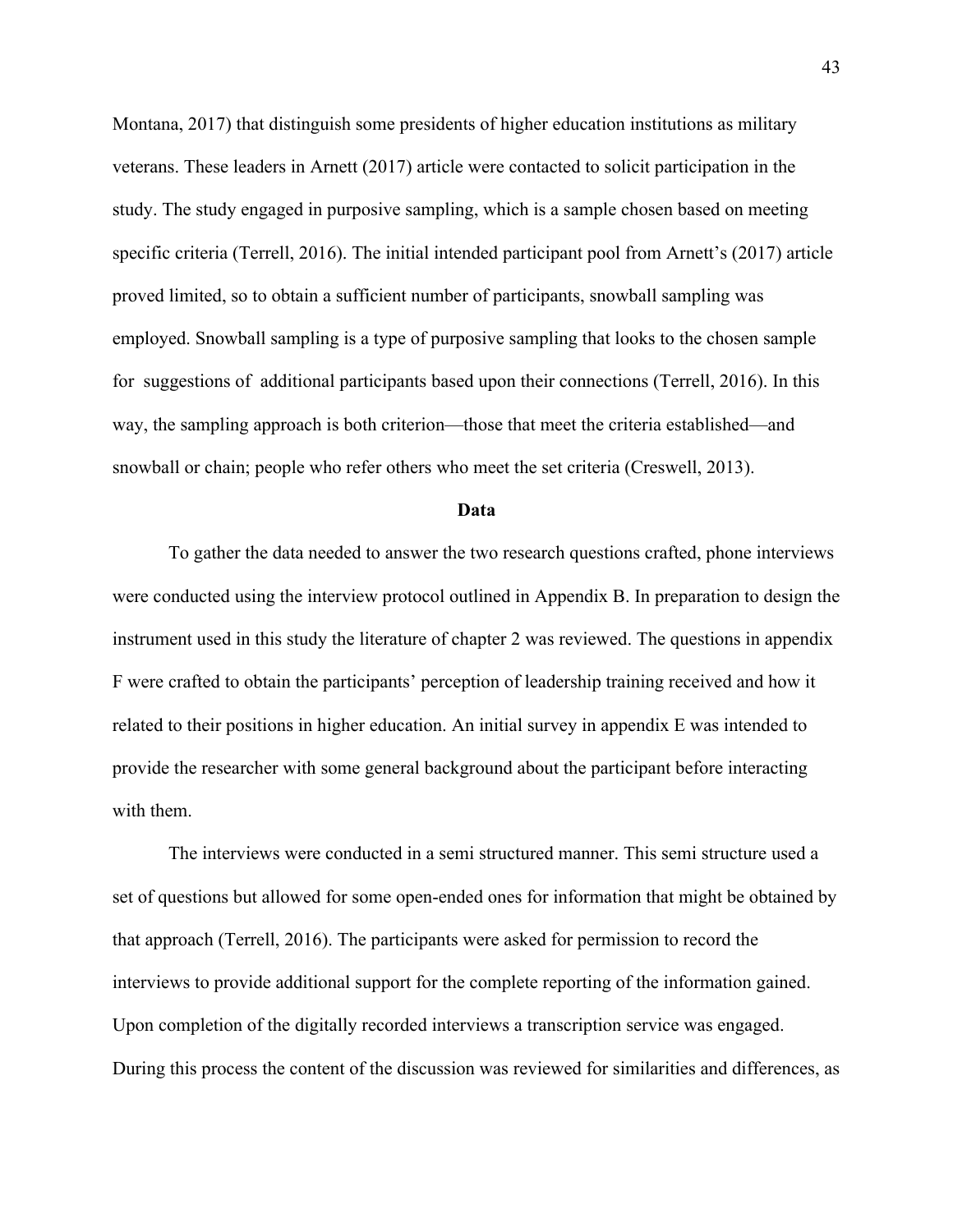well as key terms identified. The expectation was that there would be key words, patterns of thought, and examples that were similar in nature across the interviews.

#### **Analysis**

After the interviews were transcribed, they were analyzed in the five-step process described by Roberts (2010). The transcripts were read and organized. Coding terms were given to the responses. As the transcripts were re-read more topics emerged to be coded. A final review of the transcripts and a final coding mechanism was completed. Once the data were categorized in this manner they were analyzed and summarized for a report of the findings. These findings were verified for accuracy against the transcripts. As themes emerged during the transcribing and organizing phase of this research, key phrases or terms were identified. These were coded and used to determine patterns from the interviews of importance to the study.

#### **Participants' Rights**

Before the study began, all participants were provided a Participant's Rights Consent Form (Appendix B). All participants of the study returned the signed form to indicate understanding of the agreement. This is to ensure that the participant understands that this is a completely voluntary activity and that they can withdraw from the study at any time. The form provides the participant with why and how the study will be performed. The participants were told that their privacy would be addressed as they wish and that there was no need to publish the participant's personal information. All data gathered were categorized without individual identifiable information, stored in a password protected file and will be destroyed no more than five years after the study is complete. The participants will receive a completed copy of the study if they so wish.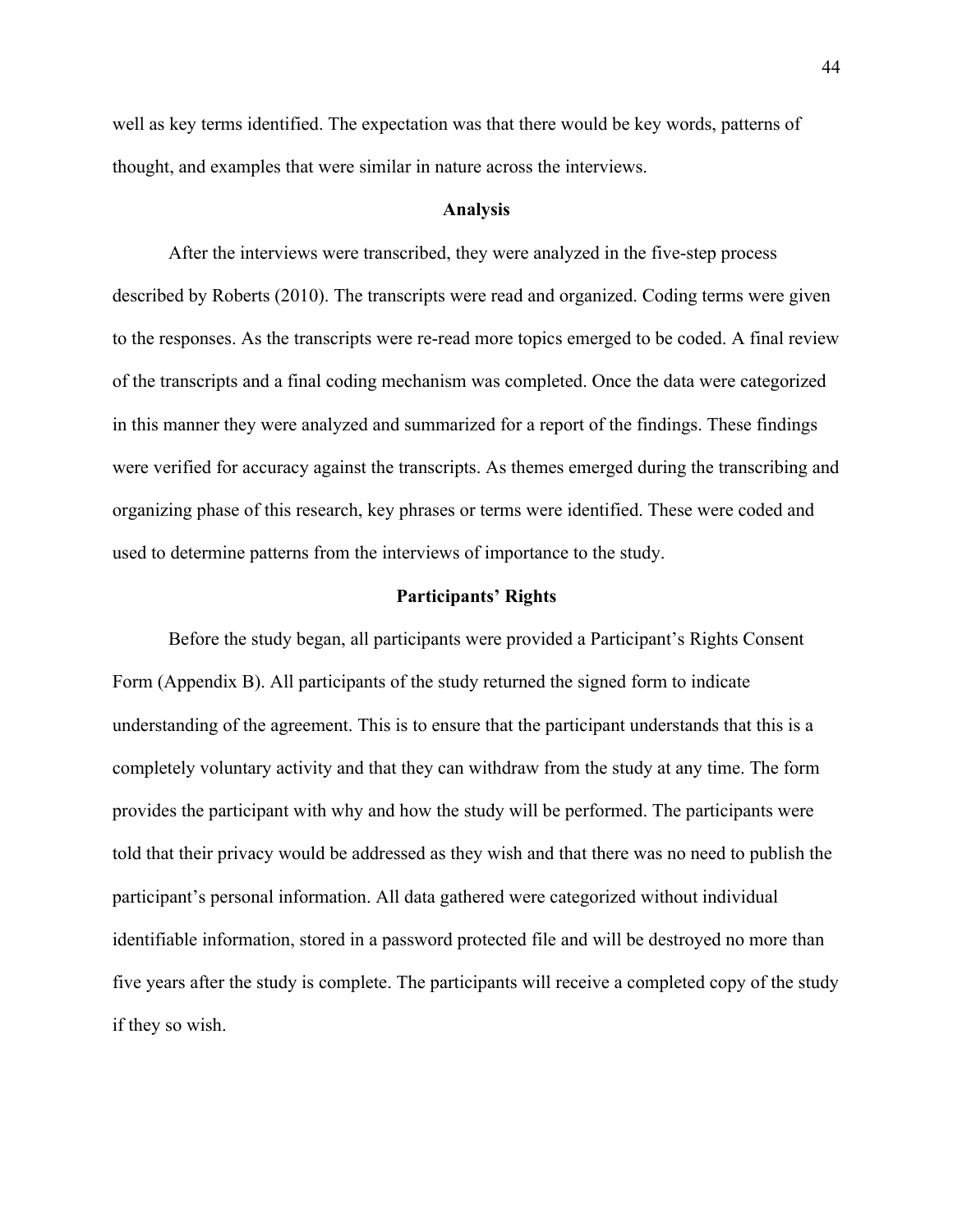#### **Potential Limitations of the Study**

As this study is focused on those persons who were active participants in both military and higher education roles, it may be difficult to ascertain the total population of the group. This is not a statistic often gathered in general surveys of either group. Upon completion of this study it was determined that further studies may be required.

The information gathered for this study relied on the memory and outlook of the participants. There is little opportunity to individually validate answers to the questions with those who also had the very same experiences. The tone of the questions asked of the participants were without bias and it was the intent of the researcher to gather and analyze the intelligence without bias as well. As the participants are all from a military background, which this researcher is not, there may have been a resistance to sharing some of the experiences with someone who could be looked at as an outsider. It was the researcher's responsibility to put the participants at ease by sharing the respect held for the military service completed. As this project's goal is to provide additional training to leaders in higher education, it is the assumption of the researcher that these participants would support such an outcome and therefore be fully open to providing substantive feedback.

#### **Summary**

This study of United States Army veterans who have been involved in the leadership of institutions of higher education intended to provide new tools and approaches to training leaders in higher education. Through the interview process and instrumental completion, any successful skills learned through the military experiences that have served the leaders in their roles in higher education were documented. The ability to successfully transfer some of these skillsets and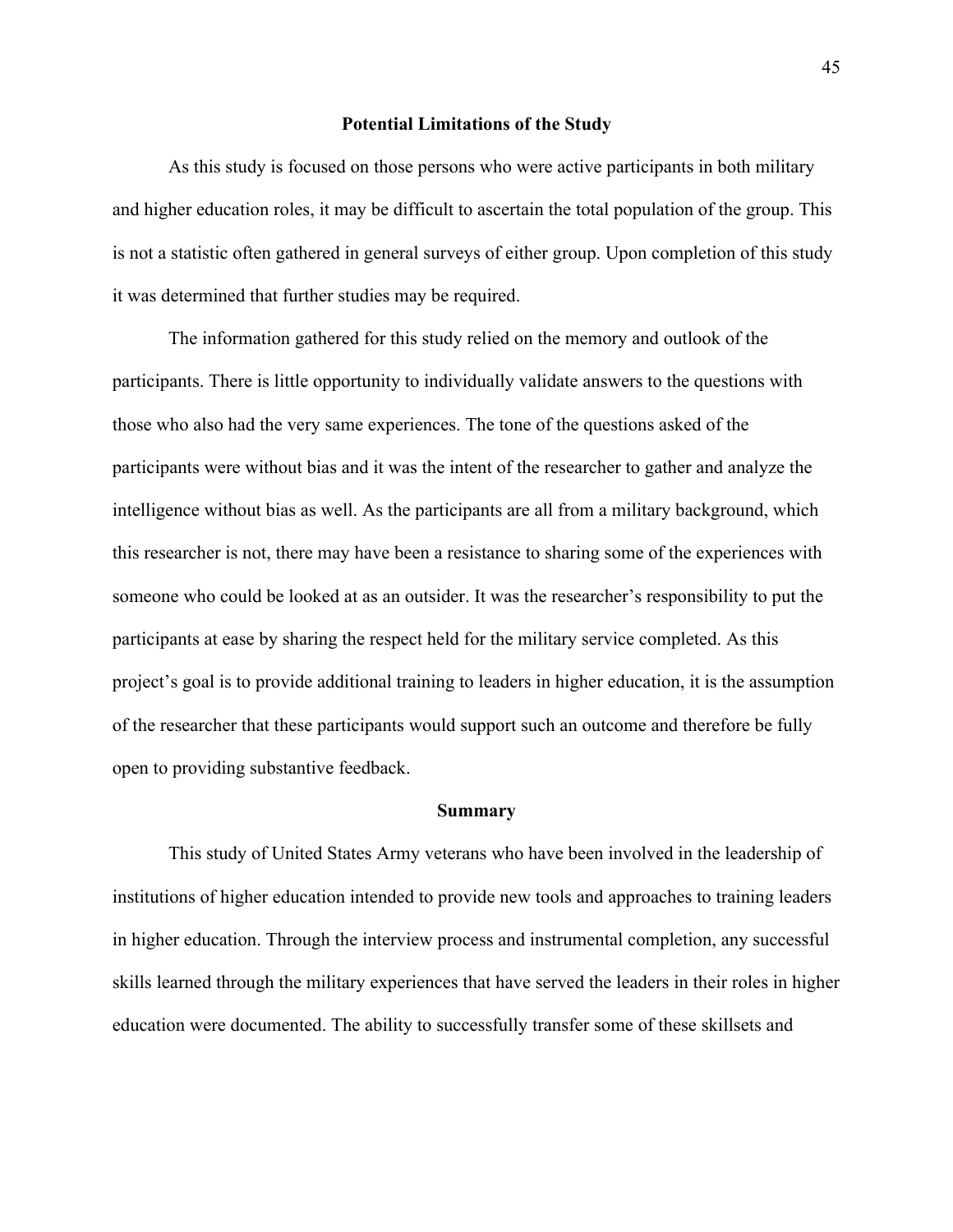approaches to leadership will be discussed and next steps formed. The interviews are coded and analyzed, and the results of this work will be shared in the next chapter.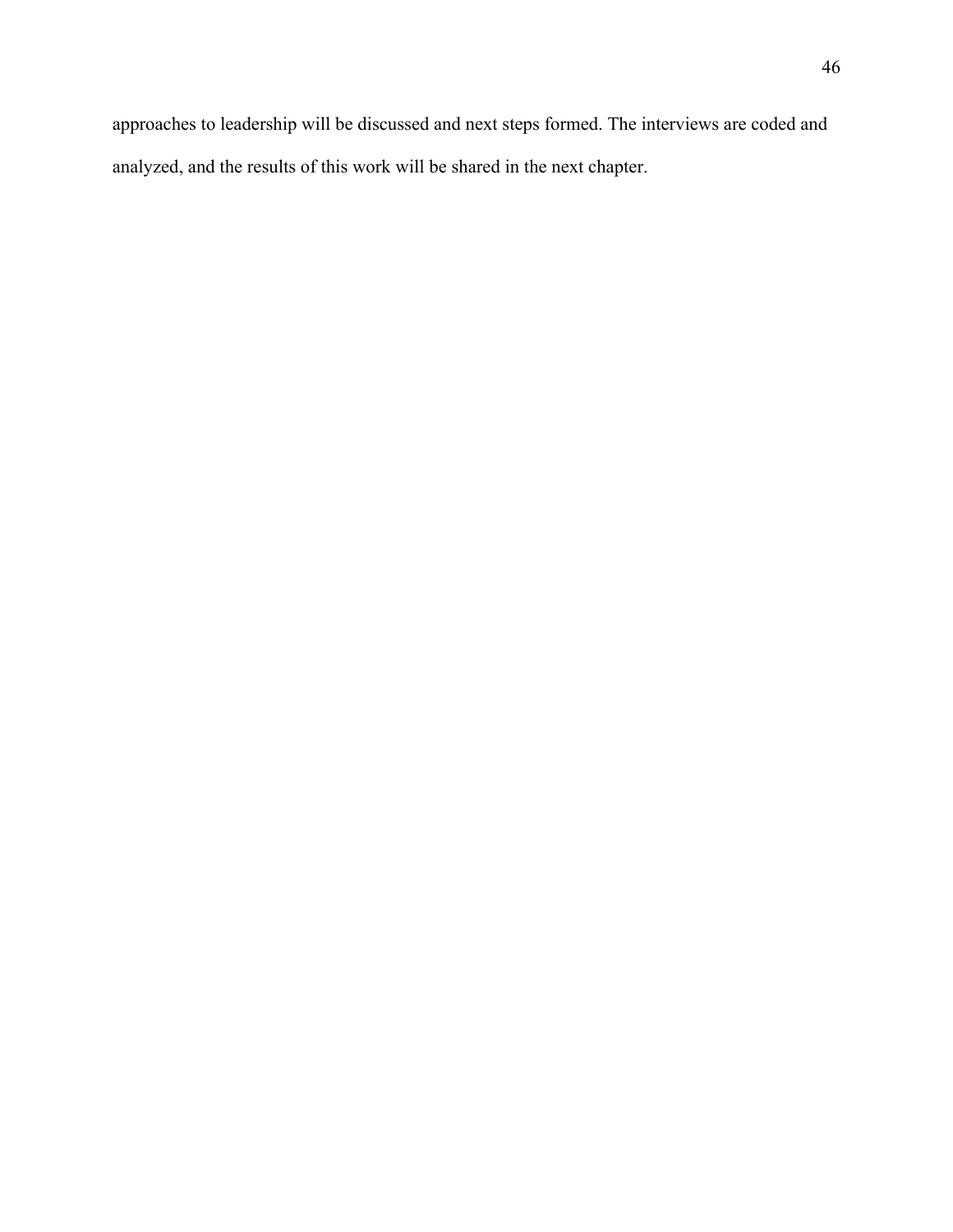### CHAPTER 4

## RESULTS

The purpose of this qualitative study was to understand what leadership training and skills made a sample of United States Army military leaders successful in their various leadership roles and the potential for those leadership skills and qualities to be transferable to leadership positions in higher education institutions. To gain this knowledge two questions were created which guided the research. How do United States Army veterans in higher education leadership roles describe their leadership training? How do United States Army veterans describe the influence of military training on their execution of higher education leadership roles?

Participants were engaged through snowball sampling. A total of 15 participants were interviewed for the study. This sample included veterans who attended West Point or other higher education institutions and were officers in the United States Army and veterans who enlisted in the Army directly after high school. The length of time served in the Army ranged from 4 years to 33 years and had a combined time of 343.5 years of service. The length of time in leadership roles in higher education ranged from 2 years to 21 years and had a combined time of 160 years. Some of the leadership roles in higher education included: Faculty, Department Chair, Deputy Dean, Dean, Assistant Registrar, Director, Associate V.P., Provost and President. Examples of some of the United States Army ranks held by the sample included, Sergeant, Captain, Major, Lieutenant Colonel, Colonel, and Major General. The veterans had a wide variety of military experiences in combat and noncombat areas. Within the sample, veterans worked with various levels of ranks in the service, other joint forces and external partners. The higher educational institutions represented by the sample ranged from large public, small private, military, and community colleges across the United States. The interviews were semi structured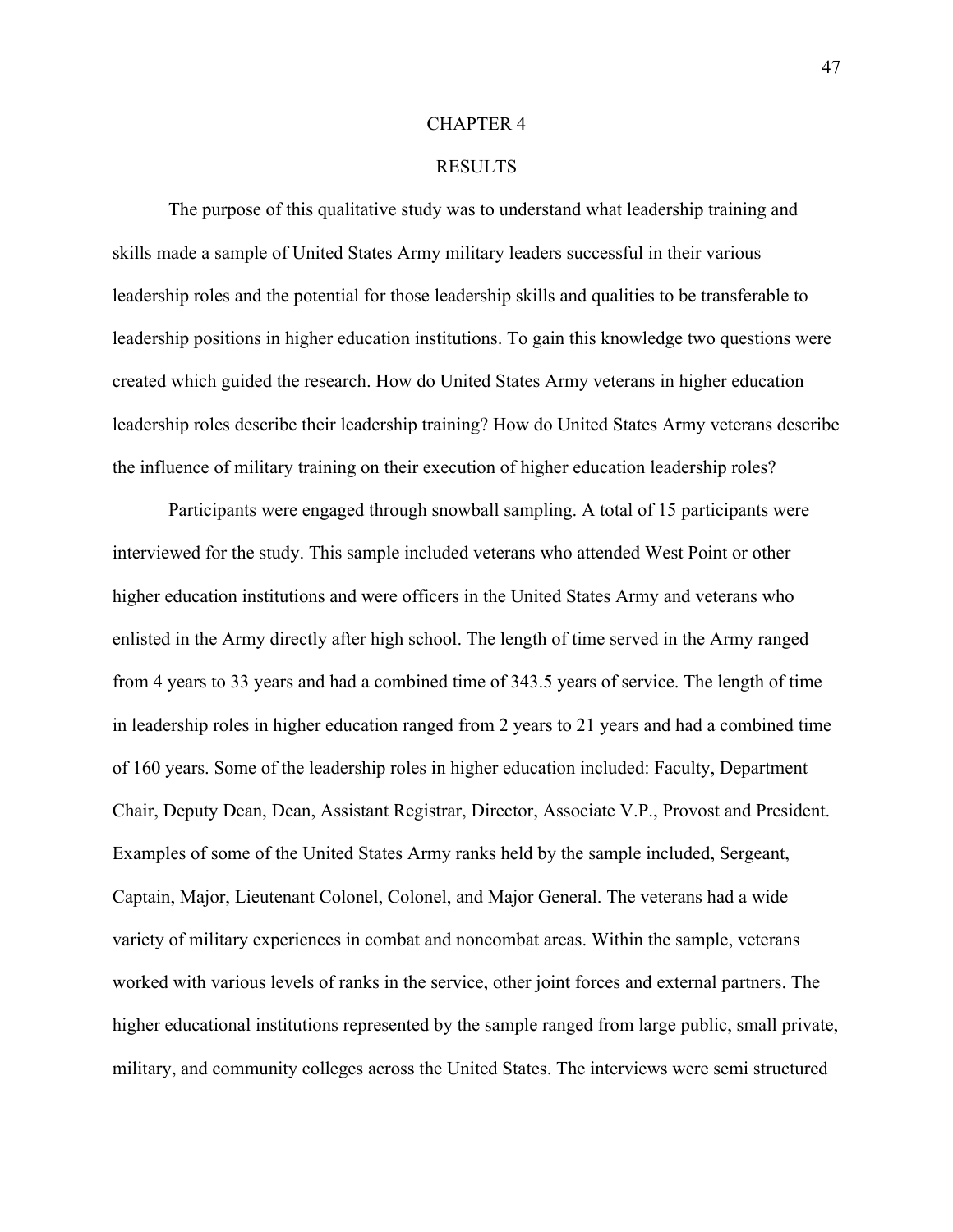and held virtually via Zoom software over the course of a month. Each interview was approximately an hour. Each participant was assigned a pseudonym and participant ID to provide confidentiality for this presentation.

| Army Veteran<br>Pseudonym | Years in the<br>Service | Years in Higher<br>Education | Participant<br>ID |
|---------------------------|-------------------------|------------------------------|-------------------|
| Bob                       | 32                      | 9                            | A                 |
| Dallas                    | 29                      | 16                           | B                 |
| Garry                     | 30                      | 16                           | $\mathcal{C}$     |
| George                    | 9                       | $\overline{2}$               | D                 |
| Greg                      | 20                      | 12                           | ${\bf E}$         |
| Harry                     | 30                      | 15                           | ${\bf F}$         |
| Larry                     | 4                       | 7                            | G                 |
| Manny                     | 30.5                    | 15                           | H                 |
| Mike                      | 33                      | 4                            |                   |
| Ozzie                     | 30                      | 21                           | J                 |
| Pete                      | 20                      | 3                            | K                 |
| Richie                    | 29                      | 12                           | L                 |
| <b>Steve</b>              | 13                      | 6                            | М                 |
| Tim                       | 12                      | 4                            | $\mathbf N$       |
| Tug                       | 22                      | 18                           | O                 |

Table 4-1 Participant Demographic Information

The interviews were recorded, and transcripts prepared with the Zoom software. The transcripts were read multiple times as the audio of the interviews were reviewed to ensure accuracy. The verified transcripts were then studied to assess patterns and themes in the participants' responses to the 10 interview questions. As the transcripts were studied there were seven key leadership skills that many of the participant directly referred to during their interviews that will stand as this study's key thematic findings.

## **Key Thematic Findings**

The 15 veterans openly shared their experiences both in the United States Army and in their roles in higher education. They provided perspectives from a breadth of leadership vantage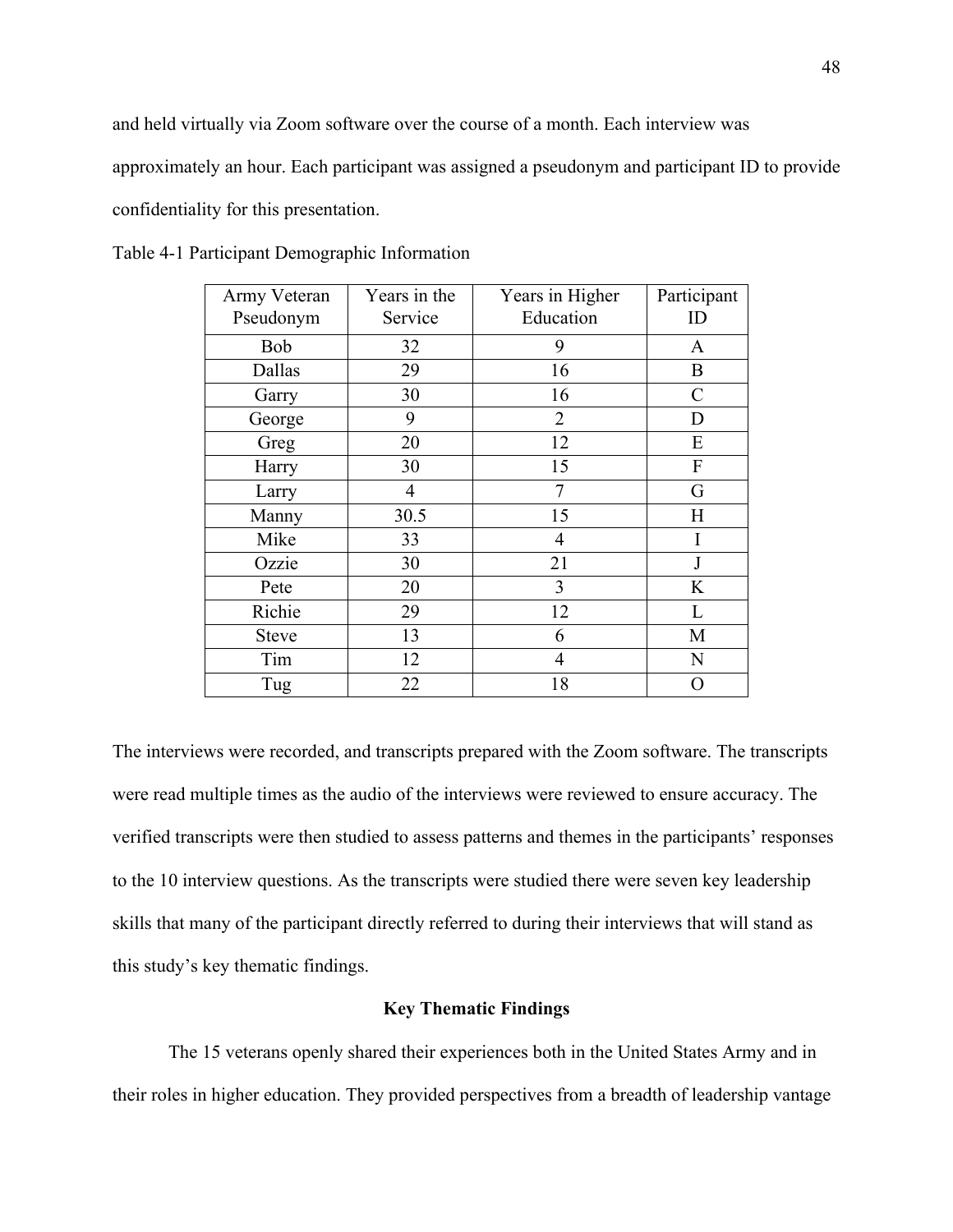points. Many veterans had shared experiences which provided for some common themes that can be further studied. The study provided data that can be added to the general body of knowledge regarding leadership. While there are many examples in the literature that point to the understood expertise of the Unites States Army (Allen, 2015; Useem, 2010) and its approach to leadership development there is little documentation as to the application of these experiences into the higher education field.

 All participants agreed that their military experience influenced their leadership style and that the military trained them to be leaders. All also described skillsets learned in the military that were valuable in their leadership roles in higher education. Fourteen of the fifteen participants felt that the military was influential in their growth as a leader and that the training exercises they experienced in the military would be beneficial to leaders in higher education. The seven key leadership skills that many of the participants directly referred to during their interviews and that will stand as this study's key thematic findings are in the table below with the associated participant IDs.

|   | Skill Set                   | Participant ID      |
|---|-----------------------------|---------------------|
| 1 | Collaboration               | D, E, F, G, H, N, O |
| 2 | <b>Cross Training</b>       | C, E, G, H, K, N    |
| 3 | Decision Making             | A, G, H, I, J, M, N |
| 4 | <b>Interpersonal Skills</b> | A, B, E, G, H, M, N |
| 5 | Mentorship & Reflection     | A, C, E, F, N       |
| 6 | Strategic Thinking          | A, C, F, J          |
| 7 | Team Building               | B, G, J, K, O       |

|  |  | Table 4-2 Skillsets Identified |
|--|--|--------------------------------|
|--|--|--------------------------------|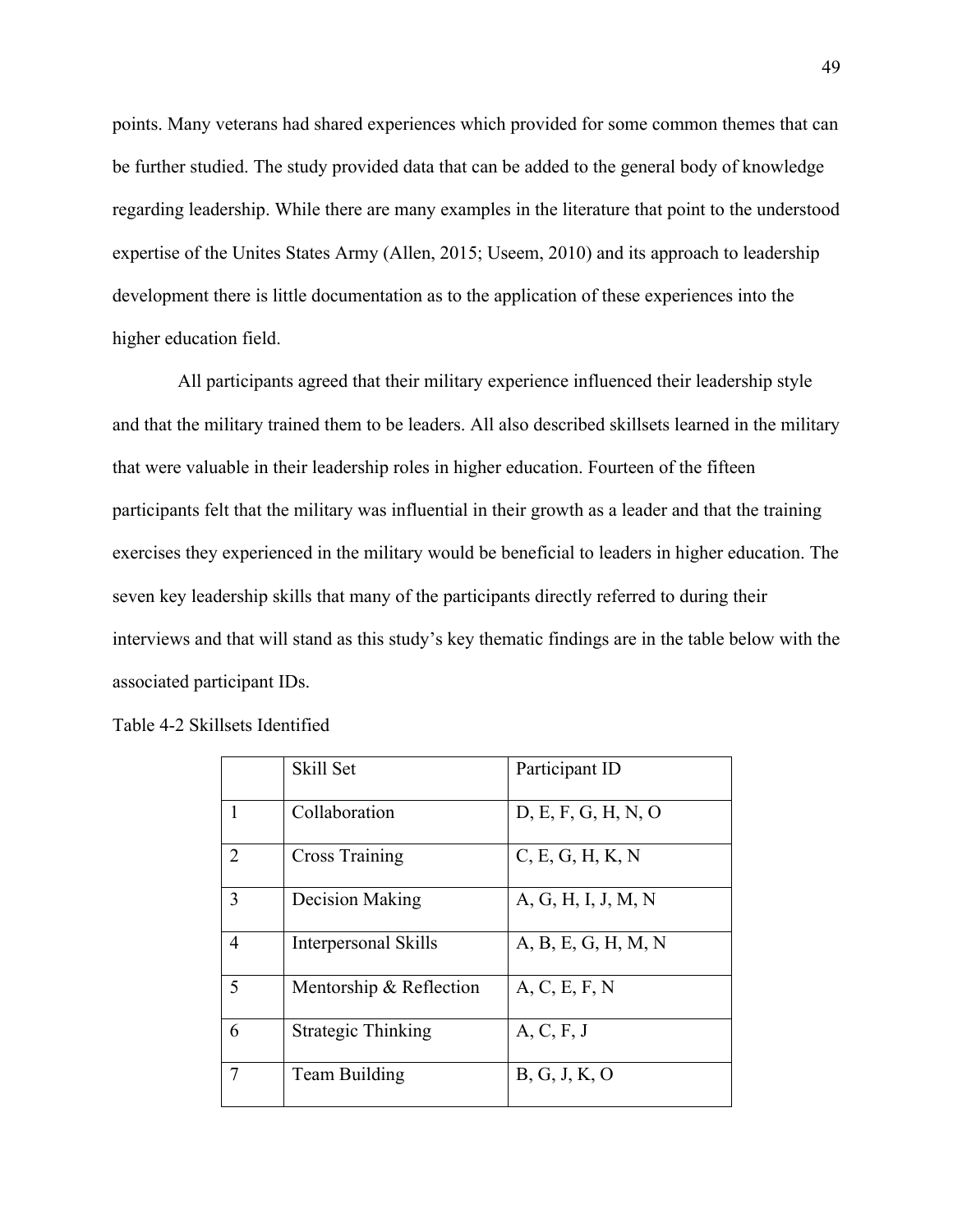## **Presentation of Results**

The majority of veterans shared that their service was influential in their growth as a leader and provided many examples of the military's ability to provide the theoretical educational aspects of leadership mixed with plenty of opportunities to practice what was learned. The Army is a very structured environment and leadership training is a large part of its daily activities. The veterans explained that they are often at "the schoolhouse", as they called it. Both commissioned and noncommissioned officers receive formal training. The United States Army's officer professional military education (OPME) and the noncommissioned officer education system (NCOES) are engaged to provide continuous training and education during a soldier's career. Depending on their length of service, commissioned officers would have attended a basic officer leader course, captain career course, intermediate level education, command and staff college and senior service college (The United States Army, 2010). Depending on their length of service, noncommissioned officers attend an initial military training, structured self-development (SSD) level 1, warrior leader course (WLC), SSD level 2, advanced leader course (ALC), SSD level 3, senior leader course (SLC), SSD level 4, sergeant major academy (SGM) and SSD level 5 (The United States Army, 2015). All participants acknowledged that the military trained them to be leaders. It was shared how important hands on experiences were to practice some of the theoretical lessons learned at "the schoolhouse". Many veterans described the military's approach to leadership development as focused and deliberate. There was an understanding shared that the United States Army values leaders and therefore spends time and effort in training those in the organization to learn the necessary skills to perform leadership duties. The United States Army has a direct approach to leadership training. There was not the same understanding of the higher education institutions. In some cases, the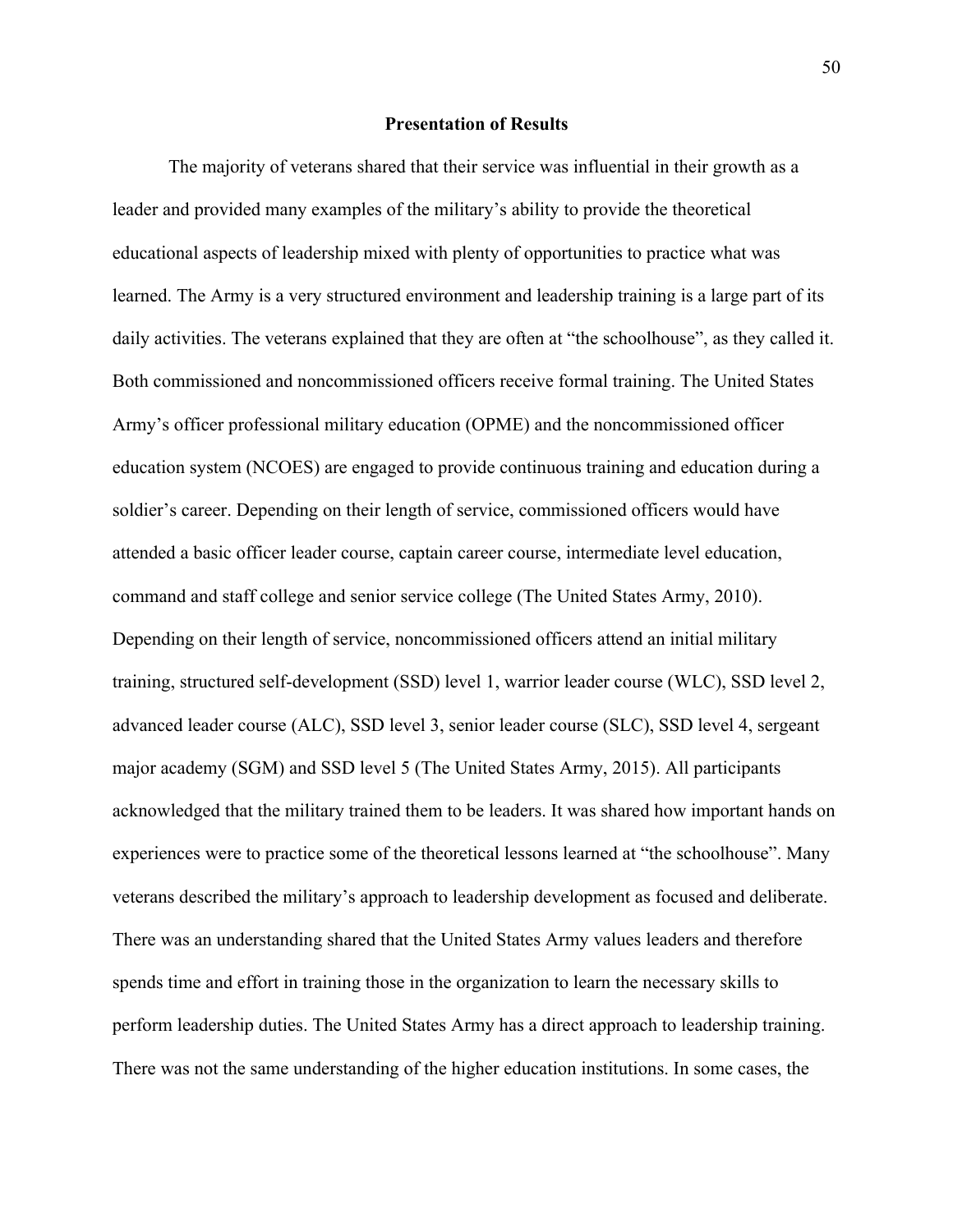understanding was that instead of growing people on staff, the necessary leadership skills were obtained from hiring outside the organization. Leadership training was not part of the mission of higher education while in the Army it is a core component that supports the mission. The veterans described a structured ladder of education that provided opportunities for practice and feedback from observing leaders. The military was described as having an ethos that focused on leadership as a primary trade.

## **Skill Set 1: Collaboration**

The adaptability and open mindedness created by the educational and practical experiences of military leaders provides the skills of collaboration and problem solving that would be beneficial to higher education leadership. Most veterans shared that there were training exercises that they thought could be valuable to their peers in higher education. They reflected on the experiences in the academic, as well as operational, tactic realm. While it may not at first appear that a "war games" type of exercise would be an appropriate match for the training needs of higher education leaders it does present opportunities to strengthen skills that are important in higher education. There is a great deal of planning, forethought and strategic thinking that is needed to engage in this type of exercise and that kind of focused ability of thought is certainly an asset to any leader. The needs of the institution change rapidly and so planning, while extremely important, does not always provide a road to success. The need for flexibility and adaptability have never been more apparent that in the current landscape of higher education. This type of exercise will include challenges built into the simulation, for example, the loss of a key leader. The exercise will demonstrate how important it is to have others ready to step up, as necessary. This is another example of why there is a value placed on cross training the soldiers. The veterans provided many examples of exercises and a few will be reviewed in more detail in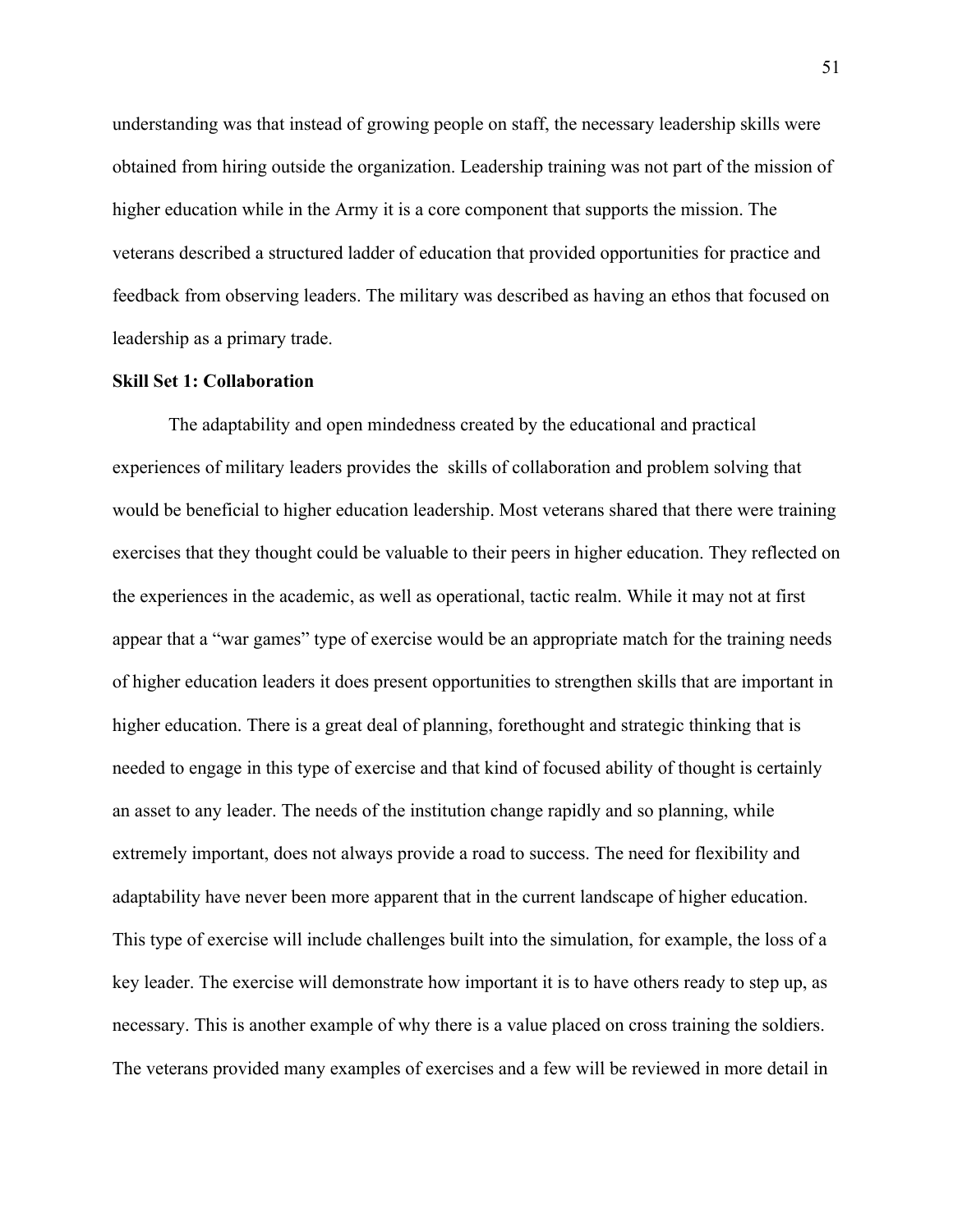chapter five in an examination of the potential effectiveness of incorporating a version of the Army's practices into higher education.

There was a repeated message in the interviews of the need to work with other areas in order to support the mission or the team. In reference to collaboration as it compared to higher education, the overall theme was that if higher education leaders practiced more of a collaborative approach, there would be less silos that are often referred to in the literature. Very often there are dividing lines across an institution and in some cases when they are crossed it makes those who are content behind that line uncomfortable. Collaboration is an important skill of a successful leader (Bolman & Deal, 1997). Leaders must build trust with those stakeholders who are responsible for the funding of the institution. This can include federal, state, county organizations, and students as well. The need to collaborate with this group cannot be overlooked and relationships must be cultivated with administrators and this group.

- "I use the skills learned in the Army for management of materials and people across disciplines to help my students by working across departments to get my students access to the services that are available to them so they will be successful." – George
- "We were taught and experienced the importance of collaboration." Larry
- "I was provided purpose, direction and motivation while trained on how to manage resources such as time, people and money." – Manny
- "The military is a crucible that brings people down to their sort of core essence by dint of effort that they have to expend in order to achieve the mission and obviously is also a skill you are trying to acquire because your survival could depend on it. The collaboration of working across disciplines with integrity is important in both education and the United States Army." – Greg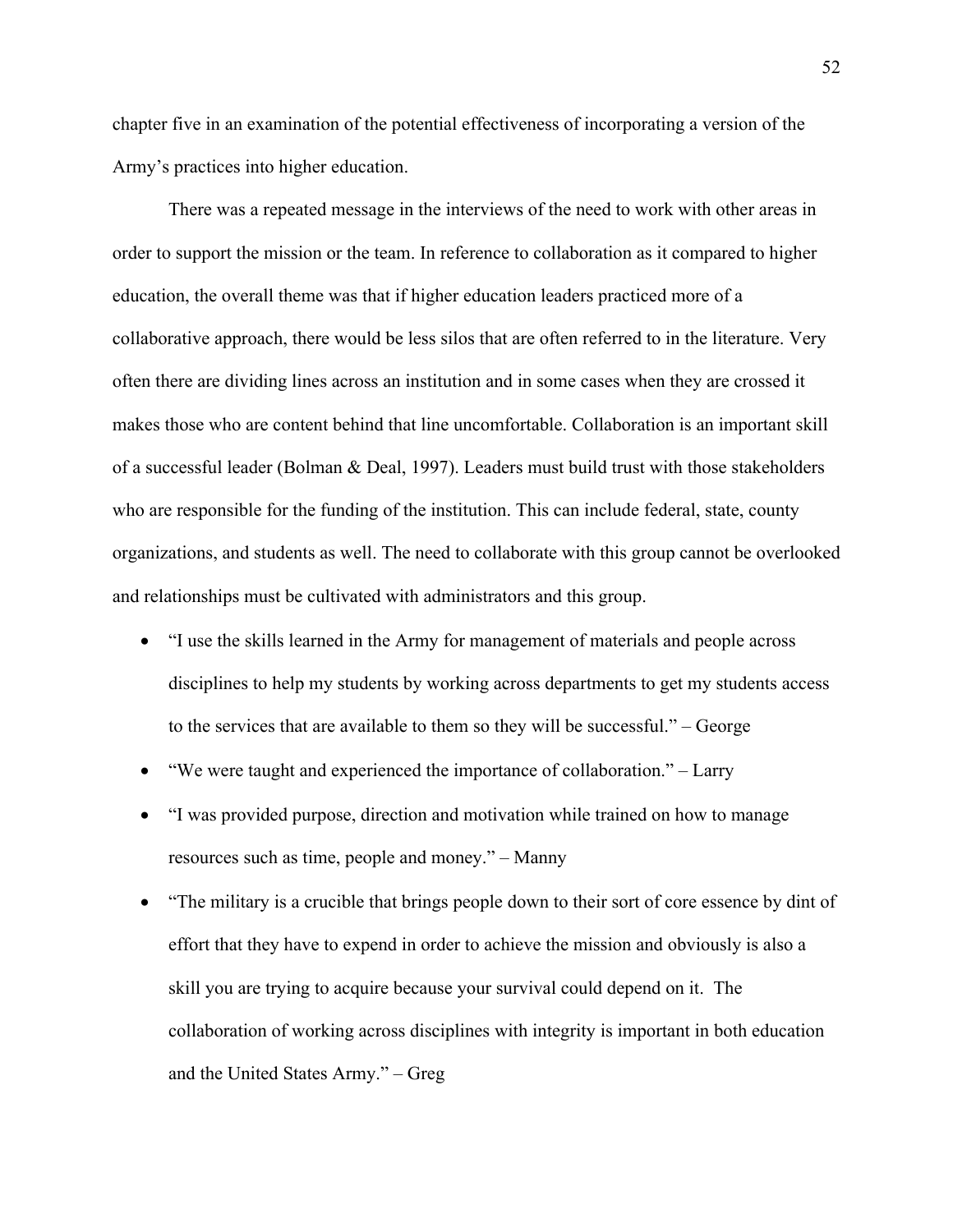• "My experiences in the United States Army gave me the ability to work with variable bosses and that is reflective in my ability to work with the various stakeholders of my current institution." – Harry

#### **Skill Set 2: Cross Training**

The value of cross training and learning the importance of process improvement was important to the veterans. There were many examples shared that pointed to success achieved because of the Unites States Army's practice of cross training. Cross training has long been practiced in the business world. It has been a subject of studies for many years that show the benefit for teams and the gains in efficiencies that can be obtained to address changing needs of an organization and its stakeholders (Volpe, Cannon-Bowers & Salas, 1996; Buke, Araz, & Fowler, 2016).

- " You learned very quickly that everybody needs to know everybody's job, such as quad and platoon leaders, should I need to do those tasks." – Larry
- "A leader in higher education needs a very broad scope of understanding, yet many are able to stay on one path, whereas in the Army they force you to broaden, for me I was an intelligence officer, I've done things that have to do with logistics, finance, maneuver of people, human resources, you name it. It was forced upon me with mentorship and that is how growth starts and that does not exist in higher education." – Tim
- "Cross training is very common in the military." Greg
- "The army prepares you for leadership at two levels up from where you are." Pete
- "Cross training and cross functional training helps to take you out of your comfort zones to apply what you have learned." – Ozzie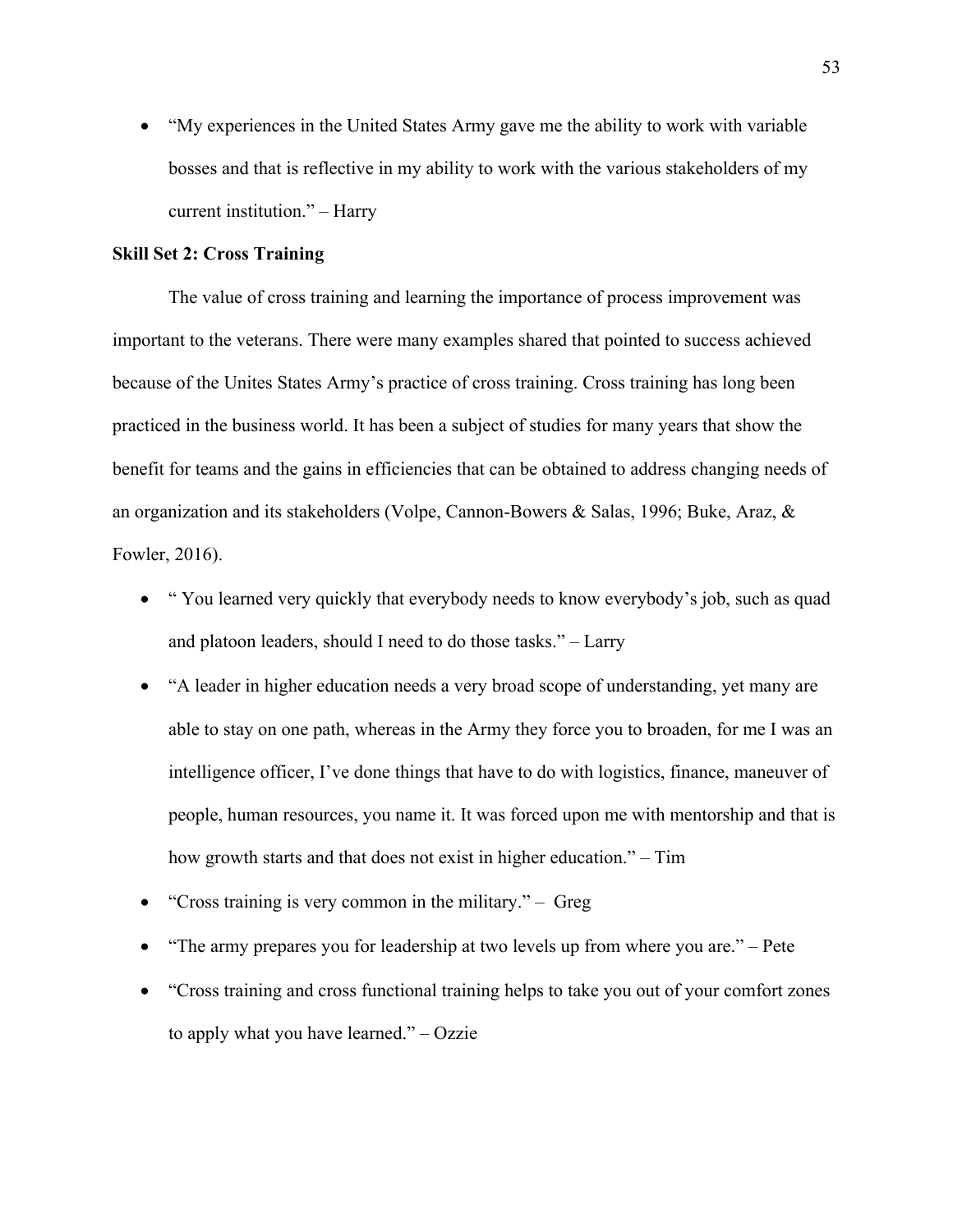- "I was also taught to master administrative functions so to take care of my soldiers, logistics taking care of families and always learning the job above you." – Harry
- "Higher education expects people to come with it. I am not sure that there is an actual intention to train you for the next level. The United States Army always trains for the next level. The military is very conscious of combat succession. You are always training the person who works for you to take your job because it is an occupational hazard that he or she may need to. You always plan that way. There is no formal intention to train in progression in higher education." – Greg
- "Military provides cross training opportunities and collaboration, there is not enough of that in higher education. In the military you learn the job of your buddies left and right of you. In the military, people can step in but in higher education that is not necessarily happening." – Larry

## **Skill Set 3: Decision Making**

Many felt that they missed the integrity displayed in combination with the decision making ability of their United States Army peers. They shared that their higher education peers displayed less strength in that skill than their peers in the United States Army. There were examples of how frustrating it was for ineffective working groups to spend so much time on a topic but not conclude so that a decision could be made. The current environment is extremely challenging for many institutions, both large and small and there are fiscal and social challenges that have come together to create the need for difficult decisions for institutions. As noted in chapter 2, the United States Army teaches its soldiers decision making skills and how to carry out the military decision making process (MDMP). It was noted as a key and valuable skill that they felt some of their peers in higher education could use some help in developing.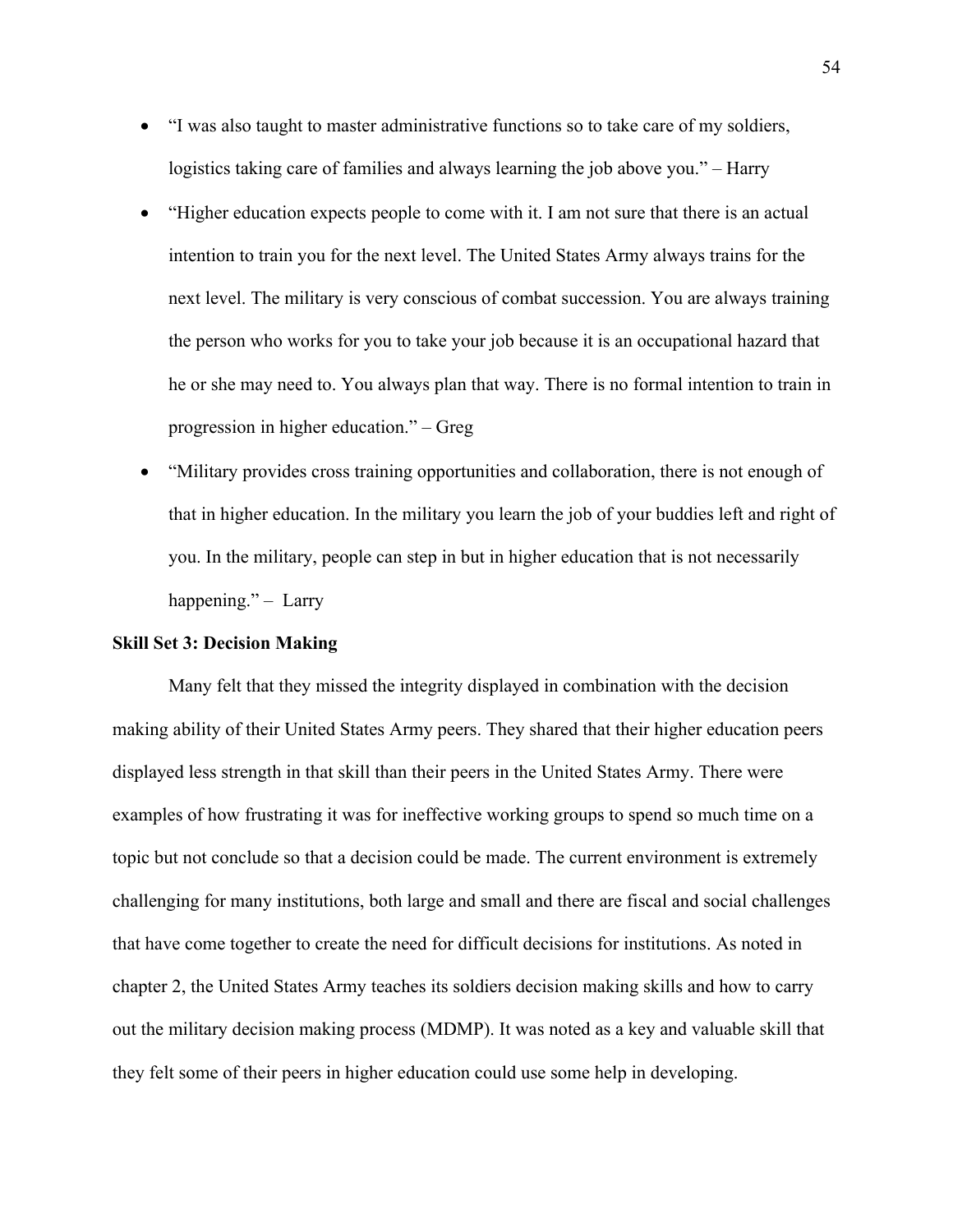- "Everything about me and my 30 plus years is influenced by the Army, I do everything through the military decision making process (MDMP). What is the issue? What are the constraints, restraints, desired outcome? What resources do I have to put a plan together? Then march forward." – Mike
- "The military makes a basic assumption that you don't know much about leadership and starts from zero. Each grade level provides education in a career that is designed to foremost develop your decision making ability with your leadership skills." – Bob
- "I gained the ability to problem solve and make a decision with the military decision making process (MDMP) which I learned how to apply." – Manny
- "Military decision making process (MDMP) is a staff function. It is very methodical, a group of five to twenty people will review the steps to make a decision, we train on how to use this decision making tool and as a result people around the table all know how they fit into the group and achieve a hopefully effective outcome, when a decision is made it can be put into practice. I think this would be a good skill to teach for academic working  $groups.''$  – Tim
- "We were shown the importance of having the ability to problem solve while being open minded, there is a course of action analysis we used: three courses of action, evaluation criteria and then after screening the criteria we made a decision. This gives you a better ability to find a root cause of a problem." – Ozzie
- "Advanced individual training is extensive training that empowers us to make split second decisions because we know what our job is, what our function is. Oftentimes in higher education, although we know what our positions are, we do not know the goals and mission of the institutions. Sometimes we do not really know what our job really is,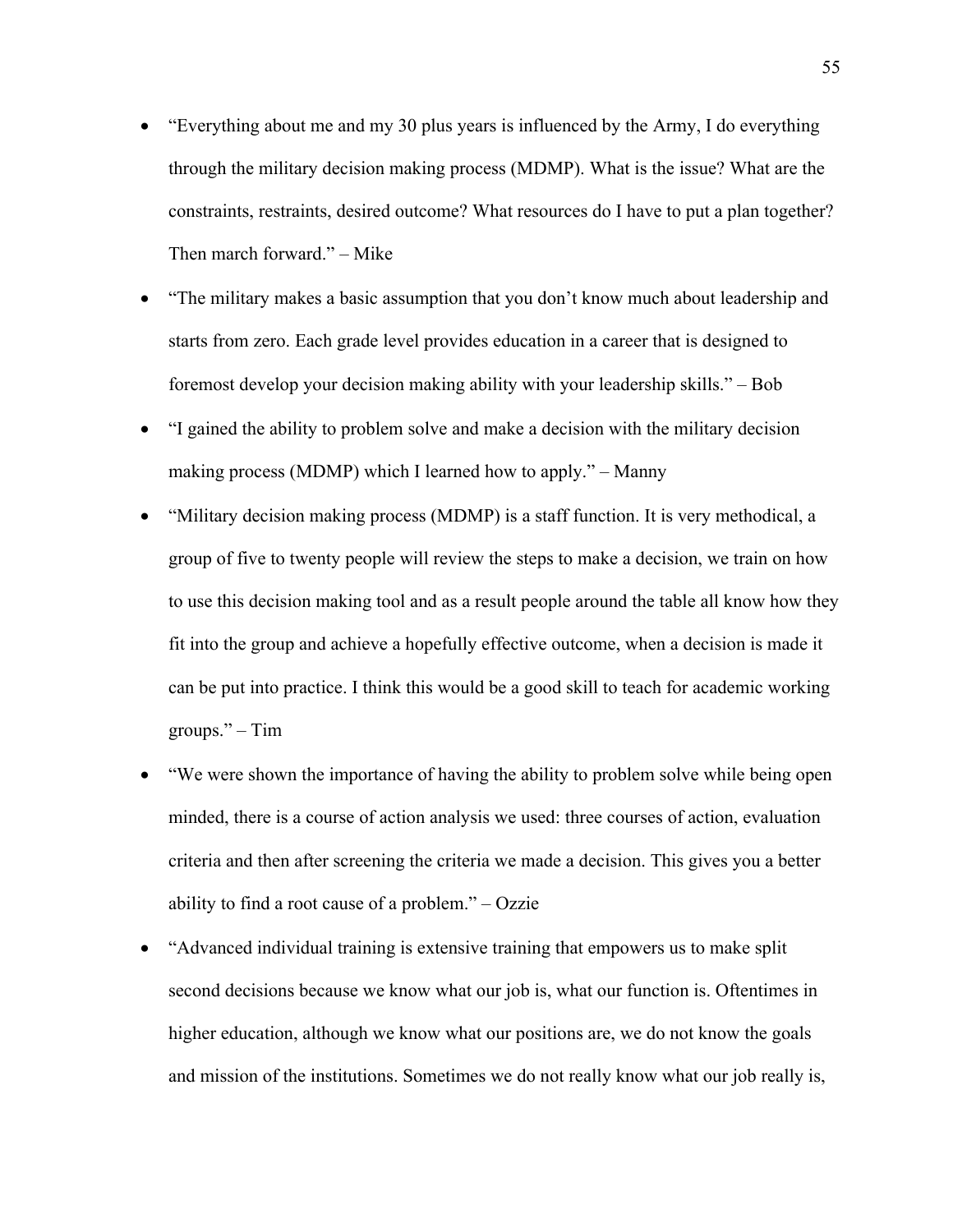we have a title, but we do not know what our jobs are because of a lack of training." – Steve

• "I wish my peers in higher education had the gumption to be braver when it comes to being a leader and make more courageous decisions, with less paralysis by over analysis"

– Larry

• "Decision making ability is very important. In the military when making a decision risk is analyzed very openly as a group, but then it is accepted, even with the potential risks whatever decision you propose everyone at the table comes to a consensus and accepts the risk and then moves forward. In higher education if risk is discussed the idea becomes fragile and it may not progress forward, there is an avoidance of risk." – Tug

### **Skill Set 4: Interpersonal Skills**

Interpersonal skills were often reflected as developed through their military experiences. One veteran referenced the idea that these are often referred to as soft skills in business but are also the very skills that are often thought of by employers as lacking in candidates or newly hired employees. These types of valuable skills are also referred to as a horizontal approach to identifying leadership competencies that cross disciplines and are credited as essential for outstanding leadership (Ruben, De Lisi & Gigliotti, 2017). Some interpersonal skills are demonstrated by a person's ability to work well with others and provide clear communication. There is also a connection between a person's interpersonal skills and their understanding of emotional intelligence.

• "The military is a leadership development laboratory; it shaped my ability to lead others while teaching me about myself in respect to dealing with people." – Bob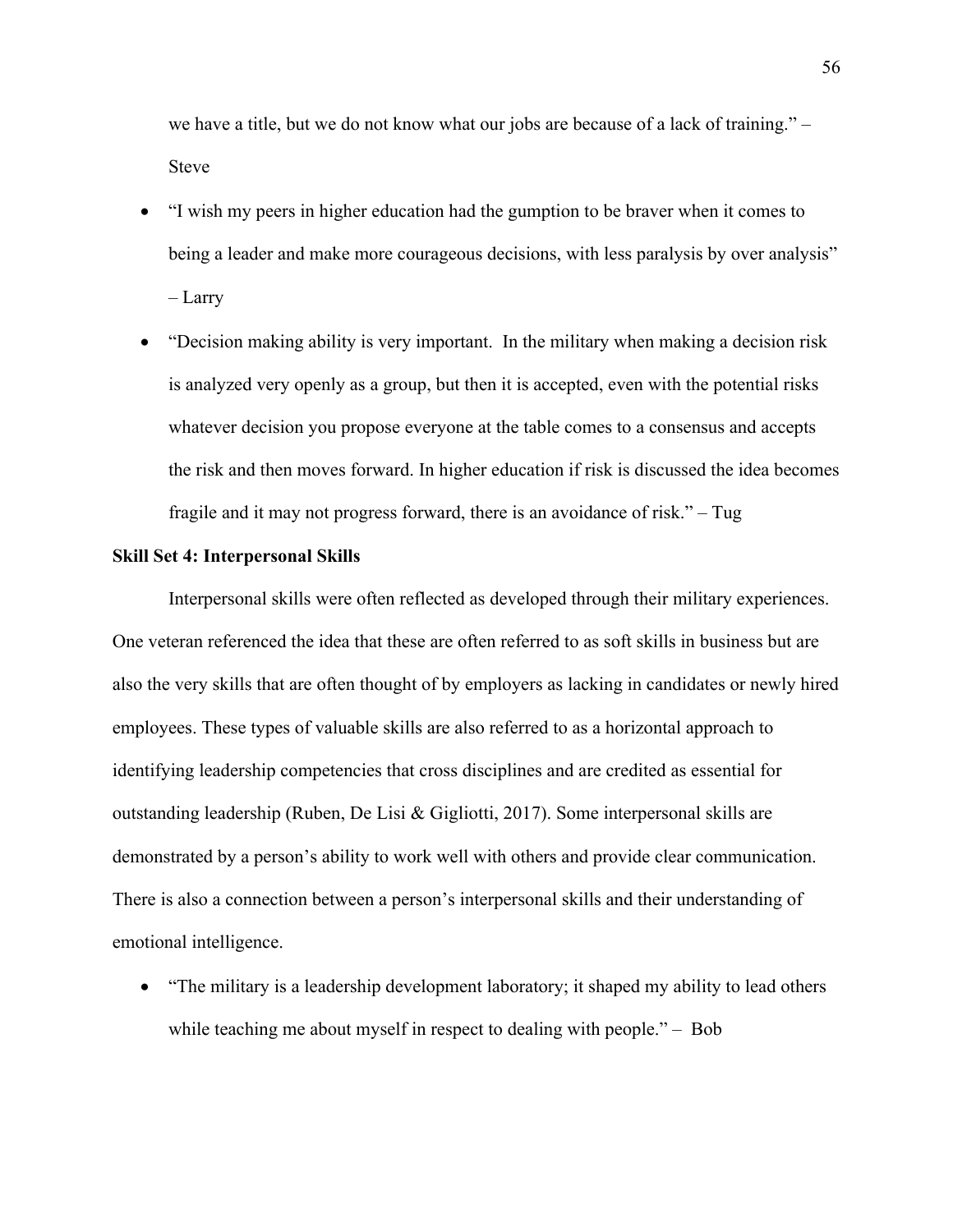- "The military shaped my leadership style but has also shaped me in a way that helps me understand those above me in leadership roles, it helps me to understand my supervisors when they are leading me; and it shapes me when I am leading others as I communicate with my staff." $-$  Larry
- "I was taught leadership skills and the ability to influence others for a common purpose." -Manny
- "I was exposed to a host of social issues, diversity and had to deal with it, taught to adapt and acknowledge different cultural experiences. It taught me that culture matters and can determine whether an organization is successful or not." – Tim
- "Interpersonal skills and collaboration, soft skills are made in the Army. You pick them up in an organization that you do not have a lot of say, for example, your roommate is not your choice. There are interpersonal relationships that you develop at the very basic levels as you go through your training." – Greg
- "I learned interpersonal skills and communication from my military service. You build empathy and the ability to create a shared understanding. You have a diverse audience in the military that you are required to work with, from the lowest enlisted soldier, who could be 17 and just out of high school and simultaneously working with somebody that is 45 and about to retire and trying to find shared understanding to help them all come together as a team." – Tug
- "How to speak well was something covered in basic officer training up through top levels who may be called to speak in front of television cameras" – Mike
- "In the military, I developed interpersonal skills and am able to communicate with diverse audiences because of it." – Manny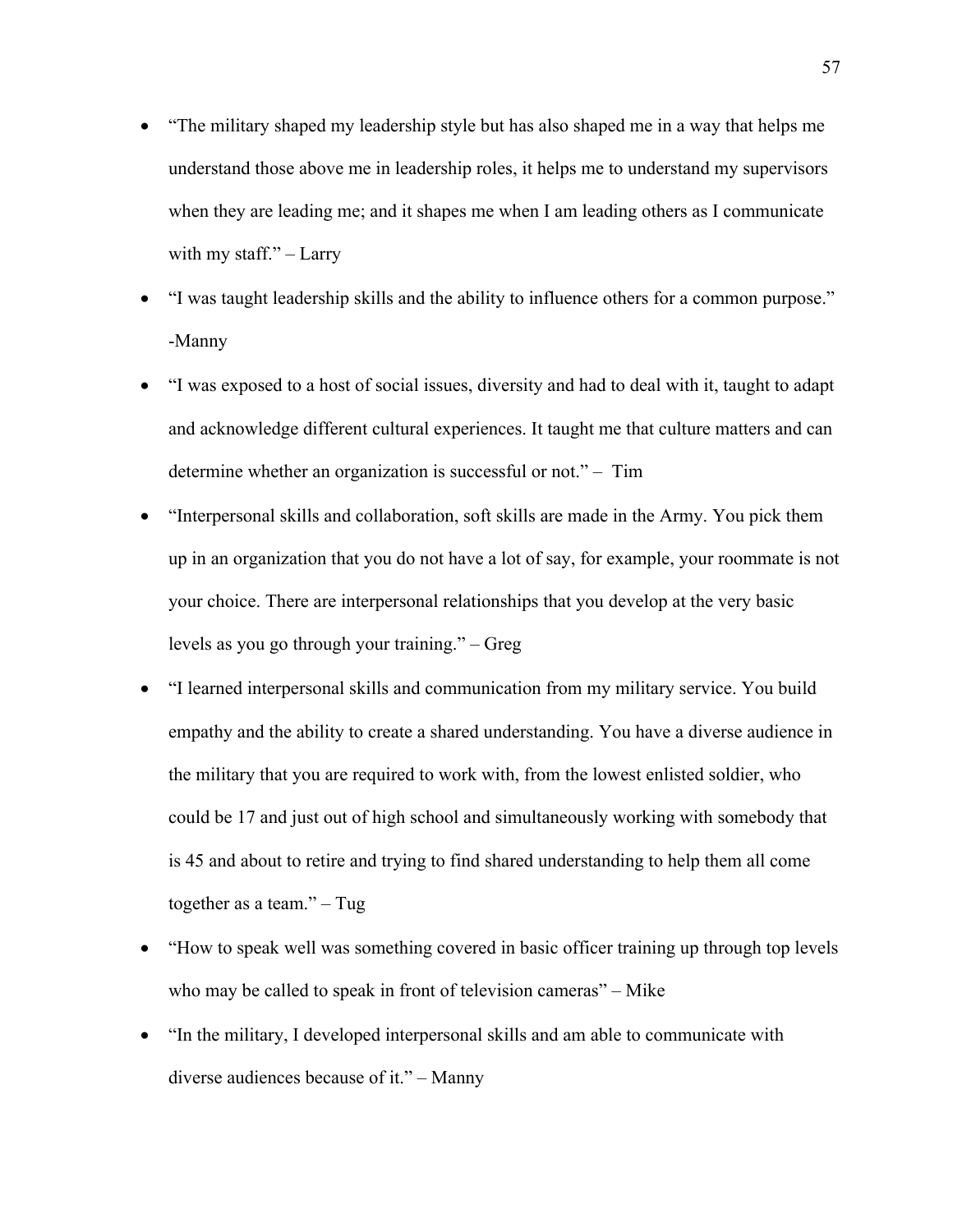### **Skill Set 5: Mentorship & Reflection**

Mentors can be assigned or sought out relationships. The ability to mentor someone is perceived to be a learned skill. Many of the participants described examples of having multiple mentorship experiences. The relationship built through mentorship both receives and gives direction and support. Mentors often share personal experiences that will make the recipient stronger or better at their assigned task. One veteran explained that there were hard expectations of mentorship responsibilities to your soldiers and on one occasion late in the day a senior officer asked to see the files of this soldier's subordinates to ensure that mentoring is indeed occurring.

The United States Army members participate in various levels of reflection. Soldiers complete job evaluations which provide a place for formal and informal reflection on duties completed. As discussed along with the decision making skills was a process known as an after action report. This process of reviewing exercises and performing a critique of how it went and what lessons could be learned is a valuable piece of cultural reflection.

- "It is a structured ladder of education to prepare you to be a leader at different levels. It was extremely valuable, along with education I learned by observing leaders. You are in a leadership position and striving to be in advanced leadership positions. Military has an ethos that focuses on leadership as a primary trade. They value what leadership brings and how much you need to have it in the environment that they expect you to operate in when you are called to do your primary mission to support the constitution of the United States. Superiors are constantly counseling and mentoring you along the way." – Harry
- "The military taught me out of high school how to be my own man and gave me the opportunity to witness what leadership looked like." – Steve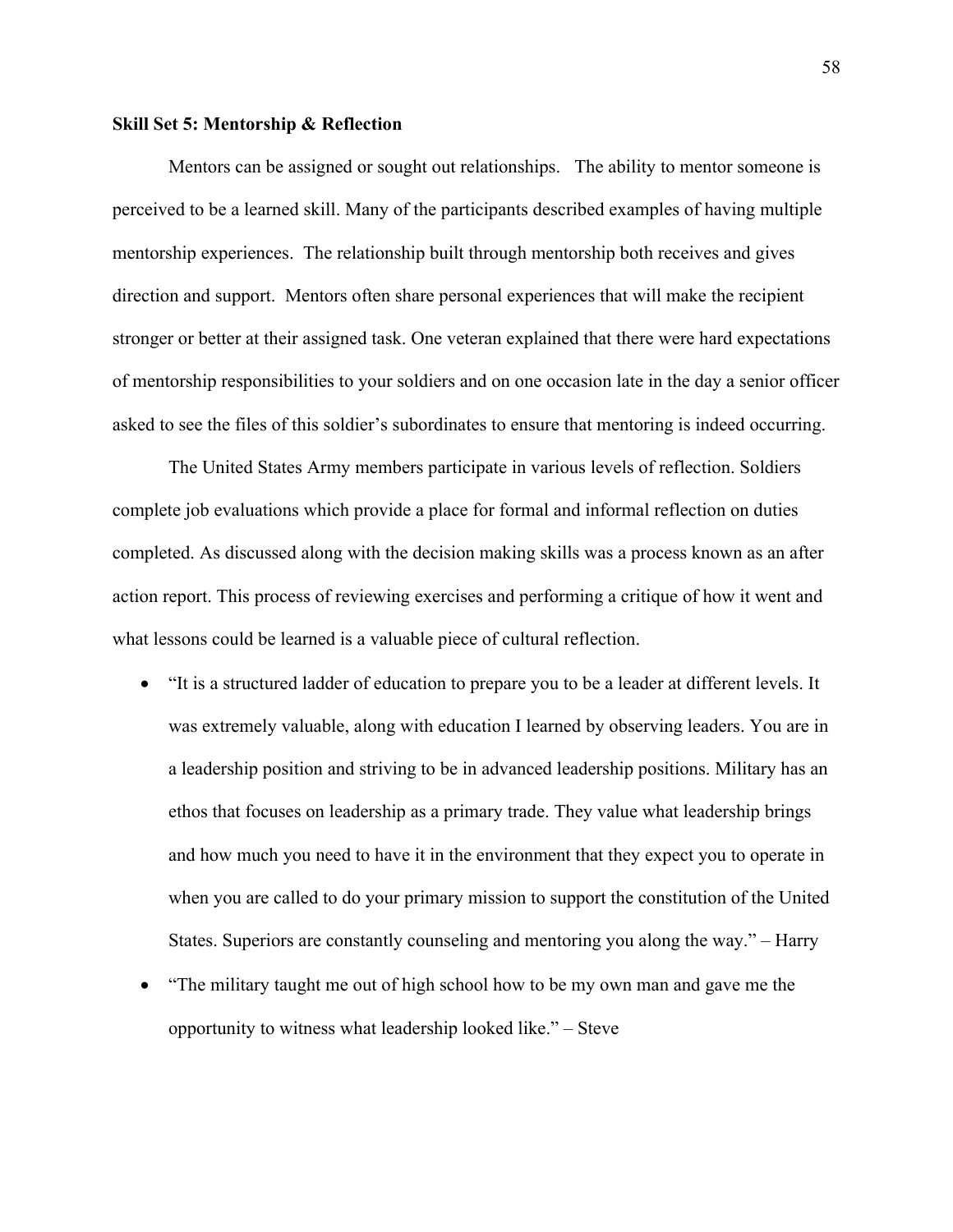- "In this systematic system of education, I had steppingstone opportunities and room to practice what was learned. There were many discovery learning opportunities and bosses with a breadth and depth of knowledge that supervised, taught, coached, and mentored me. The training included simulations at various United States Army training sites." – Garry
- "As you progress in your career you go back to school regularly and discuss your view and how it changes as you move up the ranks. Professional development and reflections are regularly experienced. Circle back and revisit in a focused fashion is beneficial, instantaneous feedback is beneficial to all the participants in any given exercise. It is the Army's practice to create an after action report (AAR). This provides closure when it is still clear what the impact was and where the shortcomings were or where the real gain and efficiency was so that it's not lost." – Greg
- "Force function is being put in positions to lead and force you to have that internal reflection as to what type of attributes you need to improve and what you are strong in." – Tim
- "After making a decision, we would perform the exercise of an after action report (AAR) to talk about how we did and make adjustments from the immediate feedback. I will also say that I miss having trust in others and having leadership that promotes accountability while leading with empathy. Military leaders would have the willingness to say, let us find a better way to do this so we can have some process improvements." – Larry

# **Skill Set 6: Strategic Thinking**

The ability to think strategically and with multiple stakeholders in mind was discussed as a necessary skill in any level of higher education. Those veterans in the sample who attended the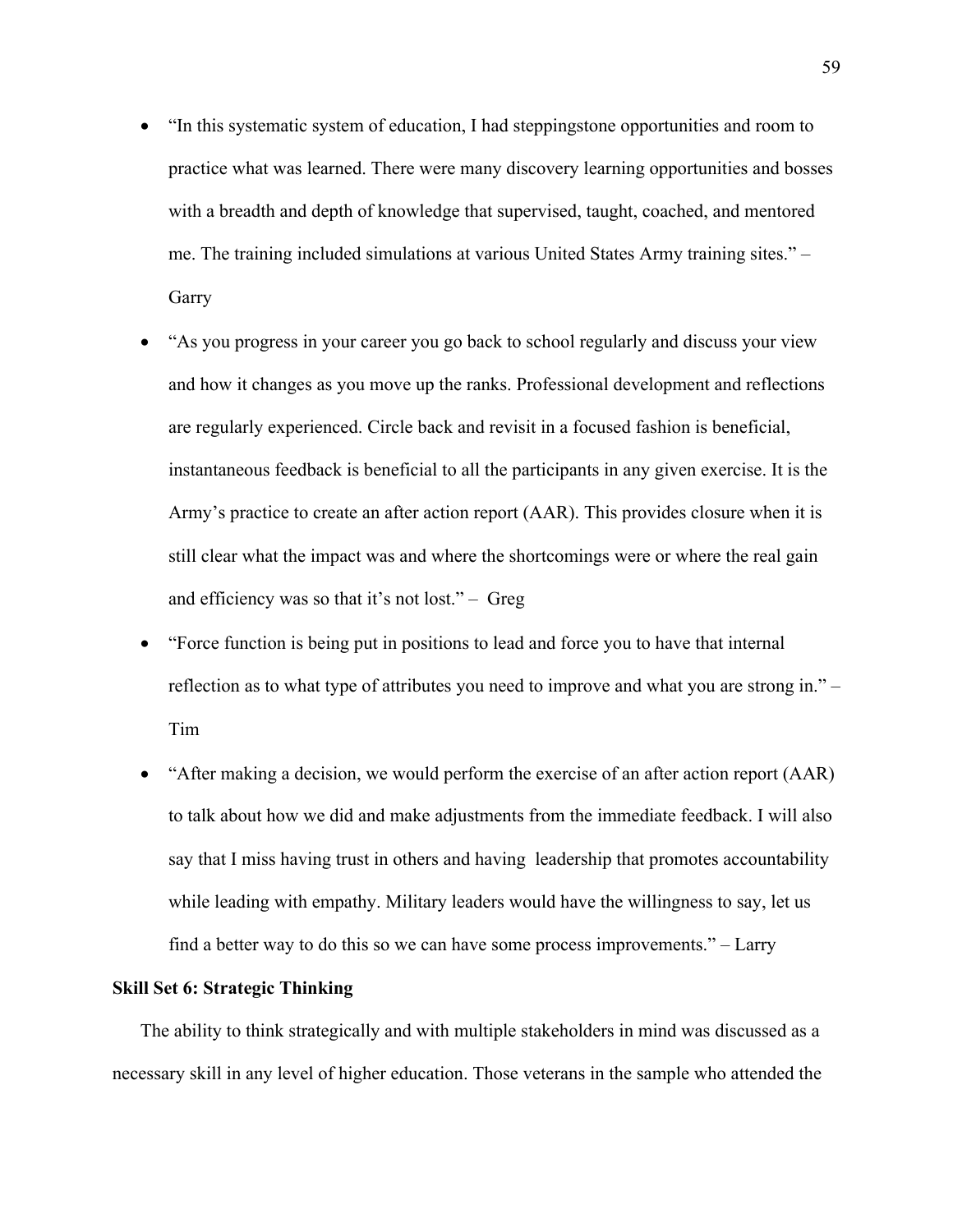Army War College shared how valuable it was to be able to further develop their approach to strategic thinking and apply it to their responsibilities in higher education. The senior Army leadership works with people outside the organization such as joint forces, other nations, political leaders just as the senior leadership of an institution of higher education has responsibilities to the students, faculty, staff, as well as the local politicians, state leadership and in many cases donors. The need for strategic thinking grows stronger as a person continues through their career as new and more complicated issues arise and the leader continues to have more responsibilities as the rank or title grows.

- "Simulations that taught us how to deal with stress and that communication is imperfect were valuable. First reports are going to be 50% correct. It taught you not to solve problems on the outliers, or the loudest voice. You learned not to go in with the perfect plan, we have a saying 'you can have the perfect plan, but the enemy has a vote'. The military taught you to be flexible and to get a plan good enough to begin iterations of the plan with the team. It taught you to plan for the things you can control." – Harry
- "It taught me professionalism and how to set high expectations for myself. I learned how to communicate and influence others. It introduced me to self-awareness and strategic thinking." – Steve
- "There is future of war funding research that is done to build what the battlefield of 2050 might look like, with study of human resiliency, technology, optimizing information systems, the Army looks to what it needs to do to be ready for that 2050 environment, this would benefit higher education to do a similar review." – George
- "Higher education needs to do what we call in the Army, force development. Predict the force it will need in 40 years. What do we need internationally and nationally? Determine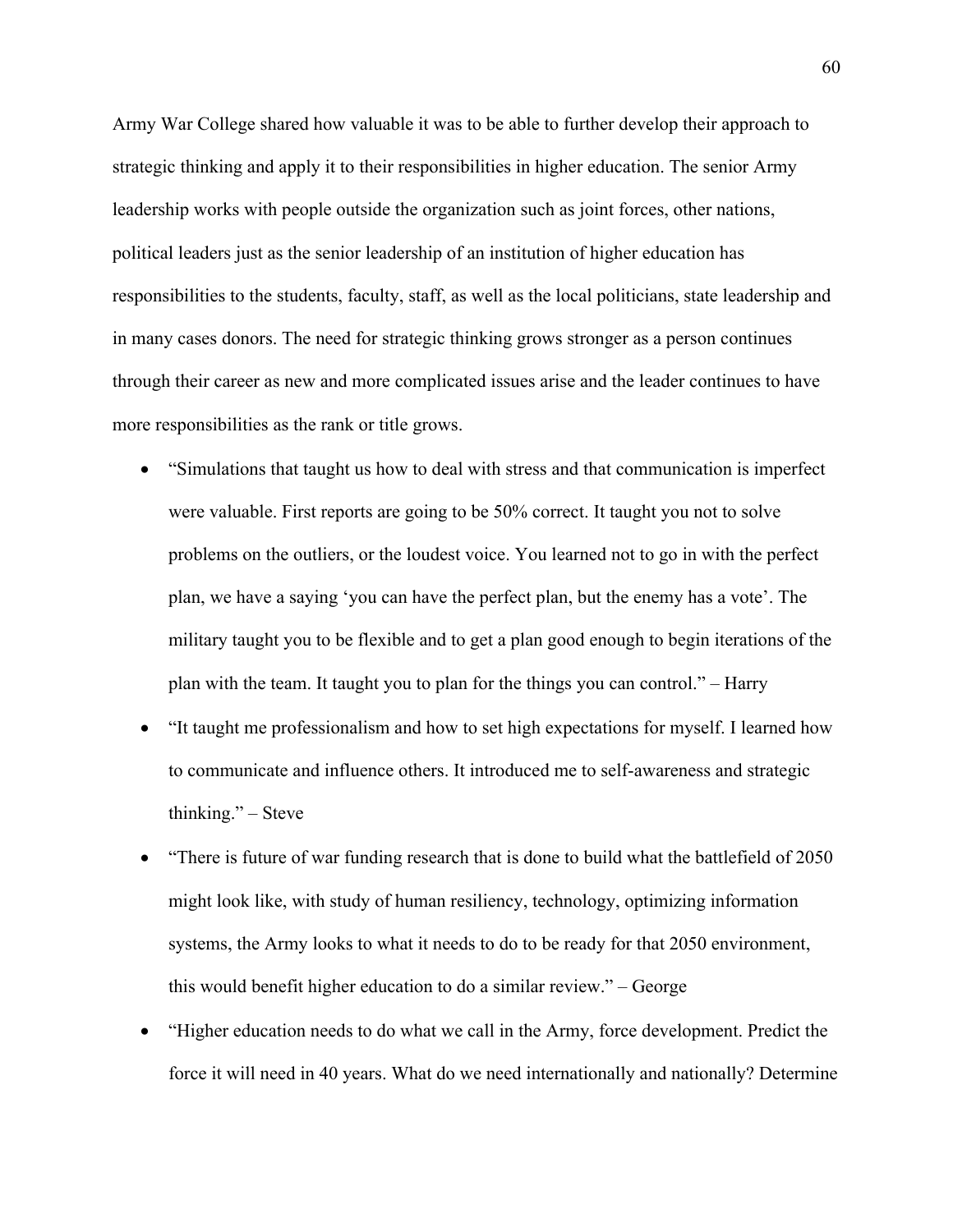what are the college graduates we need and make some early calls to start shifting our academic excellence towards the needs of the nation or the world." – Bob

- "Military people are more likely to understand that: you don't know what you don't know. They think about an idea, thinking is promoted and there is more of an ability to forecast informed by the past." – Garry
- "We are taught to understand that a plan is only good up to the point of departure, then you do what must be done. Our strategic thinking was supported by the creation of mission essential task lists (METL) and creating simulations that we called training exercises without the troops (TEWT)." – Mike

## **Skill Set 7: Team Building**

A basic library search will provide thousands of literature pieces that relate to team building and the importance that is placed on it. The United States Army is an organization based upon team building. The underpinning of the Army is its units which are named by the number of soldiers serving in the unit. Some examples include a company of soldiers can be 100-250 soldiers, a battalion is made of 400-1,000 soldiers and a brigade has 1,500 – 3,500 soldiers. In an organization that rarely provides for individuals over team, it is extremely important that all its members understand the importance of team building. It was shared how very important it is that a soldier's performance review reflects he or she to be a good team member because, without that skill, future promotion is unlikely.

• "Team building is an apprentice skill learned very early in the Army as it is built into military culture, no matter how good you are there is little room for individuals in the Army, even as a leader you have to rely on the expertise of others and so my version of leadership style tends to be persuasion." – Dallas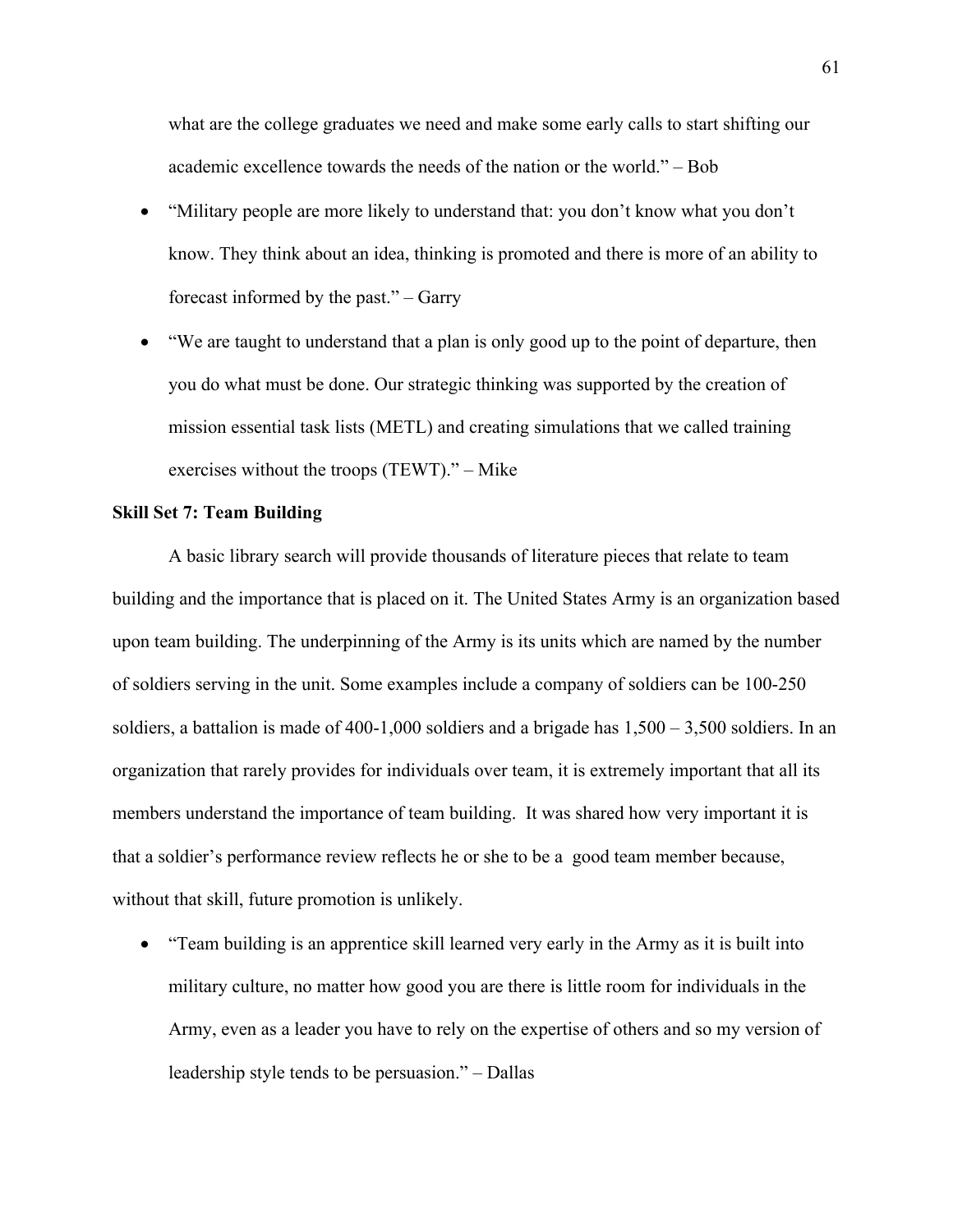- "It made me look for strengths and weaknesses in others and then look for ways to strengthen people." – Garry
- "I was also made aware very quickly of the idea that the whole person was important. If you are going to be an effective member of the team than your intellectual growth was just as important as your physical wellbeing. I was taught to be conscious of what people brought to work with them (family, personal concerns)." – Tim
- "It taught me that a good leader certainly does empathize with the needs of his or her people to appreciate where we are going, a simple mission statement is not enough." – Greg
- "Team building exercises included staff rides and hands on approach exercises at the National Training Center." – Bob
- "Obstacle course, also known as field leader reaction course, you are thrown into situations where you can't complete all the things on your own. You need the help of your peers to be able to overcome. This helps demonstrate teamwork and show how effective it can be. This could help breakdown the silos in higher education. Creating points of contact across disciplines is common in the Army and would also help break down some of the silos in higher education." – Larry

### **Conclusion**

 All participants agreed that their military experience influenced their leadership style and that the military trained them to be leaders. All also described skillsets learned in the military that were valuable in their leadership roles in higher education. Fourteen of the fifteen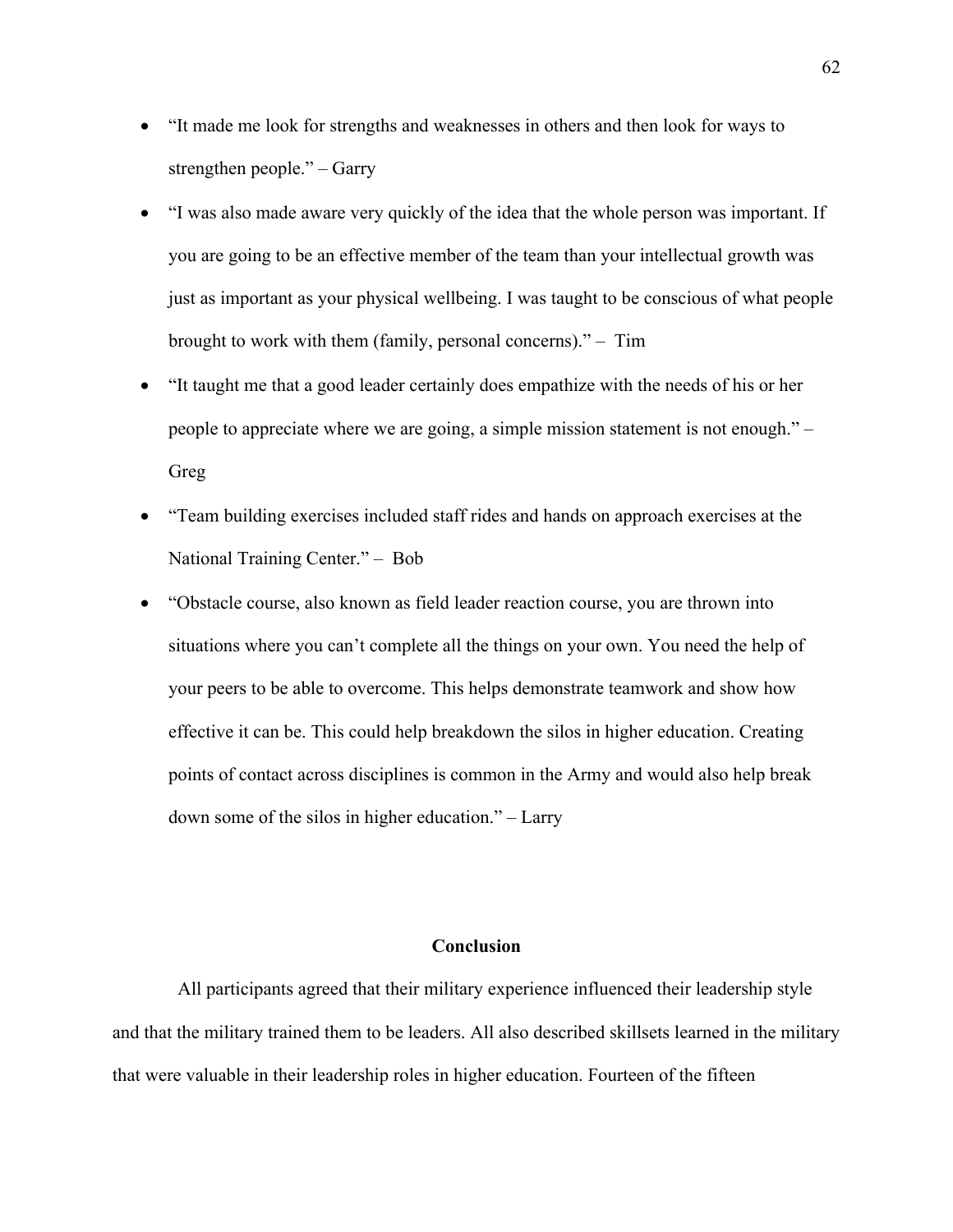participants felt that the military was influential in their growth as a leader and that the training exercises they experience in the military would be beneficial to leaders in higher education. The results of the qualitative interviews with 15 participants have been analyzed and presented here. As the transcripts were studied there were seven key leadership skills that many of the participants directly referred to during their interviews that will stand as this study's key thematic findings. These seven leadership skills identified were: collaboration, cross training, decision making, interpersonal skills, mentorship & reflection, strategic thinking, and team building. Chapter 5 will present how the data can be used to answer the research questions that guided the study and how the data can be used to address the purpose of the study. It will also address implications of the study and recommendations for further study.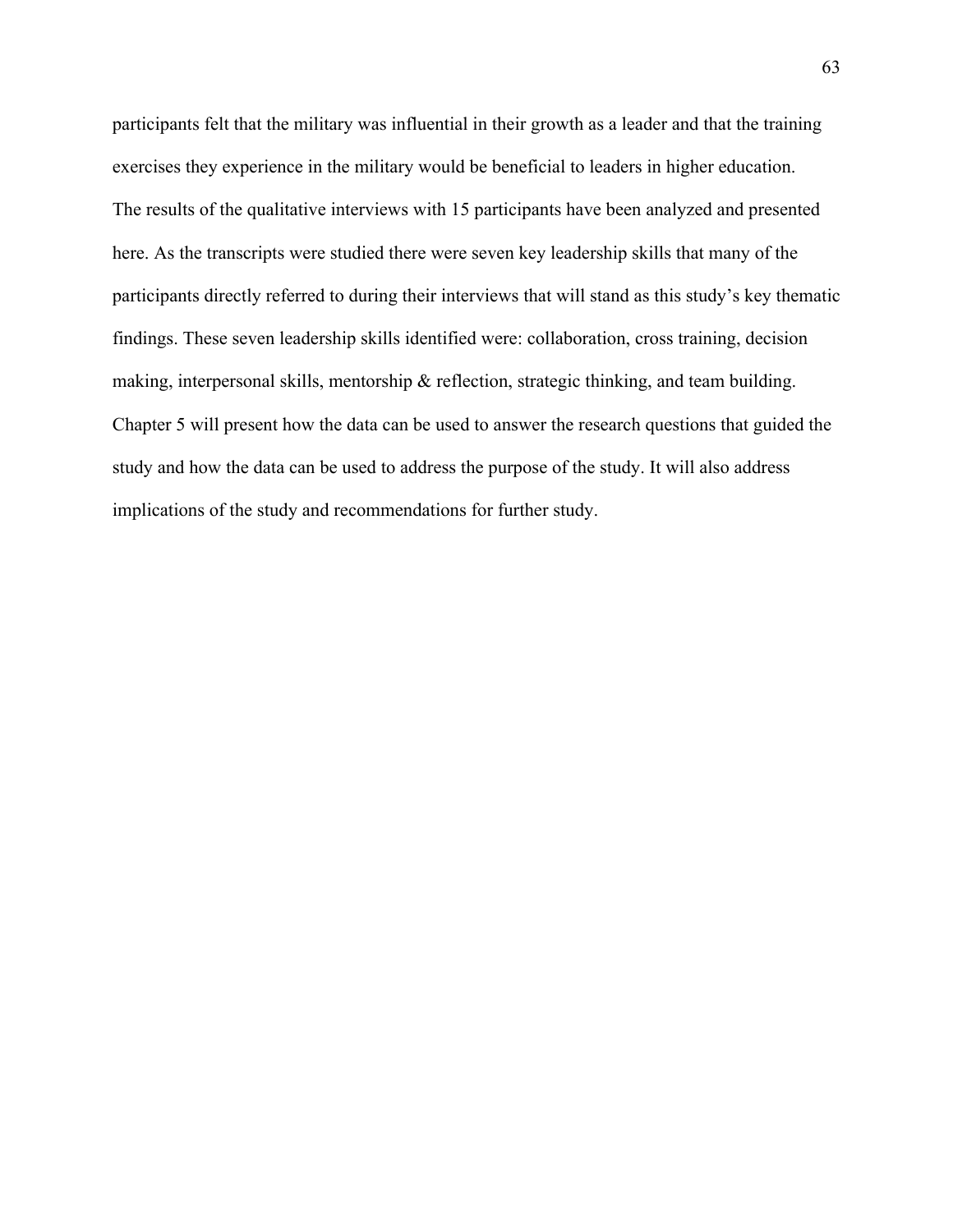#### CHAPTER 5

#### CONCLUSION AND RECOMMENDATIONS

The role of a leader in higher education is multi-dimensional and those in positions of authority need to have the best skill sets to provide quality results for the ultimate customer—the students. In today's environment leaders need broad competencies to run the institution, as well as make advancements for their stakeholders (Ruben et al., 2018). Colleges and universities are at the precipice of great change and need better prepared academic leaders to address those changes (Gigliotti, 2016). Well-rounded skillful leaders have the best chance to make effective change (Ruben et al., 2017). There is currently both a lack of formal leadership training and local support to create or sustain transformational leaders in the higher education community (Ruben et al., 2018).

The purpose of this study is to understand what leadership training and skills made a sample of United States Army military leaders successful in their various leadership roles and the potential for those leadership skills and qualities to be transferable to leadership positions in higher education institutions. This chapter will provide analysis and interpretation of the findings from interviews held with 15 United States Army veterans that also had higher educational leadership roles.

#### **Interpretation of the Findings**

#### **Research Question 1**

• How do United States Army veterans in higher education leadership roles describe their leadership training?

The participants of the study all stated that the military trained them to be leaders and that this training influenced their leadership styles. Upon entry to the United States Army they were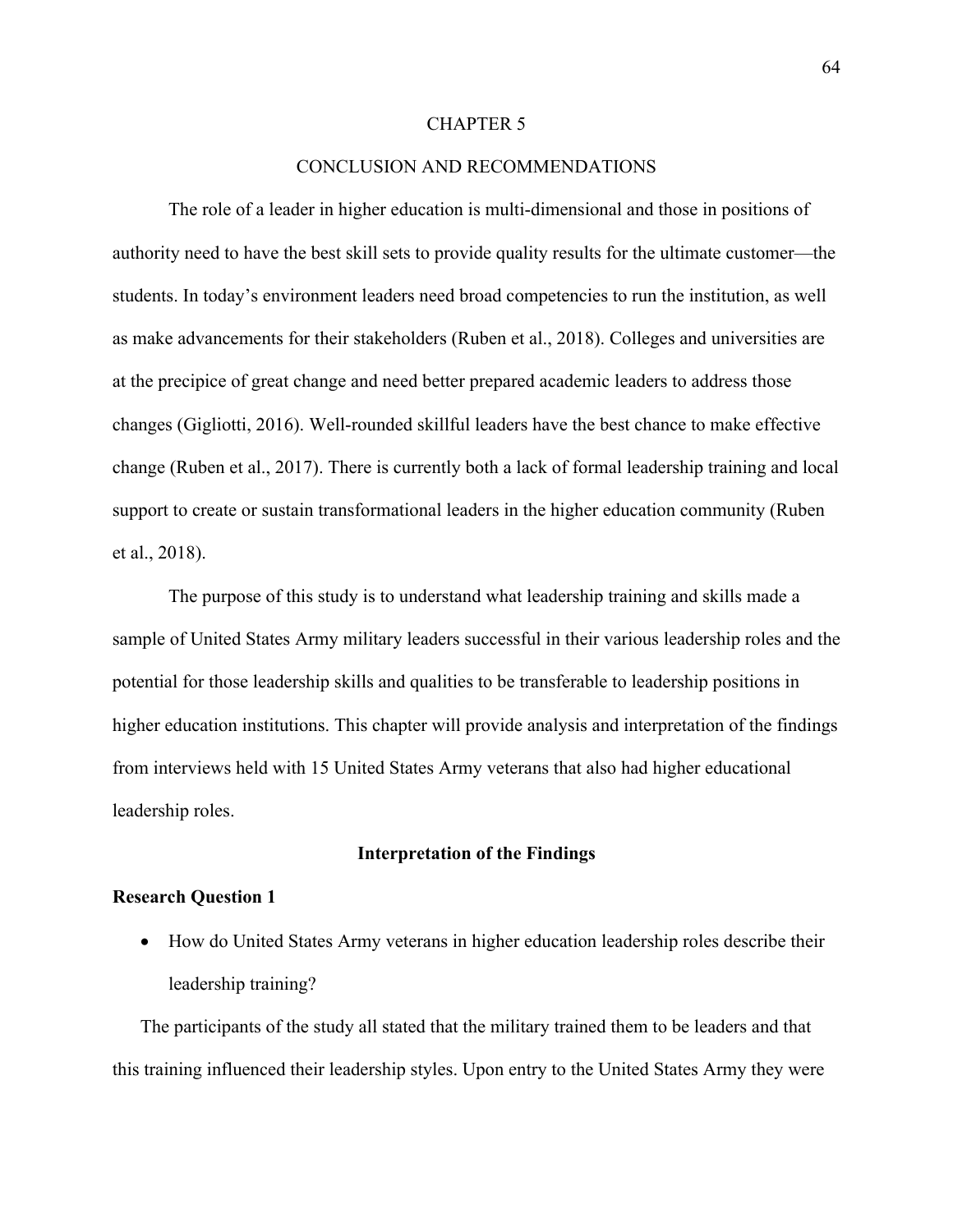groomed for leadership. Whether a person enters the service as a commissioned officer or as enlisted, the United States Army provided formal education on the subject. Some veterans spoke about the continued reinforcement of the theoretical concepts of leadership with the opportunities to practice their leadership skills at all levels of their careers. At an early stage in their careers they are tasked with leadership positions among their peers. This occurs during the undergraduate level through such assigned roles at West Point Military Academy and the Reserve Officers' Training Corps (ROTC) for those who attended non-military undergraduate programs.

The United States Army is a very structured environment and leadership training is a large part of its daily activities. The veterans explained that they are often at "the schoolhouse", as they called it. Both commissioned and noncommissioned officers receive formal training. The United States Army's officer professional military education (OPME) and the noncommissioned officer education system (NCOES) are engaged to provide continuous training and education during a soldier's career. Depending on their length of service, commissioned officers would have attended a basic officer leader course, captain career course, intermediate level education, command and staff college and senior service college (The United States Army, 2010). Depending on their length of service, noncommissioned officers attend an initial military training, structured self-development (SSD) level 1, warrior leader course (WLC), SSD level 2, advanced leader course (ALC), SSD level 3, senior leader course (SLC), SSD level 4, sergeant major academy (SGM) and SSD level 5 (The United States Army, 2015).

As defined by the Merriam-Webster dictionary (n.d.), collaboration is to work jointly with others or together especially in an intellectual endeavor; a second definition states, to cooperate with or willingly assist an enemy of one's country and especially an occupying force. The United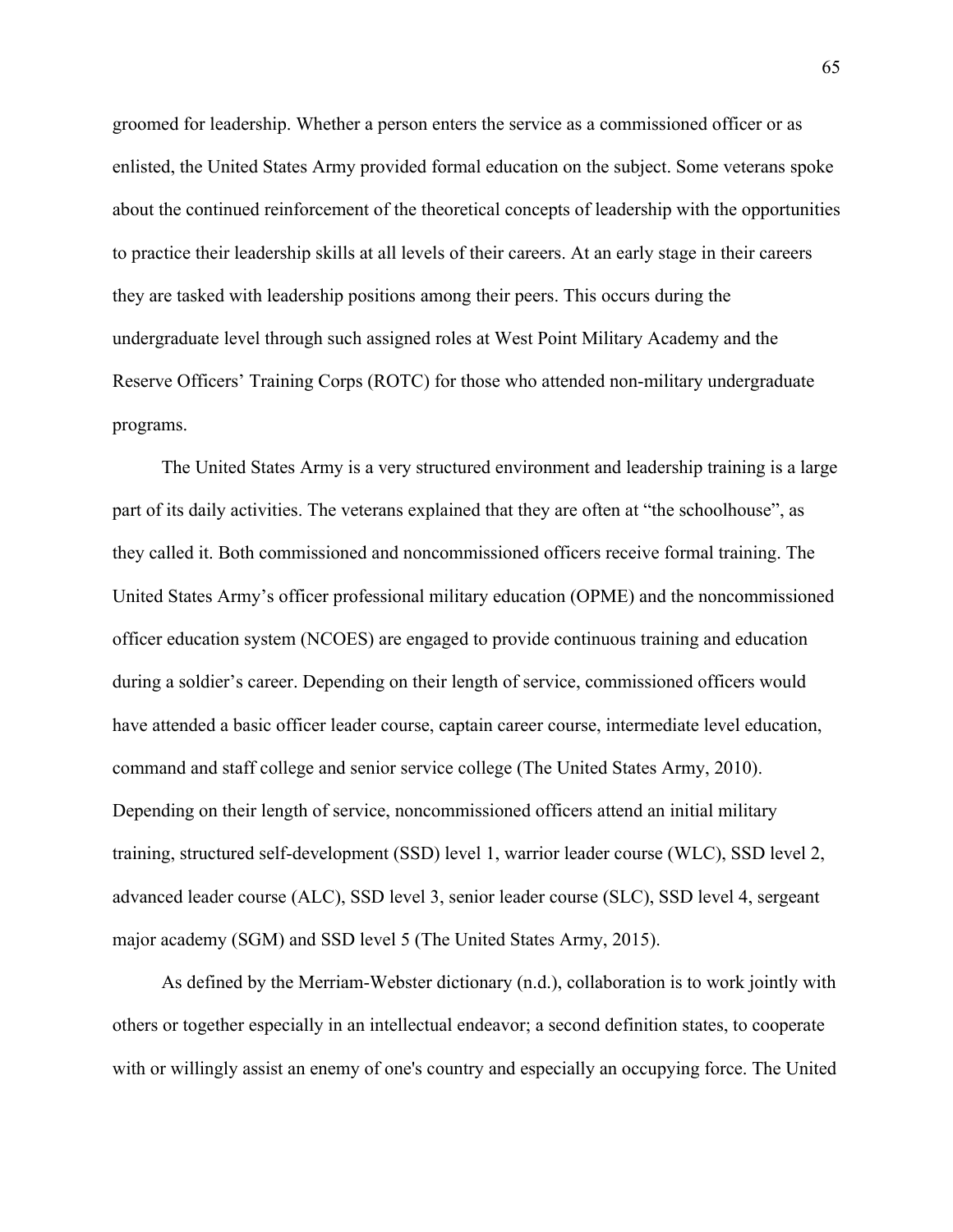States Army trains its members in the first definition and guards against the second. Collaboration skills is an outcome of United States Army leadership training. Many veterans shared how their roles in the military provided them the opportunity to learn how to collaborate with others and how valuable the skill has been to them over their careers. It was through the skill of collaboration that they were able to manage resources. These resources included: equipment, supplies, money and personnel. The United States Army taught them how to interact across disciplines and departments to support a mission. There were role-playing exercises sometimes enacted to work through scenarios of collaboration opportunities. The United States Army works with other United States forces during operations. These joint forces are key examples of how important good collaboration is. To be able to work with joint forces of their own country as well as allied forces was a required skillset of leadership. There were some veterans in the sample with extensive combat experience based careers. They spoke about the need to work with your team as well as the local leadership, local forces, and allied forces in place. Some spoke of the importance of cultural awareness and how the military experience provided that. Without a shared understanding of the mission the collaboration is not an easy task to master.

Cross training was also noted as a training method that the United States Army consistently employed. There is an understanding that in the field a soldier may be called to act in another's stead and must be prepared to do so. This is seen by many as an occupational hazard and must be planned for. There are very defined roles that are given to members in their positions and as one soldier noted, the military prepares you for two levels up. In his experience, that was a strength of the United States Army. He observed that some counterparts in other country's services this was not a common practice. It provided the United States soldier with the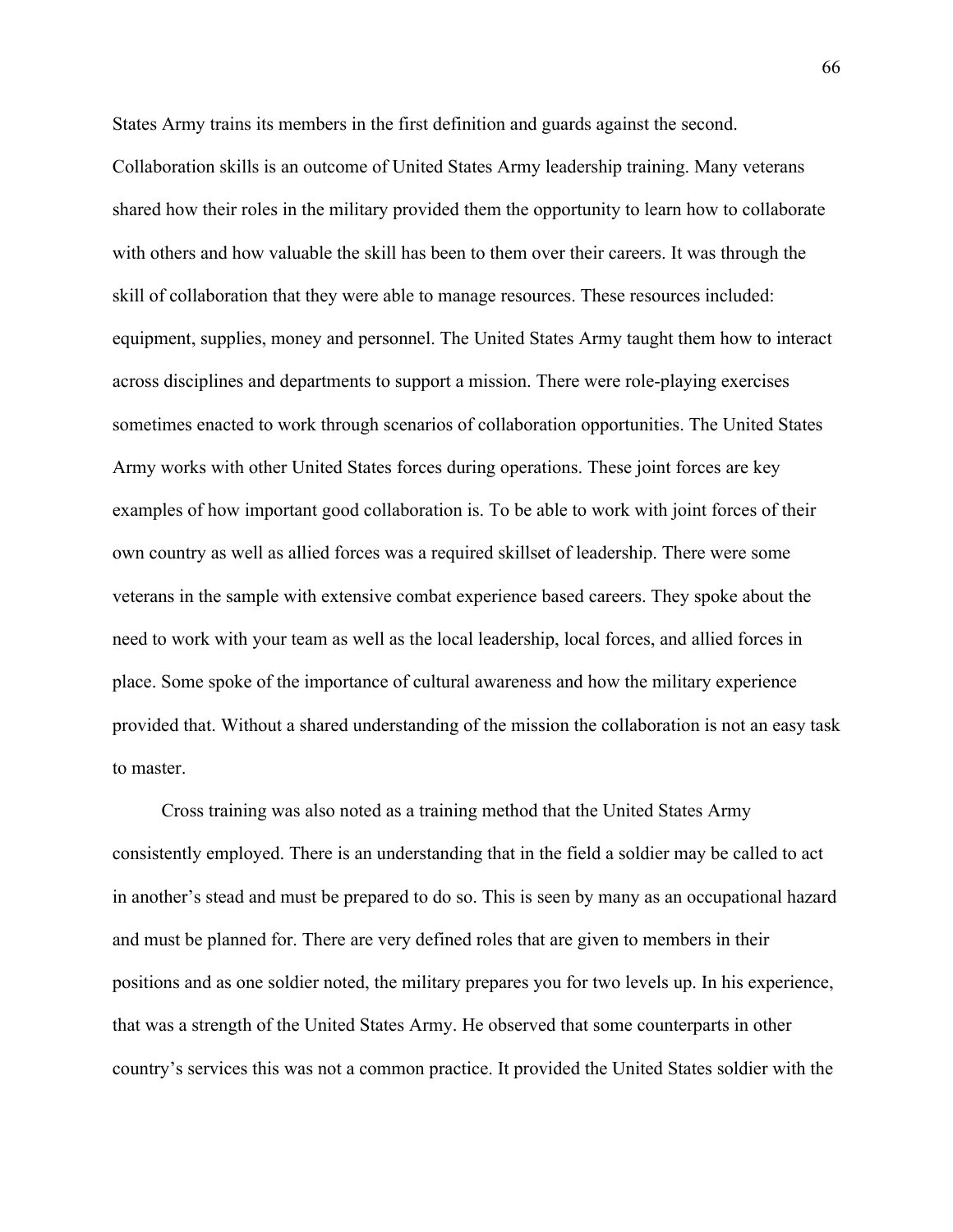confidence in his or her training to be able to perform when called upon. The term force function was described as putting people in positions to perform and described as another training method. This soldier noted that having a broad understanding of the organization that comes from cross training is beneficial to a leader.

Leaders are often called to make decisions. As defined by the Merriam-Webster dictionary (n.d.), decision making is the act or process of deciding something especially with a group of people. While many decisions are made daily by all types of people, the study of how to make a decision is less abundant. The United States Army teaches its soldiers at an early stage in their careers what is known as Military Decision Making Process (MDMP). Many of the veterans discussed how important this process is and how it is used routinely for all levels of decision making. The table below lists the main categories of each step. Within each step the key inputs, processes and key outputs are identified and studied.

Table 5-1 Military Decision Making Process (United States Army, 2019)

| Step 1 | Receipt of Mission                               |
|--------|--------------------------------------------------|
| Step 2 | <b>Mission Analysis</b>                          |
| Step 3 | Course of Action Development                     |
| Step 4 | Course of Action Analysis                        |
| Step 5 | Course of Action Comparison                      |
| Step 6 | Course of Action Approval                        |
| Step 7 | Orders Production, Dissemination, and Transition |

As the veterans described using the process, it was clear that this process provided guidance to the service members as to what the United States Army was expecting of them in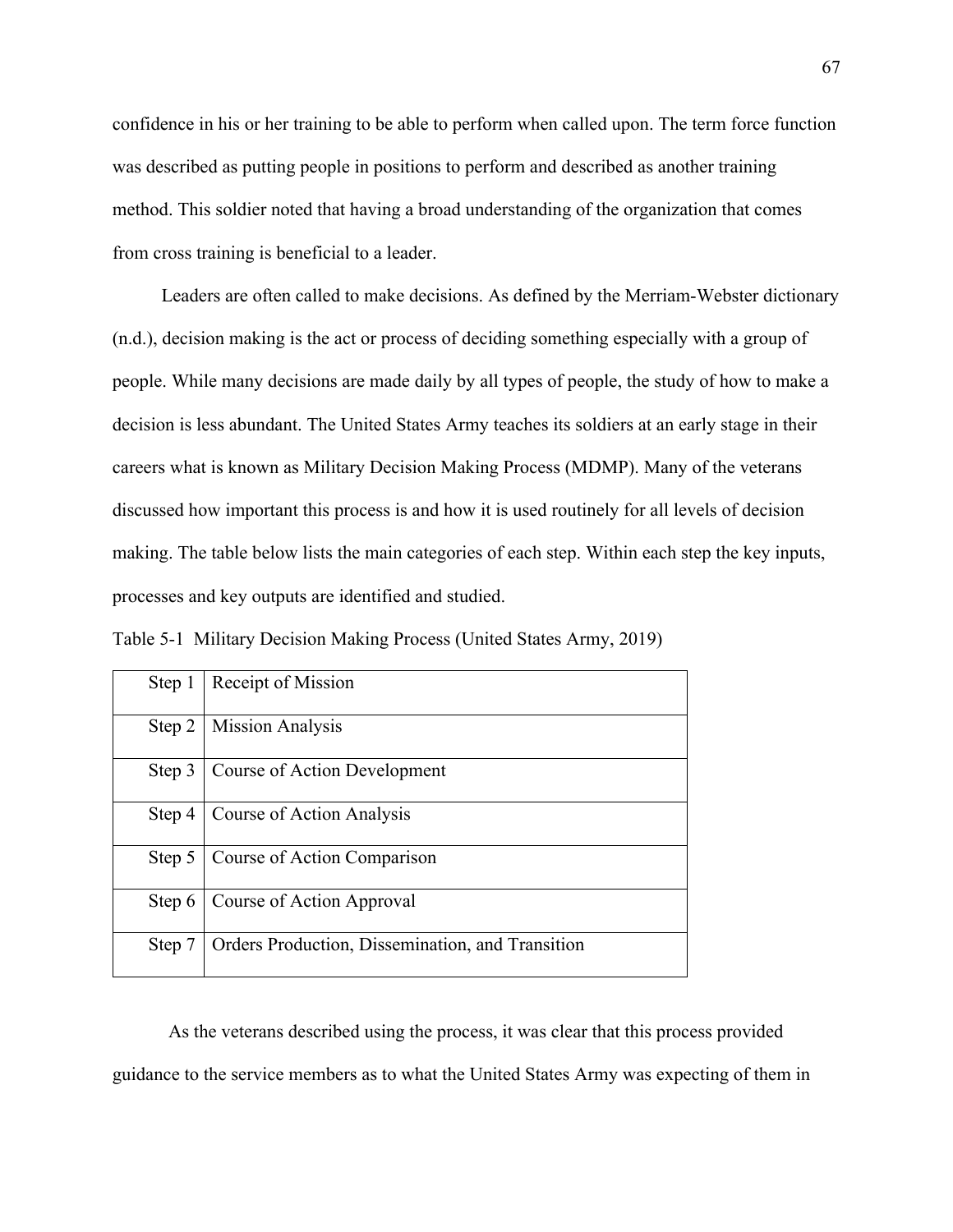this area. The team will also consider what is known as second order effects and the effect sequence of branches of the decision. The United States Army instructs leaders to include second order effects in the process. The effects of a decision can be positive or negative and should be thought about as the decision is under review.

The veterans described that service in the United States Army also provided them with well-developed interpersonal skills. It was noted that in this environment, an early lesson in these skills was developed through the communal living that a veteran had little say in during an early career. This participant reflected that soft skills are developed in the United States Army. It was also noted during the interviews that individuals have agency even in an organization that respects orders. There was an understanding that there was still a need to develop buy-in from the group and this is done through the ability to influence others. Interpersonal skills are valuable at every level of a soldier's career. Refining these skills gives an edge on achieving missions and building shared experiences. Members of the United States Army are of all different ages and backgrounds. These interpersonal skills learned and practiced throughout a soldier's career serves his or her units well. Leaders spoke of using empathy when working with their units and understanding their soldiers' strengths and weaknesses. Within this area there was also an understanding that United States Army training gave them about the importance of an open mind.

The United States Army has a clear focus on creating leaders and provides the mentorship and feedback that this work requires. Providing the course materials is the beginning of the training and putting it into practice is the second piece. Many veterans remembered being mentored by others and their responsibilities of mentoring others. This was a requirement of those in leadership positions and it was checked that it was being done. Many veterans also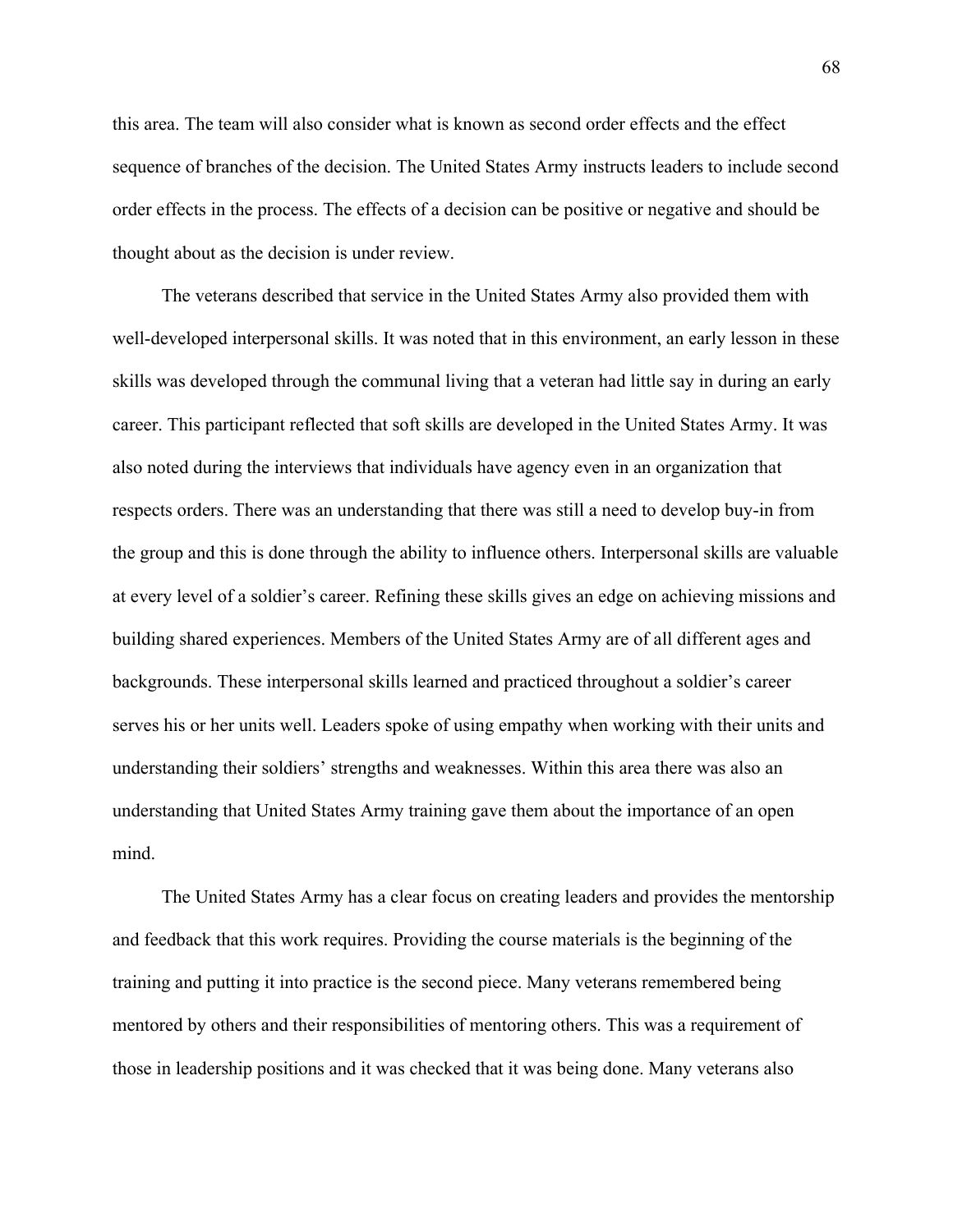spoke of the importance of self-reflection. They referred to this as an extension of professional development received as well as the institutional practice of After Action Reports (AAR). Many veterans shared the importance they felt this exercise of reflection provided to themselves and their units. The purpose of the AAR is to provide valuable feedback essential to correction of training deficiencies and the feedback must be direct, immediate, and standards-based (United States Army, 2016). The review is conducted at the end of a training exercise and it includes a facilitator, the event participants, and other observers. There are two types of AARs, formal and informal. This table shows the differences between the two types.

Table 5-1Comparison of Formal and Informal After Action Reviews (United States Army, 2016)

|                                             | Formal                                                                 | Informal                                                                   |
|---------------------------------------------|------------------------------------------------------------------------|----------------------------------------------------------------------------|
| Conductor                                   | Conducted by either internal or<br>external leaders and external OC/Ts | Conducted by the internal chain of<br>command and internal OC/Ts           |
| Duration                                    | Takes more time to prepare                                             | Takes less time to prepare                                                 |
| Aids                                        | Uses complex training aids                                             | Uses simple training aids                                                  |
| Schedule                                    | Scheduled-leaders identify events<br>and tasks beforehand              | Unscheduled - conducted as needed,<br>primarily based on leader assessment |
| Location                                    | Conducted where best supported                                         | Conducted at the training site.                                            |
| $OC/T -$<br>observer-<br>controller/trainer |                                                                        |                                                                            |

The agenda for the review is as follows:

- Review what was supposed to happen.
- Establish what happened.
- Determine what was right or wrong with what happened.
- Determine how to perform the task differently next time.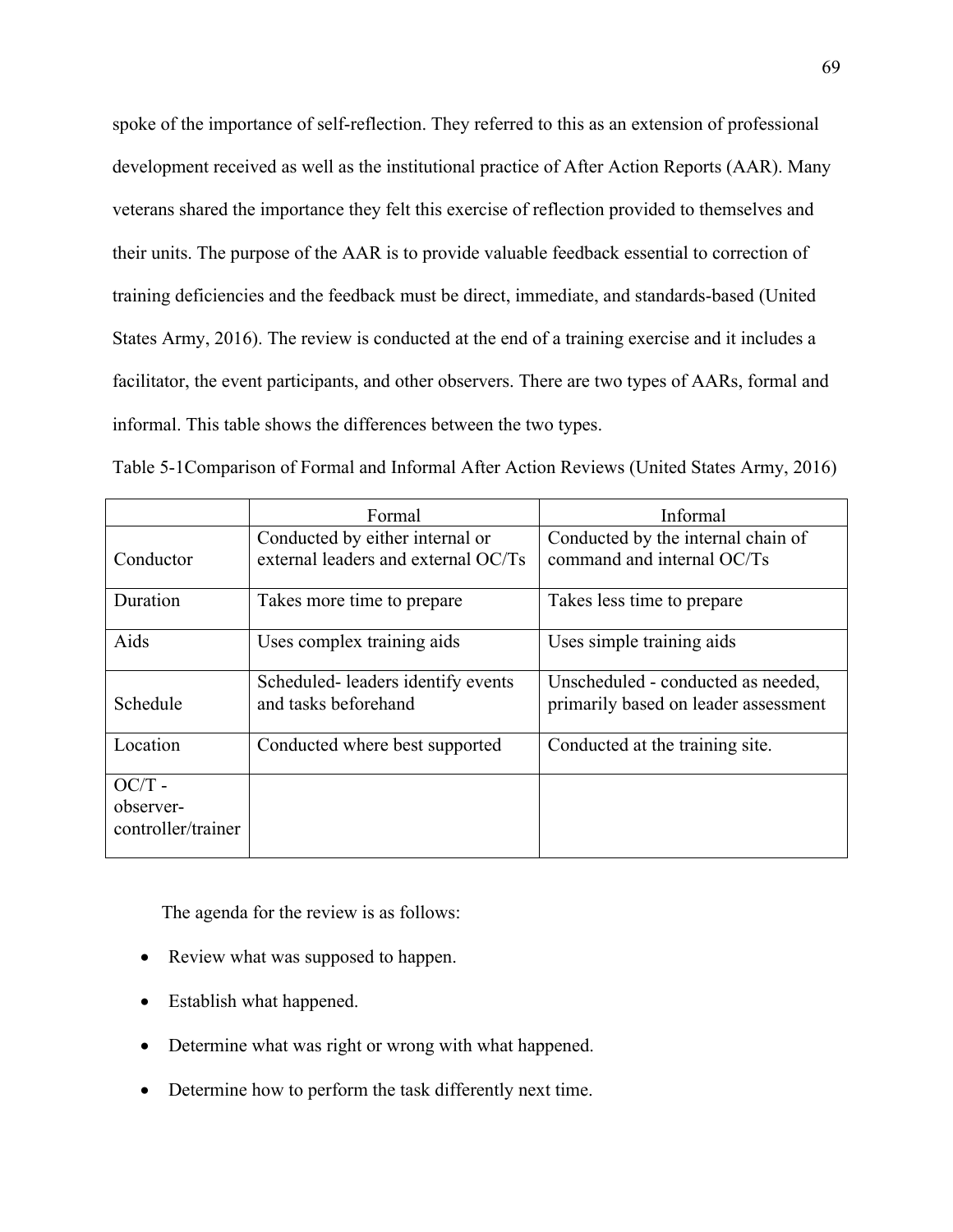As with many such things the United States Army provides extensive guidance as to how to train and perform this exercise (United States Army, 2016).

Strategic thinking is a skill that the United States Army values and trains the force to act with. There are many examples of strategic thinking curriculum at both the Command and General Staff College in Leavenworth Kansas and the Army War College at Carlisle Pennsylvania. As officers continue to rise in the ranks this skill is often relied upon to support those below and above the soldier. A veteran shared that the United States Army inspired him to think and others shared that they were taught to think and not react by emotion. As many of the sample had combat experiences, it was noted that leadership in those senior positions required the ability to think strategically and provide sound advice to other senior levels. The United States Army provided various training sessions in this area to the veterans. The Army often uses simulated training exercises to promote this skill set. Veterans have experience participating in these events all over the world. In many cases the exercise is virtual or tabletop to promote more access to the training to more soldiers, as well as contain costs. There are missions given in these scenarios and obstacles injected into the event to practice this critical skill of strategic thinking.

Through the United States Army's intentional focus of leadership development, the members are taught the value of teamwork and interacting as a team. It was referred to by a veteran as an apprentice skill learned very early in a soldier's career. Veterans felt that teamwork is built into the United States Army culture. One veteran noted that there is little room in the United States Army for individuals and that is one reason that the issuance of a medal of honor is so rare. The system is built to have missions performed by a team and not have one individual being called upon to individually act on behalf of others. The United States Army trains its soldiers in many forms about teambuilding and working together. One example provided by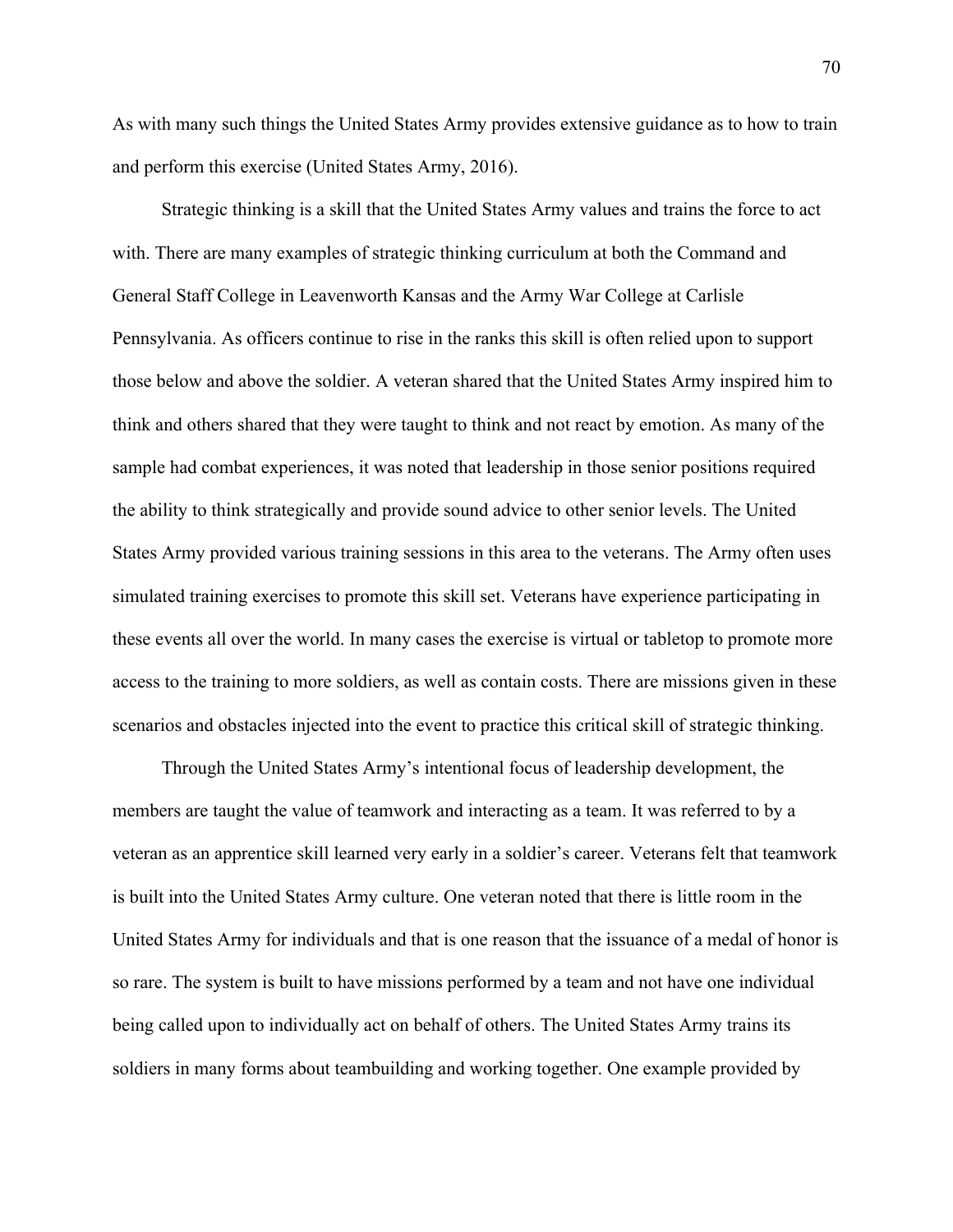several veterans was a leadership reaction course (LRC). These courses are intended to develop critical thinking, as well as team building. The event is made to have various components that can be done by individuals but also some that can only be completed if the participants work as a team to accomplish the mission. As it has been established in the literature review and in chapters 4 and 5, the United States Army spends time and money to ensure that forces are trained in leadership development.

#### **Research Question 2**

• How do United States Army veterans describe the influence of military training on their execution of higher education leadership roles?

The leaders provided many examples as to how their military training influenced their actions as leaders in higher education. All the skill sets reviewed above were actively used in their work in higher education. Some tangible examples follow.

A President of a community college shared that the strategic thinking skills honed during his military service is used in his current role. He spoke of being able to connect his college's internal activities with their external activities and work to best further the interests of the college. His experience of working with different bosses and being in an often-volatile uncertain environment provided the skills to interact with the various stakeholders a county college has. In the county college world, trustees, county officials, state officials and internal community members all can have a voice in the conversation. He has trained for uncertainty and in this current world of health and financial crisis it has given his community the confidence that he is the right leader at this time. Building shared trust and working together collaboratively were skills learned in the military and are practiced in higher education.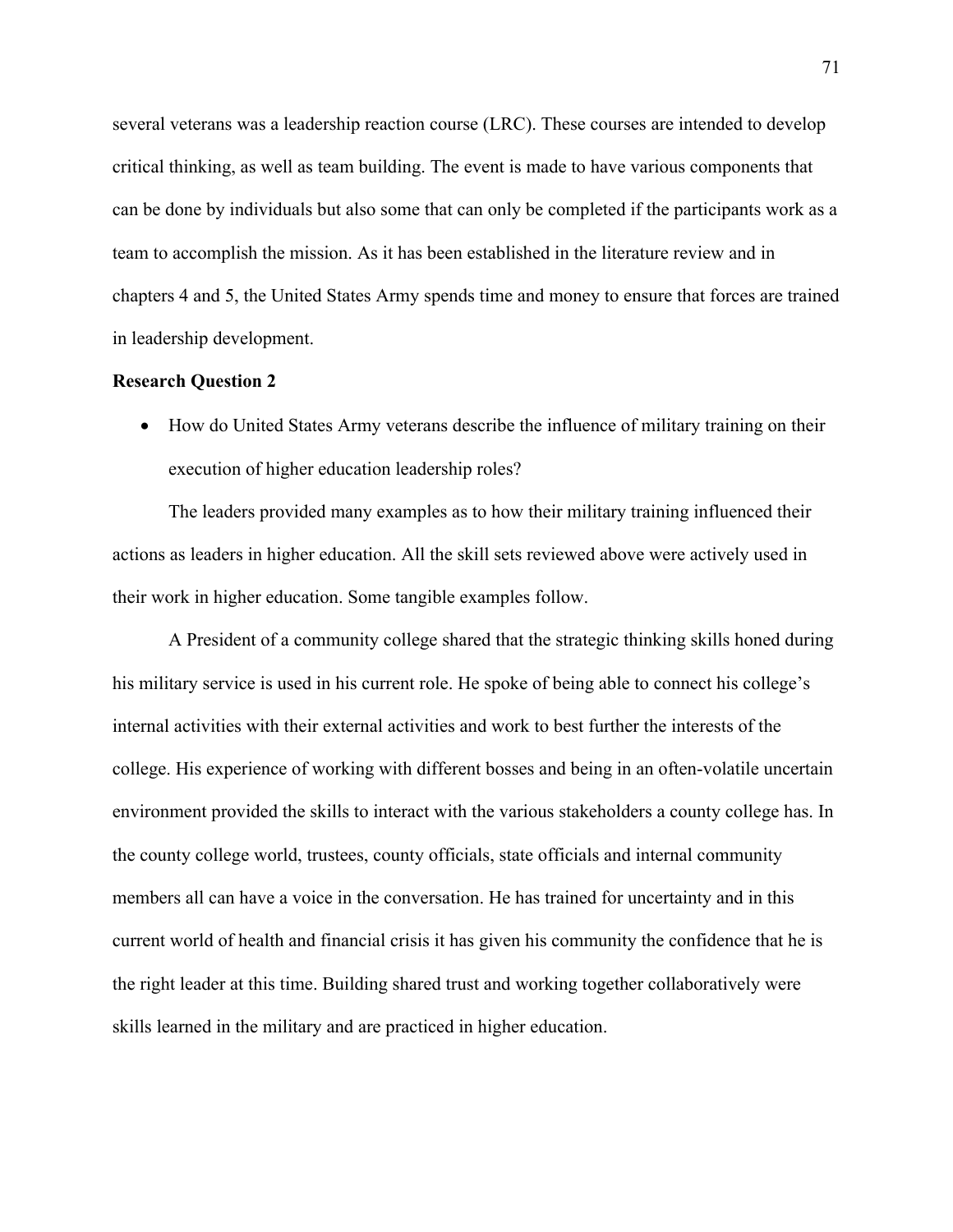Veterans affairs leaders work with their students to share with them what is possible, to be more than you thought you could be. Experiences in resource management helped one leader to see how he could help his students identify the various resources available to them on campus. He collaborated with other areas on campus to bring to the students an understanding of what services were available to them. Utilizing his interpersonal skills assists veterans who are returning to college and may have varying needs that he is looking to help address. Veterans may have difficulty mixing back into civilian life and could have varying traumas to work through. Another leader in this area spoke of the importance in making connections across the various disciplines on campus. This is a clear example of the influence his military career had on his approach to making important connections in an environment known to work in silos. A comment from a third person in this role was this understanding of the sacrifices that are made by soldiers and their families and how similar it can be to the faculty and staff who practice a servant leadership approach. His appreciation for the work of so many educators across the country to support their students in an uncertain time comes from a view of a soldier with extensive combat experience and knows what sacrifice means. This view provides the institution with a leader that is supportive of others and shares in the needs of others through his connection to servant leadership.

A Provost described how his military experiences taught him to be conscious of what people brought with them to work. This gives those he interacts with a role model that practices empathy and understanding in an environment that often has no formal training in this behavior. His understanding of how culture matters to an organization was built through experiential learning in the United States Army. He was taught how to adapt and acknowledge different cultural experiences which is vital in today's society. This leader has an understanding of the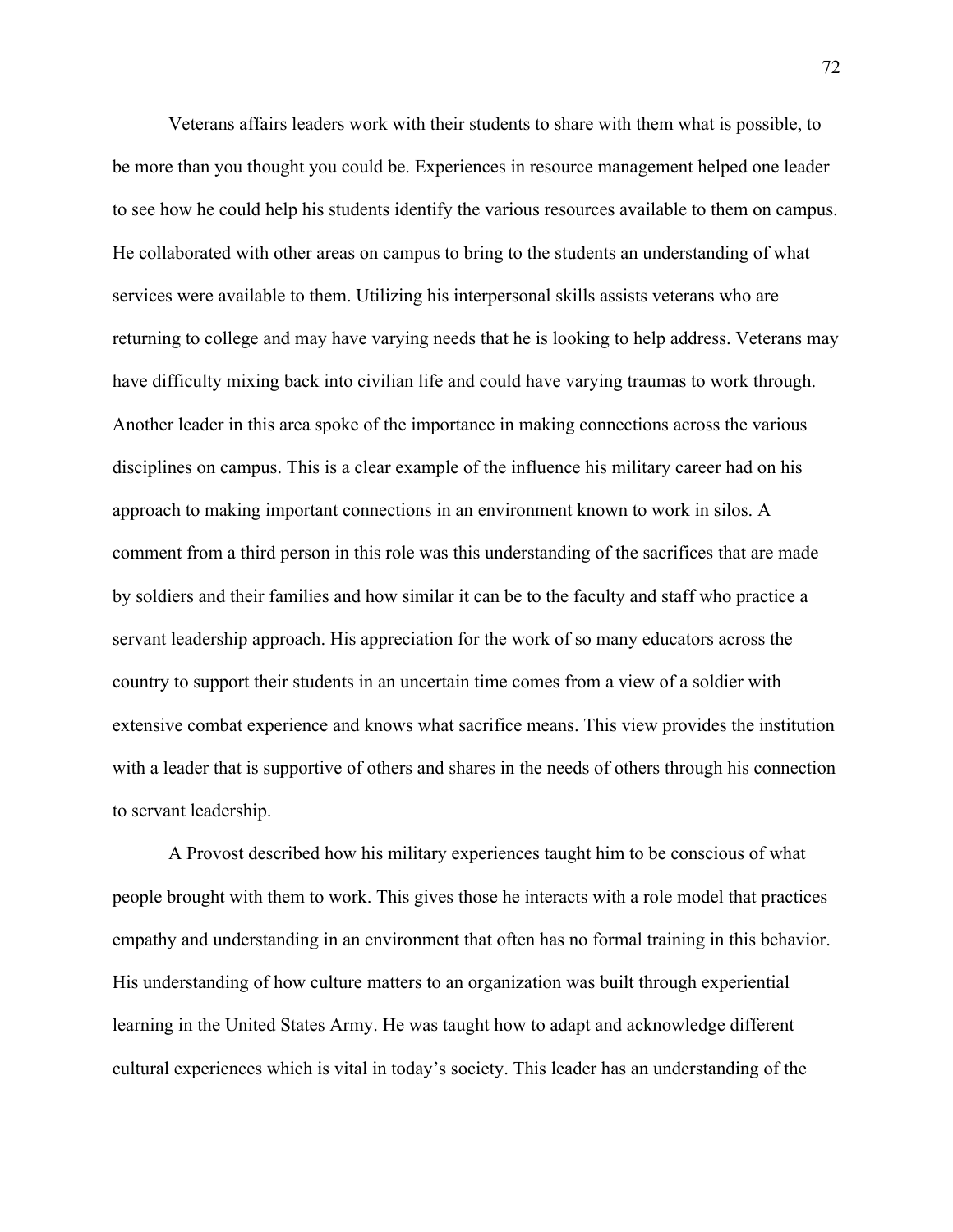importance of theoretical knowledge in leadership as well as practice and is able to see the need that higher education has in this area. His assessment is that there are few if any leadership training functions to help people move through the ranks of higher education. His military experience of such mentorship helps him to see the need for a similar approach in higher education which many without his background would not readily assess. Through his experiences working in simulation training exercises he is able to see how important it is to articulate the necessary vision and mission that is achievable and communicate it. This background provides his institution with a Provost who can articulate where they are going and how to get there.

An Assistant Registrar spoke of the true value of decision making abilities and how his understanding of the military decision making process influences many of his decisions today. He is able to share with his staff the importance of knowing all the components of making a decision and moving forward afterword. The daily challenges in the United States Army reinforced the importance of thinking. As he interacts with his staff and students, he imparts to them the importance of being accountable but not being afraid to make a decision. Because of his experience with creating mission essential tasks lists (METL) and knowing the importance of contingency plans, he is providing his employer with key skills that he is training others to perform as well. In a world of uncertainty having processes and procedures documented so that others can follow is extremely important. The lessons he learned during simulations he engaged in called training exercises without the troops (TEWT) is what enables him to work with his employer on tabletop exercises to prepare the department for upcoming challenges.

A participant who is currently an adjunct professor and has had the responsibility for a distance education department in the recent past, discussed his connection to servant leadership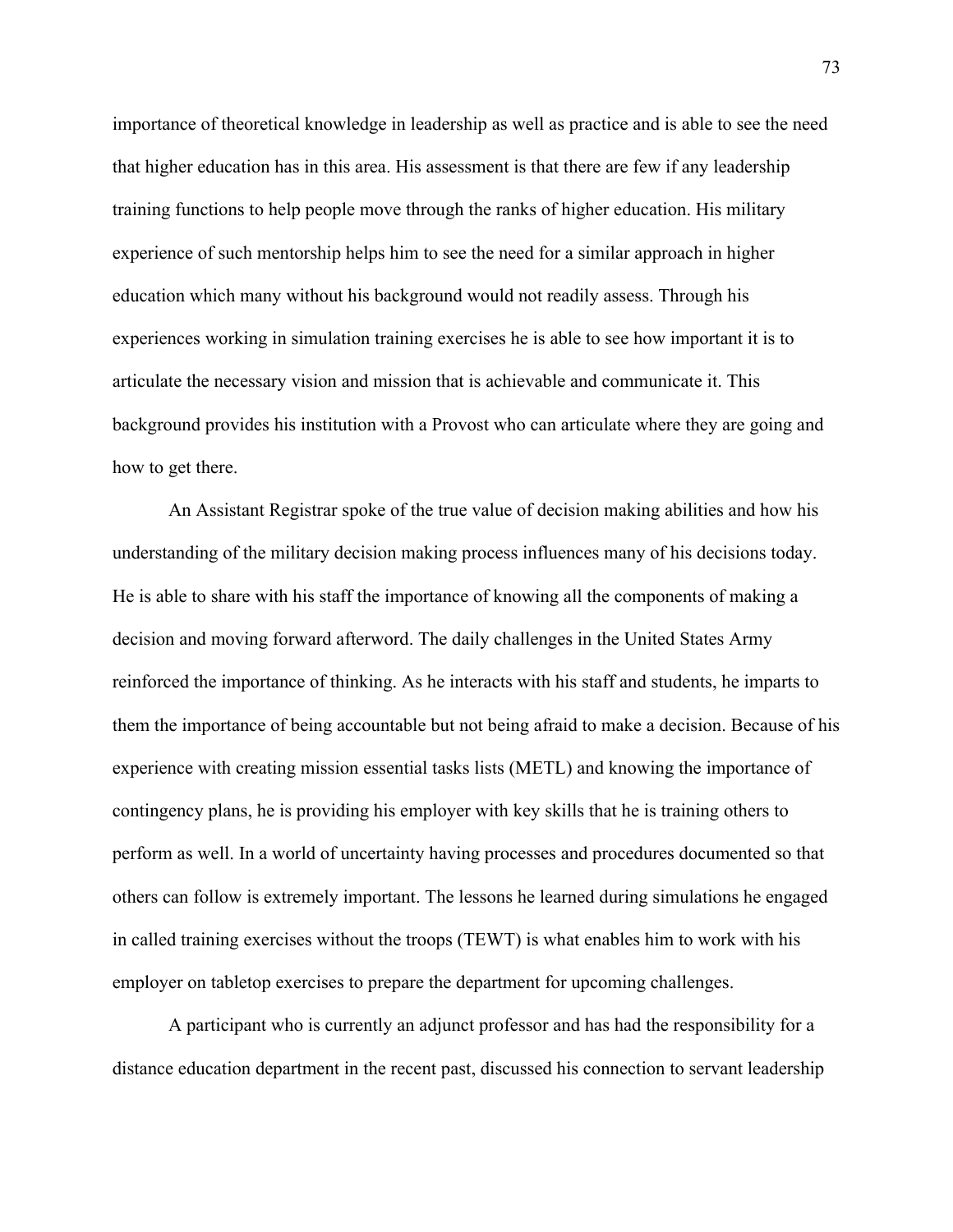and how it is clearly seen in both the military and higher education. His understanding of this provides his peers in higher education someone who sees their sacrifice of putting others first. His problem solving training provided him the knowledge to have a course of action analysis. He defined this analysis to include 3 courses of action, creation of evaluation criteria and then a screening mechanism to make the decision. He has used this process in his various roles in higher education and again, the institution has an employee with a skill set that can support various situations. While each participant could be included in this list and their abilities pointed out, the study suggests that there are many examples of military veterans who describe the influence of military training on their execution of higher education leadership roles.

#### **Implications**

Based upon participant reviews, theoretical leadership education, when coupled with experiential learning, strengthens a participant's understanding of leadership. There is an opportunity to build a leadership program to be delivered at colleges and universities developed from many of the established United States Army programs with modification for the needs of higher education. The researcher reviewed and cited many documents of the United States Army's leadership materials that are unclassified and available for future study. An example of an experiential opportunity for higher educational leadership is a staff ride. A staff ride exercise includes planning, engagement, and reflection. While the subject of the ride can continue to be previous military battles such a Gettysburg or a historical event in higher education could be reviewed in the same matter. This staff ride could look at things such as the current technology, communications, and politics and how that may have impacted the event studied. The staff ride moderator could then assist the group with applying lessons learned to a current issue facing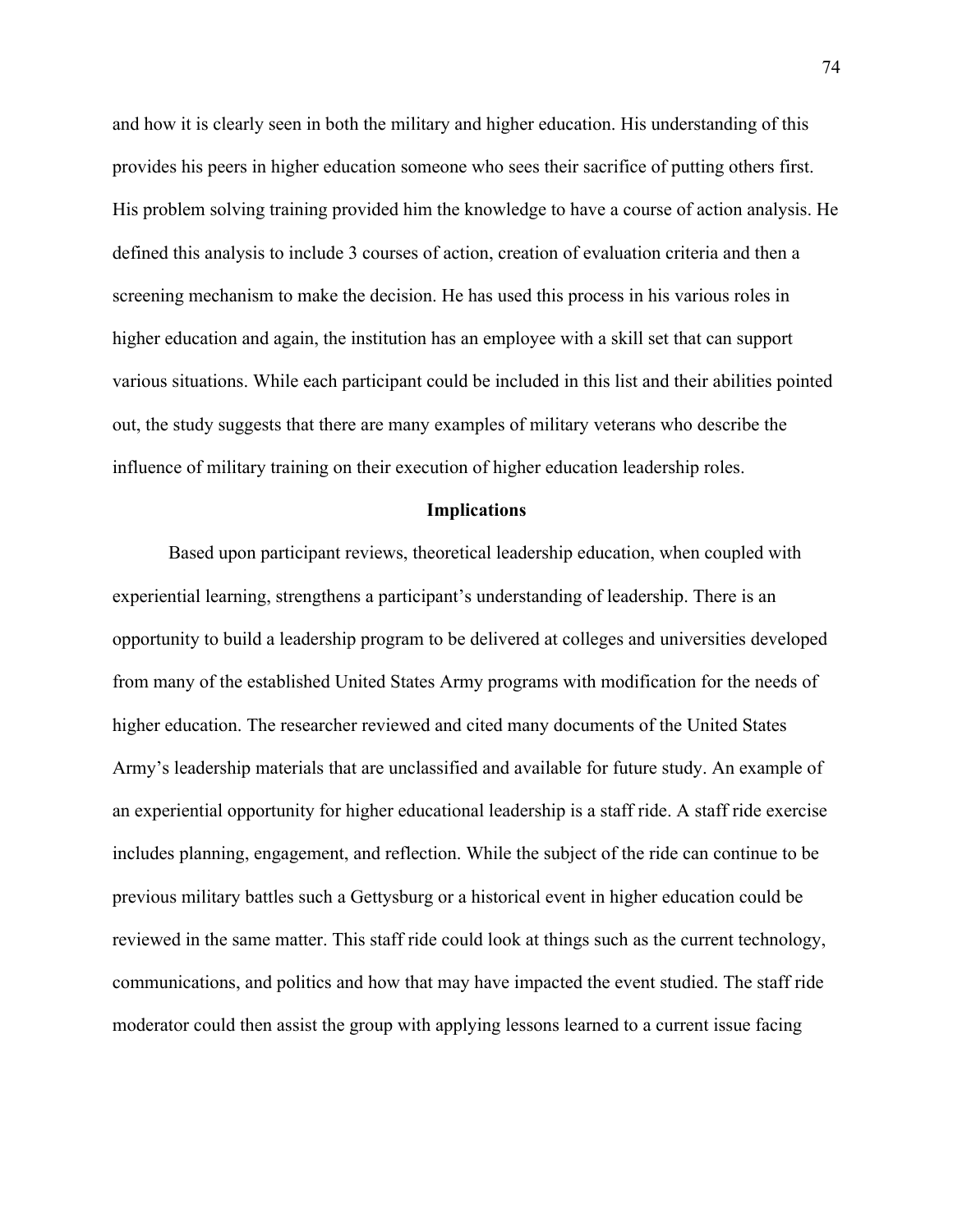higher education. This is one example among the various United States Army exercises that could be modified and presented to higher educational leaders.

This study also provided feedback from veterans with experience in higher educational leadership roles that directly connected valuable skillsets developed through military service that supported their performance in higher education. This connection was not previously evident after a review of current literature. This provides reason for further review of specific leadership skills and how veterans understand that they were developed. This provides an opportunity to create leadership programs that focus on the development of these skills with similar simulated or actual experiences for higher education leaders.

The final implication of this study is the potential for a focus on hiring practices in higher education. There is a potential to add employees with leadership knowledge and experience by hiring veterans in key positions of the institution. It was shared by participants that work with veterans returning to civilian life that they see veterans often do not apply for positions that they would be qualified for because they do not have the direct experience reflected in the job description. It was mentioned by a veteran that the military trains and promotes from within while higher educational institutions hire talent from outside the entity. There is a population of veterans of the United States Army that may be available to provide further service after the military to higher institutions.

#### **Recommendation for Further Study**

Leadership is a topic that has an abundance of literature. As Burns identified early on, there was a crisis of leadership and that it was the lack of knowledge of leadership itself that was the problem (Burns, 1978). Many books are on the shelves of bookstores across the globe that share various authors' understanding of leadership. What is not on the shelf is how to quickly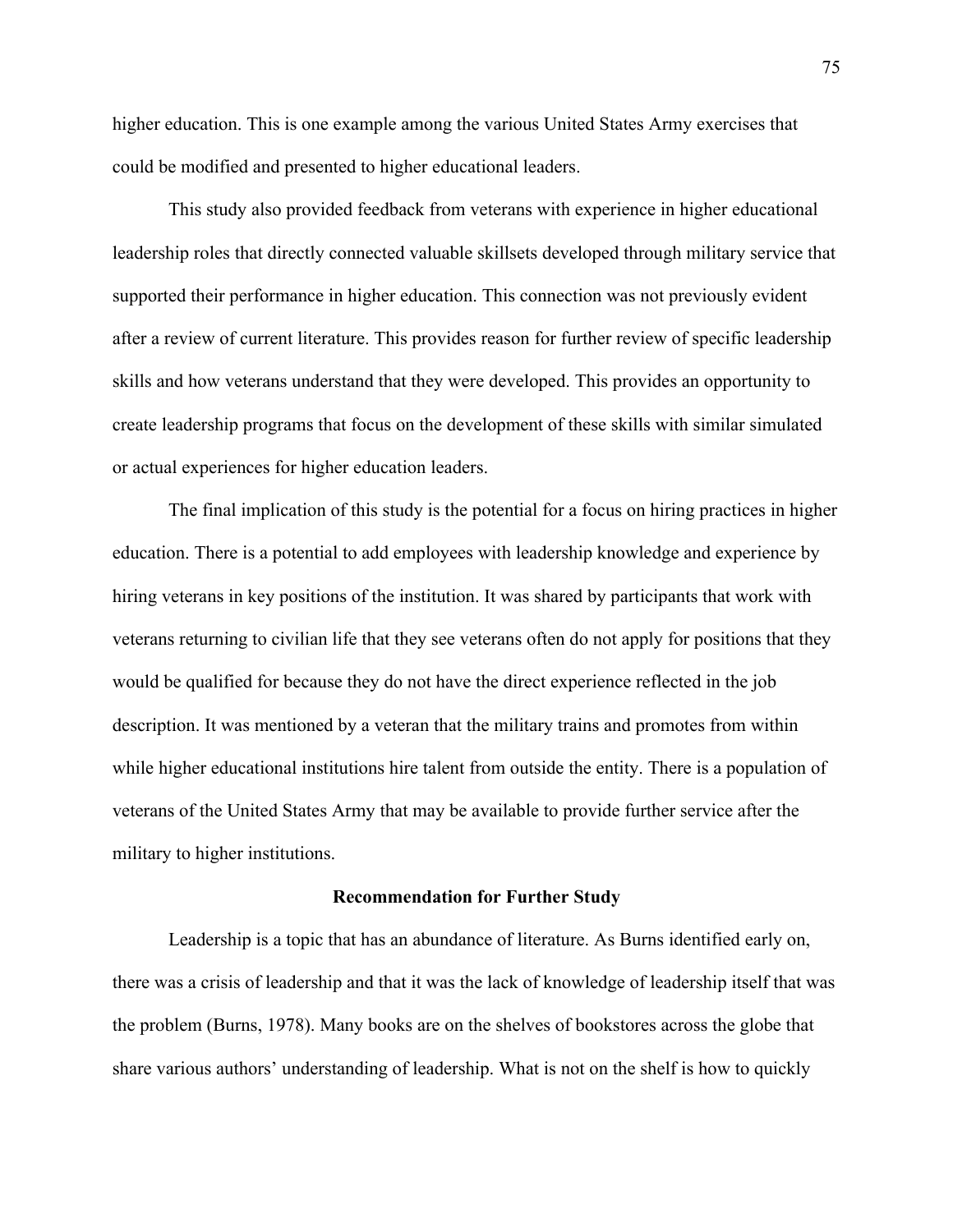learn from others experiences and adapt those leadership lessons to an individual's circle of influence. Leaders in higher education, as has been discussed throughout the project, often arrive at their positions without focused and intentional leadership training. Additional study of how professionals can make others' experiences their own in terms of learning and incorporation of lessons learned into their roles as leaders would be valuable. The United States Army has a great wealth of knowledge about leadership training and further study may provide additional insights not yet uncovered. This sample was diverse and determined appropriate for this study but there could be value in expanding the group to obtain more feedback of veterans' experiences.

#### **Conclusion**

The purpose of this study is to understand what leadership training and skills made a sample of United States Army military leaders successful in their various leadership roles and the potential for those leadership skills and qualities to be transferable to leadership positions in higher education institutions. Chapter 5 reiterated the research questions, key thematic findings and introduced key skill sets of the veterans through the interview process. In this chapter veterans' military experiences were connected to the research questions. The participants of the study provided rich data for which an understanding of military leadership training and skills was obtained. It was also understood based upon the shared experiences of the veterans that these skills are transferable to leaders in higher education. It is the intention of this researcher to continue to support strengthening leadership in higher educational entities. There is an opportunity to create institutional leadership development programs that are available at an institutional level based upon the United States Army leadership programs. This study will be the basis for such a program.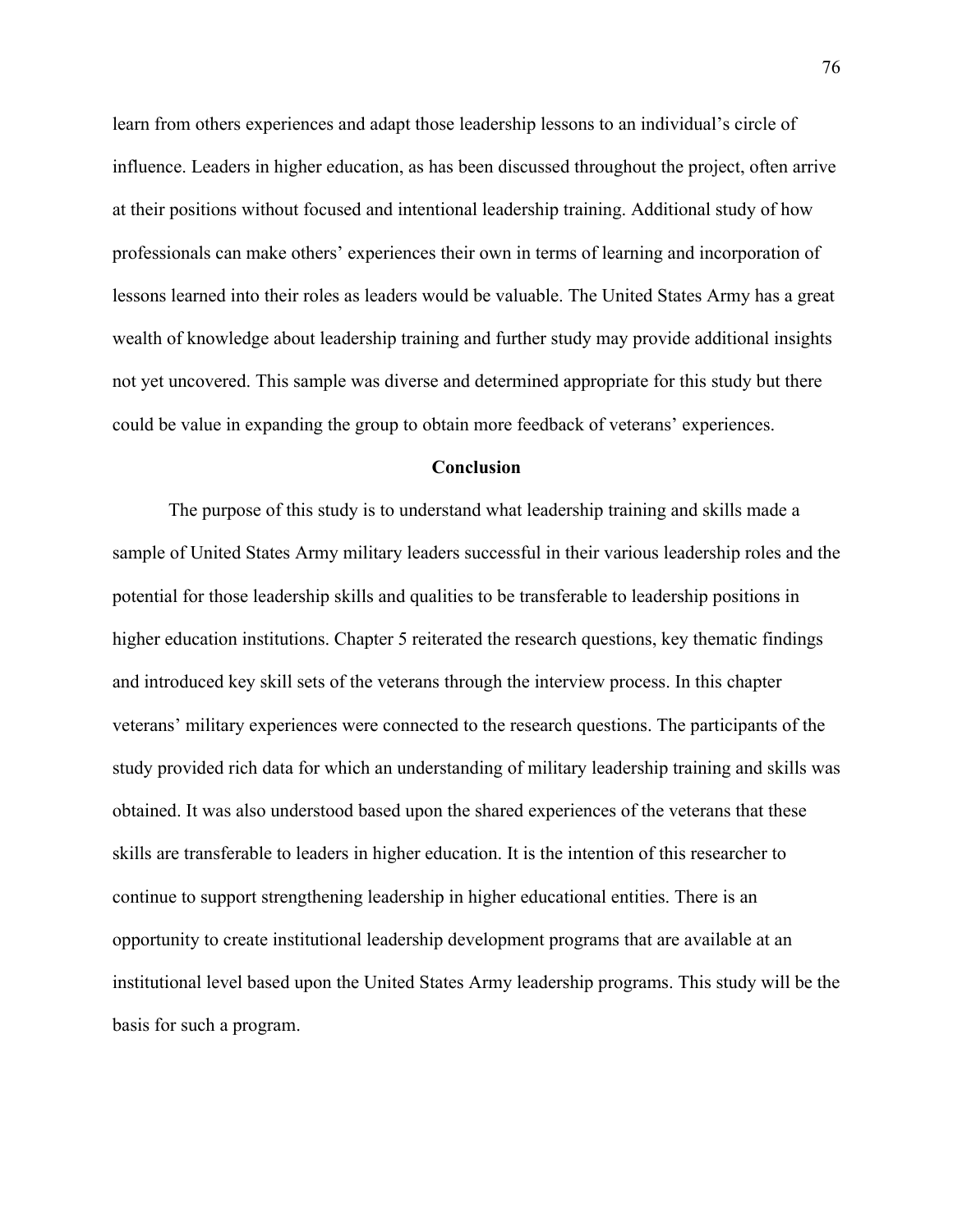#### REFERENCES

- Ahmad, M. F. & Lambert, T. (2019). Collective bargaining and mergers and acquisitions activity around the world. *Journal of Banking and Finance*, 99, 21–44. doi:http://dx.doi.org.une.idm.oclc.org/10.1016/j.jbankfin.2018.11.010
- Alexander, F. K. (2000, July/August). The changing face of accountability: Monitoring and assessing institutional performance in higher education. *The Journal of Higher Education, 71*(4), 411–431. Retrieved from: https://www-jstor-org.une.idm .oclc.org/stable/2649146?pq-origsite=summon&seq=1#metadata\_info\_tab\_contents
- Allen, C. D. (2015). Ethics and Army leadership: Climate matters. *Parameters, 45*(1), 69–83. Retrieved from https://une.idm.oclc.org/login?url=https://search-proquestcom.une.idm.oclc.org/docview/1692810061?accountid=12756
- Allen, G. P., Moore, W. M., Moser, L. R., Neil, K. K., Sambamoorthi, U., & Bell, H. S. (2016). The role of servant leadership and transformational leadership in academic pharmacy. *American Journal of Pharmaceutical Education, 80*(7). Retrieved from http://go.galegroup.com.une.idm.oclc.org/ps/i.do?p=AONE&u=bidd97564&id=GALE|A 472004538&v=2.1&it=r&sid=AONE&asid=725cb3d3
- Authentic leadership. (2015). In J. McCray, *Leadership Glossary: Essential terms for the 21st Century.* Santa Barbara, CA: Mission Bell Media. Retrieved from https://une.idm.oclc.org/login?url=https://search.credoreference.com/content/entry/mbml g/authentic\_leadership/0
- Arnett, A. A. (2017). 13 college presidents who are also veterans. Retrieved from: https://www.educationdive.com/news/13-college-presidents-who-are-alsoveterans/430219/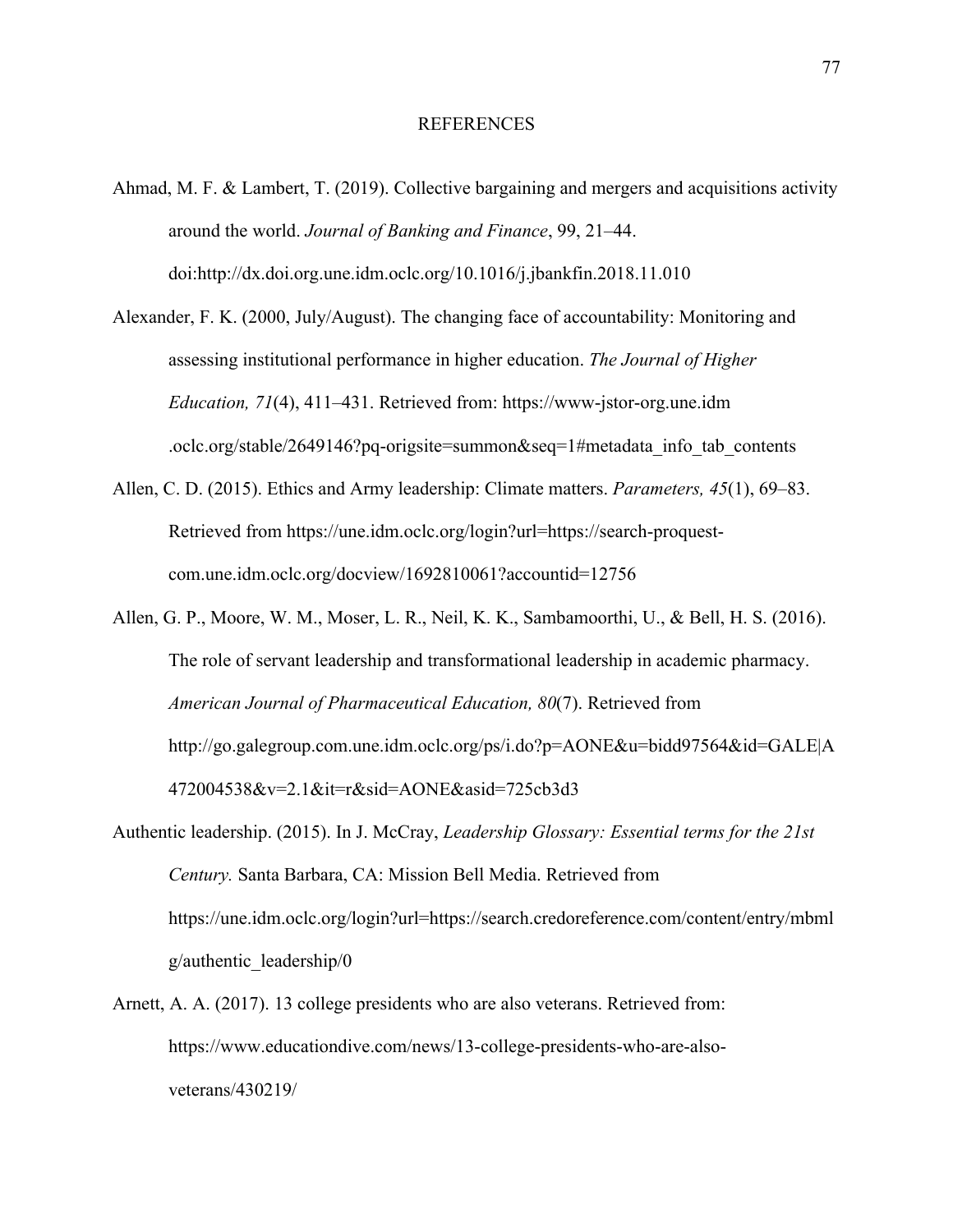- Arnold, K. A., Loughlin, C., & Walsh, M. M. (2016). Transformational leadership in an extreme context. *Leadership & Organization Development Journal, 37*(6), 774–788. Retrieved from: https://une.idm.oclc.org/login?url=https://search-proquest-com.une.idm .oclc.org/docview/1802434237?accountid=12756
- Avolio, B. J., Walumbwa, F. O., & Weber, T. J. (2009). Leadership: Current theories, research and future directions. *The Annual Review of Psychology, 60*, 421–49. Retrieved from https://www-annualreviews-org.une.idm.oclc.org/doi/10.1146/annurev.psych .60.110707.163621
- Barnshaw, J., & Dunietz, S. (2015). Busting the myths. *Academe, 101*(2), 4-84. Retrieved from http://www.m.www.na-businesspress.com/JHETP/ParkmanA\_Web16\_1\_.pdf
- Barr, M. J. & McClellan G. S. (2018). *Budgets and financial management in higher education.*  San Francisco, CA: Jossey-Bass.
- Barshay, J. (2018). College students predicted to fall by more than15% after the year 2025. *The Hechinger Report*, September 10, 2018. Retrieved from https://hechingerreport.org/college-students-predicted-to-fall-by-more-than-15-after-theyear-2025/
- Basham, L. M. (2012a). Transformational and transactional leaders in higher education. *S.A.M. Advanced Management Journal, 77*(2), 15–37. Retrieved from: https://search-proquestcom.une.idm.oclc.org/docview/1027234874?accountid=12756
- Basham, L. M. (2012b). Transformational leader characteristics necessary for today's leaders in higher education. *Journal of International Education Research*, *8*(4), 343–347. Retrieved from: Retrieved from https://une.idm.oclc.org/login?url=https://search-proquestcom.une.idm.oclc.org/docview/1433384104?accountid=12756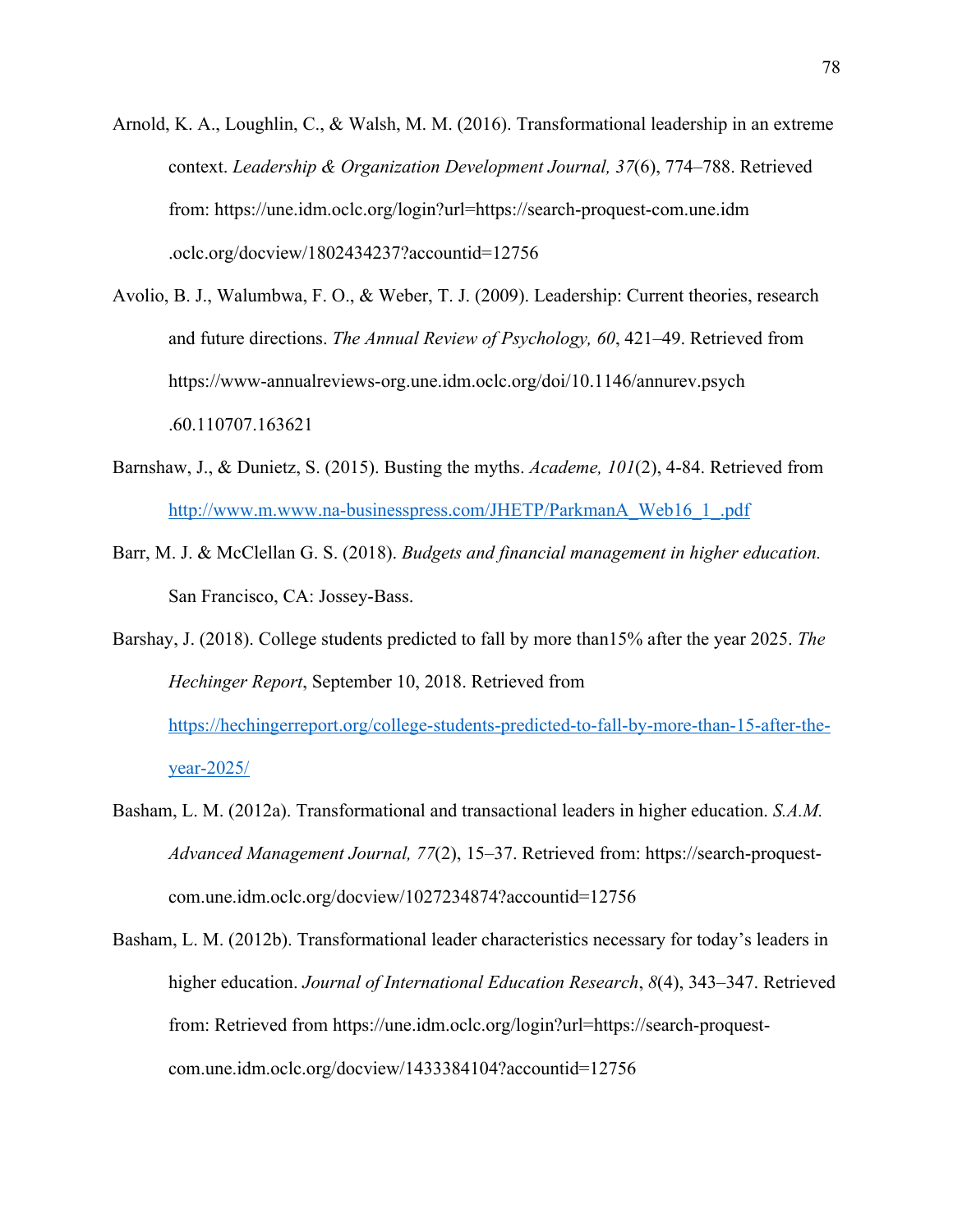Bass, B. (1985). *Leadership and performance beyond expectations.* New York, NY: Free Press.

- Bass, B. (1990, Winter). From transactional to transformational leadership: Learning to share the vision. *Organizational Dynamics, 18*(3), 19–31. Retrieved from http://link.galegroup .com.une.idm.oclc.org/apps/doc/A8201994/ITBC?u=bidd97564&sid=ITBC&xid=7524ac 8
- Bass, B. (1998). Leading in the Army after next. *Military Review*, *78*, 46–57. Retrieved from https://une.idm.oclc.org/login?url=https://search-proquest-com.une.idm.oclc.org /docview/225317624?accountid=12756
- Bass, B. (1999). Two decades of research and development in transformational leadership. *European Journal of Work and Organizational Psychology, 8*(1), 9–32. doi: 10.1080/135943299398410
- Beardsley, S. C. (2018, February). Shaking up the leadership model in higher education. *McKinsey Quarterly,* 1–5. Retrieved from: https://www.mckinsey.com/business -functions/strategy-and-corporate-finance/our-insights/shaking-up-the-leadership -model-in-higher-education
- Bitar, J. (2018). Unkept promises: State cuts to higher education threaten access and equity. (Blog Post). Retrieved from: https://www.higheredtoday.org/2018/10/09/report-shows -state-funding-higher-education-not-bounced-back-recession/
- Black, S. A. (2015). Qualities of effective leadership in higher education. *Open Journal of Leadership*, 4, 54–66. http://dx.doi.org/10.4236/ojl.2015.42006
- Black, S. A., Groombridge, J. J., & Jones, C. G. (2011). Leadership and conservation effectiveness: Finding a better way to lead. *Conservation Letters*, *4*, 329–339. doi:10.1111/j.1755-263X.2011.00184.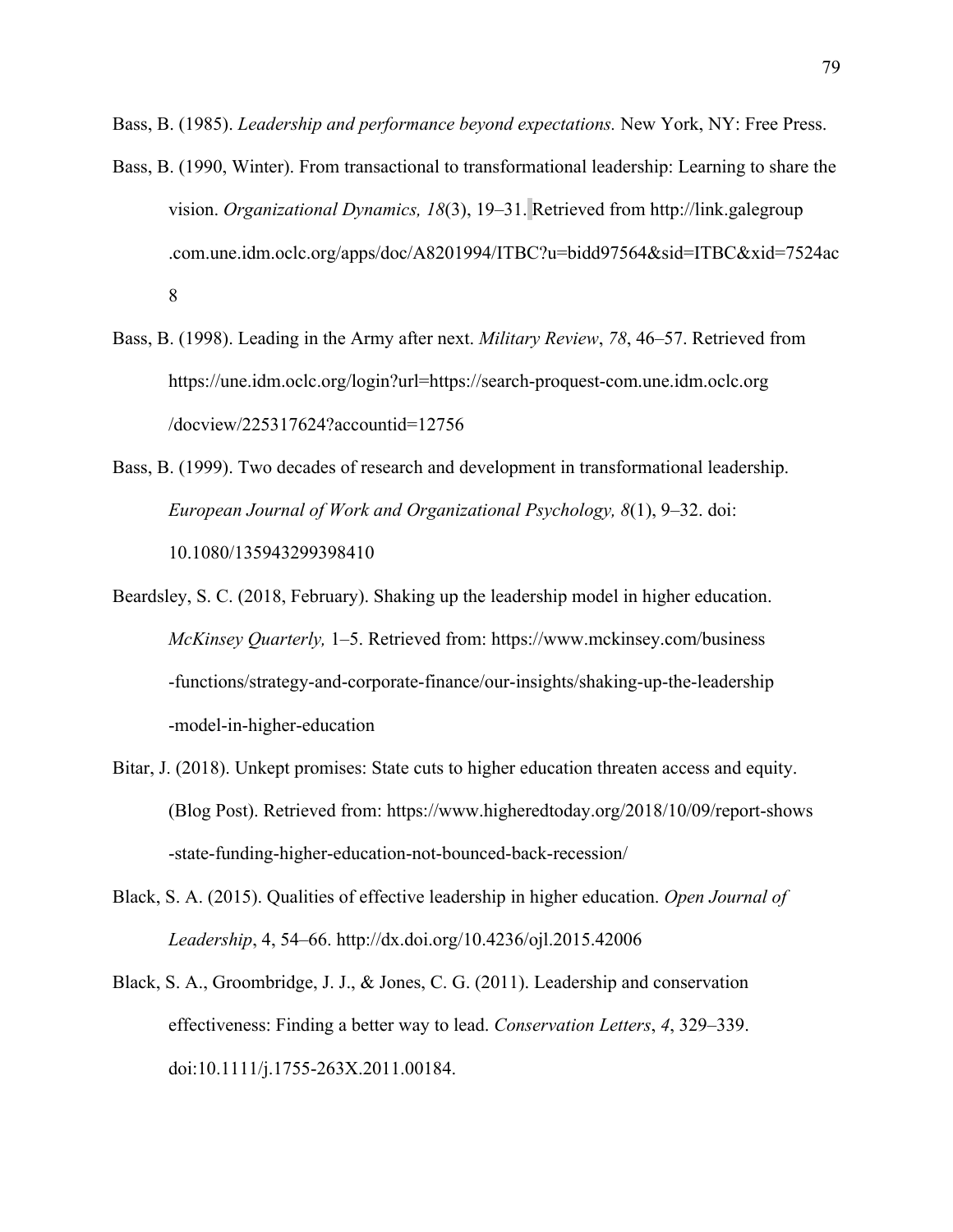- Bolman, L. & Deal, T. (1997). *Reframing organizations: Artistry, choice, and leadership.* Thousand Oaks, CA: Jossey-Bass.
- Breevaart, K., Bakker, A., Hetland, J., Demerouti, E., Olsen, O.K., & Espevik, R. (2014). Daily transactional and transformational leadership and daily employee engagement. *Journal of Occupational and Organizational Psychology, 87*, 138–157. Retrieved from: https://doi-org.une.idm.oclc.org/10.1111/joop.12041
- Bryman, A. (2007). Effective leadership in higher education: A literature review. *Studies in Higher Education. 32*(6), 693–710. doi:10.1080/03075070701685114.
- Burke, B., Araz, O., & Fowler, J. (2016). Cross training with imperfect training schemes. *Production and Operations Management, 25*(7), 1216-1231. Doi.10.1111/poms.12543

Burns, J. M. (1978). *Leadership.* New York, NY: Harper and Row.

- Calma, A. (2015). Leadership in higher education: Examining the narratives of research managers from multiple lens. *Asia Pacific Journal of Education, 35*(1), 55–68, doi:10.1080/02188791.2013.860006
- Caprino, K. (2014, August 1). What great leadership training does now that it didn't do 10 years ago. *Forbes*. Retrieved from: https://www.forbes.com/sites/kathycaprino/2014/08/01 /what-great-leadership-training-does-now-that-it-didnt-10-years-ago/#40d278623760
- Charles, K., Hurst, E., & Notowidigdo, M. (2018). Housing booms and busts, labor market opportunities, and college attendance. *American Economic Review, 108*(10), 2947-2994. Retrieved from https://pubs.aeaweb.org/doi/pdfplus/10.1257/aer.20151604
- Chunoo, V., & Osteen, L. (2016). Purpose, mission, and context: The call for educating future leaders. *New Directions for Higher Education, 174*, 9–20. doi:10.1002/he.20185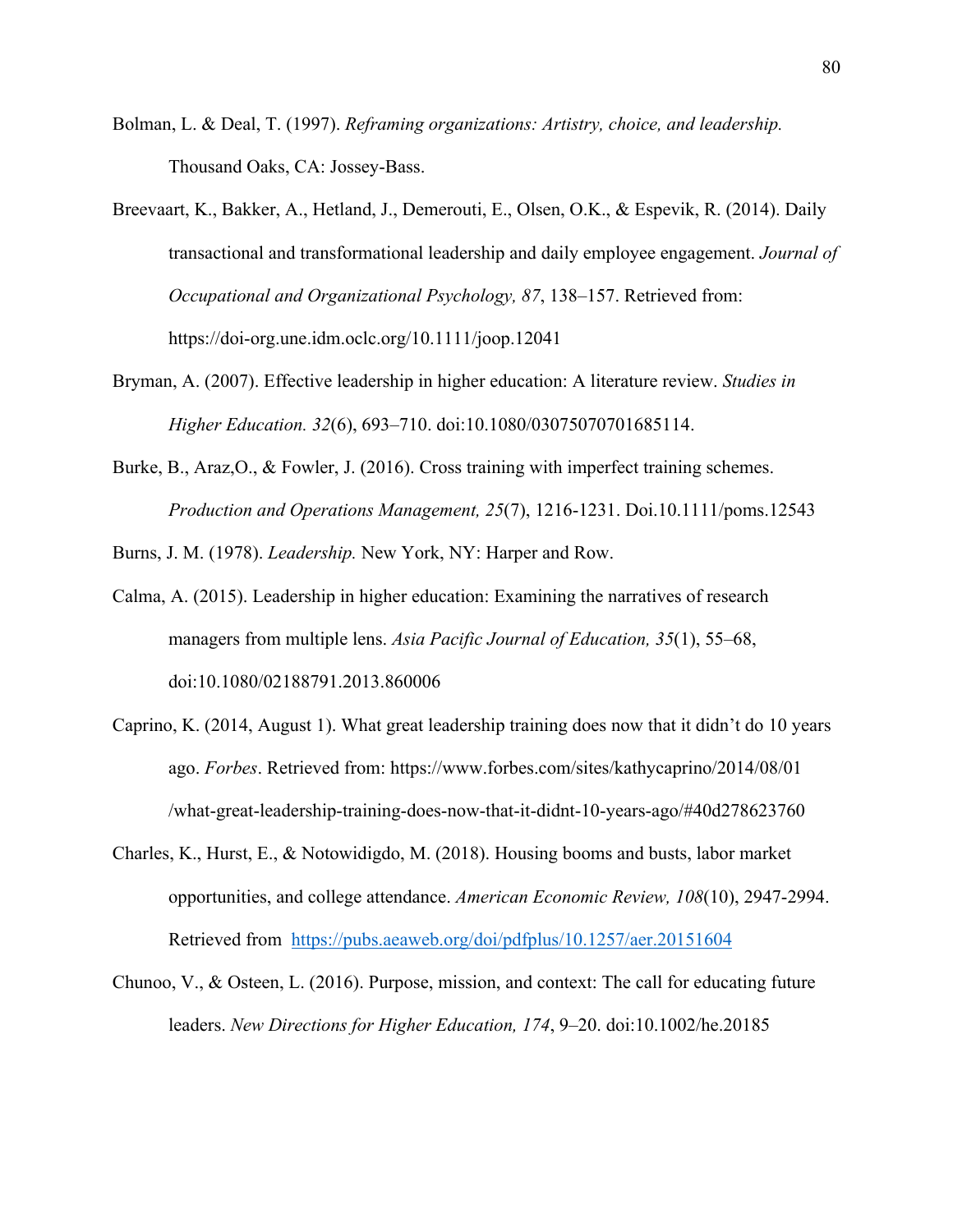- Columbia University. Dwight D Eisenhower (2019) Retrieved from: http://c250.columbia .edu/c250\_celebrates/remarkable\_columbians/dwight\_d\_eisenhower.html
- Crewell, J. (2013). *Qualitative inquiry & research design: Choosing among five approaches.*  Thousand Oaks: Sage Publications, Inc.
- Davis, H., & Jones, S. (2014). The work of leadership in higher education management, *Journal of Higher Education Policy and Management, 36*(4), 367–370. Doi:10.1080/1360080X.2014.916463
- Ehrhart, M. G. (2004). Leadership and procedural justice climate as antecedents of unit-level organizational citizenship behavior. *Personnel Psychology 57*(1), 61–94. Retrieved from https://une.idm.oclc.org/login?url=https://search-proquest-com.une.idm.oclc .org/docview/220146507?accountid=12756
- Eva, N., Robin, M., Sendjaya, S., van Dierendonck, D., & Liden, R. C. (2019). Servant leadership: A systematic review and call for future research. *The Leadership Quarterly, 30*, 111–132. Retrieved from: https://www-sciencedirect-com.une.idm.oclc.org/science /article/pii/S1048984317307774?via%3Dihub
- Fallesen, J. J., Keller-Glaze, H., & Curnow, C. K. (2011). A selective review of leadership studies in the U.S. Army. *Military Psychology, 23*(5), 462–478. doi:10.10180/0895605.2011.600181.
- Ferguson J., Rybacki, M., Butts, D., & Carrigan, K. (2016). Comparing leadership challenges military vs. civil service. Retrieved from https://www.ccl.org/articles/whitepapers/comparing-leadership-challenges-military-vs-civil-service/
- Fischer, M. V., & Garn, A. C. (2014). A qualitative examination of army leadership development and physical training. *Research Quarterly for Exercise and Sport, 85*, 1. Retrieved from: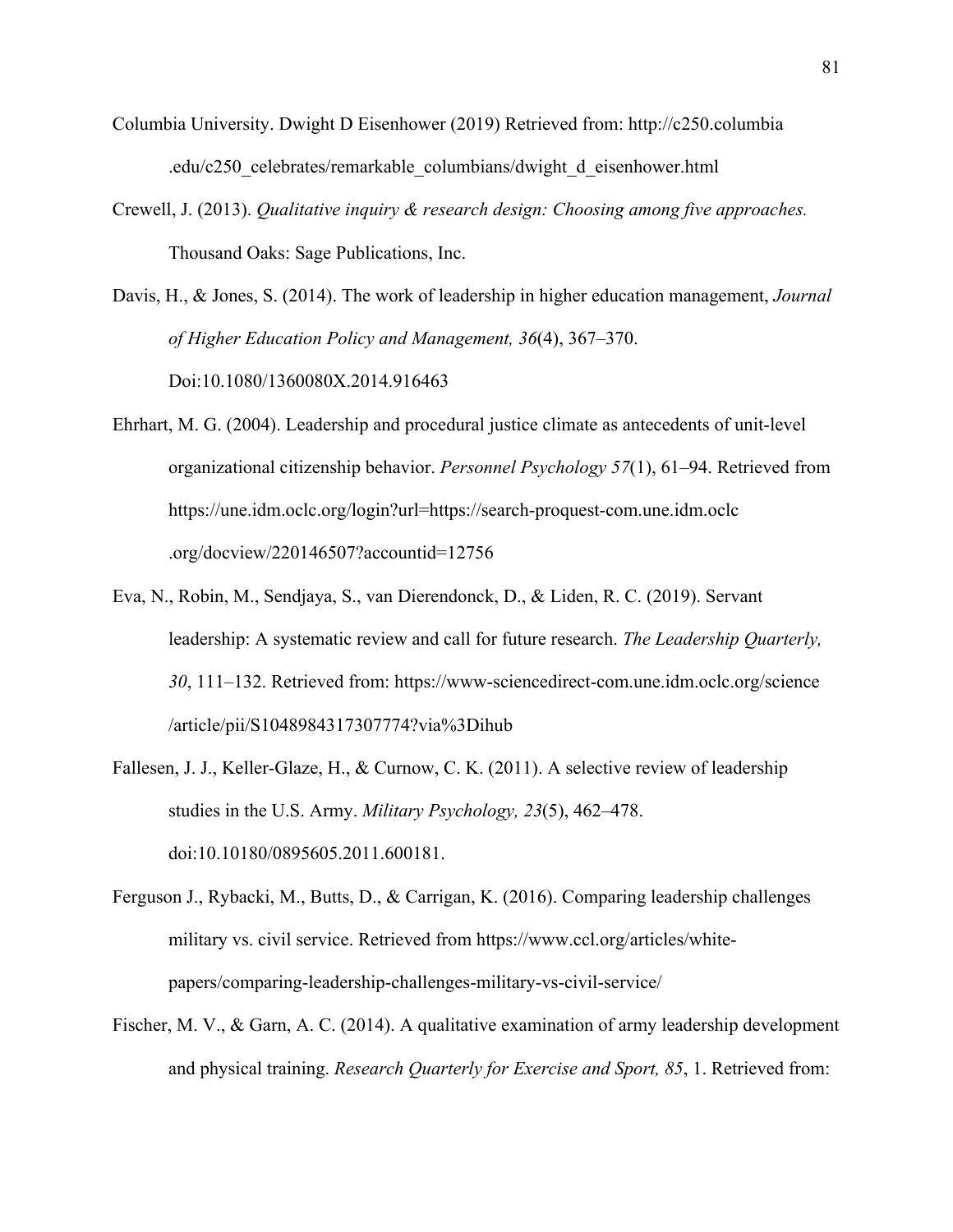https://une.idm.oclc.org/login?url=https://search-proquest com.une.idm.oclc.org/docview /1621828742?accountid=12756

- Fisher, P. B. (2014). Developing whole-systems competency in higher education to meet emerging market demand and societal sustainability. *Sustainability, 7*(1), 54–62. doi:10.1089/sus.2014.9816
- Freeman, S., Chambers, C. R., & Newton, R., (2016). Higher educational leadership graduate program development, *New Directions for Institutional Research, 168*, 79–89. Retrieved from https://onlinelibrary-wiley-com.une.idm.oclc.org/doi/epdf/10.1002/ir.20162
- Gardner, W. L., Cogliser, C. C., Davis, K. M., & Dickens, M. P. (2011). Authentic leadership: A review of the literature and research agenda. *The Leadership Quarterly*, *22*, 1120–1145. Retrieved from https://www-sciencedirect-com.une.idm.oclc.org/science/article /pii/S1048984311001548

George, B., Sims, P., McLean, A., & Mayer, D. (2007, February). Discovering your authentic leadership. *Harvard Business Review*. Retrieved from https://une.idm.oclc.org/login?url=https://search-proquestcom.une.idm.oclc.org/docview/227773213?accountid=12756

Giddens, J. (2018). Transformational leadership: What every nursing dean should know. *Journal of Professional Nursing, 34,* 117–121. doi.org/10.1016/j.profnurs.2017.10.004

Gigliotti, R. (2016). An exploratory study of academic leadership education within the Association of American Universities. *Journal of Applied Research in Higher Education, 9*(2), 196–210. doi:10.1108/JARHE-11-2015-0080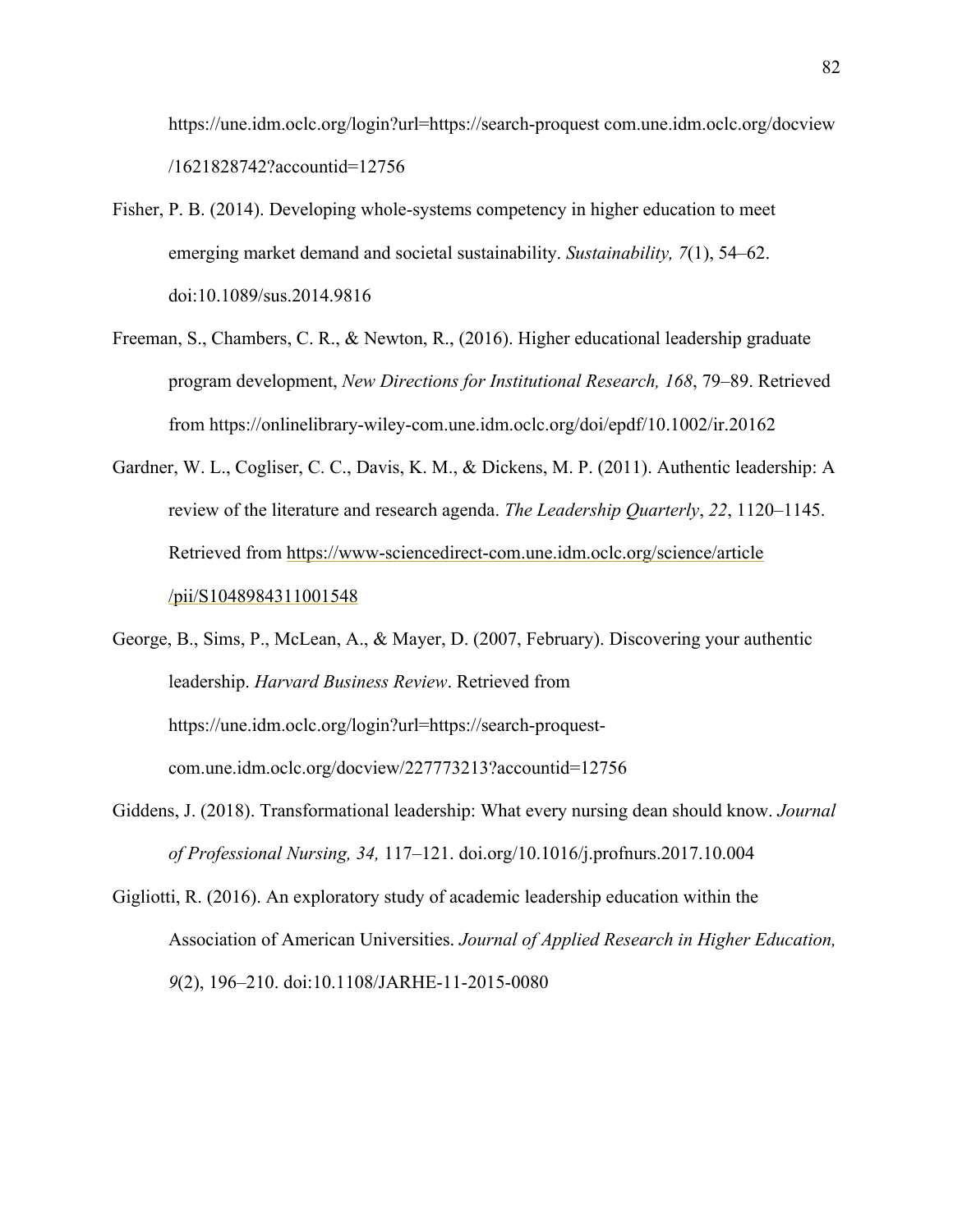Gigliotti, R., & Ruben, B. (2017, January). Preparing higher education leaders: A conceptual, strategic, and operational approach. *Journal of Leadership Education,* 96–114. doi: 1012806/V16/I1/T1

Golembski, M. (2015). Designing the human resource function at micro and small enterprises. *Actual Problem in Economics, 172,* 295–303. Retrieved from https://une.idm.oclc.org/login?url=https://search-proquestcom.une.idm.oclc.org/docview/1754518886?accountid=12756

- Greenleaf, R. K. (1970). The servant as leader. Robert K. Greenleaf Publishing Center.
- Greenleaf, R. K. (2002). *The servant leader within: A transformational path*. New York/Mahwah, NJ: Paulist Press.
- Greenleaf, R. K. (2002). *Servant leadership: A journey into the nature of legitimate power and greatness.* New York/Mahwah NJ. Paulist Press.
- Gunderman, R. B. & Maas, M. (2014). Authentic leadership. *Journal of the American College of Radiology, 11*(5), 518–519. Retrieved from https://www-clinicalkeycom.une.idm.oclc.org/#!

/content/playContent/1-s2.0-S1546144013007382

- Haden, J. (2014, May 12). Top 50 leadership and management experts. *Inc.* Retrieved from: https://www.inc.com/jeff-haden/the-top-50-leadership-and-management-experts -mon.html
- Hamad, H. (2015, April). Transformational leadership theory: Why military leaders are more charismatic and transformational. *International Journal on Leadership*, *3*(1), 1–8. Retrieved from: https://une.idm.oclc.org/login?url=https://search-proquestcom.une.idm.oclc.org/docview/1845226149?accountid=12756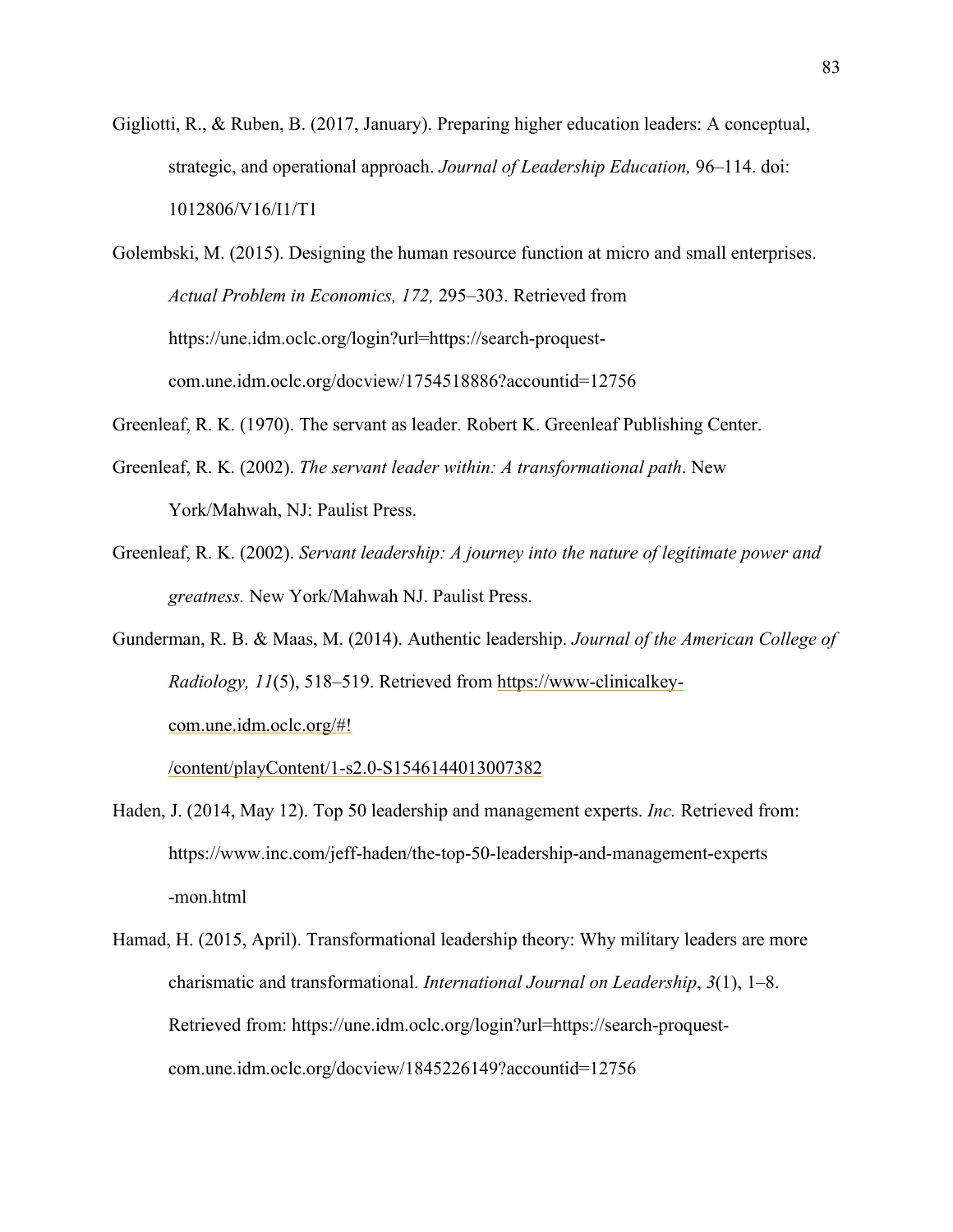- Hassan, A., Gallear, D., & Sivarajah, U. (2018). Critical factors affecting leadership: A higher education context. *Transforming Government: People, Process and Policy, 12*(1), 110–130. doi:http://dx.doi.org.une.idm.oclc.org/10.1108/TG-12-2017-0075
- Hempsall, K. (2014). Developing leadership in higher education: Perspective from the USA, the UK and Australia. *Journal of Higher Education Policy and Management, 36*(4), 383– 394. doi:10.108/1360080X.2014.916468
- Hemphill, J. K. (1949). Situational factors in leadership. Columbus: Ohio State University, Bureau of Educational Research.
- Henderson, N. (2019). Leaders in higher education report. FP Guide Group. Retrieved from: https://fpguide.foreignpolicy.com/wp-content/uploads/2016/09/FP-Guide-to-Leaders-in-Higher-Education-2014.pdf
- Hinds, R. M., & Steele, J. P. (2012). Army leader development and leadership: Views from the field. *Military Review, 92*(1), 39–44. Retrieved from: https://une.idm.oclc.org /login?url=https://search-proquest-com.une.idm.oclc.org/docview /921726637?accountid=12756
- Hoff, K. (1999). Leaders and managers: Essential skills required within higher education. *Higher Education 38*(3), 311–331. doi:132.174.255.223
- Johnsen, C. G. (2018). Authenticating the leader: Why Bill George believes that a moral compass would have kept Jeffrey Skilling out of jail. *Journal of Business Ethics, 147*(1), 53–63. doi:http://dx.doi.org.une.idm.oclc.org/10.1007/s10551-015-2968-7
- Kalargyrou, V., Pescosolido, A. T., & Kalargiros, E. A. (2012). Leadership skills in management education. *Academy of Educational Leadership Journal, 16*(4), 39–63. Retrieved from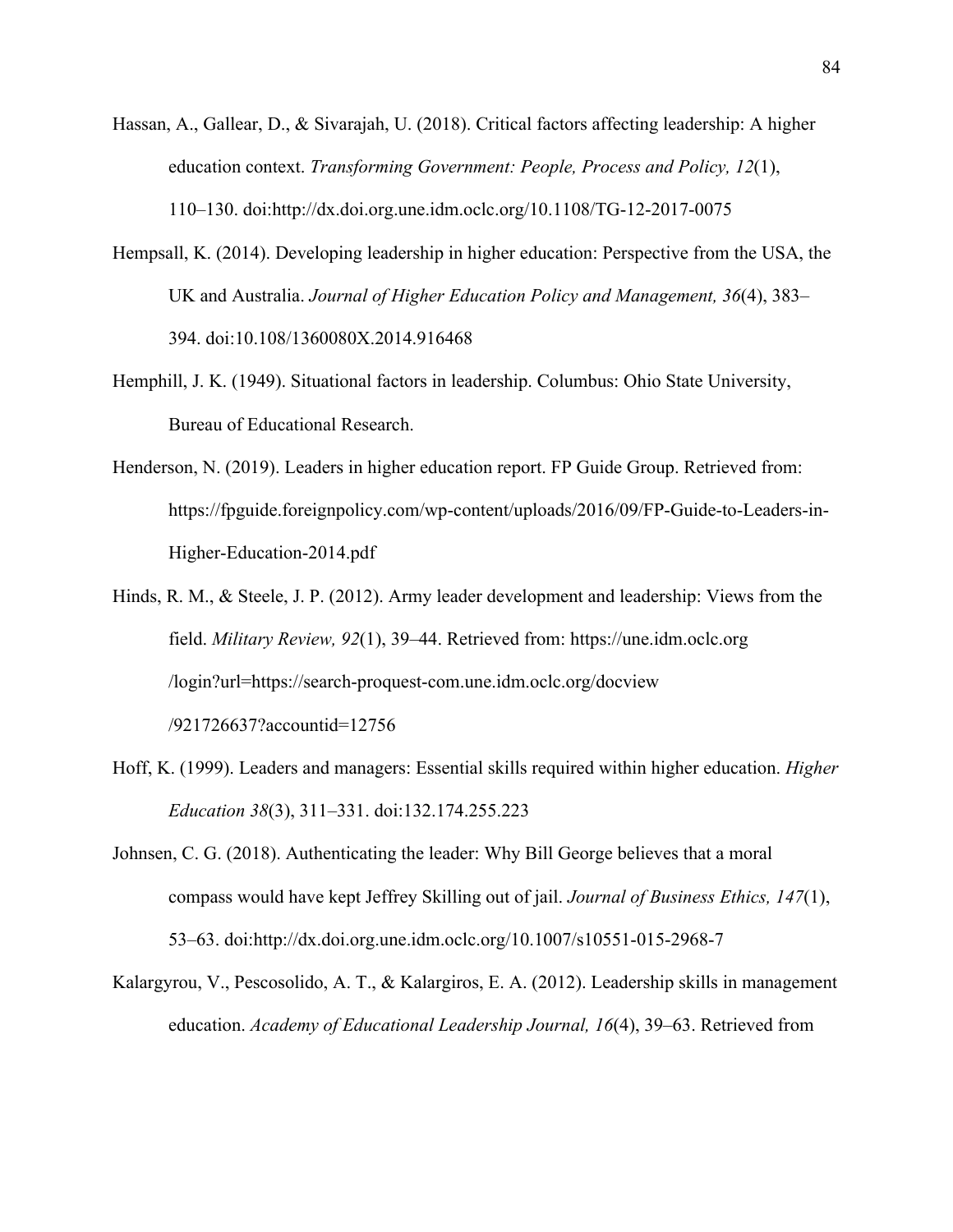https://une.idm.oclc.org/login?url=https://search-proquest-com.une.idm.oclc.org/docview /1037802790?accountid=12756

- Kirchner M. J. (2018). Veteran as leader: The lived experience with U.S. Army leader development. *Human Resources Dev Quarterly 29,* 67–85. doi: 10.1002/hrdq.213203
- Kirchner, M., & Akdere, M. (2017). Military leadership development strategies: Implications for training in non-military organizations. *Industrial and Commercial Training, 49*(7/7), 357–364. doi 10.1108/ICT-06-2017-0047

Landis, E. A., Hill, D., & Harvey, M. R. (2014). A synthesis of leadership theories and styles. *Journal of Management Policy and Practice*, *15*(2), 97–100. Retrieved from https://une.idm.oclc.org/login?url=https://search-proquest-com.une.idm.oclc .org/docview/1535935047?accountid=12756

- Liden, R. C., Wayne, S. J., Meuser, J. D., Hu, J., Wu, J., & Liao, C. (2015). Servant leadership: Validation of a short form of the SL-28. *The Leadership Quarterly, 26*, 254–269. Retrieved from: https://www-sciencedirect-com.une.idm.oclc.org /science/article/pii/S1048984314001313
- Lilley, K. (2017). Air Force pilot turned college president has some surprising advice. *Military Times.* February 17, 2018. Retrieved from: https://rebootcamp.militarytimes.com/transition-tips/education/2018/02/17/air-forcepilot-turned-college-president-has-some-surprising-advice/

Luthans, F. & Avolio, B.J. (2003). Authentic leadership: A positive development approach. In K. S. Cameron, J. E. Dutton, & R. E. Quinn (Eds.), *Positive Organizational Scholarship: Foundations of a New Discipline,* (pp. 241–258). San Francisco, CA: Berrett-Koehler. Retrieved from http://ebookcentral.proquest.com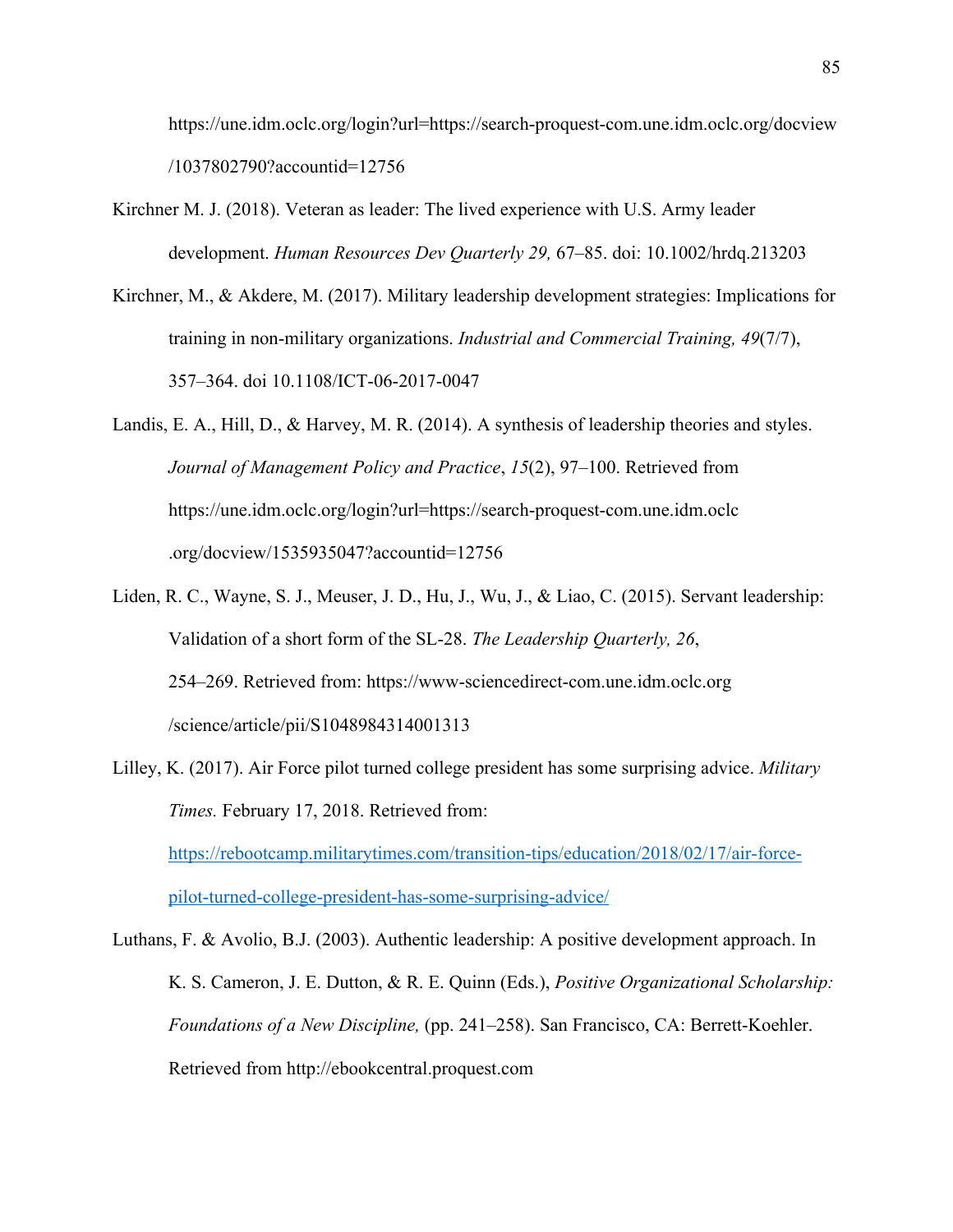- McBath, G. L., (2018). Greenleaf's style of servant-leadership compared to the styles of contemporary educational theorists (Covey, Schein & Bass). *i-managers' Journal of Educational Psychology, 12*(1), 43–50. Retrieved from: https://search-proquest -com.une.idm.oclc.org/docview/2121026418?pq-origsite=summon
- McCaffery, P. (2010). *The higher education manager's handbook: Effective leadership and management in universities and colleges*. Oxfordshire, U.K.: Taylor & Francis.
- Mayer, J. D., Salovey, P., & Caruso, D. R. (2004). Emotional intelligence: Theory, findings, and implications. *Psychological Inquiry, 15*(2), 197–215. doi 132.174.255.223
- Merriam, S. (2009). *Qualitative research: A guide to design and implementation.* San Francisco, CA: Jossey-Bass.
- Middles States Commission on Higher Education. (2015). *Standards for Accreditation and Requirements of Affiliation*. Retrieved from: https://www.msche.org/publications /RevisedStandardsFINAL.pdf
- Miller, C., Self, N., Garven, S., & Allen, N. (2011). Leader challenge: What would you do? *Journal of Asynchronous Learning Networks, 15*(3), 21. Retrieved from: https://une.idm.oclc.org/login?url=http://go.galegroup.com.une.idm.oclc.org/ps/i.do?p=A ONE&sw=w&u=bidd97564&v=2.1&it=r&id=GALE%7CA284325150&sid=summon&a sid=e9204dc0e8fe34a4c6d32a8e33acd2f0

Moores, Leon E. (2013, July–September). The US Army Medical Corps leadership development program. *U.S. Army Medical Department Journal,* 6. Retrieved from: https://une.idm.oclc.org/login?url=http://go.galegroup.com.une.idm.oclc.org/ps/i.do?p =AONE&sw=w&u=bidd97564&v=2.1&it=r&id=GALE%7CA342568761&asid=6d514c b3495d33c9a351b794053efc5b.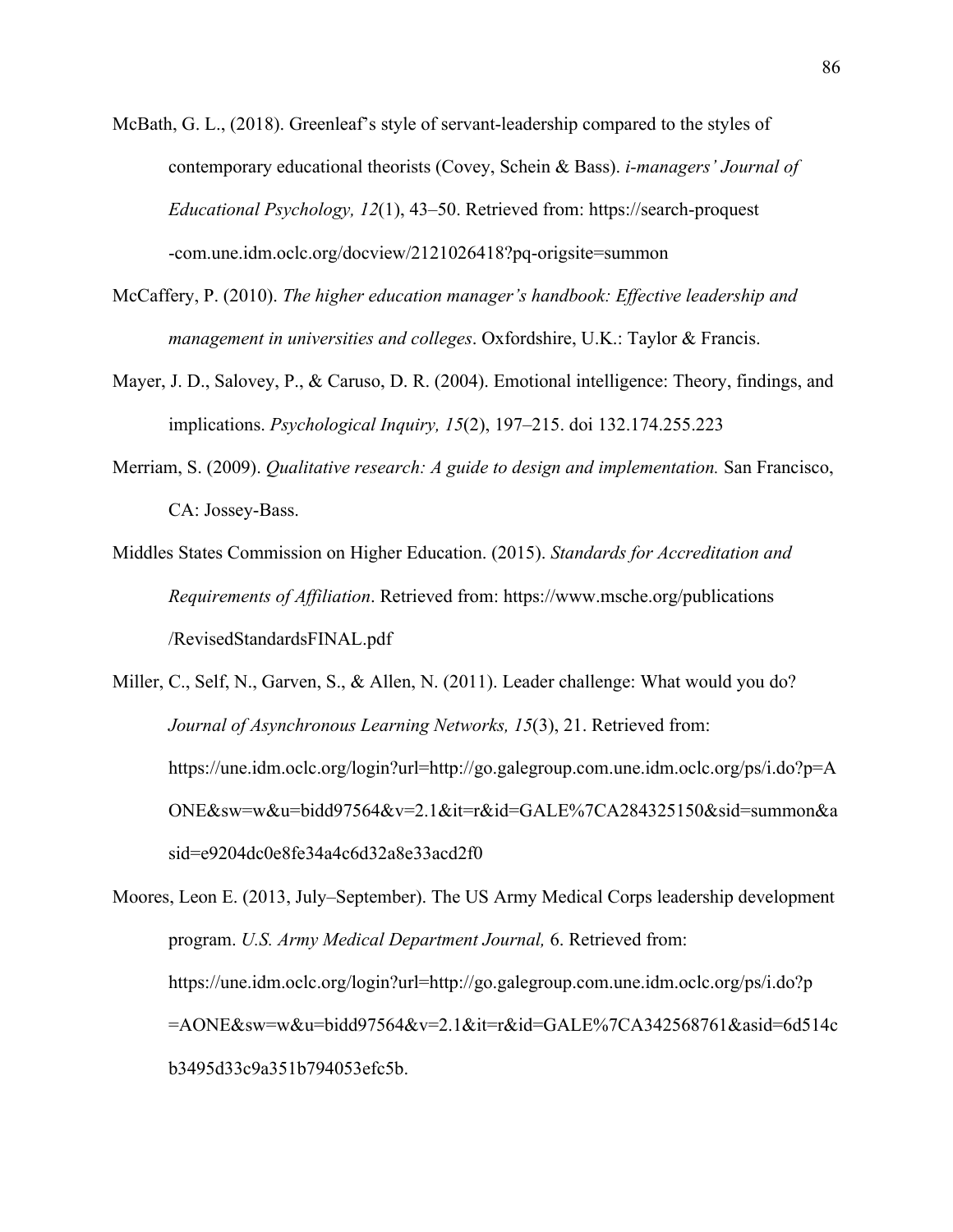Morris, T., & Laipple, J. (2015). How prepared are academic administrators? Leadership and job satisfaction within US research universities. *Journal of Higher Education Policy and Management, 37*(2), 241–251. doi 10.1080/1360080x.2015.1019125

Mueller-Hanson, R. A. (2013, February 19). Three point plan for injecting leadership into government. Governmentexecutive.com. Retrieved from: https://une.idm.oclc .org/login?url=http://go.galegroup.com.une.idm.oclc.org/ps/i.do?p=ITOF&sw=w&u=bid d97564&v=2.1&it=r&id=GALE%7CA319612574&sid=summon&asid =cb638ef46091ca8042e041ee1e274ca3

- National Student Clearinghouse Research Center. (2018, Spring). Current term enrollment spring 2018. Retrieved from https://nscresearchcenter.org/currenttermenrollmentestimatespring2018/
- Northouse, P. G. (2015). *Leadership: Theory and practice*. Thousand Oaks, CA: Sage Publications.

Patterson, K. A. (2003). *Servant leadership: A theoretical model* (Order No. 3082719). Available from Business Premium Collection; ProQuest Central; ProQuest Dissertations & Theses A&I; ProQuest One Academic. (305234239). Retrieved from https://une.idm.oclc.org/login?url=https://search-proquestcom.une.idm.oclc.org/docview/305234239?accountid=12756

Portney, P. (2011, October 31). The leadership vacuum in higher education. *Washington Post. Retrieved from:* https://www.washingtonpost.com/national/on-leadership/the-leadershipvacuum-in-higher-education/2011/10/31/gIQA1X0lZM\_story.html?utm \_term=.5112bd804c30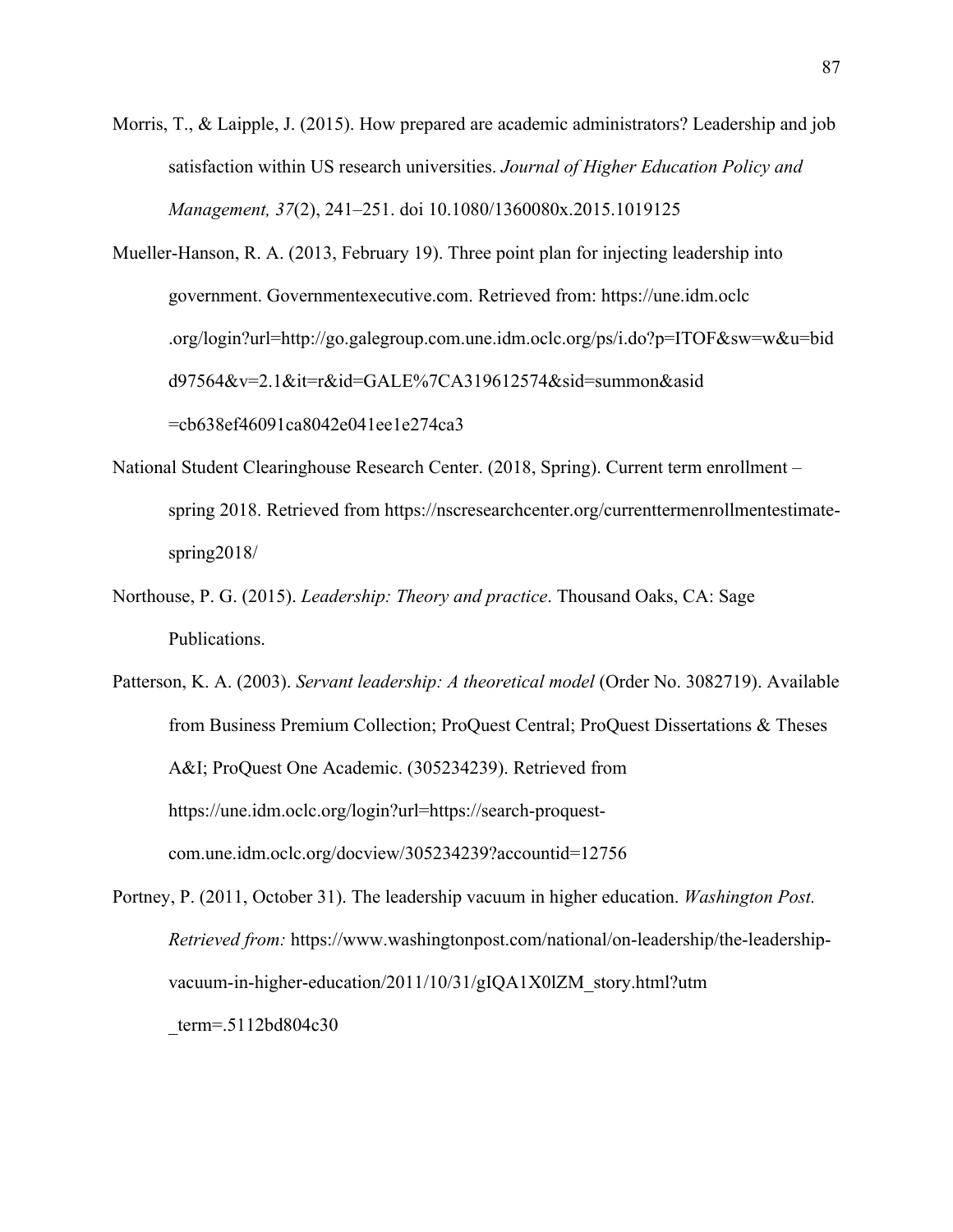- Ravitch, S., & Riggan, M. (2017). *Reason & Rigor: How Conceptual Frameworks Guide Research. Thousand Oaks, CA: Sage Publications.*
- Reinke, S. J. (2004). Service before self: towards a theory of servant-leadership. *Global Virtue Ethics Review, 5*(3), 30–57. Retrieved from https://une.idm.oclc.org/login?url=https://search-proquestcom.une.idm.oclc.org/docview/235111370?accountid=12756
- Roberts, C. (2010). *The dissertation journey: A practical and comprehensive guide to planning, writing, and defending your dissertation.* Thousand Oaks, CA: Corwin.

Rossi, A. (Producer & Director). (2014). *Ivory Tower* [Motion Picture]. U.S.: CNN Films.

- Ruben B. D., & Gigliotti, R. A. (2017). Are higher education institutions and their leadership unique? The vertical versus horizontal perspective. *Higher Education Review, 49*(3). doi:10.12806/V17/I3/A5
- Ruben, B., De Lisi, R., & Gigliotto, R. (2017). *A guide for leaders in higher education: Core concepts, competencies, and tools.* Sterling, VA: Stylus Publishing, LLC.
- Ruben, B., De Lisi, R., & Gigliotto, R. (2018, July). Academic leadership development programs: Conceptual foundations, structural and pedagogical components, and operational considerations. *Journal of Leadership Education*, *V17*, 241–254. doi:10.12806/V17/I3/A5

Shinseki, E., & Hesselbein, F. (2004). *Be, Know, Do.* San Francisco, CA: Jossey-Bass.

Silva, A. (2014). What do we really know about leadership? *Journal of Business Studies Quarterly*, *5*(4). Retrieved from https://une.idm.oclc.org/login?url=https://searchproquest-com.une.idm.oclc.org/docview/1542023094?accountid=12756

Terrell, S. (2016). *Writing a proposal for your dissertation*. New York, NY: The Guilford Press.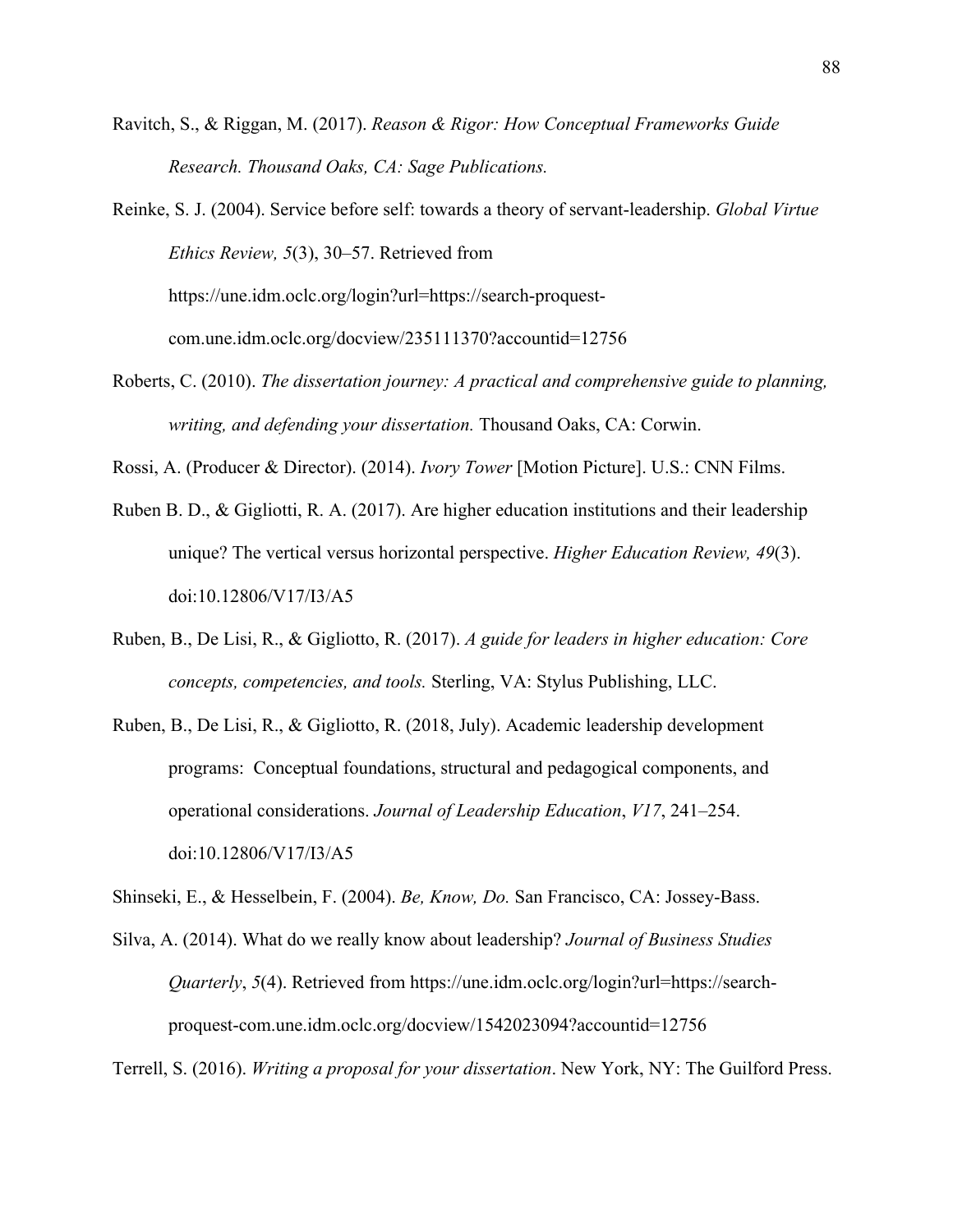- To, M. L., Tse, H. M., Ashkanasy, N. M., (2015). A multilevel model of transformational leadership, affect, and creative process behavior in work teams. *The Leadership Quarterly 26,* 543–556. Retrieved from: https://www-sciencedirect-com .une.idm.oclc.org/science/article/pii/S1048984315000624
- Ulmer, W. F., Jr. (2010). Military leadership into the 21st century: Another "bridge too far?". *Parameters, 40*(4), 135. Retrieved from https://une.idm.oclc.org/login?url=https://searchproquest-com.une.idm.oclc.org/docview/867412846?accountid=12756
- UM Hires Bodnar as 18th President. (2017, October 3). *University of Montana news*. Retrieved from: https://news.umt.edu/2017/10/100317pres.php
- United States Army (2010). Commissioned Office Professional Development and Career Management. Retrieved from: https://www.careersatisfaction.army.mil/resources/pdfs/DA%20Pamphlet%20600-

3 Commissioned Officer Professional Development and Career Management.pdf

- United States Army (2013). Army leadership development strategy 2013. Retrieved from: https://army.mil/standto/archive\_2013-06-19
- United States Army (2015). *Gettysburg staff ride briefing book*. Retrieved from: https://history.army.mil/staffRides/\_docs/staffRide\_Gettysburg.pdf

United States Army (2015). FM 6–22 Leader development. Retrieved from: http://www.milsci.ucsb.edu/sites/secure.lsit.ucsb.edu.mili.d7/files/sitefiles/fm6\_22.pdf

United States Army (2015). U.S. Army Noncommissioned Officer Professional Development Guide. Retrieved from: https://www.careersatisfaction.army.mil/resources/pdfs/DA%20Pamphlet%20600-

3 Commissioned Officer Professional Development and Career Management.pdf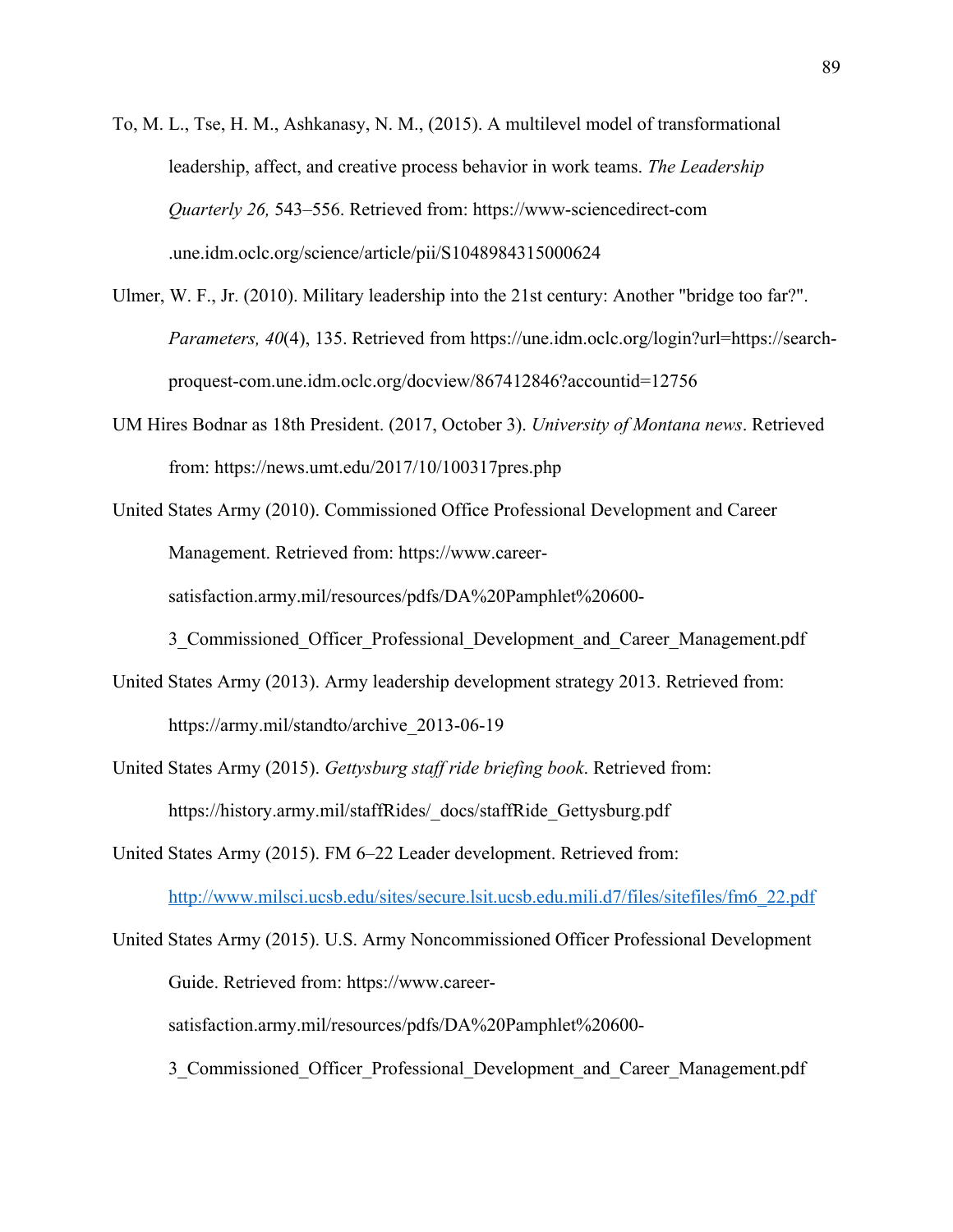United States Department of Education (2017). Definitions Retrieved from: https://www.ed.gov/comment/3011

- United States Military Academy (2015). *West Point leader development system handbook.* Retrieved from: https://www.usma.edu/strategic/SiteAssets/SitePages /Home/WPLDS%202015%20Handbook%20(FINAL).pdf.
- United States Military Academy (2013). United States Military Academy strategic plan 2013– 2019. Retrieved from: http://www.usma.edu/strategic/SiteAssets/SitePages/Home /USMA%20StrategicPlan%20(JAN2013).pdf?Mobile=1
- Useem, M. (2010*,* November). Four lessons in adaptive leadership. *Harvard Business Review*. Retrieved from https://une.idm.oclc.org/login?url=https://search-proquestcom.une.idm.oclc.org/docview/761424516?accountid=12756
- van Dierendonck, D. (2011). Servant leadership: A review and synthesis. *Journal of Management, 37*(4), 1228–1261. doi:10.1177/0149206310380462
- Volpe, C. E., Cannon-Bowers, J. A., & Salas, E. (1996). The impact of cross-training on team functioning: an empirical investigation. *Human Factors*, *38*(1), 87+. https://link.gale.com/apps/doc/A18474088/AONE?u=bidd97564&sid=AONE&xid=a87a 2768
- Washington and Lee University. (2019). Robert E. Lee. Retrieved from https://www.wlu.edu/presidents-office/about-the-presidents-office/history-and -governance/past-presidents/robert-e-lee
- Wesson, C. (2013, Oct. 4). The NCO: Army leader, servant leader. *The NCO Journa*. http://ncojournal.dodlive.mil/2013/10/04/the-nco-army-leader-servant-leader/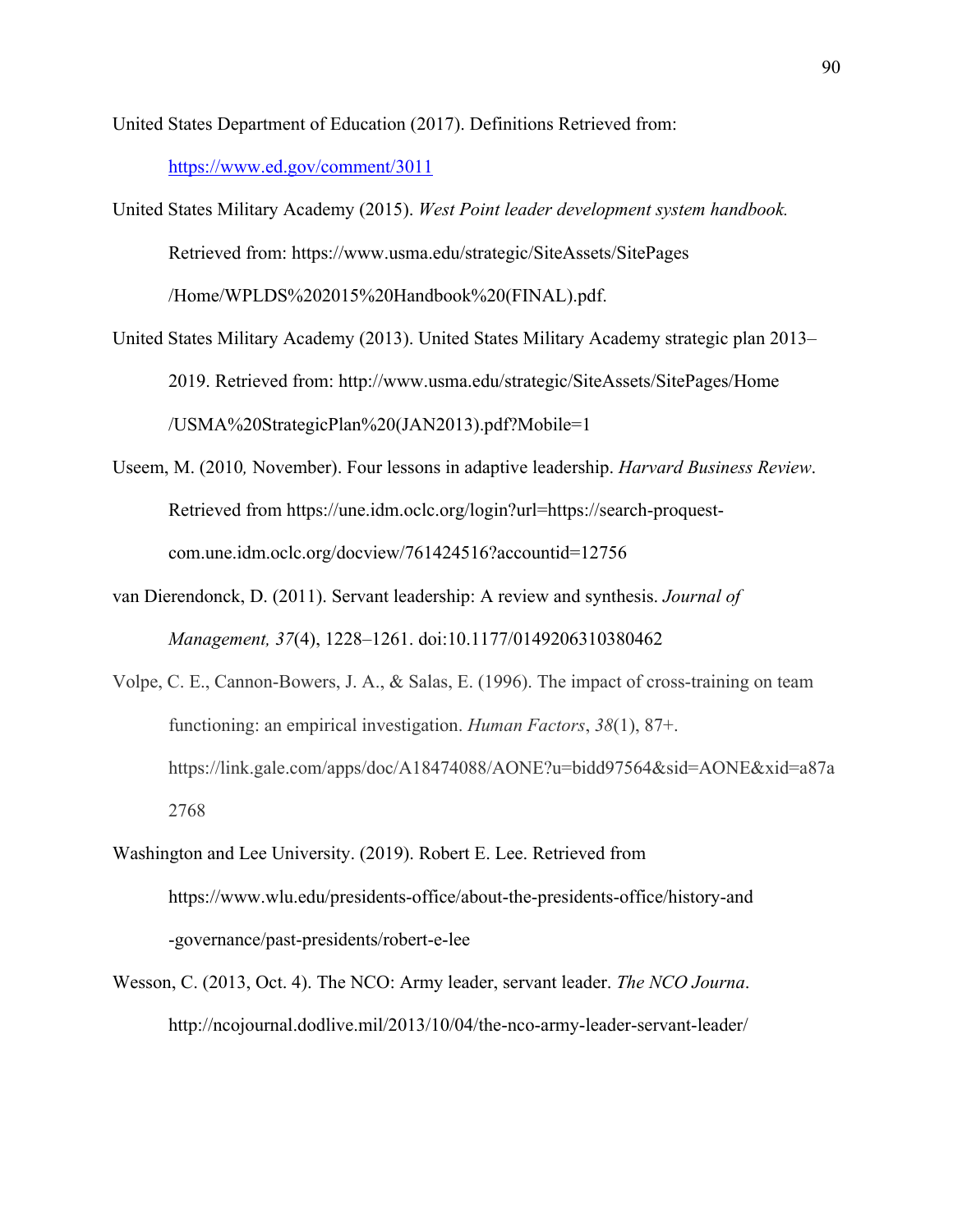Wheeler, D. W. (2011). *Servant leadership for higher education: Principles and practices.*

Hoboken, NJ: John Wiley & Sons.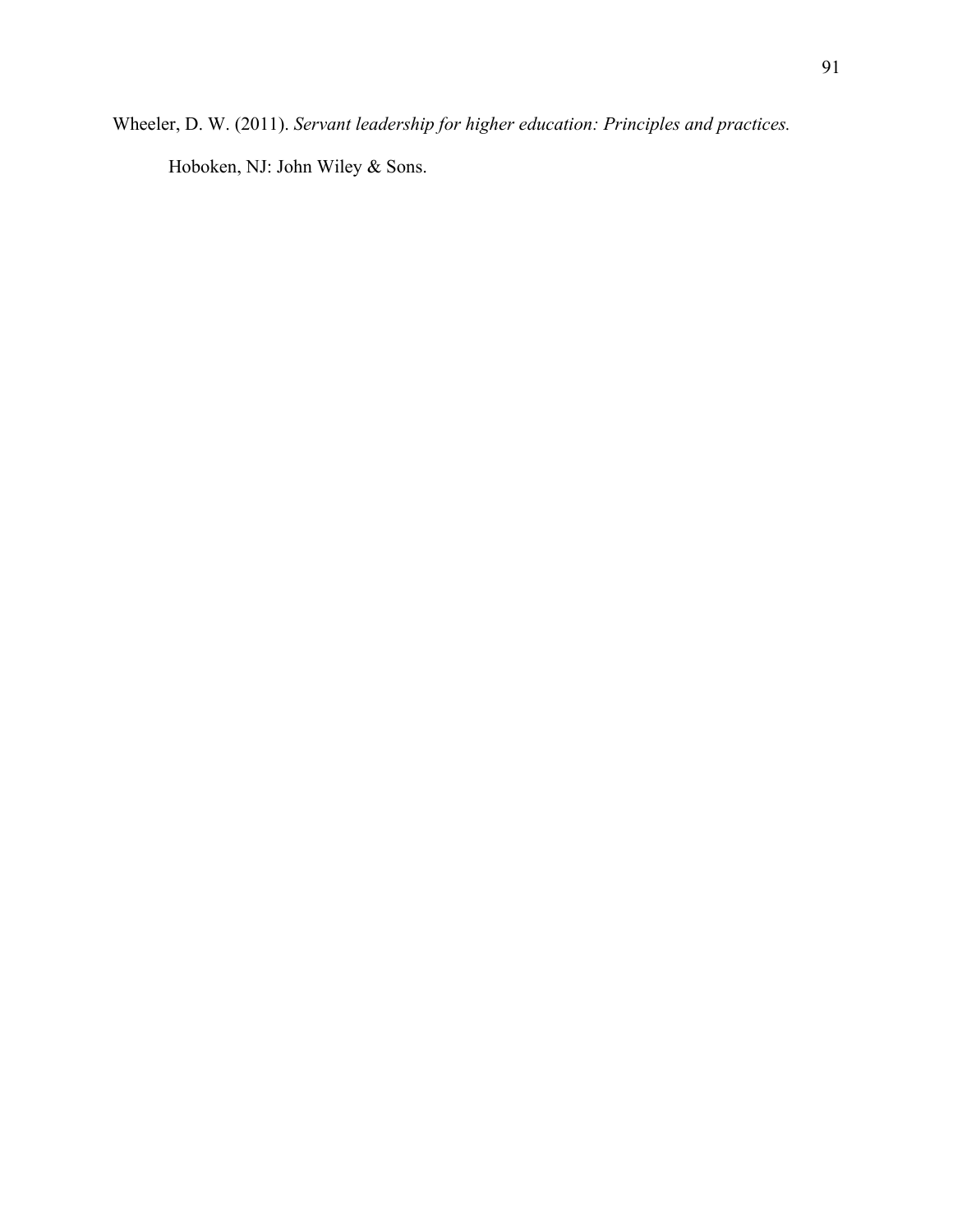# APPENDIX A

August 2020

Dear (insert participant name):

My name is Lori A. Wilkin and I am currently pursuing a doctorate in education from the University of New England. I am reaching out to you in hopes that you will agree to participate in my research study. I have always had great respect for those who have served in the United States Military and it is out of this respect that I have found books and articles written by service veterans very helpful as I molded my leadership style.

As I begin this effort, my objective is to learn how the military builds it leaders and how to incorporate some of those practices into the world of higher education. As you are a veteran and currently or recently have had a leadership role at an institution of higher education, I am looking to learn from you and intend to bring those lessons to other higher education leaders.

I am currently the Associate Vice President of Finance for Union County College in Cranford N.J. and have attached my resume for your reference.

This study has been approved by the University of New England Institutional Review Board on July 28,2020.

I have also attached a brief survey that serves as my first step of information gathering. Your participation is voluntary, and I understand how valuable your time is. I would look to have a half hour with you to conduct an interview, to be scheduled at your convenience.

I am eager to learn from you and have included a consent form for this research. Your participation is greatly appreciated, and I will share my research with you.

Thank you for your time and anticipated assistance,

Sincerely,

Lori A. Wilkin Doctoral Student University of New England

Attachments: Resume Initial Survey Consent form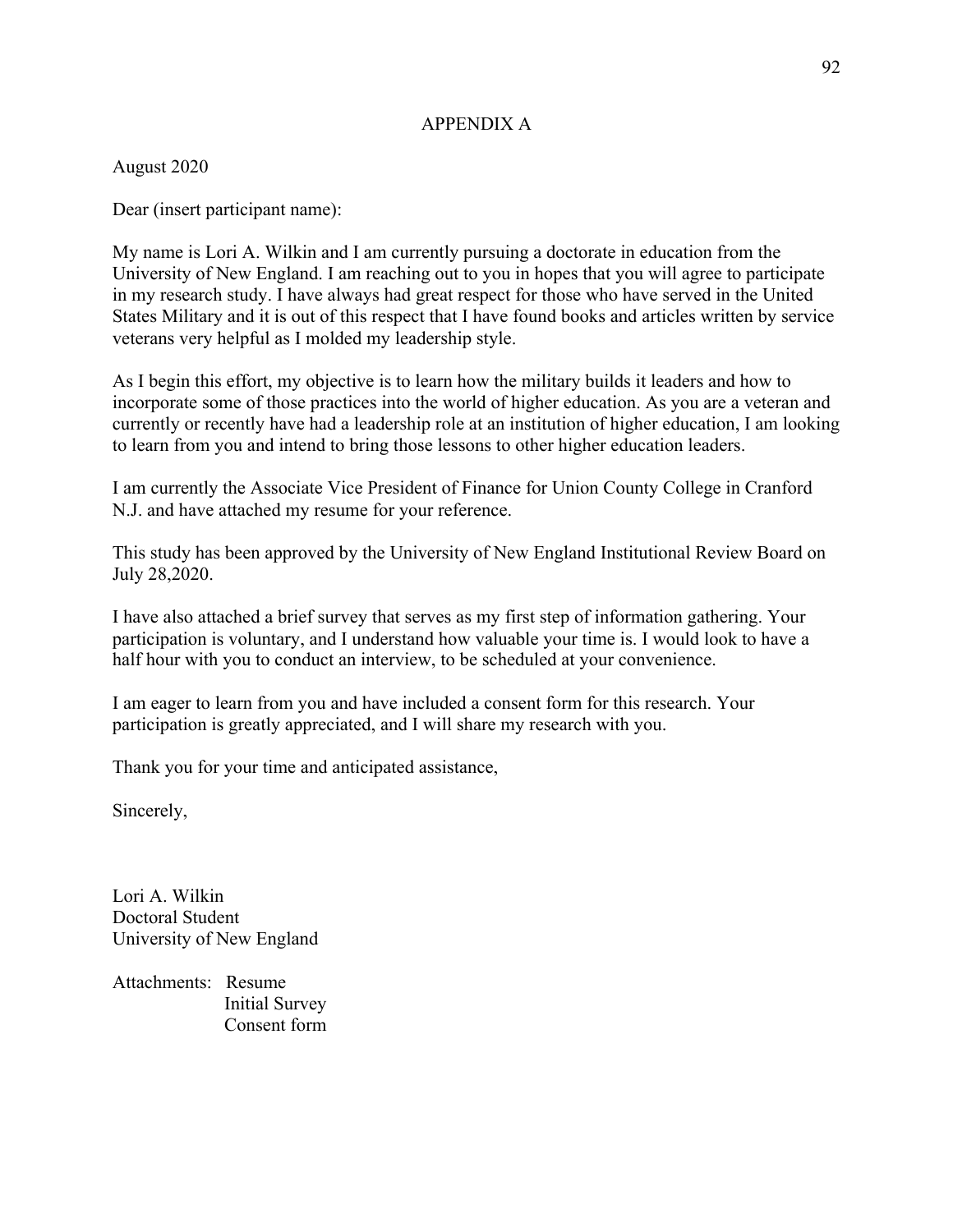# APPENDIX B

# Lori A.Wilkin, CPA, MBA

253 Main Street Suite 201 Matawan NJ 07747 LWilkin@une.edu

University of New England, Biddeford, Maine Ed.D. (expected 2020)

MBA (2009)

Saint Joseph's University, Philadelphia, Pennsylvania B.S. Accounting (1994)

#### **CERTIFICATION**

Certified Public Accountant

#### EXPERIENCE

| $2019 -$ Present | Union County College, Cranford, NJ                                                                                                                                                                |  |  |
|------------------|---------------------------------------------------------------------------------------------------------------------------------------------------------------------------------------------------|--|--|
|                  | <b>Associate Vice President of Finance</b>                                                                                                                                                        |  |  |
|                  | Responsible for accounting operations and all related reporting thereon.                                                                                                                          |  |  |
|                  | Responsible for the design, implementation and maintenance of internal controls.<br>$\bullet$                                                                                                     |  |  |
|                  | Provide leadership and management in financial accountability, policy, systems and reports.                                                                                                       |  |  |
| 2006-2019        | Middlesex County College, Edison, NJ                                                                                                                                                              |  |  |
|                  | Controller                                                                                                                                                                                        |  |  |
|                  | Manage primary financial operations of the College.<br>$\bullet$                                                                                                                                  |  |  |
|                  | Participate in the development of the College's annual operating and capital budgets.<br>$\bullet$                                                                                                |  |  |
|                  | Review business processes to identify and implement changes to improve efficiencies.<br>$\bullet$                                                                                                 |  |  |
| 2005-2019        | Middlesex County College, Edison, NJ                                                                                                                                                              |  |  |
|                  | <b>Adjunct Professor of Accounting</b>                                                                                                                                                            |  |  |
|                  | Financial Accounting - ACC101 and Managerial Accounting - ACC102                                                                                                                                  |  |  |
|                  | Guide students in their first exposure to accounting by preparing engaging lessons to promote<br>$\bullet$                                                                                        |  |  |
|                  | a positive classroom-learning environment in person as well as on-line classrooms.                                                                                                                |  |  |
|                  | Evaluate students' performance through exams and class projects.                                                                                                                                  |  |  |
| 2003-2006        | Franco Manufacturing, Metuchen, NJ                                                                                                                                                                |  |  |
|                  | Senior Audit Manager                                                                                                                                                                              |  |  |
|                  | Manage all activities of the Internal Audit Department for a privately held company including<br>$\bullet$<br>developing audit programs for all financial and operational audits.                 |  |  |
|                  | Direct audit staff with emphasis on internal controls and asset security.<br>$\bullet$                                                                                                            |  |  |
|                  | Responsible for managing corporate standard operating procedures program.                                                                                                                         |  |  |
|                  | Participate as a member of the Corporate Audit Committee and present audit findings.                                                                                                              |  |  |
| 1994-2003        | Amper, Politziner & Mattia, Edison, NJ (now known as EisnerAmper)<br>2001-2003 Audit Manager                                                                                                      |  |  |
|                  | Managed multiple audit engagements of clients including companies with revenues ranging<br>from $$1M$ to $$160$ M.                                                                                |  |  |
|                  | Prepared consolidated financial statements and appropriate footnote disclosures in accordance<br>٠<br>with generally accepted accounting principles and the financial accounting standards board. |  |  |
|                  | Developed and facilitated a 40-hour training program for entry level accountants.<br>$\bullet$                                                                                                    |  |  |
|                  | Participated in the development of a firm mentorship program and served as a mentor.                                                                                                              |  |  |
|                  | 1994-2001 Staff Accountant, Senior Accountant, Audit Supervisor                                                                                                                                   |  |  |
|                  |                                                                                                                                                                                                   |  |  |

# EDUCATION<br>
University of New England, Biddeford, Maine<br>
Institute of Internal Auditors<br>
Institute of Internal Auditors American Institute of Certified Public Accountants National Assn. of College & Univ. Business Officers Georgian Court University, Lakewood, New Jersey New Jersey Society of Certified Public Accountants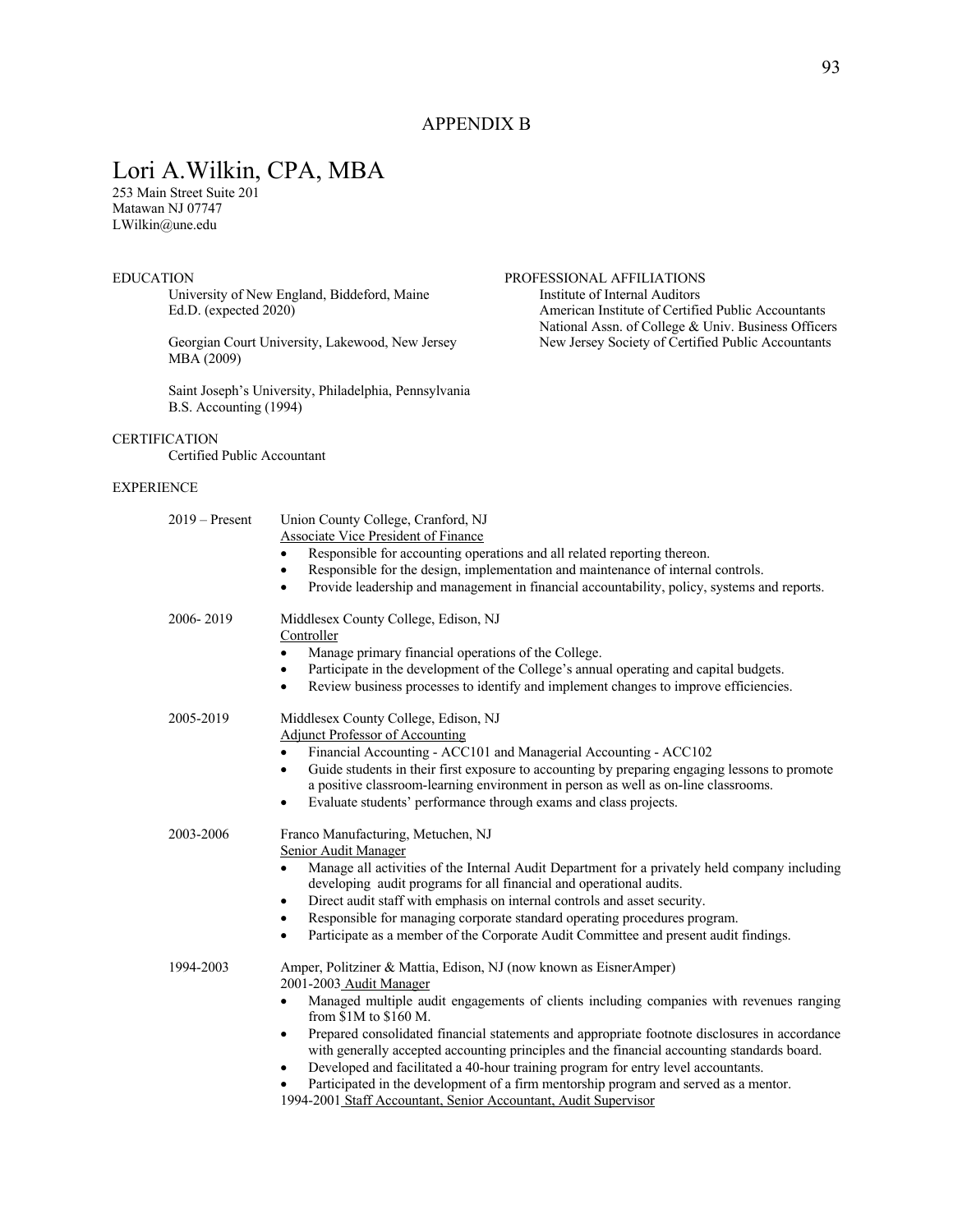# APPENDIX C

# INITIAL SURVEY

# 1. Name -

- 2. How many years of military service? -
- 3. How many years in higher education? -
- 4. List positions held in higher education -
- 5. What do you see as the best time period to conduct a half hour interview?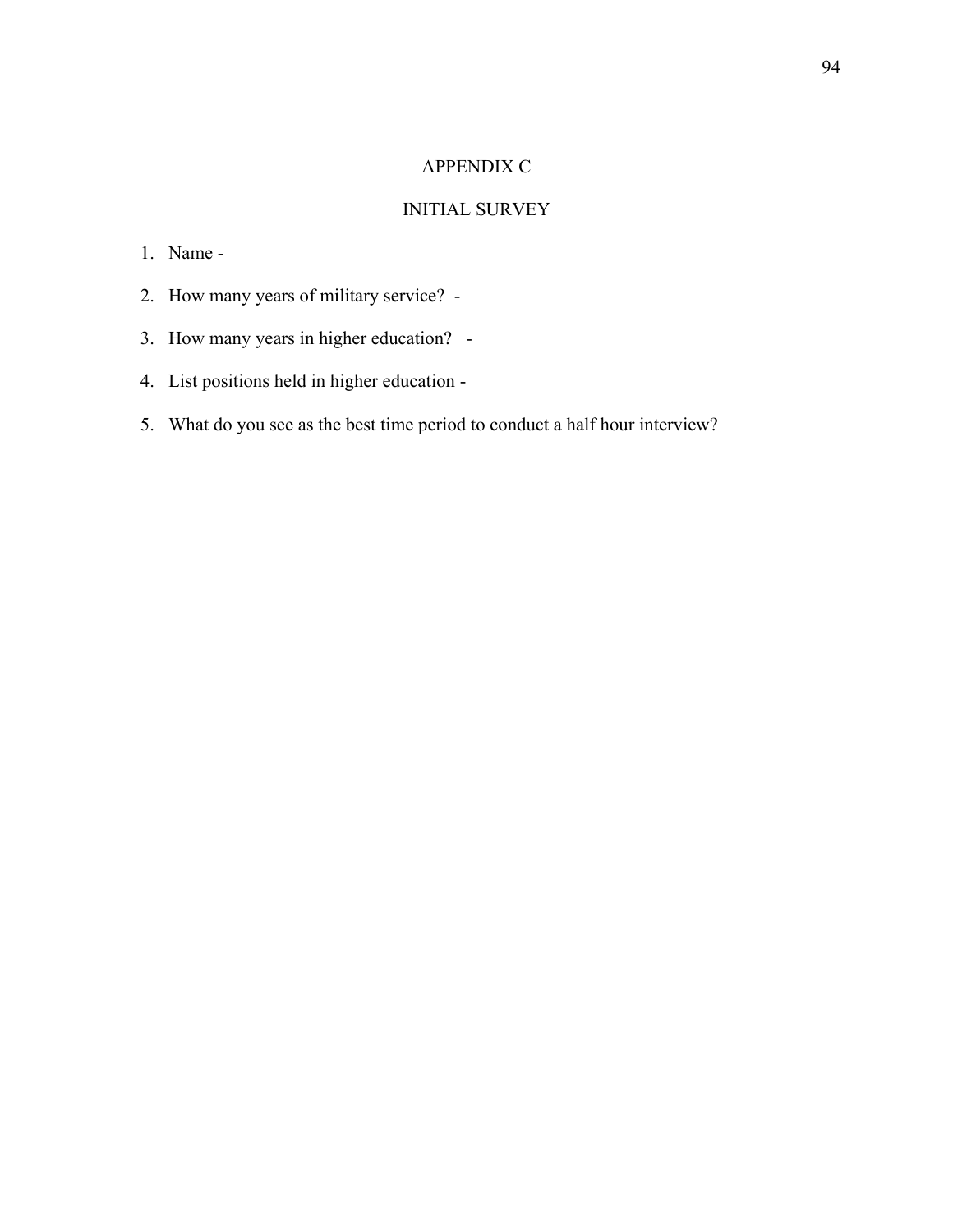#### APPENDIX D

- 1. Do you see your military experiences influencing your leadership style?
- 2. Provide some examples.
- 3. How do you believe that your military service was influential in your growth as a leader?
- 4. In what ways do you feel that the military trained you to be a leader?
- 5. Can you tell me about the parallels in the skill sets learned with your service to those skills needed in your role in higher education leadership?
- 6. What were some of the training exercises that you experienced that you can see would be transferable as valuable experiences for your peers in higher education?
- 7. What, if any, qualities of military personnel would you like to see in your peers in higher education?
- 8. What do you see as key priorities in higher education today?
- 9. How is the approach to leadership development different in the military versus the higher education field?
- 10. What would you like to see in a higher education leadership development program that would be available at the institutional level?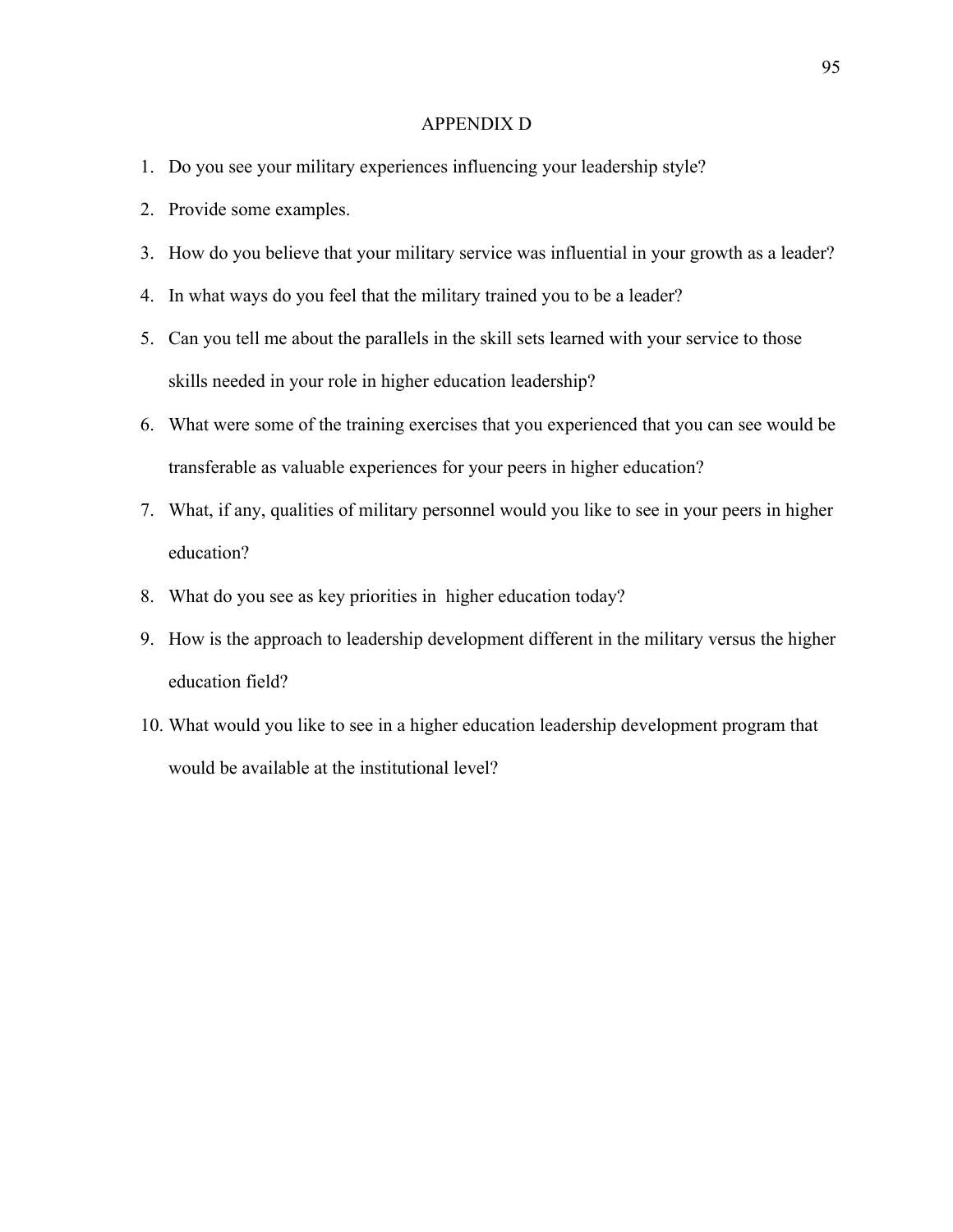#### APPENDIX E

### LETTER OF APPROVAL FROM INSTITUTIONAL REVIEW BOARD

# NE NEW ENGLAND

**Institutional Review Board** Mary DeSilva, Chair

> **Biddeford Campus** 11 Hills Beach Road Biddeford, ME 04005 (207) 602-2244 T (207) 602-5905 F

**Portland Campus** 716 Stevens Avenue Portland, ME 04103

Lori Wilkin, MBA To:

Cc: Ella Benson, Ed.D.

Brian Lynn, J.D. From:

July 28, 2020 Date:

IRB Project # & Title: 072820-15; Military Leadership Strategies in a Higher Educational Setting

The Institutional Review Board (IRB) for the Protection of Human Subjects has reviewed the materials submitted in connection with the above captioned project and has determined that the proposed work is exempt from IRB review and oversight as defined by 45 CFR 46.104 (d)(2).

Additional IRB review and approval is not required for this protocol as submitted. If you wish to change your protocol at any time, including after any subsequent review by any other IRB, you must first submit the changes for review.

Please contact me at (207) 602-2244 or irb@une.edu with any questions or concerns.

Sincerely,

Brian Lynn, J.D. Director of Research Integrity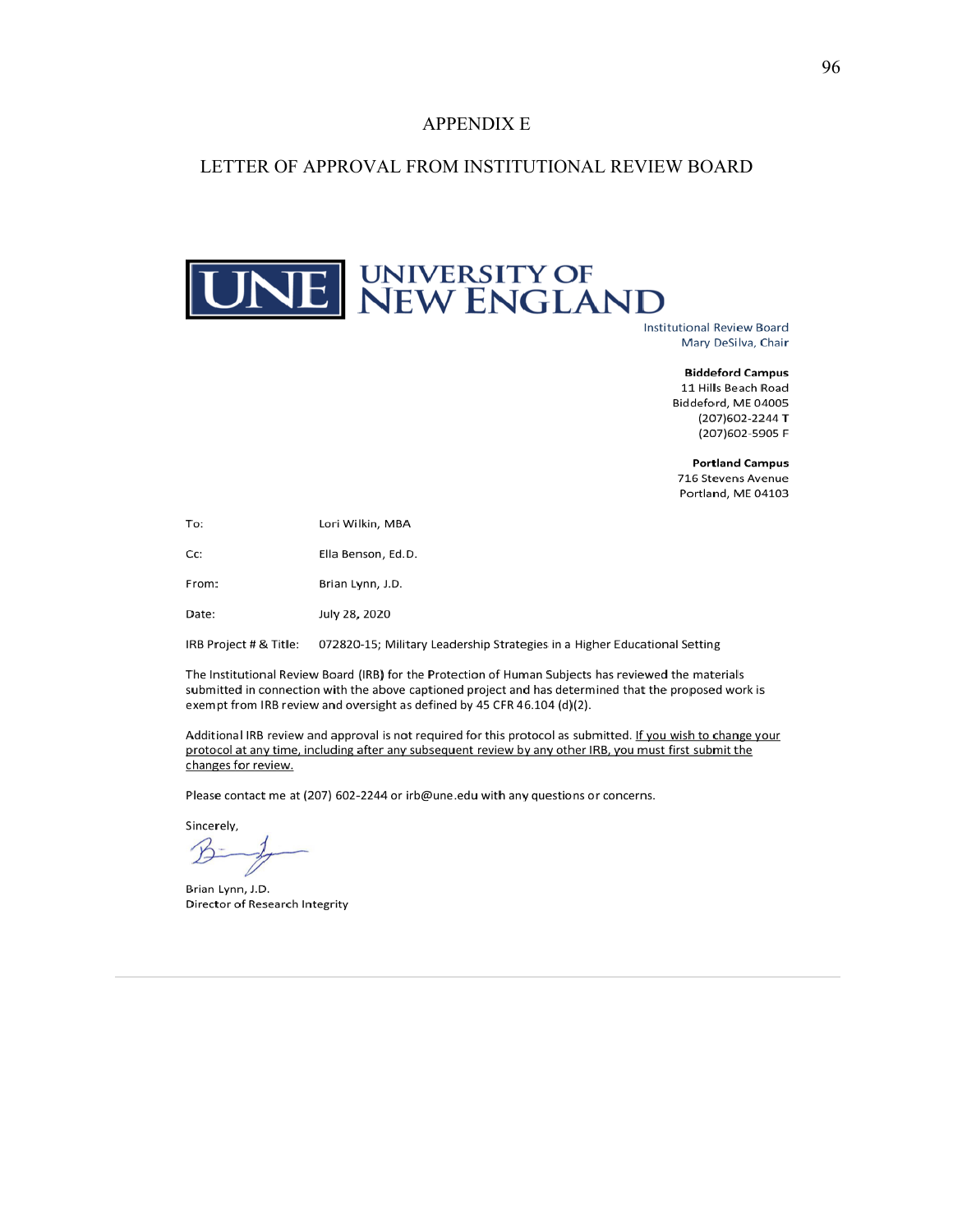# APPENDIX F

# UNIVERSITY OF NEW ENGLAND CONSENT FOR PARTCIPATION IN RESEARCH

**Project Title:** Military leadership strategies in a higher educational setting **Principal Investigator(s):** Lori A. Wilkin

# **Introduction:**

- Please read this form. You may also request that the form is read to you. The purpose of this form is to give you information about this research study, and if you choose to participate, document that choice.
- You are encouraged to ask any questions that you may have about this study, now, during or after the project is complete. You can take as much time as you need to decide whether or not you want to participate. Your participation is voluntary.

# **Why is this research study being done?**

To explore how United States Army veterans perceive that their leadership training has informed their higher education leadership roles.

# **Who will be in this study?**

Selected United States Army veterans who are currently or have been in positions of leadership in higher educational institutions.

# **What will I be asked to do?**

A preliminary survey will be provided to obtain a base line of informant. Then a semi-structure half hour interview will be performed by phone.

# **What are the possible risks of taking part in this study?**

There are no identified risks related to taking part in this study.

# **What are the possible benefits of taking part in this study?**

The outcomes of the study will be shared with the participants and there are potential benefits to the scholarly community in the study of leadership.

# **What will it cost me?**

There is no direct cost to you, it only requires some of your valuable time.

# **How will my privacy be protected?**

Your privacy will be addressed as you wish. There is no need to publish the participant's personal information in any way.

# **How will my data be kept confidential?**

The data will be kept confidential through standard research practices. It will be destroyed no longer than five years after the study is complete.